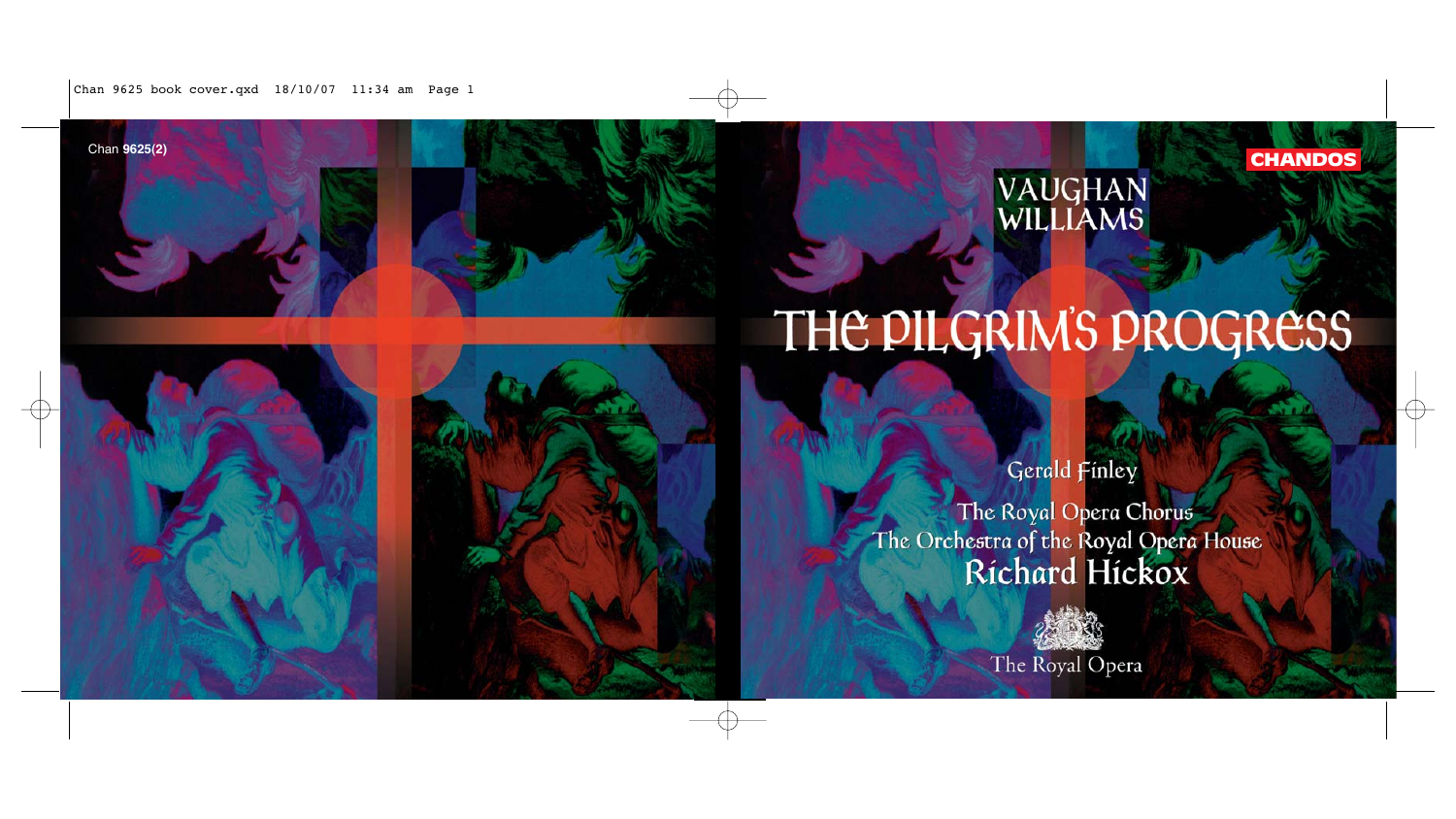

**Vaughan Williams and Lady Wilson at a rehearsal for** *The Pilgrim's Progress*

# **Vaughan Williams**

**The Pilgrim's Progress**

**The Royal Opera Chorus Terry Edwards** chorus director

**The Orchestra of the Royal Opera House Vasko Vassilev** concert master

**Richard Hickox**

**Mark Packwood** musical preparation

2 денови производите поставително в селото на селото на селото на селото на селото на селото на селото на село<br>2 денови при селото на селото на селото на селото на селото на селото на селото на селото на селото на селото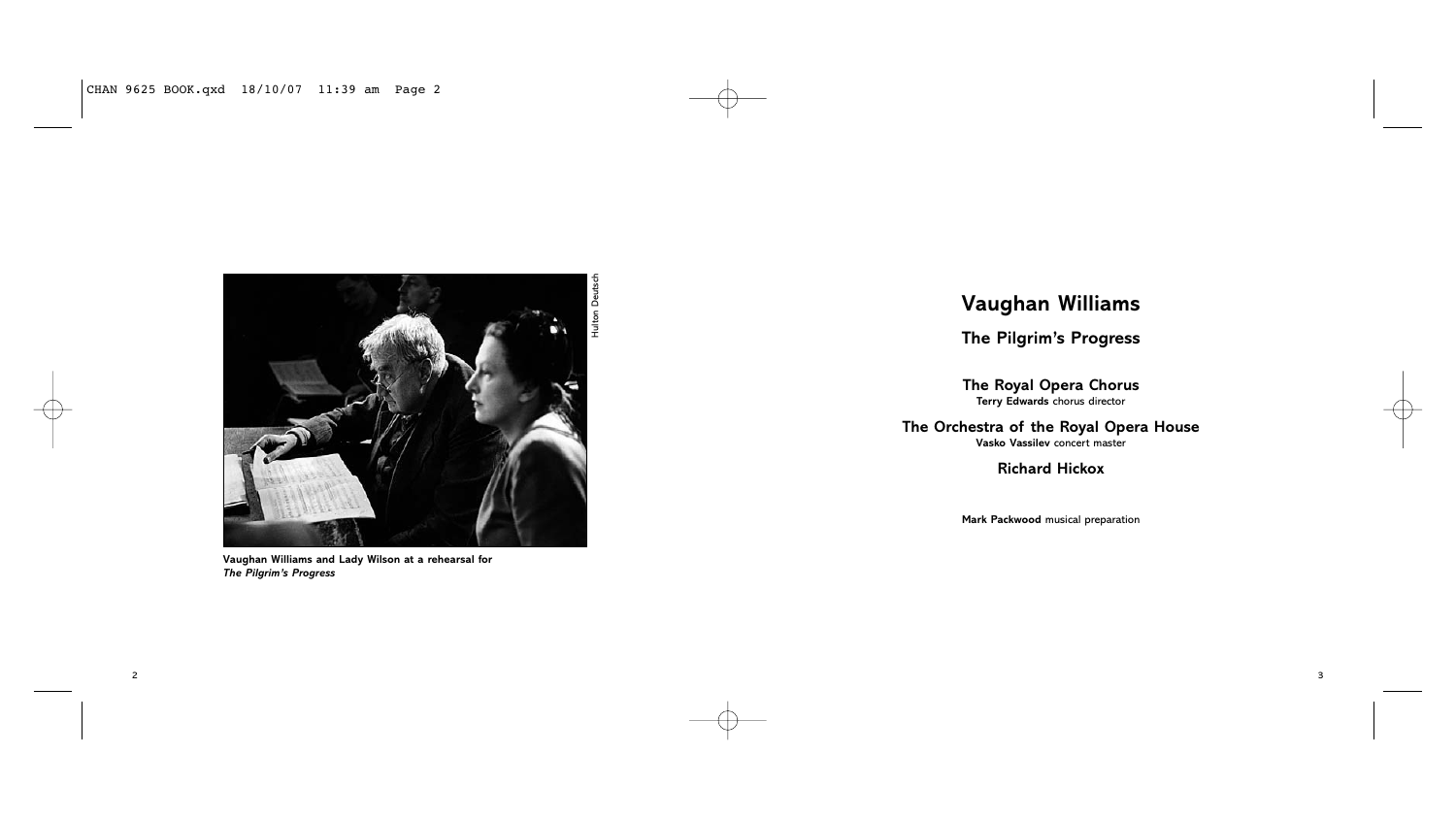# Ralph Vaughan Williams (1872-1958)

# The Pilgrim's Progress

Morality in a prologue, four acts and an epilogue Libretto by Ralph Vaughan Williams after John Bunyan's allegory with interpolations from the Bible and verse by Ursula Vaughan Williams

# The Four Neighbours

# The House Beautiful

# The Valley of Humiliation

# **Vanity Fair**

# The Royal Opera Chorus

Terry Edwards chorus director The Orchestra of the Royal Opera House Vasko Vassilev concert master **Richard Hickox**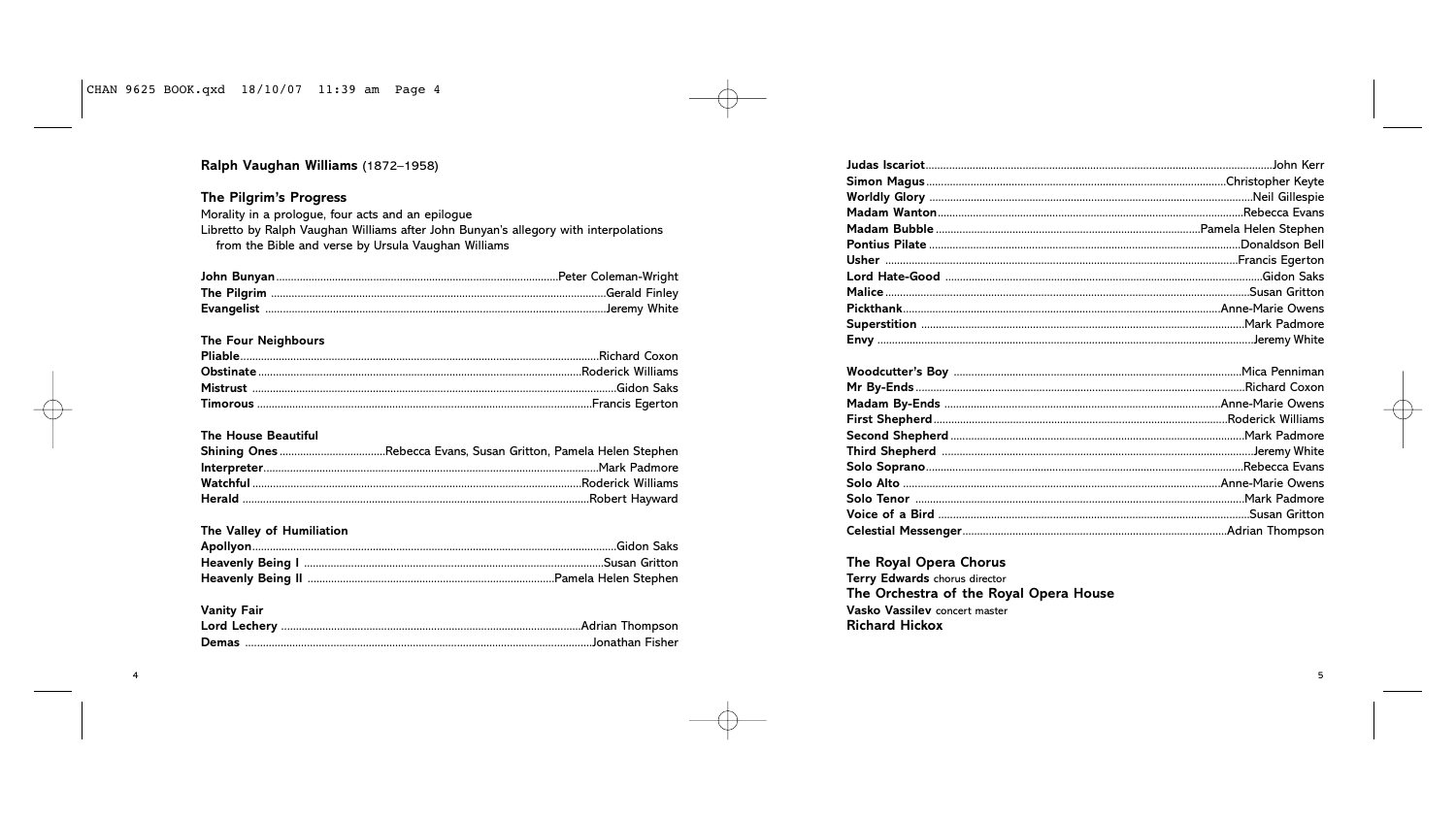# COMPACT DISC ONE

| 1                                                                                           | <b>Prologue:</b> Bunyan in Prison                                                                                                                                                                                                                               | 3:43                                   |
|---------------------------------------------------------------------------------------------|-----------------------------------------------------------------------------------------------------------------------------------------------------------------------------------------------------------------------------------------------------------------|----------------------------------------|
| $\begin{array}{c c}\n2 \\ 3 \\ 4\n\end{array}$                                              | Act I<br>Scene 1: The Pilgrim meets Evangelist<br>Scene 2: The House Beautiful<br>Nocturne (Intermezzo)                                                                                                                                                         | 10:38<br>14:38<br>8:26                 |
| $\begin{array}{c} 5 \\ \hline 6 \end{array}$                                                | Act II<br>Scene 1: The Arming of the Pilgrim<br>Scene 2: The Pilgrim meets Apollyon                                                                                                                                                                             | 9:26<br>13:47<br>TT 60:39              |
| $\begin{array}{c} \boxed{1} \\ \boxed{2} \\ \boxed{3} \end{array}$                          | COMPACT DISC TWO<br>Act III<br>Scene 1: Vanity Fair<br>Chorus of Traders: 'Buy! What will ye buy!'<br>Pilgrim: 'I buy the truth!'<br>Scene 2: The Pilgrim in Prison                                                                                             | 7:23<br>11:17<br>11:32                 |
| $\boxed{4}$<br>$\boxed{5}$<br>$\begin{array}{c c} 6 \\ \hline 7 \\ 8 \\ \hline \end{array}$ | Act IV<br>Scene 1: The Pilgrim meets Mr By-Ends<br>Entr'acte<br>Scene 2: The Shepherds of the Delectable Mountains<br>First Shepherd: 'Who so dwelleth'<br>Voice of a Bird: 'The Lord is my Shepherd'<br>Scene 3: The Pilgrim reaches the End of<br>his Journey | 11:21<br>2:42<br>8:15<br>10:24<br>3:35 |
| $  \circ  $                                                                                 | <b>Epilogue</b>                                                                                                                                                                                                                                                 | 3:19<br>TT 69:53                       |

# **Vaughan Williams: The Pilgrim's Progress**

Ralph Vaughan Williams set his first music to John Bunyan's *The Pilgrim's Progress* in 1906 for a dramatization at Reigate Priory. In a letter of October 1906, he outlined the music, including the introduction of the psalm-tune *York*, in the prelude and final chorus. Forty-five years later, in 1951, the complete opera, or 'Morality' as the composer preferred to call it, was first performed at Covent Garden with that same glorious psalm-tune opening and closing the work.

Working on *The Pilgrim's Progress* for at least forty-five years shows the depth of understanding and affection which Vaughan Williams had for Bunyan's allegory. His setting in 1921 of a 'pastoral episode' from *The Pilgrim's Progress*, called *The Shepherds of the Delectable Mountains*, was his first opera to be staged. He worked on Acts I and II of the full opera in the 1920s and 1930s, and accepted a BBC commission in 1942 to write incidental music for a production first broadcast the following year. This contained thirty-eight sections of music, and incorporated passages from the *Fantasia on a Theme by Thomas Tallis*, a work which had associations with Bunyan in Vaughan Williams's mind. By 1945, judging by a letter from Gerald Finzi to the composer, the work was substantially complete, although revisions and additions continued until 1952.

Why was Vaughan Williams so influenced by Bunyan's classic? *The Pilgrim's Progress* had been written between 1667 and 1672 whilst the Bedfordshire tinker and preacher was languishing in

Bedford gaol. The vivid, direct and often trenchant prose, the symbolism and poetry of the work, make an immediate impact. The realism of many of the characters, so recognizable from everyday experience, is aligned with strong reformatory messages focusing on man's spiritual journey to Eternity. The co-existence of Puritan faith with the day-to-day weaknesses and fallibility of man engages and inspires us.

That Vaughan Williams was engaged and inspired by such qualities in the book is not in doubt. Like Bunyan, Vaughan Williams was fascinated by man's search for spiritual salvation. In 1907, in *Toward the Unknown Region*, Walt Whitman provided the source for one of Vaughan Williams's earliest attempts to capture this visionary impulse:

Darest thou now, O Soul,

Walk out with me toward the unknown region... In *A Sea Symphony*, completed in 1910, he sets Whitman again, this time in an analogy between the voyager on the seas and the voyage of the human soul through life and beyond. Matthew Arnold, too, was a poet with a marked appeal to this visionary side of Vaughan Williams's temperament. He composed *An Oxford Elegy*, based on *The Scholar Gipsy* and *Thyrsis*, between 1947 and 1949, writing music of beauty and subtlety when setting such lines as:

Why faintest thou? I wander'd till I died. Roam on! the light we sought is shining still… Searching for 'the light' always produced from Vaughan Williams music at once rapt, noble and

 $\sim$  7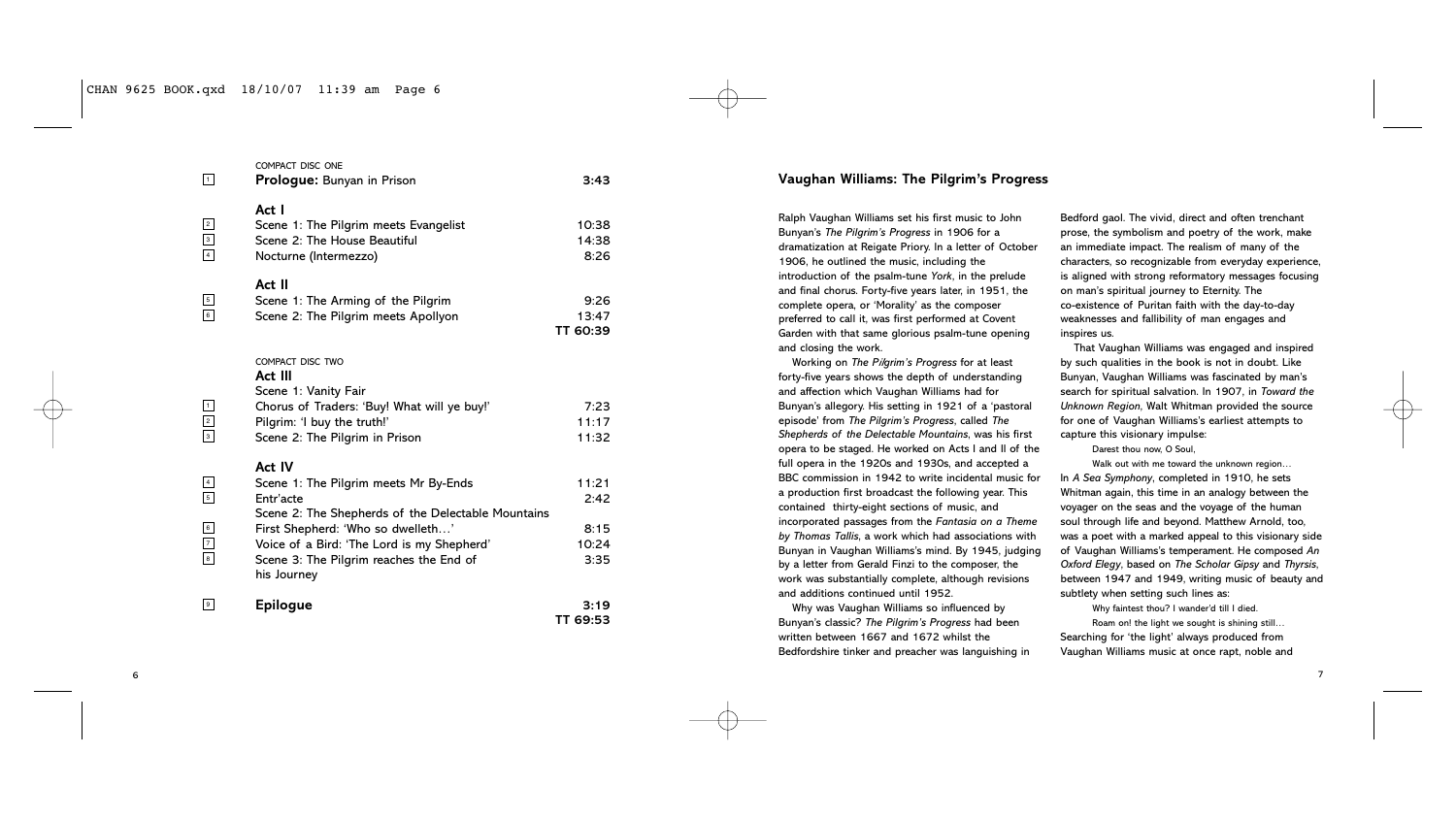contemplative, and infused with an inner glow of emotional intensity. *The Pilgrim's Progress* is, perhaps, the ultimate expression of Vaughan Williams's search for 'the light'.

Another question arises: was Vaughan Williams, in his own quest for the Celestial City, sympathetic to Bunyan's theological beliefs? Ursula Vaughan Williams tells us that her husband was an atheist during his student years at Cambridge University, becoming more agnostic in later years. She was clear that he was never a professing Christian. Vaughan Williams, however, was deeply knowledgeable about the musical traditions of the Anglican church, having been organist at St Barnabas's Church in London from 1895 until 1897. He had also been musical editor of *The English Hymnal* between 1904 and 1906. Vaughan Williams set religious texts to music, including a Mass in G minor, which prompted him to state: 'There is no reason why an atheist could not write a good Mass.' This was in 1922. By 1943, with the Fifth Symphony, the position had become more ambivalent. The manuscript score for the slow movement of the Symphony originally bore the inscription:

Upon that place there stood a cross And a little below a sepulchre… Then he said 'He hath given me rest by his sorrow and Life by his death.'

The choice of this quote from *The Pilgrim's Progress* is particularly significant given the serene and contemplative nature of the music. There is the certainty of faith in this music, as there is in the opera. But faith in what? Vaughan Williams had changed Bunyan's 'Christian' to 'Pilgrim' for reasons he described in a letter of May 1951 to Rutland Boughton:

I, on purpose, did not call the Pilgrim 'Christian' because I want the music to be universal and apply to anybody who aims at the spiritual life whether he is a Christian, Jew, Buddhist, Shintoist or 5th day Adventist.

Michael Kennedy comments that Vaughan Williams had a 'deep-rooted humanitarian faith: beyond that, he would not go'.

Vaughan Williams certainly included more of the spiritual and pastoral elements of Bunyan's book in his Morality than the humorous or dramatic. The composer wrote his own libretto, describing it as a 'free adaptation of Bunyan's allegory' with additions from the Psalms and other parts of the Bible. The words of Lord Lechery's song in Act III were written by Ursula Wood, later Ursula Vaughan Williams.

Vaughan Williams was adamant that, despite none of the 'ordinary ingredients' of opera being included, *The Pilgrim's Progress* was 'first and foremost a stage piece'. He did not want it 'relegated to the Cathedral'. It was first performed on 26 April 1951 by the Royal Opera, Covent Garden, as part of the Festival of Britain. The conductor, chosen by Vaughan Williams, was a young member of the Royal Opera's staff, Leonard Hancock. Dennis Arundell, who might have been the ideal producer, was otherwise committed to a Thomas Beecham production, so the job went to Nevill Coghill. The music made a deep impression even if the production was criticized. In 1954 Dennis Arundell did finally produce the opera, in a Cambridge University production, to general acclaim and with the warm gratitude of the composer.

The work opens with a Prologue in rich, brass chords intoning the psalm-tune *York* as Bunyan is seen writing the last words of *The Pilgrim's Progress*. As Bunyan tells us of his dream, the orchestra repeats

the hymn, establishing a mood both noble and intense. A brass fanfare at 'The pilgrim's progress from this world to that which is to come' has a hopeful quality, anticipating Pilgrim's journey. The music becomes more agitated as Pilgrim enters backstage and cries 'What shall I do?' in phrases which recall the Sixth Symphony.

The Prologue merges naturally into Act I, with Pilgrim meeting the Evangelist. Pilgrim is full of anxiety, Evangelist is dignified and comforting, marked *senza misura*, and his tone becomes more ecstatic from 'Do you see yonder shining light?'. These are precious moments, typical of much in this opera. Soon, four neighbours, Pliable, Obstinate, Mistrust and Timorous, try to persuade Pilgrim to turn back. Pilgrim, however, determines to go on his journey, the music becoming impassioned at 'To go back is death; to go forward is life everlasting', and visionary at Evangelist's references to the Celestial City.

The connecting music to Scene 2 is frenetic, capturing Pilgrim's continued anxiety and his sense of struggle. The ensuing *lento* quotes extensively from music incorporated into the Fifth Symphony. It is a beautiful episode, as the Three Shining Ones sing, magically, 'Cast thy burden upon the Lord'. The Shining Ones place a white robe on Pilgrim, the music sustaining a mood of hushed solemnity.

A Nocturne links Acts I and II. This was composed as a very late addition, during rehearsals and partly, as Michael Kennedy tells us, on a train between London and Dorking. Watchful, the Porter, sings a simple and moving monody, particularly poignant at 'I will lift up mine eyes unto the hills, from whence cometh my help'. Stylistically, the music harks back to the *Five Mystical Songs* of 1911, and the Four Hymns of 1914.

Scene 1 of Act II has an open road, with a Herald and Trumpeter in the middle of the stage. The chorus sings 'Who would true valour see'. Vaughan Williams had provided a tune for this hymn when editing *The English Hymnal* from 1904 to 1906, and he included it in that first dramatization at Reigate in 1906. Herald arms Pilgrim 'lest the Pilgrim meet assaults on the way' to further rousing verses of Pilgrim's hymn, as the chorus proclaims that neither 'Hobgoblin, nor foul fiend/Can daunt his spirit;/He knows he at the end/Shall life inherit'.

The Hobgoblins, foul fiends and other Doleful Creatures are, indeed, soon upon Pilgrim, in a narrow gorge in the Valley of Humiliation. The creatures howl horribly before the huge shadow of Apollyon appears. Apollyon intones, menacingly, 'Whence come you? And wither are you bound?' A fight is inevitable, as Pilgrim asserts that he is bound to another – 'the King of Princes'. Pilgrim is forced back but recovers strongly. Brass fanfares proclaim Pilgrim's victory. The vision of Apollyon fades and the Doleful Creatures slope off, defeated. Pilgrim is wounded. To music of wonderful lyricism and simplicity, two Heavenly Beings sing of the Tree of Life. The music becomes more ecstatic as Evangelist joins the Heavenly Beings and offers Pilgrim the Key of Promise. Evangelist foresees Pilgrim's imprisonment in Vanity Fair, but urges him to be 'faithful unto death' as Act II ends in peace and tranquillity.

Act III opens in Vanity Fair. Bunyan's characters, such as Envy and Pickthank, are supplemented by evil Biblical personages, including Judas Iscariot and Pontius Pilate. Ursula Vaughan Williams added the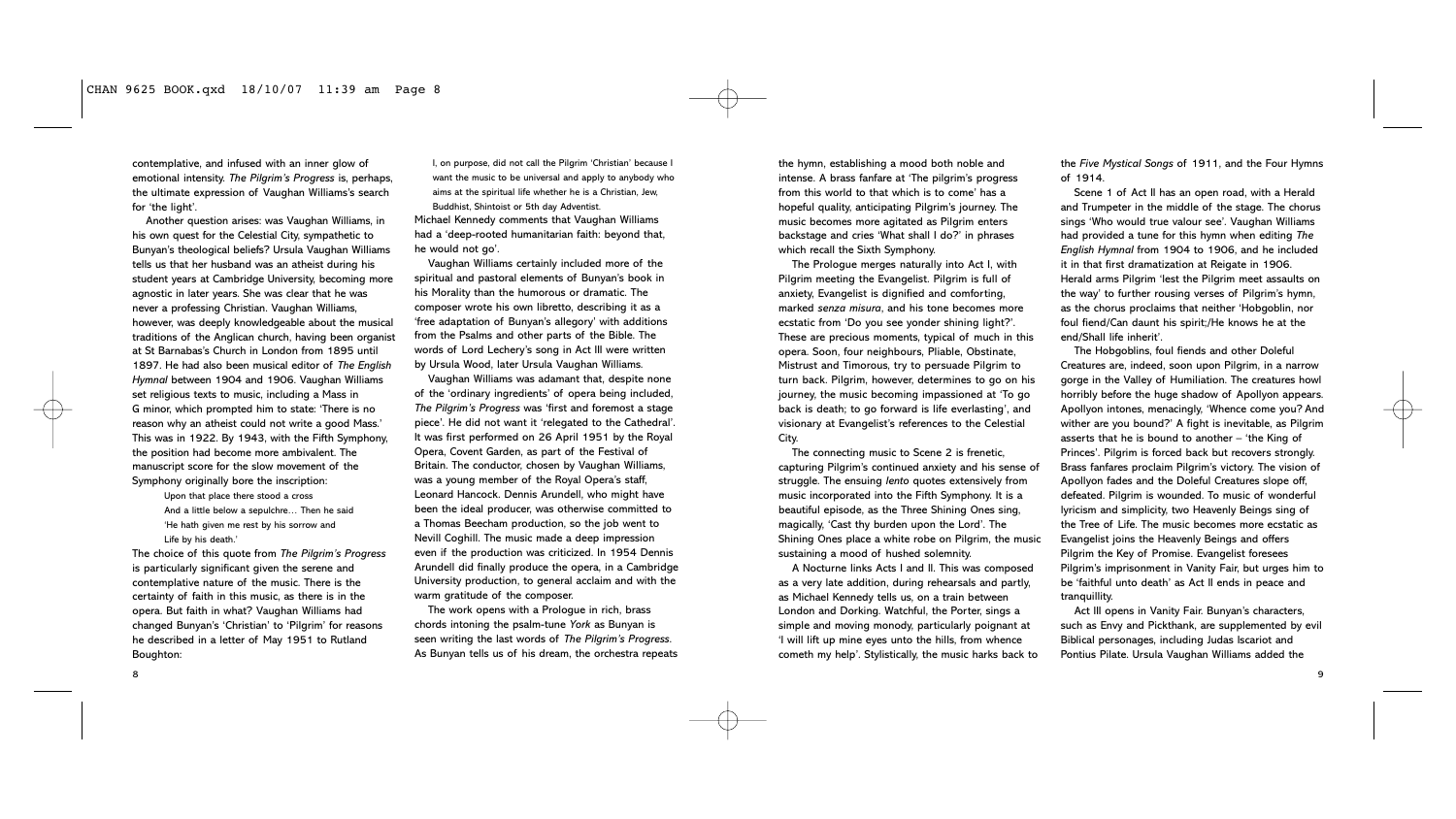character of Lord Lechery when Vaughan Williams decided to lengthen the scene after the first performance. The episode of Vanity Fair provides dramatic contrast within the overall contemplative mood of the morality. The scene oozes malice, hypocrisy and lust. The traders shout 'Buy, buy, buy!' The music is suitably hollow and angular as Lord Lechery sings 'What is value but money?'. Pilgrim enters into the hubbub, stating bluntly, 'Turn mine eyes unless they behold vanity'. Madam Bubble and Madam Wanton attempt to seduce Pilgrim. The uproar increases as Pilgrim refers to Prince Beelzebub as the 'Father of lies'. Not surprisingly, the witnesses, Envy, Superstition, Malice and Pickthank, testify against Pilgrim to Lord Hate-Good. The frenzied crowd cry 'bind him, scourge him, stone him, hang him, burn him!' Pilgrim is thrown into prison, sentenced to death.

Scene 2 of this Third Act finds Pilgrim in prison. His monologue is the emotional heart of the opera. The opening refrain, 'My God, my God look upon me, why hast Thou forsaken me?', establishes a sorrowful mood of considerable poignancy. Pilgrim cries out in anger and despair, followed by a section of remarkable intensity:

O, be Thou not far from me, for trouble is hard at hand,

and there is no-one to help me.

Pilgrim then remembers the Key of Promise. A fanfare proclaims 'The way of freedom' as Pilgrim sings lyrically 'Show me Thy way, O Lord'. In passages of wonderful radiance, Pilgrim responds joyously to his new-found freedom:

> If I take the wings of the morning and fly to the uttermost parts of the sea, even there, Thy hand shall guide me, and Thy right hand shall hold me.

As Pilgrim walks up the Way, the music lightens and softens in that mood of quiet ecstasy which Vaughan Williams made very much his own. Act IV opens spaciously before the Woodcutter boy sings:

He that is down need fear no fall, He that is low, no pride; He that is humble ever shall Have God to be his Guide.

The innocence and purity of these verses contrast well with the intensity of the prison scene. The boy tells Pilgrim that his journey is nearly at an end, for the Delectable Mountains can be seen in the distance. Vaughan Williams now introduces Mr and Mrs By-Ends for humourous contrast and, as he put it in a letter to Gerald Finzi, 'as the third obstacle on the Pilgrim's way (physical force – temptation – half-hearted sympathy)'. After the By-Ends have left in mockgracious style, the boy points to the Delectable Mountains before resuming his folk-like song.

An Entr'acte leads gently into the pastoral episode known as 'The Shepherds of the Delectable Mountains'. This is the scena composed in 1921, and it fits seamlessly into the opera despite being composed twenty-five years earlier. Simona Pakenham described this section as possessing:

a sweet, austere atmosphere of its own, taking one a little nostalgically back to the dew-fresh days when musicians got up early to chase the folk-song.

Wilfrid Mellers has aptly described this music as the supreme example of Vaughan Williams's 'English Eden'.

A Celestial Messenger enters to escort Pilgrim through the River of Death. Pilgrim momentarily cries out 'Preserve me, O Lord, from the deep waters',

showing that juxtaposition of holiness and human fallibility so well detailed by Bunyan.

A distant trumpet introduces Scene 3 as Pilgrim reaches the end of his journey, accompanied by glorious, celestial Alleluias.

Finally, the figure of John Bunyan reappears to music of sublime nobility:

This book will make a traveller of thee,

If by its counsel thou wilt ruled be. It will direct thee to the Holy land,

If thou wilt its directions understand.

O, then come hither,

And lay my book, thy head and heart together. Vaughan Williams's head and heart were also working together, over half of his life, to produce a unique and moving masterpiece.

> **© 1998 Stephen Connock** Chairman, Ralph Vaughan Williams Society

# **Synopsis**

# **Prologue and Act I**

John Bunyan is sitting in his cell writing his allegory. As he writes the Pilgrim appears, as in a dream, with his famous cry, 'What shall I do to be saved?'

From that moment Bunyan fades from the scene. The Pilgrim is accosted by Evangelist, who directs him to the wicket gate. But as he sets out in haste to reach it, he is stopped by four neighbours who beg him to come home with them and not to run into danger. But Evangelist still points to the Pilgrim's Way, and the Pilgrim starts on his journey.

He arrives at the House Beautiful where he is met by three Shining Ones who welcome him and ease

him of the burden he was carrying. He knocks on the gate of the House Beautiful, the doors open to him, and after being sealed on his forehead and clothed in a white robe he is led into the house.

# **Act II**

A Herald announces the King's Highway and asks who is prepared to go on it. The Pilgrim accepts the challenge. He puts on the whole armour of light and sets out on his adventure.

His first setback is physical. The Way is barred by Apollyon, but he conquers this monster in a fierce fight. Then, faint from his wounds, the Pilgrim is met by two heavenly beings who heal him with the leaves of the tree of life and refresh him with the water of life.

To them comes the Evangelist who prophesies further dangers, this time moral, at Vanity Fair. Evangelist gives Pilgrim his staff, the Roll of the Word and the Key of Promise, and tells him of ultimate triumph.

# **Act III**

The merchants of Vanity Fair are standing at their booths crying their wares: 'What will ye buy?' These are of all kinds, including the pleasures of love as explained by Lord Lechery, who arrives with some very attractive goods for sale. At the height of the excitement the crowd suddenly see the Pilgrim and press round him urging him to buy their goods. Among his tempters are Madam Bubble and Madam Wanton who try to allure him, but he faces them with a challenge, 'I buy the truth.' This infuriates the mob, for their master is Prince Beelzebub, the father of lies. They send for their judge, Lord Hate-Good, who, prompted by his usher, institutes a parody of a Court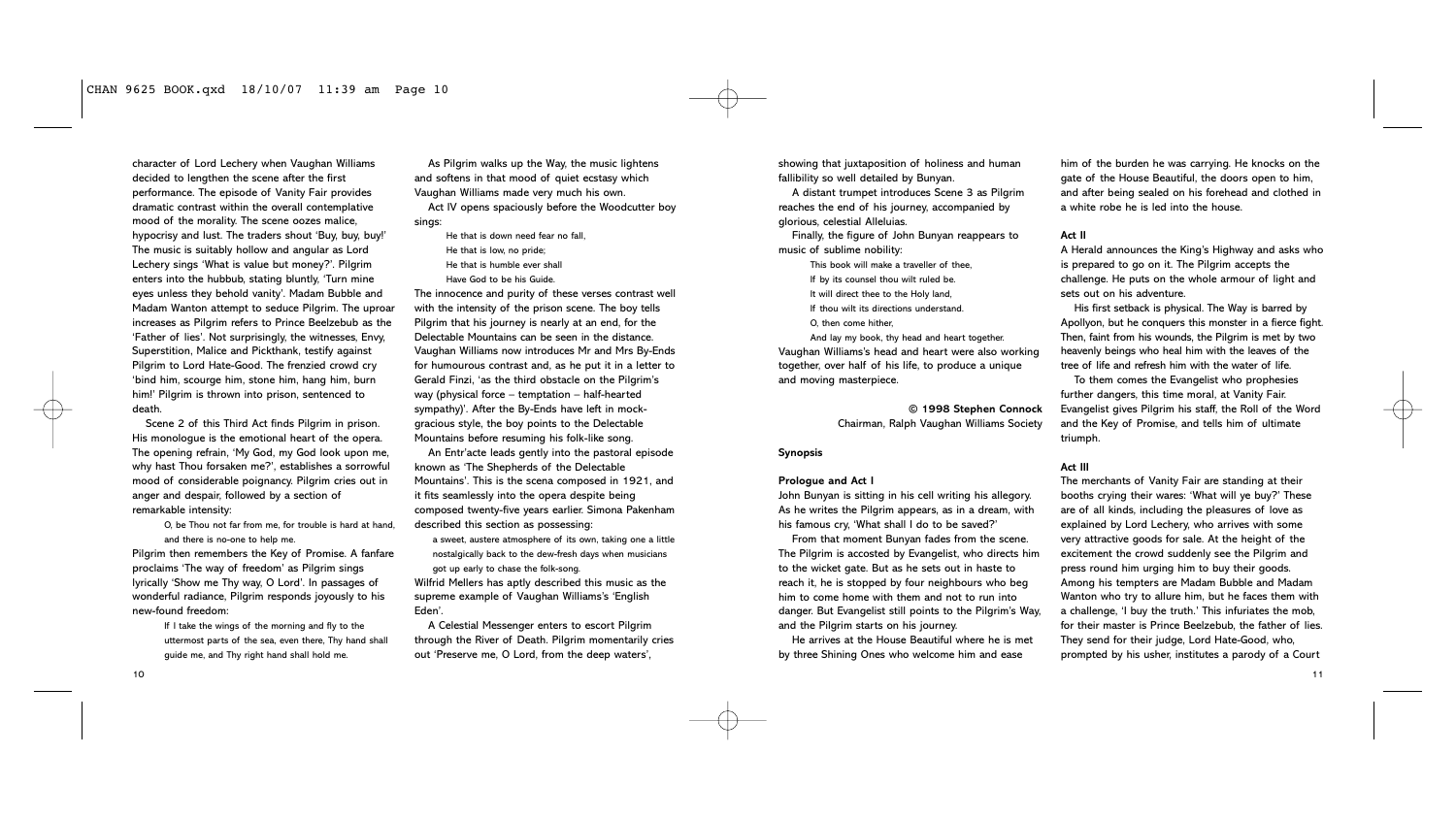of Justice. Witnesses are called, and finally the Pilgrim is dragged off to prison in preparation for death the next day.

The Pilgrim, left alone in prison at first gives way to despair. Suddenly he remembers the Key of Promise. The doors fly open and he is free. The Pilgrim's Way appears before him, and he sets forth again on his journey.

# **Act IV and Epilogue**

A Woodcutter's boy is gathering fuel when he perceives the Pilgrim who asks him how far it is to the Celestial City. While he is pointing out the way they are greeted by Mr By-Ends, a half-hearted pilgrim, and his wife. They think they would like to join the pilgrimage, but when they hear of the difficulties and hardships they decide that home is best.

The Pilgrim continues his journey alone and arrives at the Delectable Mountains, where he is welcomed by three shepherds who offer him refreshment. 'Here the air is very sweet and pleasant, the birds sing and flowers appear in the land.' But this rest is interrupted by the entry of a celestial messenger who tells him that the Master calls for him. Then he pierces his heart with an arrow as a sign that he must be gone. He can already see the Heavenly City, but before he can enter he must cross the river of death. The messenger points the way and he sets out on this last journey while the shepherds pray for his safe passage through the deep waters.

Then, out of the darkness, a distant trumpet is heard, and gradually a vision of the Heavenly City appears with the Pilgrim mounting the steps towards its gate.

The vision fades and John Bunyan is again seen

reading his book. He offers it to the spectators: 'O come hither, and lay my book, thy head and heart together.'

# **Ralph Vaughan Williams**

**Richard Hickox** is one of Britain's leading conductors, recipient of the 1995 Philharmonic Society Music Award, three *Gramophone* Awards, the *Diapason d'Or*, the *Deutsche Schallplattenpreis* and a *Grammy* (for Britten's *Peter Grimes*). He is founder and Music Director of the City of London Sinfonia and (with Simon Standage) of Collegium Musicum 90, Associate Conductor of the London Symphony Orchestra and Conductor Emeritus of the Northern Sinfonia. Operatic engagements have included Los Angeles Opera, Rome Opera, Komische Oper Berlin, the Royal Opera Covent Garden, Scottish Opera, Opera North and English National Opera. He has guest conducted in Washington, San Francisco, Dallas, Tokyo (New Japan Philharmonic), and with the radio orchestras of Munich, Cologne, Hamburg, Stockholm, Copenhagen and Paris (Orchestre philharmonique), the Berlin Symphony, Residentie Orchestra The Hague, and the Camerata Academica Salzburg at the Vienna Easter Festival. Richard Hickox records exclusively for Chandos, for whom he celebrated his one hundredth recording in 1997. Future plans include works by Grainger, Rubbra, Bruch, Vaughan Williams, Haydn, Delius and Schmidt.

The **Chorus of the Royal Opera** was formed in 1946. Known then as the Covent Garden Opera Chorus it first appeared in the December of that year in a production of Purcell's *The Faery Queene* staged with

Sadler's Wells Ballet (now The Royal Ballet). Its first full-scale production with the Company was *Carmen* in January 1947. Since then the Chorus has been the backbone of The Royal Opera, both in the UK and on tour, performing with many of the world's greatest conductors and directors.

The Chorus is heard regularly on radio broadcasts of Royal Opera productions and has featured in a large number of video recordings made at the Royal Opera House. Members of the Chorus also perform small principal roles with The Royal Opera. Many are involved in Education Workshops with schools throughout the UK and in *Overtures* – a nationwide project supported by Glaxo – giving concerts in hospitals and hospices.

The **Orchestra of the Royal Opera House** was founded in 1946 as the Covent Garden Orchestra, when the theatre was reopened as the nation's first home for opera and ballet. Over the half century of its existence the Orchestra has been distinguished by the number of top orchestral musicians who have joined its ranks and the outstanding roster of international conductors with whom it has played. The first Music Director was Karl Rankl, followed by Rafael Kubelik, Sir Georg Solti and Colin Davis. In 1987 Colin Davies was succeeded by Bernard Haitink who has involved the Orchestra in more frequent appearances on the concert platform.

In addition to performing with the Royal Ballet and Royal Opera Companies, during the two-year closure of the Royal Opera House for redevelopment, the Orchestra is undertaking a number of international concert tours including Austria, Spain, Portugal, Germany and the USA.

**Donaldson Bell** (baritone) was born in Ayrshire and studied singing at the Royal Scottish Academy of Music and Drama. He joined The Royal Opera in 1978 and roles with the company have included Brühlmann (*Werther*), Castro (*La fanciulla del West*), Footman (*Der Rosenkavalier*), Boatman/Gondolier/Priest (*Death in Venice*) and First Apparition (*Macbeth*). He is also involved with Royal Opera House Education workshops for schools and other work includes recitals and oratorio performances in Britain and abroad.

Australian born, **Peter Coleman-Wright** (baritone) made his operatic debut as Guglielmo (*Così fan tutte*) with English Touring Opera. Further acclaimed performances in Britain include Papageno (*The Magic Flute*), Dandini (*La Cenerentola*), Marcello (*La bohème*) and the title role in *Billy Budd* for the Royal Opera House, Covent Garden. He has also performed with English National Opera, Glyndebourne Festival Opera, Opera Bastille, the Bayerische Staatsoper, La Fenice, Geneva Opera and Australian Opera, amongst others. A committed concert artist, Peter Coleman-Wright has appeared in Britain, Iceland, Oman, Hong Kong and Australia and has given recitals at the Wigmore Hall, Covent Garden, the South Bank, the Châtelet and at the Spoleto, Naantali and Melbourne Festivals. His recordings include the Messenger (*Oedipus Rex*) and Delius's *A Mass of Life*.

Born in Nottingham, **Richard Coxon** (tenor) studied at the Royal Northern College of Music, winning several prizes, including awards from the Peter Moores Foundation and the Woolfson Trust. For Scottish Opera he has sung Flavio (*Norma*),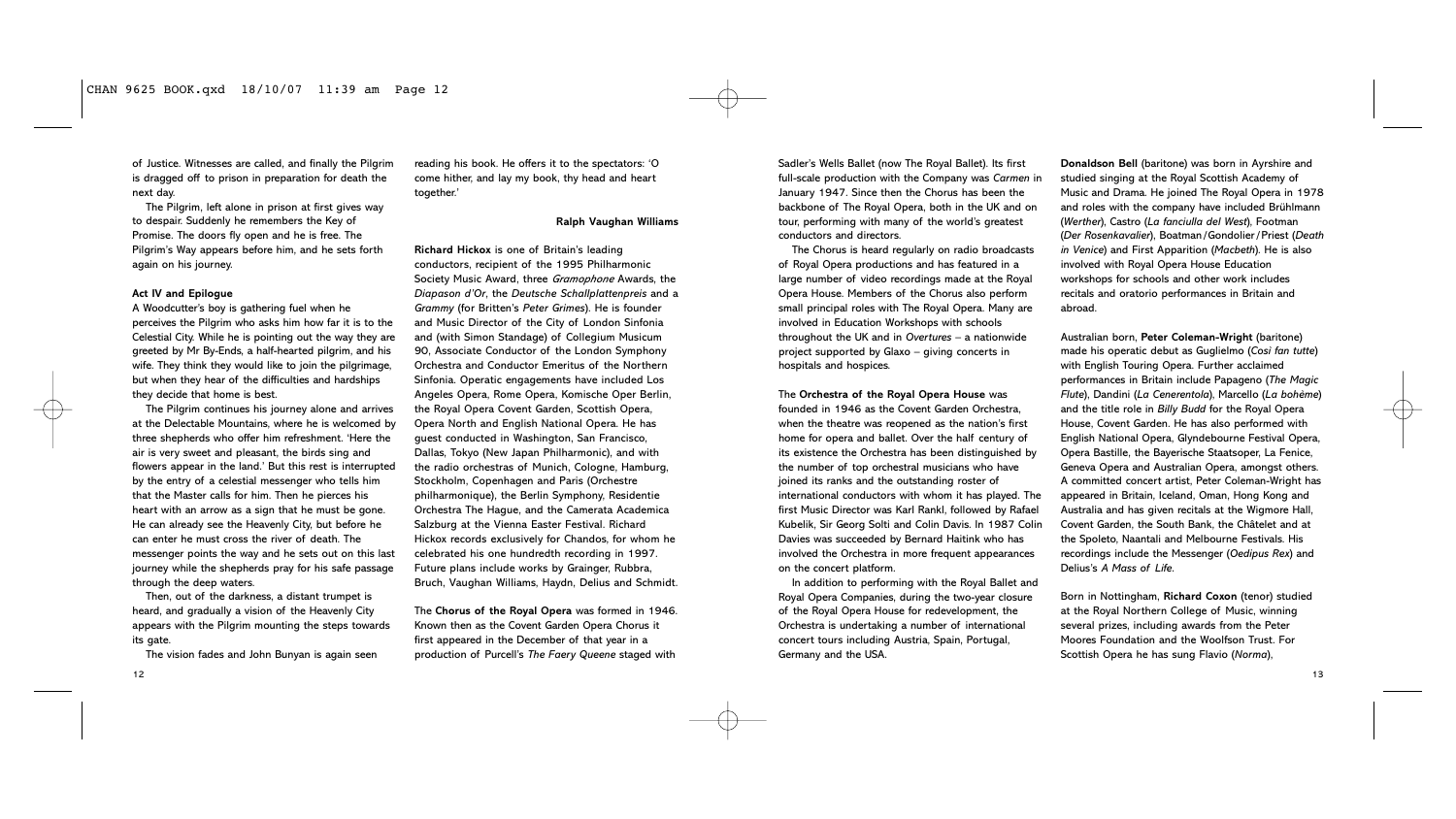Narraboth, Barbarigo (*I due Foscari*), and Don Ottavio. Other roles include Nemorino (Opera Northern Ireland, Opera Zuid), Young Convict (*From the House of the Dead* with English National Opera) and Edgardo (film by Don Boyd). His concert career includes performances in the UK and Bergen and the premiere of *A Live Flame*, composed in memory of John Smith.

**Francis Egerton** (tenor) was born in Ireland and spent the early part of his career with the Sadler's Wells, Scottish Opera and Glyndebourne companies. He has sung in most European countries, Canada, the USA and Japan. His most recent engagements have included *Billy Budd* (Opéra Bastille), *Salome* (Châtelet), and *Falstaff* (Cologne). Among his roles for The Royal Opera are Monsieur Triquet (*Eugene Onegin*), Remendado (*Carmen*), Pong (*Turandot*), Red Whiskers (*Billy Budd*) and the four tenor roles in *Les contes d'Hoffmann*. He has made many recordings and videos as well as two films.

**Rebecca Evans** (soprano) was born in Wales and has sung with Welsh National Opera (Ilia, Cendrillon, Marzelline, Norina, Gretel, Oscar, Susanna), Scottish Opera (Vixen), Bavarian State Opera (Sophie, Ilia), Netherlands Opera (Zerlina), Santa Fe (Susanna) and San Francisco (Zerlina). In concert she has appeared at the Edinburgh, Melbourne, Barcelona, Ravinia and Belfast Festivals, at the Wigmore Hall and with the San Francisco, Chicago and Boston Symphony Orchestras. Her many recordings include *Dido and Aeneas* (for Chandos), *Le nozze di Figaro*, three Gilbert and Sullivan operas, *Hugh the Drover* and an Italian recital disc.

Born in Montreal, **Gerald Finley** (baritone) studied at the Royal College of Music and the National Opera Studio. At Glyndebourne he has sung Sid (*Albert Herring*), Papageno, Guglielmo, English Clerk (*Death in Venice*), and the title roles in *Le nozze di Figaro* and *Owen Wingrave*. He has also sung Figaro in Los Angeles, Toronto, Vancouver and at the Deutsche Oper, Berlin. His repertoire includes Demetrius (*A Midsummer Night's Dream*) in Aix-en-Provence, Count (*Capriccio*) in Chicago, Belcore in Los Angeles, Marcello with Welsh National Opera, and Valentin (*Faust*) at Opéra Bastille. He made his Royal Opera debut as Figaro in 1995. His recordings include Masetto (*Don Giovanni*), Papageno, and Sid.

Born in Cardiff, **Jonathan Fisher** (baritone) studied at the Guildhall School of Music and Drama (with Bernard Dickerson), where he won the Frederick Painter Prize, and then at the Cologne Musikhochschule (with Franz Müller-Hauser). For The Royal Opera he has performed roles in *Eugene Onegin*, *Manon*, *La bohème*, *Chérubin*, *Der Rosenkavalier*, *Death in Venice*, *The Midsummer Marriage* and *Simon Boccanegra*. He also sang Henry Higgins with the Royal Opera Chorus for the Covent Garden Festival.

Born in Glasgow, **Neil Gillespie** (tenor) studied at the Royal Scottish Academy of Music and Drama with Duncan Robertson. He took part in master classes with Peter Pears and Heather Harper at the Britten–Pears School and attended the European Centre for Opera and Vocal Studies in Belgium. He currently studies with Michael Salby and Nicolai Gedda. His repertoire includes Count Almaviva,

Tamino, Bacchus (*The Olympians*), Sailor (*Dido and Aeneas*), and he has sung with Opéra de Lyon and New Israeli Opera. He joined The Royal Opera in 1992 and has worked with the Royal Opera House Education Department.

**Susan Gritton** (soprano) won the 1994 Kathleen Ferrier Award and has appeared in recital and concert throughout Europe. Roles include Susanna and Zerlina at Glyndebourne, the Governess (*The Turn of the Screw*) and Lucia (*The Rape of Lucretia*) at Snape Maltings Concert Hall, Belinda (*Dido and Aeneas*) at the Berlin State Opera, Marzelline in Rome, First Niece (*Peter Grimes*) at La Monnaie, Brussels, Fulvia (*Ezio*) in Paris, Blonde (*Die Entführung aus dem Serail* ) at the Instanbul Festival, *L'Allegro*, *Il Penseroso ed il Moderato* with English National Opera and Clarine and Thalie (*Platée*) with The Royal Opera. She has also made many recordings.

**Robert Hayward** (baritone) studied at the Guildhall School of Music and Drama and the National Opera Studio and made his debut as Don Giovanni (Glyndebourne Touring Opera). His roles include Figaro and Count (*Le nozze di Figaro*), Eugene Onegin, Marcello, Dr Malatesta, Theseus, Escamillo, Guglielmo, Sharpless, Golaud, Jokanaan, Germont, High Priest (*Samson et Dalila*), and Ford. He has appeared with all the major British opera companies, New Israeli Opera, Bavarian State Opera, Houston, Minnesota and Cincinnati, and has an extensive concert career.

**John Kerr** (tenor) was born in Leicestershire and now lives in Kent. He began his professional singing career

at Glyndebourne and has sung with Opera for All and Welsh National Opera. In 1974 he became a member of the Royal Opera Chorus. He has sung numerous principal roles in opera, oratorio and operetta. He appears regularly as a guest artist at Finchcocks, Kent, the home of the Richard Burnett collection of early keyboard instruments, where he recently made a solo recording. He has sung Sancho Panza in *Don Quixote*, with music by Purcell and Eccles, at the Dartington Summer School, and Parpignol (*La bohème*) for The Royal Opera.

**Christopher Keyte** (bass-baritone) was a choral scholar at King's College, Cambridge, and has made over fifty solo recordings, including Paul Patterson's *Mass of the Sea*. With the Fires of London he has taken leading roles in operas by Peter Maxell Davies: *The Martyrdom of St Magnus*, *The No. 11 Bus*, *Le jongleur de Notre Dame* and *The Lighthouse*, which he has recently recorded under the composer's direction. He has sung in Australia, New Zealand, Israel, Iceland, Japan, Oman, Finland, the USA and Europe. With The Royal Opera he has sung in *Death in Venice*, *Fidelio*, *Die Frau ohne Schatten*, *Fedora*, *Billy Budd*, *Mathis der Maler* and *Die Entführung aus dem Serail.*

Born in South Shields, **Anne-Marie Owens** (mezzosoprano) studied at Newcastle, the Guildhall School of Music and Drama, and the National Opera Studio, and made her debut as Mistress Quickly (Glyndebourne Touring Opera). She has appeared with English National Opera (Jezibaba, Preziosilla, Marfa, Anezka, Genevieve, Bianca, Suzuki, Magdalene, Rosina, Charlotte), Opera North (Venus, Ariane, Jocasta), The Royal Opera (Suzuki, Mother in *Les contes*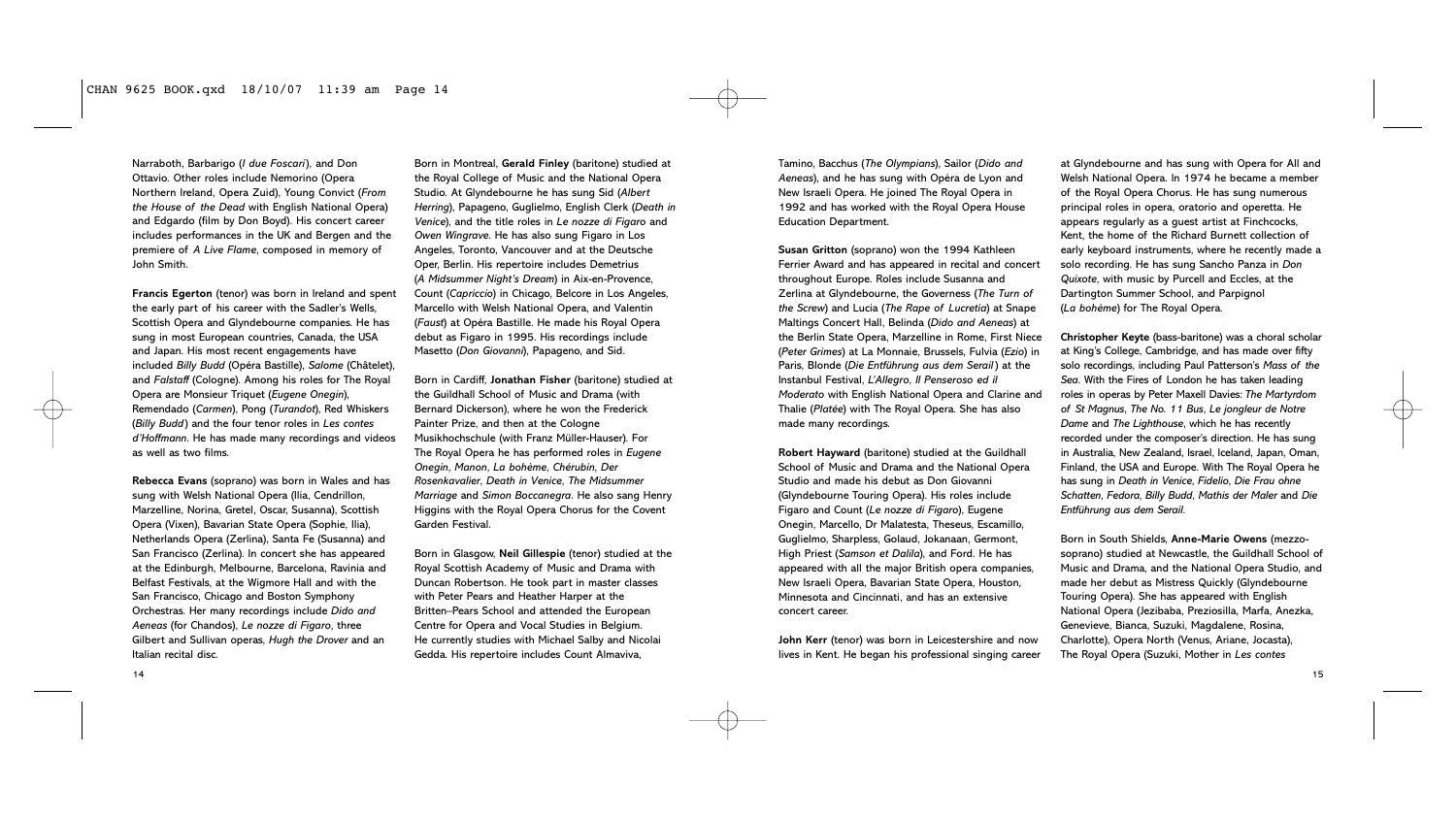*d'Hoffmann*, Third Lady in *Die Zauberflöte*), Welsh National Opera (Santuzza, Ulrica), Scottish Opera, La Monnaie, Lausanne Opera and the San Carlos, Naples. She has an extensive concert career and her recordings include Thirza in Ethel Smyth's *The Wreckers*.

Born in London, **Mark Padmore** (tenor) studied at King's College, Cambridge. His repertoire includes Jason (*Medée*) in Strasbourg, Caen, Paris, Lisbon and New York; Arnalta (*L'incoronazione de Poppea*) at the Teatro communale, Florence; Bajazet (*Tamerlano*) at the Covent Garden Festival; Admète (Gluck's *Alceste*) with Scottish Opera and Opéra de Nice; and the title role in *Hippolyte et Aricie* (Paris Opéra, Nice, Montpelier, Brooklyn Academy of Music). He has performed in concert at many of the world's festivals and has made numerous recordings under such conductors as Roger Norrington, Richard Hickox, and Harry Christophers. He made his Royal Opera debut in *King Arthur* in 1995 and has also sung Thespis in *Platée*.

An American, **Mica Penniman** has lived in Paris and London and is currently at Westminster School. He has studied singing with Alla Akhmatova and is now a student of Brian Parsons. His repertoire includes *Die Frau ohne Schatten* (Royal Opera), *Curlew River* (Covent Garden Festival), *Oliver!* (Palladium), and *Warchild* (National Youth Music Theatre). He has made recordings for British Airways and BBC Television.

Born in Israel, **Gidon Saks** (bass) studied at the Royal Northern College of Music and Toronto University. He has appeared with Scottish Opera (Claggart, Leporello, Achillas, Sarastro), Canadian Opera (Daland, Timur, Miracle, Don Basilio, Wurm, Duke Bluebeard), La Monnaie (Seneca), The Royal Opera (*Billy Budd*, *Arianna*), Welsh National Opera (Pizarro), Opéra national de Paris (Mr Flint), Flanders Opera (Claggart, Ashby) and in Spain, Germany, Switzerland and Israel. He has sung Mayor Moscone (*Harvey Milk*) in Houston, San Francisco and New York and has made many television and commercial recordings.

**Pamela Helen Stephen** (mezzo-soprano) was born in Warwickshire and studied in Aberdeen, at the Royal Scottish Academy of Music and Drama, and in Aspen and Toronto. She has sung with Opera North (Composer in *The Jewel Box*, Lazuli in *L'étoile*, Donna Clara in *La Dueña*, Cherubino, Cynthia in *Playing Away*), Welsh National Opera (Prince in *Cendrillon*, Phoebe in *The Yeoman of the Guard*), Wexford (Cathleen Sweeney in *The Rising of the Moon*), St Endellion Festival (Composer in *Ariadne auf Naxos*), City of London and Edinburgh Festivals, and Cherubino in Gardiner's European tour of *Le nozze di Figaro*. She has an extensive concert repertoire and has made a number of recordings.

Born in London, **Adrian Thompson** (tenor) has sung at Glyndebourne, English National Opera, Scottish Opera, New Israeli Opera, Netherlands Opera, Opera Zuid and at the Baden-Baden, Buxton, Wexford, Lausanne and Göttingen Festivals. He recently sang Narraboth (Netherlands Opera), Bajazet (Karlsruhe), Iro (Stuttgart), Ottavio (Glyndebourne Touring Opera), Schoolmaster in *The Cunning Little Vixen* (English National Opera) and Skuratov (Frankfurt). His repertoire also includes Ferrando, Tamino, Idomeneo, Fatty (*Mahagonny*), Podesta (*La finta giardiniera*), Apollo (*Orfeo*), Grimaldo

(*Rodelinda*) and the principal works of Bach and Britten. He has appeared with all the major British Orchestras and with Songmaker's Almanac.

**Jeremy White** (bass) made his international opera debut in *Der Rosenkavalier* at the Aix-en-Provence Festival in 1986 and has sung at Covent Garden every season since 1991. He has appeared in concerts throughout Europe, in the USA, Brazil and Israel. Recent highlights include Polyphemus (in Handel's *Acis and Galatea*) under Trevor Pinnock, the British premiere of Hindemith's *Das Nusch-Nuschi* under Andrew Davis, Webern's Second Cantata under Boulez, a series of Britten's *War*

*Requiem* under Hans Graf and Sacristan (*Tosca*) for The Royal Opera.

Born in London, **Roderick Williams** (baritone) studied at Oxford University and the Guildhall School of Music and Drama. He has appeared with Scottish Opera (Schaunard, Falke), The Royal Opera (Herald in *Don Carlos* Prom), Opera North (Count in *Le nozze di Figaro*), New Israeli Opera (Belcore), Scottish Opera-Go-Round and English Touring Opera. He appears regularly as a recitalist, in concert and on radio, has recorded *Peter Grimes*, Martin's *In terra pax*, and *Don Carlos*, and is a featured musician on the 'Musicians of the Globe' series.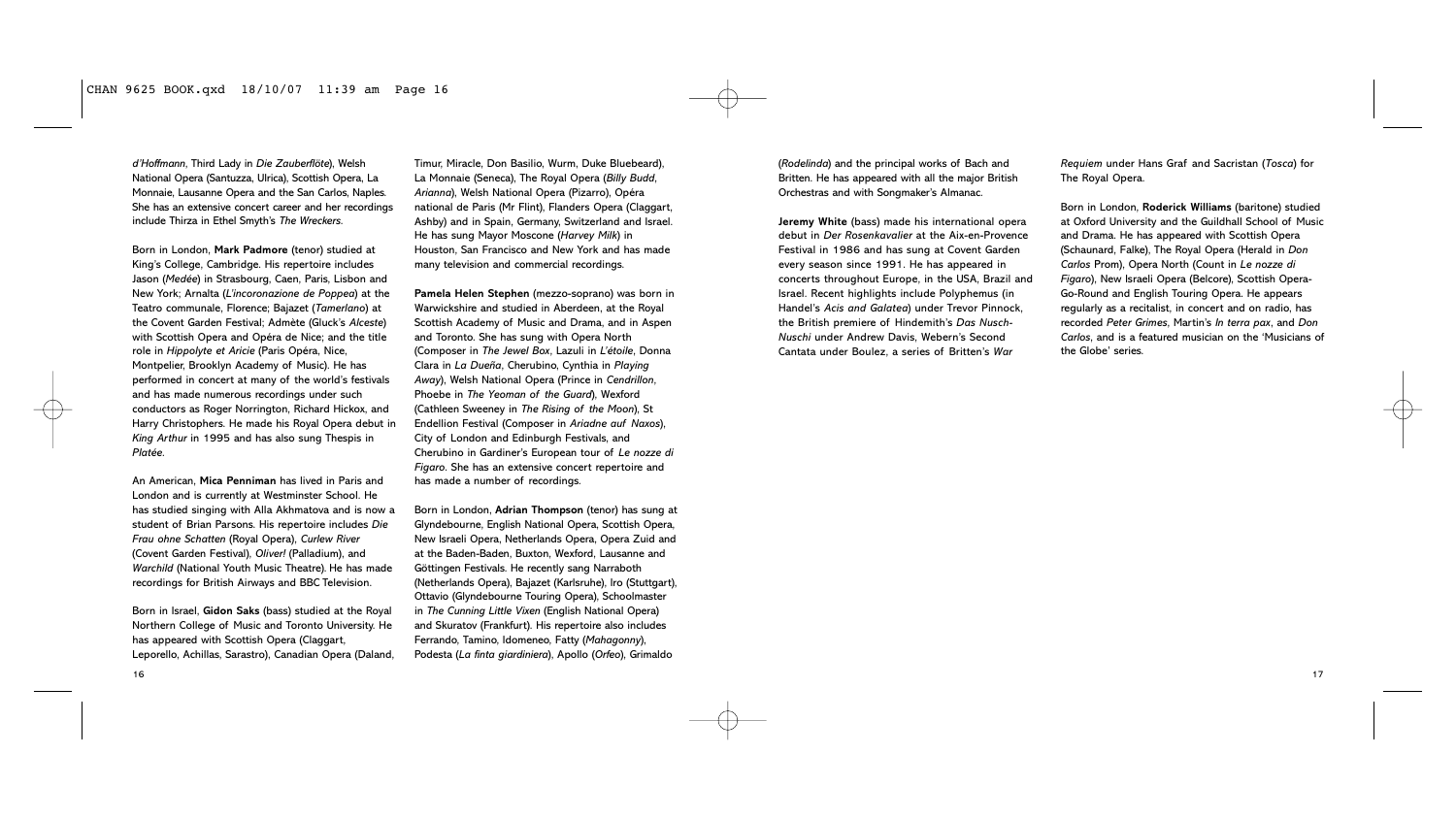# **Vaughan Williams: Die Pilgerreise**

Ralph Vaughan Williams hat John Bunyans *The Pilgrim's Progress* (Die Pilgerreise) zum ersten Mal 1906 für eine im Kloster Reigate aufgeführte Bühnenfassung mit Musik versehen. In einem Brief vom Oktober 1906 beschrieb er in groben Zügen die Musik, darunter auch die Einführung der Psalmenmelodie *York* in den Prolog und den Schlußchor. Fünfundvierzig Jahre später, nämlich 1951, wurde die vollständige Oper oder Moralität, wie der Komponist sie zu nennen vorzog, mit derselben herrlichen Psalmenmelodie als Beginn und Abschluß des Werks in Covent Garden uraufgeführt.

Daß er sich mindestens 45 Jahre lang immer wieder mit *Der Pilgerreise* beschäftigt hat, zeigt die Tiefe der Einsicht und Zuneigung, die Vaughan Williams für Bunyans Allegorie empfand. Seine 1921 entstandene Vertonung einer "pastoralen Episode" aus *Der Pilgerreise* unter dem Titel *Die Hirten von den lieblichen Berge* war seine erste Oper, die auf die Bühne gebracht wurde. In den zwanziger und dreißiger Jahren arbeitete er am I. und II. Akt der vollständigen Oper und 1942 nahm er einen Auftrag der Rundfunkgesellschaft BBC an, Begleitmusik für eine Produktion zu schreiben, die erstmals 1943 ausgestrahlt wurde. Sie belief sich auf 38 Abschnitte Musik und verwertete Passagen aus der *Fantasia on a Theme by Thomas Tallis*, einem Werk, das bei Vaughan Williams Assoziationen mit Bunyan auslöste. Einem Brief von Gerald Finzi an den Komponisten nach zu urteilen war das Werk bis 1945 im wesentlichen abgeschlossen, auch wenn es bis 1952

immer wieder revidiert und ergänzt wurde.

Warum war Vaughan Williams so sehr von Bunyans Klassiker beeinflußt? *Die Pilgerreise* war zwischen 1667 und 1672 entstanden, als der aus Bedfordshire stammende Kesselflicker und Prediger Bunyan im Gefängnis von Bedford schmachtete. Die lebhafte, direkte und häufig scharfzüngige Prosa, die Symbolkraft und Poesie des Werks stechen sofort ins Auge. Der Realismus vieler der Figuren, die aus dem täglichen Erleben so leicht wiederzuerkennen sind, wird mit starken reformatorischen Aussagen zusammengebracht, die der spirituellen Reise des Menschen in die Ewigkeit gelten. Das Nebeneinander von puritanischen Glaubensäußerungen und der Darstellung der alltäglichen Schwächen und Unzulänglichkeiten des Menschen macht uns betroffen und inspiriert uns.

Daß Vaughan Williams von diesen Inhalten im Buch gefesselt und inspiriert wurde, ist unbestritten. Wie Bunyan war Vaughan Williams fasziniert vom Thema der Suche des Menschen nach geistiger Erlösung. In *Toward the Unknown Region* lieferte Walt Whitman 1907 die Quelle für einen der frühesten Versuche Vaughan Williams', diese visionäre Eingebung zu erfassen:

Wagst du es nun, oh Seele,

Geh mit mir fort, dem unbekannten Land entgegen… In *A Sea Symphony*, 1910 fertiggestellt, vertont er erneut Whitman, nur ist es diesmal eine Analogie zwischen dem Reisenden auf hoher See und der Reise der menschlichen Seele durchs Leben und darüber

hinaus. Auch Matthew Arnold war ein Dichter, der auf die visionäre Seite von Vaughan Williams' Veranlagung einen deutlichen Reiz ausübte. Zwischen 1947 und 1949 wurde *An Oxford Elegy* nach Texten aus *The Scholar Gipsy* und *Thyrsis* komponiert; hier hat Vaughan Williams Musik voller Schönheit und Feinfühligkeit geschaffen, indem er Verse wie zum Beispiel den folgenden vertonte:

Warum ermattest du? Ich bin gewandert bis zum Tod.

Zieh weiter! Das ersehnte Licht, es leuchtet noch… Die Suche nach "dem Licht" veranlaßte Vaughan Williams immer zu Musik, die verzückt und besinnlich zugleich wirkt, durchdrungen von der inneren Glut emotionaler Intensität. *Die Pilgerreise* ist der wohl endgültige Ausdruck der Suche Vaughan Williams' nach eben diesem Licht.

Eine andere Frage stellt sich: Stand Vaughan Williams in seinem Bestreben, die himmlische Stadt zu finden, den religiösen Überzeugungen Bunyans positiv gegenüber? Ursula Vaughan Williams berichtet uns, daß ihr Mann während seiner Studentenzeit in Cambridge Atheist war und erst in späteren Jahren eher agnostisch dachte. Sie machte keinen Hehl daraus, daß er nie ein bekennender Christ war. Andererseits wußte Vaughan Williams gründlich Bescheid über die musikalischen Traditionen der anglikanischen Kirche, denn er hatte von 1895 bis 1897 als Organist der Kirche St. Barnabas in London fungiert. Außerdem war er zwischen 1904 und 1906 als Musikredakteur des Gesangbuchs *English Hymnal* tätig. Er vertonte religiöse Texte, darunter auch eine Messe in g-Moll, die ihn zu der Bemerkung veranlaßte: "Es gibt keinen Grund, warum ein Atheist keine gute Messe schreiben könnte." Das war 1922. Als 1943 die Fünfte Sinfonie erschien, war die Lage

zwiespältiger geworden. Die handschriftliche Partitur der Sinfonie war mit folgender Inschrift versehen:

An jenem Ort, da stand ein Kreuz Und gleich darunter ein Grabmal… Da sprach er: "Er hat mir Frieden geschenkt durch sein Leiden Und Leben durch seinen Tod."

Die Wahl dieses Zitats aus *Der Pilgerreise* ist besonders bedeutsam, wenn man den heiter besinnlichen Charakter der Musik bedenkt. In dieser Musik ist wie in der Oper die Gewißheit des Glaubens enthalten. Nur des Glaubens woran? Vaughan Williams hat den Namen von Bunyans Hauptfigur von "Christian" in "Pilgrim" geändert; die Gründe erläuterte er in einem Brief, den er im Mai 1951 an Rutland Boughton schrieb:

Ich habe den Pilger absichtlich nicht "Christian" genannt, weil ich möchte, daß die Musik universal und auf jeden anwendbar ist, der ein Leben im Glauben anstrebt, ob er nun Christ, Jude, Buddhist, Schintoist oder Adventist ist. Von Michael Kennedy erfahren wir, daß Vaughan Williams "einen tief verwurzelten Glauben an die Menschheit hatte: Weiter war er nicht zu gehen bereit".

Auf jeden Fall hat Vaughan Williams von den spirituellen und pastoralen Elementen der Vorlage Bunyans mehr in seine Moralität aufgenommen als nur die humorigen oder dramatischen Aspekte. Der Komponist hat selbst das Libretto verfaßt und es als "freie Bearbeitung von Bunyans Allegorie" mit Zusätzen aus den Psalmen und anderen Teilen der Bibel beschrieben. Der Text zum Lied von Lord Lechery (dt. Herr Unzucht) im III. Akt stammt von Ursula Wood, der späteren Ursula Vaughan Williams. Vaughan Williams hielt eisern daran fest, daß *Die Pilgerreise*, obwohl es keine der "üblichen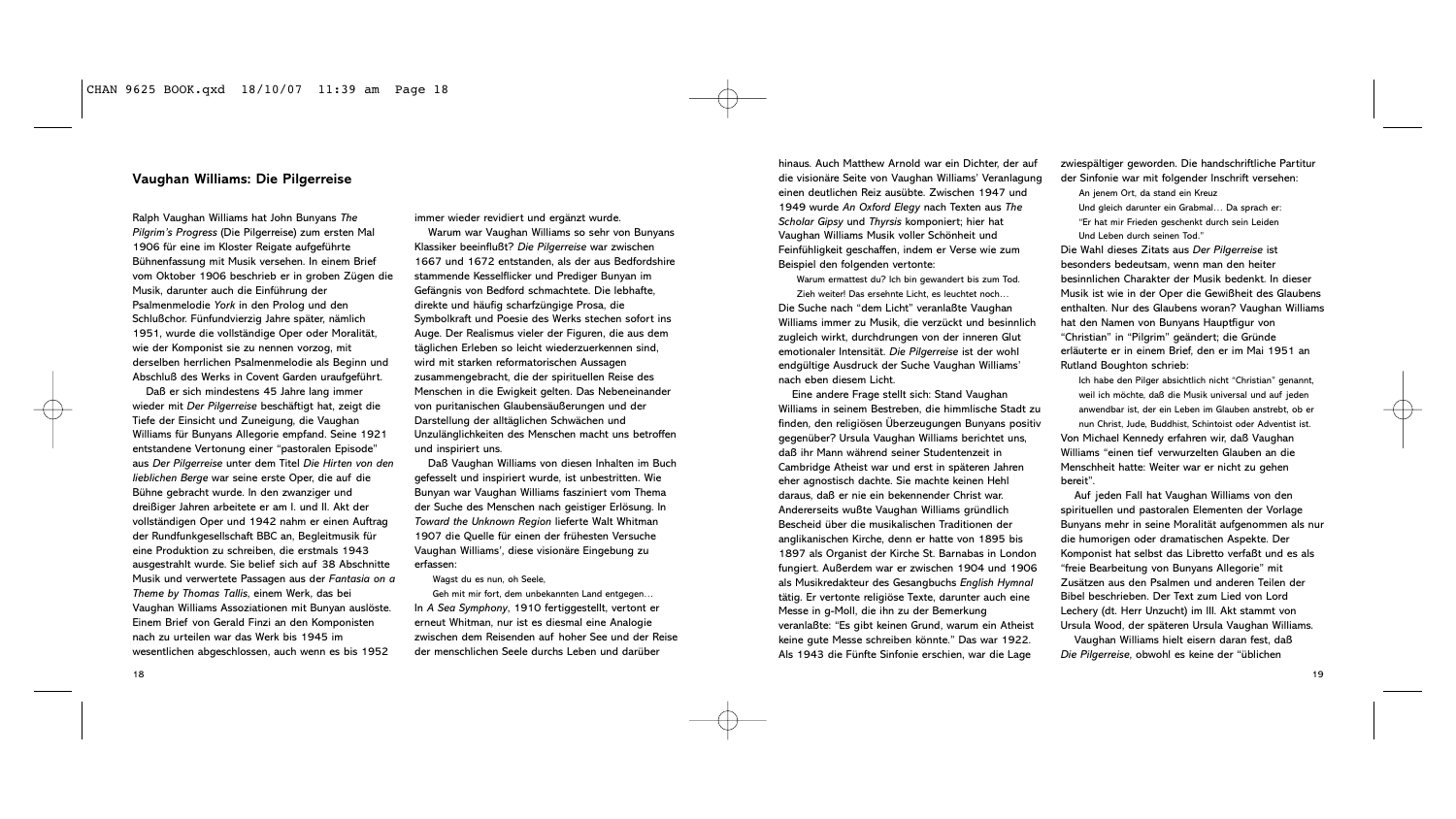Zutaten" der Oper enthielt, "in erster Linie ein Bühnenstück" sei. Er wollte es nicht "in die Kathedrale verbannt" sehen. Das Werk wurde am 26. April 1951 im Rahmen des Festival of Britain von der Royal Opera Covent Garden uraufgeführt. Der von Vaughan Williams ausgesuchte Dirigent war Leonard Hancock, ein junger Mann aus dem Stab der Royal Opera. Dennis Arundell, der als Regisseur vielleicht ideal gewesen wäre, war mit einer Thomas-Beecham-Produktion anderweitig beschäftigt, darum wurde die Aufgabe Nevill Coghill übertragen. Die Musik hinterließ einen tiefen Eindruck, auch wenn die Inszenierung bemängelt wurde. 1954 endlich produzierte Dennis Arundell die Oper, und seine Fassung für die Universität Cambridge brachte ihm allgemeine Anerkennung und die herzliche Dankbarkeit des Komponisten ein.

Das Werk beginnt mit einem Prolog, in dem üppige Blechbläserakkorde die Psalmenmelodie *York* anstimmen, während Bunyan zu sehen ist, der die letzten Worte von *Der Pilgerreise* niederschreibt. Bunyan erzählt uns von seinem Traum, und das Orchester führt, indem es die Hymne wiederholt, eine Stimmung ein, die sowohl hehr als auch eindringlich ist. Eine Blechbläserfanfare bei "Die Pilgerreise aus dieser Welt in die, die kommen wird" hat etwas Hoffnungsvolles und gibt einen Vorgeschmack auf die Pilgerfahrt. Die Musik wird erregter, als der Pilger hinten auf der Bühne auftritt und in Phrasen, die an die Sechste Sinfonie erinnern, "Was soll ich tun?" ruft.

Der Prolog geht ganz natürlich in den I. Akt über, wo der Pilger dem Evangelisten begegnet. Der Pilger wirkt ängstlich besorgt, der Evangelist würdevoll und tröstlich; seine Musik ist mit *senza misura* bezeichnet,

und ab "Siehst du dort jenes helle Licht?" wird sein Tonfall ekstatischer. Dies sind kostbare Momente, typisch für so vieles in dieser Oper. Als nächstes versuchen vier Nachbarn namens Pliable, Obstinate, Mistrust und Timorous (Fügsam, Störrig, Mißtrauen, Furchtsam), den Pilger zur Umkehr zu bewegen. Der jedoch beschließt, seine Reise anzutreten, worauf die Musik bei "Rückwärts droht mir Tod; geh ich vorwärts, winkt Leben in Ewigkeit" erst leidenschaftlich wird und dann visionär, wenn der Evangelist von der himmlischen Stadt spricht.

Der musikalische Übergang zur 2. Szene ist hektisch und gibt des Pilgers ungeminderte Besorgnis und sein inneres Ringen wieder. Das anschließende *Lento* zitiert ausführlich Musik, die in die Fünfte Sinfonie Eingang gefunden hat. Es ist eine wunderschöne Episode, wenn die Three Shining Ones (drei Lichtgestalten) wie magisch "Wirf deine Last auf den Herrn" singen. Sie legen dem Pilger eine weiße Robe an, und die Musik hält eine von gedämpfter Feierlichkeit geprägte Stimmung aufrecht.

Ein Nocturne verbindet den I. und II. Akt. Es wurde erst sehr spät, nämlich während der Probenzeit komponiert und hinzugefügt und ist, wie Michael Kennedy berichtet, zum Teil im Zug zwischen London und Dorking entstanden. Watchful (Wachsam), der Wächter, singt eine schlichte und rührende Monodie, die bei "Ich hebe meine Augen auf zu den Bergen, von welchen mir Hilfe kommt" besonders ergreifend wird. Stilistisch geht die Musik auf die *Five Mystical Songs* von 1911 und die *Four Hymns* von 1914 zurück.

Die 1. Szene des II. Akts spielt sich auf offener Straße ab, mit einem Herold und Trompeter in der Mitte der Bühne. Der Chor singt: "Seht ihr der Tugend Licht". Vaughan Williams hatte schon eine Melodie zu dieser Hymne geschaffen, als er von 1904 bis 1906 Redakteur des *English Hymnal* war, und er nahm sie in die erste Bühnenfassung 1906 in Reigate auf. Der Herold bewaffnet den Pilger, um "vor Angriff ihn zu schützen". Dazu erklingen weitere zündende Verse der Pilgerhymne, während der Chor verkündet: "Geister im Teufelsbund/Woll'n ihn verderben;/Er wird in letzter Stund'/Gottes Reich erben."

Die Gespenster, ruchlosen Unholde und sonstigen Doleful Creatures (elenden Geschöpfe) fallen auch tatsächlich bald über den Pilger her, in einer engen Schlucht im Tal der Erniedrigung. Die Geschöpfe heulen fürchterlich, bis der gewaltige Schatten des Apollyon erscheint. Apollyon intoniert drohend: "Woher kommst du? Und wohin willst du geh'n?" Es kommt unausweichlich zum Kampf, als der Pilger erklärt, daß er zu einem anderen unterwegs sei – dem "König der Fürsten". Der Pilger wird zurückgeschlagen, macht aber dann viel Boden wett. Blechbläserfanfaren geben seinen Sieg bekannt. Die Vision Apollyons verblaßt, und die elenden Geschöpfe machen sich geschlagen aus dem Staub. Der Pilger ist verletzt. Begleitet von wunderbar lyrischer und schlichter Musik singen zwei Heavenly Beings (himmlische Wesen) vom Baum des Lebens. Die Musik wird ekstatischer, als der Evangelist mit einstimmt und dem Pilger den Schlüssel der Verheißung anbietet. Der Evangelist sieht die Verhaftung des Pilgers auf dem Jahrmarkt der Eitelkeit voraus, dringt aber in ihn, "getreu bis in den Tod" zu sein, worauf der II. Akt in Frieden und Ruhe ausklingt.

Der III. Akt beginnt auf dem Jahrmarkt der Eitelkeit. Bunyans Figuren, zum Beispiel Envy und Pickthank (Neid, Kriecher), werden durch biblische Bösewichter

ergänzt, unter ihnen Judas Ischariot und Pontius Pilatus. Ursula Vaughan Williams war es, die die Figur des Lord Lechery hinzufügte, als Vaughan Williams nach der Erstaufführung beschloß, die Szene zu verlängern. Die Episode vom Jahrmarkt der Eitelkeit sorgt für dramatischen Kontrast gegenüber der insgesamt besinnlichen Stimmung der Moralität. Die Szene trieft vor Tücke, Scheinheiligkeit und Wollust. Die Händler rufen "Kauft, kauft, kauft!" Die Musik ist gebührend hohl und abgehackt, wenn der Lord "Nur Besitz gilt im Leben" singt. Der Pilger wirft sich mit der schlichten Bemerkung "Wende ab meine Augen vom Anblick der Eitelkeit" ins Getümmel. Madam Bubble und Madam Wanton (Frau Luxus, Frau Wollust) versuchen den Pilger zu verführen. Tumult bricht aus, als der Pilger den Fürsten Beelzebub als "Vater der Lüge" bezeichnet. Selbstverständlich sagen die Zeugen Envy, Superstition, Malice und Pickthank (Neid, Aberglaub, Bosheit, Kriecher) vor Lord Hate-Good (Richter Grausam) gegen den Pilger aus. Die rasende Menge ruft "Laßt uns ihn fesseln, geiseln, er wird gesteinigt, hängt ihn, brennt ihn". Der Pilger wird zum Tode verurteilt und in den Kerker geworfen.

Die 2. Szene des III. Akts findet den Pilger im Gefängnis vor. Sein Monolog ist das emotionale Kernstück der Oper. Der einleitende Kehrreim "Mein Gott, mein Gott, sieh auf mich, warum hast du mich verlassen?" schafft eine kummervolle Stimmung von tiefer Bitterkeit. Der Pilger schreit voller Wut und Verzweiflung auf, worauf sich ein Abschnitt von bemerkenswerter Intensität anschließt:

O sei Du nicht fern von mir, denn Sorge bedrückt mich schwer, und da ist niemand, der mir hülfe. Dann fällt dem Pilger der Schlüssel der Verheißung ein. Eine Fanfare verkündet den Weg zur Freiheit,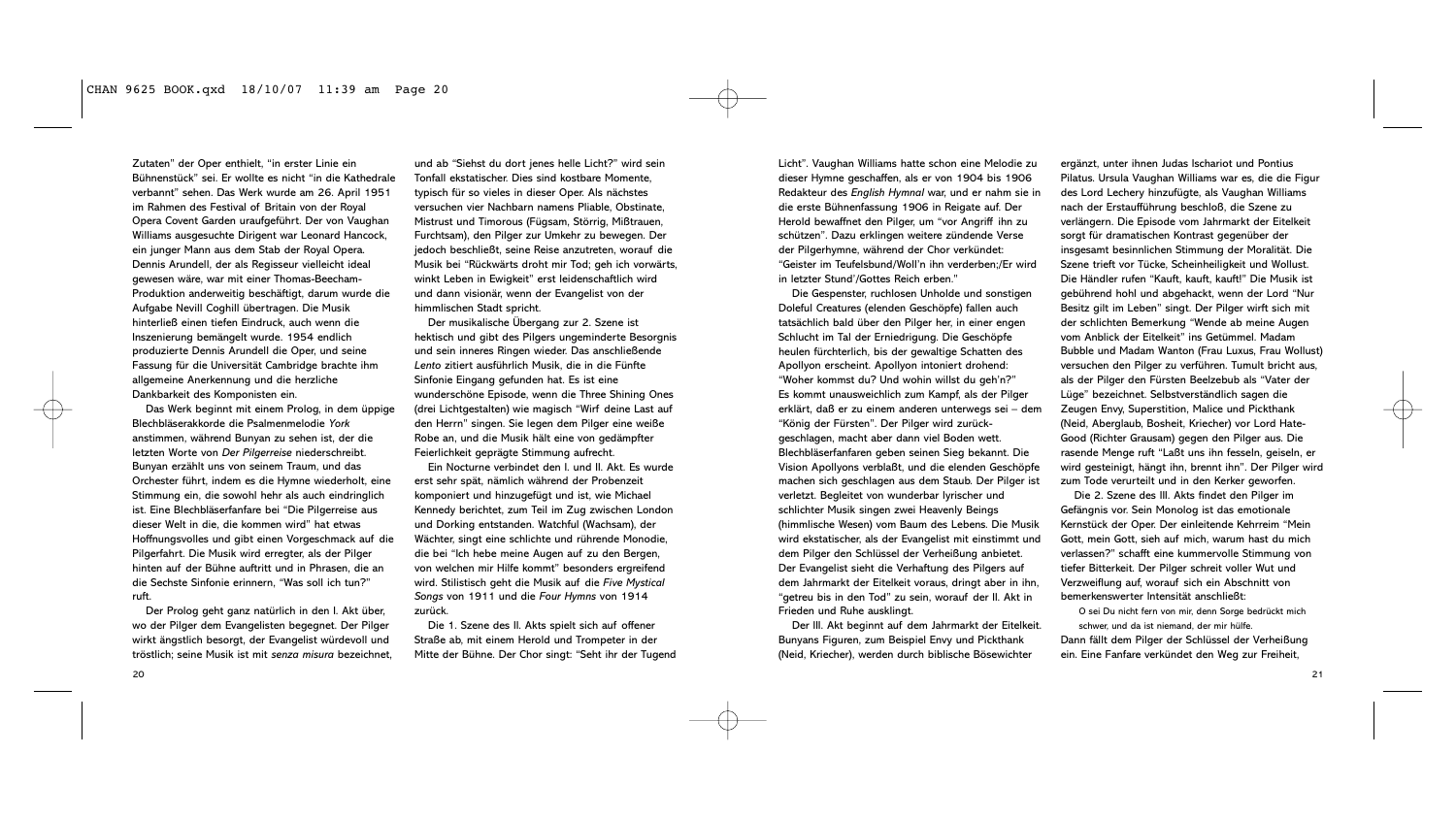während der Pilger lyrisch "Zeig mir den Weg, O Herr" singt. In Passagen von wunderbarer Strahlkraft reagiert der Pilger freudig auf seine wiedergefundene Freiheit:

Nähme ich die Flügel der Morgenröte und bliebe am äußersten Ende des Meers, so würd' Deine Hand mich führen, deine Rechte mich halten.

Sobald der Pilger den Weg beschreitet, hellt sich die Musik auf und erweicht sich zu jener Stimmung stiller Ekstase, die sich Vaughan Williams so sehr zueigen gemacht hat.

Der IV. Akt setzt weitläufig ein, ehe der Woodcutter's boy (Holzfällerknabe) singt:

Er, der in Demut wandelt still,

Er kommet nicht zu Fall,

Er, der sich beugt vor Gottes Will, Den führt Gott überall.

Die Unschuld und Reinheit dieser Zeilen steht in angenehmem Gegensatz zur Eindringlichkeit der Kerkerszene. Der Knabe teilt dem Pilger mit, daß er fast am Ende seiner Reise angelangt ist, denn die lieblichen Berge sind schon in der Ferne zu sehen. Vaughan Williams führt nun als humorvollen Kontrast Mr und Mrs By-Ends (Süßmaul) ein, "als drittes Hindernis auf dem Weg des Pilgers (körperliche Gewalt – Versuchung – halbherzige Sympathie)", wie er es in einem Brief an Gerald Finzi formulierte. Nachdem sich Herr und Frau Süßmaul in gespielt huldvollem Stil verabschiedet haben, zeigt der Knabe erneut auf die lieblichen Berge und nimmt dann sein volkstümliches Lied wieder auf.

Eine Zwischenaktsmusik leitet sacht in die pastorale Episode von den Hirten der lieblichen Berge über. Dies ist die erwähnte Szene von 1921, die sich nahtlos in die Oper einfügt, obwohl sie 25 Jahre

früher komponiert wurde. Simona Pakenham hat über diesen Abschnitt geschrieben, er besitze

eine süße, herbe Atmosphäre ganz eigener Art, denn er versetzt ein wenig nostalgisch zurück in jene taufrischen Tage, als Musiker noch früh aufzustehen pflegten, um Volkslieder zu jagen.

Wilfrid Mellers dagegen hat die Musik treffend als herausragendes Beispiel für Vaughan Williams' "Englisches Eden" beschrieben.

Ein himmlischer Bote tritt auf, um den Pilger durch den Fluß des Todes zu geleiten. Dem Pilger entfährt ein kurzes "Beschütz mich, beschütz mich im tiefen Wasser" und zeigt damit den Gegensatz von Heiligkeit und menschlicher Fehlbarkeit, den Bunyan so genau zu schildern wußte.

Ein ferner Trompetenstoß leitet die 3. Szene ein, in welcher der Pilger am Ende seiner Reise anlangt, begleitet von herrlichen, himmlischen Allelujas. Zum Abschluß tritt die Figur des John Bunyan

wieder auf und es erklingt Musik von erlesener Erhabenheit:

Ihr seht mein Buch hier, voll von gutem Rat, Lasset's euch dienen zu geweihter Tat. Es will euch führen in das heil'ge Land, Ergreifet fest die ausgestreckte Hand. O, kommet zu mir,

Nehmt hin mein Buch. Mög's euch zu Herzen gehen. Vaughan Williams' Kopf und Herz haben ebenfalls zusammengefunden und über die Hälfte seines Lebens darauf verwendet, ein einzigartiges, bewegendes Meisterwerk zu schaffen.

> **© 1998 Stephen Connock** Vorsitzender der Ralph Vaughan Williams Society Übersetzung: Anne Steeb/Bernd Müller

# **Prolog und I. Akt**

John Bunyan sitzt in seiner Zelle und ist damit beschäftigt, seine Allegorie zu verfassen. Während er schreibt, erscheint wie im Traum der Pilger mit seinem bekannten Ausruf: "Was soll ich tun, daß ich selig werde?"

Im selben Augenblick verschwindet Bunyan von der Szene. Der Pilger wird vom Evangelisten angesprochen, der ihm den Weg zum kleinen Tor weist. Als der Pilger sich jedoch hastig dorthin aufmacht, wird er von vier Nachbarn aufgehalten, die ihn anflehen, mit ihnen nach Hause zu kommen und sich nicht in Gefahr zu begeben. Der Evangelist weist dagegen immer noch auf den Pilgerpfad, und der Pilger tritt seine Reise an.

Er erreicht das prächtige Haus, wo ihn drei Lichtgestalten erwarten. Sie heißen ihn willkommen und nehmen ihm die Bürde ab, die er getragen hat. Er klopft ans Tor des Hauses, das sich für ihn öffnet, und nachdem man ihm ein Siegel auf die Stirn gesetzt und ihn in eine weiße Robe gehüllt hat, wird er ins Haus geführt.

# **II. Akt**

Ein Herold kündigt die offene Landstraße an und fragt, wer bereit sei, sie zu beschreiten. Der Pilger nimmt die Herausforderung an. Er rüstet sich mit allen Waffen des Lichts und stürzt sich ins Abenteuer.

Sein erster Rückschlag ist physischer Natur. Apollyon versperrt ihm den Weg, doch er besiegt den Unhold im grimmigen Kampf. Als nächstes begegnen dem von seinen Verletzungen geschwächten Pilger zwei himmlische Wesen, die ihn mit Blättern vom Baum des Lebens und mit dem Wasser des Lebens erfrischen.

Da gesellt sich der Evangelist zu ihnen und prophezeit weitere, in diesem Fall moralische Gefahren auf dem Jahrmarkt der Eitelkeit. Der Evangelist überlässt dem Pilger seinen Hirtenstab, die Schriftrolle und den Schlüssel der Verheißung und verspricht ihm letztendlichen Triumph.

# **III. Akt**

Die Händler auf dem Jahrmarkt der Eitelkeit stehen an den Ständen und rufen ihre Waren aus: "Hier, kaufet hier!" Zum bunten Angebot gehören auch die Genüsse der Liebe, wie uns Herr Unzucht mitteilt, der einige höchst attraktive Güter feilbietet. Auf dem Höhepunkt des Trubels wird die Menge plötzlich auf den Pilger aufmerksam, schart sich um ihn und bedrängt ihn, ihre Waren zu kaufen. Unter denen, die ihn in Versuchung führen, befinden sich Frau Luxus und Frau Wollust, die ihn zu verlocken versuchen, doch er fordert sie heraus: "Ich kaufe die Wahrheit." Das erbost die Menge, denn ihr Herr und Meister ist Fürst Beelzebub, der Vater der Lüge. Sie rufen Richter Grausam herbei, der auf das Stichwort seines Gerichtsdieners hin die Parodie eines Prozesses in Gang setzt. Zeugen werden aufgerufen, und am Ende wird der Pilger in den Kerker verschleppt, um dort seine Hinrichtung am folgenden Tag zu erwarten.

Der Pilger gibt sich, im Kerker alleingelassen, zunächst der Verzweiflung hin. Dann fällt ihm auf einmal der Schlüssel der Verheißung ein. Die Tür springt auf, und er ist frei. Die Landstraße erscheint vor ihm, und er macht sie erneut auf die Reise.

# **IV. Akt und Epilog**

Ein Holzfällerjunge sammelt Brennholz, als er des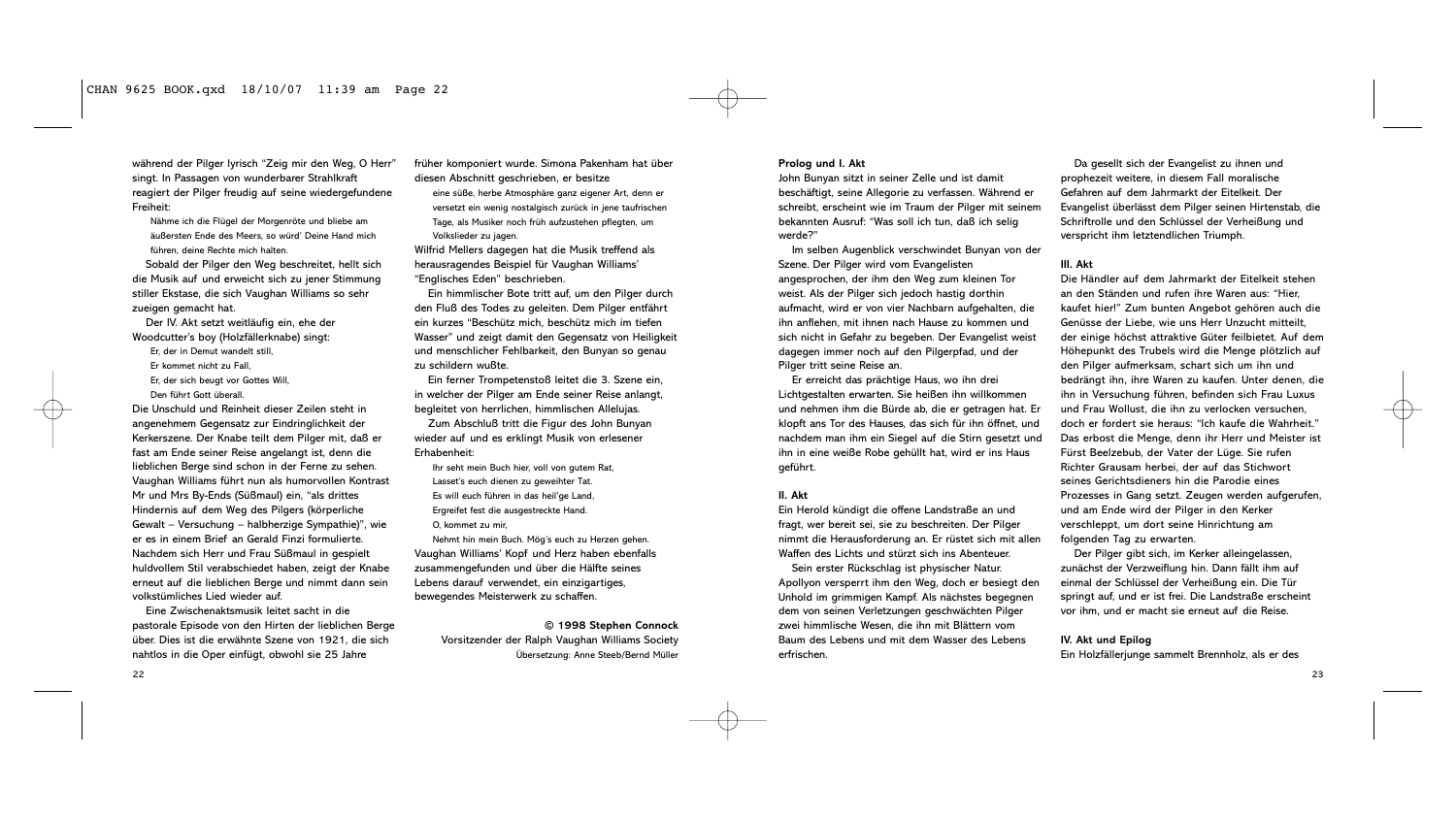Pilgers ansichtig wird, der ihn fragt, wie weit es noch bis zur himmlischen Stadt sei. Während er ihm noch den Weg erklärt, werden sie von Herrn Süßmaul, einem halbherzigen Pilger, und seiner Frau gegrüßt. Sie tragen sich mit dem Gedanken, auch auf Pilgerfahrt zu gehen, doch als sie von den Schwierigkeiten und Nöten hören, finden sie, daß sie es zu Hause doch am schönsten haben.

Der Pilger setzt seine Reise allein fort und erreicht die lieblichen Berge, wo er von drei Hirten empfangen wird, die ihm Erfrischungen anbieten. "Süß und hold umspielen dich die Lüfte, hier hörest du zu allen Stunden der Vögel Gesang und siehst überall Blumen erblühen im Land." Doch die Ruhepause wird durch den Auftritt eines himmlischen Boten unterbrochen, der ihm mitteilt, daß der Herr ihn zu sich rufe. Er durchbohrt sein Herz mit einem Pfeil, zum Zeichen, dass er nicht länger säumen darf. Der Pilger kann die himmlische Stadt schon sehen, aber ehe er sie betreten kann, muß er noch den Fluß des Todes überqueren. Der Bote zeigt ihm den Weg, und er tritt die letzte Etappe der Reise an, während die Hirten beten, er möge das tiefe Wasser sicher überwinden.

Dann ist aus der Finsternis eine ferne Trompete zu hören, und allmählich taucht eine Vision der himmlischen Stadt auf; der Pilger erklimmt die Stufen zu ihren Toren.

Die Vision verblasst, und man sieht wieder John Bunyan, der in seinem Buch liest. Er hält es den Zuschauern hin: "O, kommet zu mir, nehmt hin mein Buch. Mög's euch zu Herzen gehen."

> **Ralph Vaughan Williams** Übersetzung: Anne Steeb/Bernd Müller

**Richard Hickox** ist einer der führenden Dirigenten Großbritanniens, 1995 mit dem Musikpreis der Philharmonic Society ausgezeichnet sowie mit drei *Gramophone* Awards, dem *Diapason d'Or*, dem deutschen Schallplattenpreis und einem *Grammy* (für Brittens *Peter Grimes*). Er ist Gründer und Musikdirektor der City of London Sinfonia und des Collegium Musicum 90 (letzteres mit Simon Standage), Kodirigent des London Symphony Orchestra und emeritierter Dirigent der Northern Sinfonia. Zu seinen Opernengagements gehören Verpflichtungen an die Los Angeles Opera, das Teatro dell'Opera Rom, die Komische Oper Berlin, das Royal Opera House Covent Garden, die Scottish Opera, die Opera North und die English National Opera. Er war als Gastdirigent in Washington, San Francisco, Dallas, Tokio (Neues Japanisches Philharmonie-Orchester), hat die Rundfunk-orchester von München, Köln, Hamburg, Stockholm, Kopenhagen und Paris (Orchestre philharmonique) geleitet, die Berliner Symphoniker, das Residentie-Orkest Den Haag und die Camerata Academica des Mozarteums Salzburg bei den Wiener Osterfestwochen. Richard Hickox nimmt exklusiv bei Chandos auf und hat 1997 seine 100. Einspielung für das Label gefeiert. Für die Zukunft ist vorgesehen, Werke von Grainger, Rubbra, Bruch, Vaughan Williams, Haydn, Delius und Schmidt aufzunehmen.

Der **Chorus of the Royal Opera** wurde 1946 gegründet. Unter seinem damaligen Namen Covent Garden Opera Chorus trat er erstmals im Dezember jenen Jahres in einer Inszenierung von Purcells *The Faery Queene* in Zusammenarbeit mit dem Sadler's Wells Ballet (dem heutigen Royal Ballet) auf. Die erste

abendfüllende Produktion mit der Truppe war *Carmen* im Januar 1947. Seither stellt der Chor das Rückgrat der Royal Opera dar und ist sowohl in Großbritannien als auch auf Auslandstournee mit vielen der bedeutendsten Dirigenten und Chorleiter der Welt aufgetreten.

Der Chor ist regelmäßig bei Rundfunkübertragungen von Produktionen der Royal Opera zu hören und hat auch an zahlreichen Videoaufnahmen mitgewirkt, die im Royal Opera House produziert wurden. Mitgleider des Chors übernehmen an der Royal Opera auch kleinere Solopartien. Viele von ihnen beteiligen sich an Workshops in Schulen im gesamten Vereinigten Königreich, außerdem an *Overtures*, einem landesweiten Projekt, das von der Firma Glaxo unterstützt wird und es sich zur Aufgabe gemacht hat, in Krankenhäusern und Heimen Konzerte zu geben.

Das **Orchestra of the Royal Opera House** wurde 1946 unter dem Namen Covent Garden Orchestra gegründet, als das Londoner Theater als der britischen Nation erste Heimstatt für Oper und Ballett wiedereröffnet wurde. Über das halbe Jahrhundert seines Bestehens hat sich das Orchester durch die große Zahl erstklassiger Ensemblemusiker ausgezeichnet, die sich ihm angeschlossen haben, und durch die Liste herausragender internationaler Dirigenten, mit denen es gespielt hat. Der erste Musikdirektor war Karl Rankl, und ihm folgten Rafael Kubelik, Sir Georg Solti und Colin Davis. 1987 trat Bernard Haitink die Nachfolge von Davis an, und er hat das Orchester häufiger aufs Konzertpodium gebracht.

Neben seinen Aufführungen mit den Ensembles

des Royal Ballet und der Royal Opera unternimmt das Orchester während der zwei Jahre, die das Royal Opera House wegen Renovierungsarbeiten geschlossen bleibt, eine Anzahl internationaler Konzerttourneen, unter anderem nach Österreich, Spanien, Portugal und Deutschland sowie in die USA.

**Donaldson Bell** (Bariton) wurde in Ayrshire geboren und studierte an der Royal Scottish Academy of Music and Drama in Glasgow Gesang. Er wurde 1978 an die Royal Opera, Covent Garden, engagiert und zu seinen Rollen an diesem Haus zählen Brühlmann (*Werther*), Castro (*La fanciulla del West*), Footman (*Der Rosenkavalier*), Schiffer/Gondolier/Priester (Brittens *Tod in Venedig*) und Erste Erscheinung (*Macbeth*). Er ist außerdem in der Erziehungsarbeit in Schulworkshops des Royal Opera House tätig und vielfach als Konzert- und Oratoriensänger in Großbritannien und im Ausland gefragt.

Der gebürtige Australier **Peter Coleman-Wright** (Bariton) hat sein Operndebüt als Guglielmo (*Così fan tutte*) für die English Touring Opera gegeben. Hervorragend besprochen wurden unter anderem auch folgende Auftritte in Großbritannien: Papageno (*Die Zauberflöte*), Dandini (*La Cenerentola*), Marcello (*La bohème*) und die Titelrolle in *Billy Budd* für das Royal Opera House Covent Garden. Außerdem hat er unter anderem bei der English National Opera gastiert, bei der Glyndebourne Festival Opera, an der Opéra-Bastille, der Bayerischen Staatsoper, am Teatro La Fenice, an der Genfer Oper und der Australian Opera. Als engagierter Konzertkünstler ist Peter Coleman-Wright in Großbritannien, Island, Oman,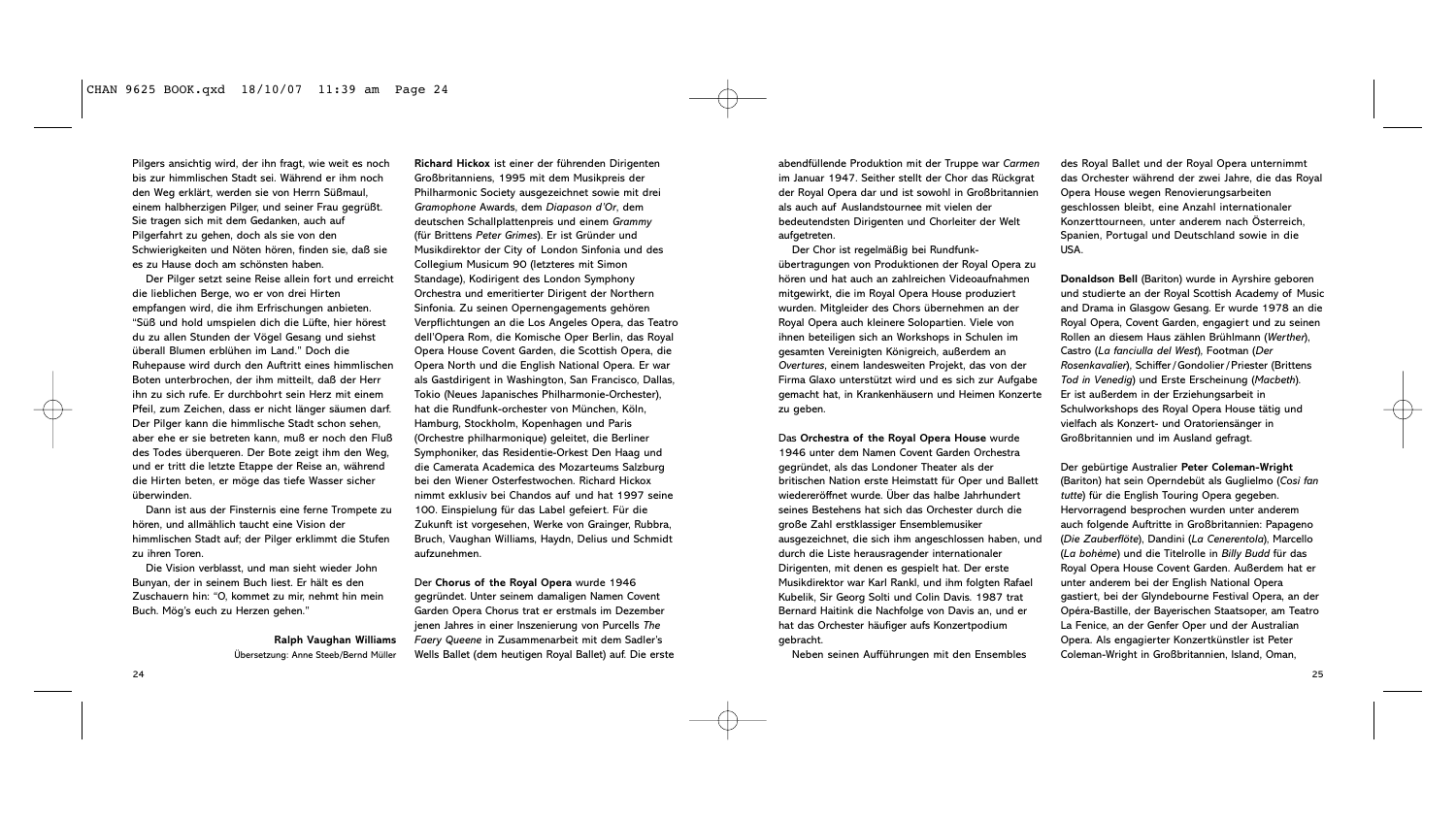Hongkong und Australien aufgetreten und hat Recitals in der Wigmore Hall, in Covent Garden, an der Londoner South Bank und am Pariser Théâtre Châtelet gegeben, sowie bei den Festspielen von Spoleto, Naantali und Melbourne. Er hat unter anderem den Boten (*Oedipus Rex*) und *A Mass of Life* von Delius auf Tonträger aufgenommen.

**Richard Coxon** (Tenor) wurde in Nottingham geboren und studierte am Royal Northern College of Music, wo er mehrere Preise errang, darunter Stipendien von der Peter Moores Stiftung und dem Woolfson Trust. Für Scottish Opera sang er Flavio (*Norma*), Narraboth, Barbarigo (*I due Foscari*) und Don Ottavio. Weitere Rollen sind Nemorino (Opera Northern Ireland, Opera Zuid), Junger Sträfling (*Aus einem Totenhause* an der English National Opera) und Edgardo (im Film von Don Boyd). Auf der Konzertplattform trat er in Großbritannien und in Bergen auf und sang in der Uraufführung von *A Live Flame* im Andenken an John Smith.

**Francis Egerton** (Tenor) wurde in Irland geboren und begann seine Opernlaufbahn an Sadler's Wells, Scottish Opera und Glyndebourne. Er ist in vielen Ländern Europas, Kanada, den USA und Japan aufgetreten. Seine jüngsten Engagements waren in *Billy Budd* (Opéra Bastille), *Salome* (Châtelet) und *Falstaff* (Köln). Zu seinen Rollen am Royal Opera House zählen Monsieur Triquet (*Eugen Onegin*), Remendado (*Carmen*), Pong (*Turandot*), Red Whiskers (*Billy Budd*) und die vier Tenorpartien in *Les contes d'Hoffmann*. Er hat in zahlreichen Schallplattenaufnahmen, Videos und zwei Filmen mitgewirkt.

**Rebecca Evans** (Sopran) wurde in Wales geboren und sang an der Welsh National Opera (Ilia, Cendrillon, Marzelline, Norina, Gretel, Oscar, Susanna), Scottish Opera (Füchslein), der Bayerischen Staatsoper (Sophie, Ilia), der Niederländischen Oper (Zerlina) und den Opernhäusern von Santa Fé (Susanna) und San Franzisko (Zerlina). Auf der Konzertplattform trat sie in den Festivals von Edinburg, Melbourne, Barcelona, Ravinia und Belfast sowie in der Londoner Wigmore Hall auf und sang mit den Sinfonieorchestern von San Franzisko, Chicago und Boston. Zu ihren zahlreichen Schallplatteneinspielungen gehören *Dido and Aeneas* (für Chandos), *Le nozze di Figaro*, drei Gilbert und Sullivan Opern, Vaughan Williams' *Hugh the Drover* und ein italienisches Rezital.

**Gerald Finley** (Bariton) wurde in Montreal geboren und studierte in London am Royal College of Music und am National Opera Studio. In Glyndebourne sang er Sid (*Albert Herring*), Papageno, Guglielmo, English Clerk (*Tod in Venedig*) und die Titelrollen in *Le nozze di Figaro* und *Owen Wingrave*. Figaro sang er außerdem in Los Angeles, Toronto, Vancouver und an der Deutschen Oper in Berlin. Zu seinem Repertoire zählen Demetrius (*A Midsummer Night's Dream*) in Aix-en-Provence, Graf (*Capriccio*) in Chicago, Belcore in Los Angeles, Marcello an der Welsh National Opera und Valentin (*Margarethe*) an der Opéra Bastille. Sein Debüt am Royal Opera House, Covent Garden, machte er 1995 als Figaro. Auf Schallplatte ist er als Masetto (*Don Giovanni*), Papageno und Sid zu hören.

**Jonathan Fisher** (Bariton) wurde in Cardiff geboren und studierte bei Bernard Dickerson an der Guildhall School of Music and Drama in London, wo er den

Frederick Painter Preis gewann, und später bei Franz Müller-Hauser an der Kölner Musikhochschule. An der Royal Opera, Covent Garden, sang er Rollen in *Eugen Onegin*, *Manon*, *La bohème*, *Chèrubin*, *Der Rosenkavalier*, *Der Tod in Venedig*, *The Midsummer Marriage* und *Simone Boccanegra*. Außerdem sang er Henry Higgins mit dem Chor der Royal Opera für das Covent Garden Festival.

**Neil Gillespie** (Tenor) wurde in Glasgow geboren und studierte dort bei Duncan Robertson an der Royal Scottish Academy of Music and Drama. Er nahm an Meisterkursen mit Peter Pears und Heather Harper an der Britten–Pears School teil und war Mitglied des Europäischen Zentrums für Opern- und Gesangsstudien in Belgien. Derzeit studiert er bei Michael Salby und Nicolai Gedda. Zu seinem Repertoire zählen Graf Almaviva, Tamino, Bacchus (Bliss' *The Olympians*), Matrose (*Dido and Aeneas*), und er trat an der Opéra de Lyon und der Neuen Israelischen Oper auf. Er wurde 1992 an die Royal Opera, Covent Garden, engagiert und arbeitet in der Erziehungsabteilung des Royal Opera House.

**Susan Gritton** (Sopran) gewann 1994 den Kathleen Ferrier Preis und trat europaweit in Rezital und Konzerten auf. Zu ihren Rollen gehören Susanna und Zerlina in Glyndebourne, Gouvernante (*The Turn of the Screw*) und Lucia (*The Rape of Lucretia*) in Snape Maltings, Belinda (*Dido and Aeneas*) an der Berliner Staatsoper, Marzelline in Rom, Erste Nichte (*Peter Grimes*) an La Monnaie in Brüssel, Fulvia (*Ezio*) in Paris, Blonde (*Die Entführung aus dem Serail*) beim Istanbul Festival, *L'Allegro*, *Il Penseroso ed il Moderato* an der English National Opera und Clarine und Thalie

(*Platée*) an der Royal Opera. Sie hat zahlreiche Schallplatteneinspielungen gemacht.

**Robert Hayward** (Bariton) studierte an der Guildhall School of Music und am National Opera Studio in London und machte sein Operndebüt als Don Giovanni (Glyndebourne Touring Opera). Zu seinen Rollen zählen Figaro und Graf (*Le nozze di Figaro*), Eugen Onegin, Marcello, Dr. Malatesta, Theseus, Escamillo, Guglielmo, Sharpless, Golaud, Jokanaan, Germont, Hoher Priester (*Samson et Dalila*) und Ford. Er trat an allen bedeutenden britischen Opernhäusern sowie der Neuen Israelischen Oper, der Bayerischen Staatsoper, in Houston, Minnesota und Cincinnati, auf und erfreut sich einer regen Konzerttätigkeit.

**John Kerr** (Tenor) wurde in Leicestershire geboren, lebt aber in Kent. Er begann seine professionelle Gesangskarriere in Glyndebourne und sang für Opera for All und die Welsh National Opera. 1974 wurde er Mitglied des Royal Opera House Chors. Er sang zahlreiche Rollen in Oper, Oratorium und Operette und tritt regelmäßig als Gast in Finchcocks, dem Heim von Richard Burnetts Sammlung historischer Tasteninstrumete auf, wo er auch eine Soloeinspielung machte. Er sang Sancho Panza in *Don Quichotte* mit Musik von Purcell und Eccles in der Dartington Summer School und Parpignol (*La bohème*) für die Royal Opera.

**Christopher Keyte** (Baß-Bariton) war Chorstipentiat am King's College, Cambridge, und hat über fünfzig Soloeinspielungen gemacht, darunter Paul Pattersons *Mass of the Sea*. Mit den Fires of London sang er Hauptrollen in Opern von Peter Maxwell Davies: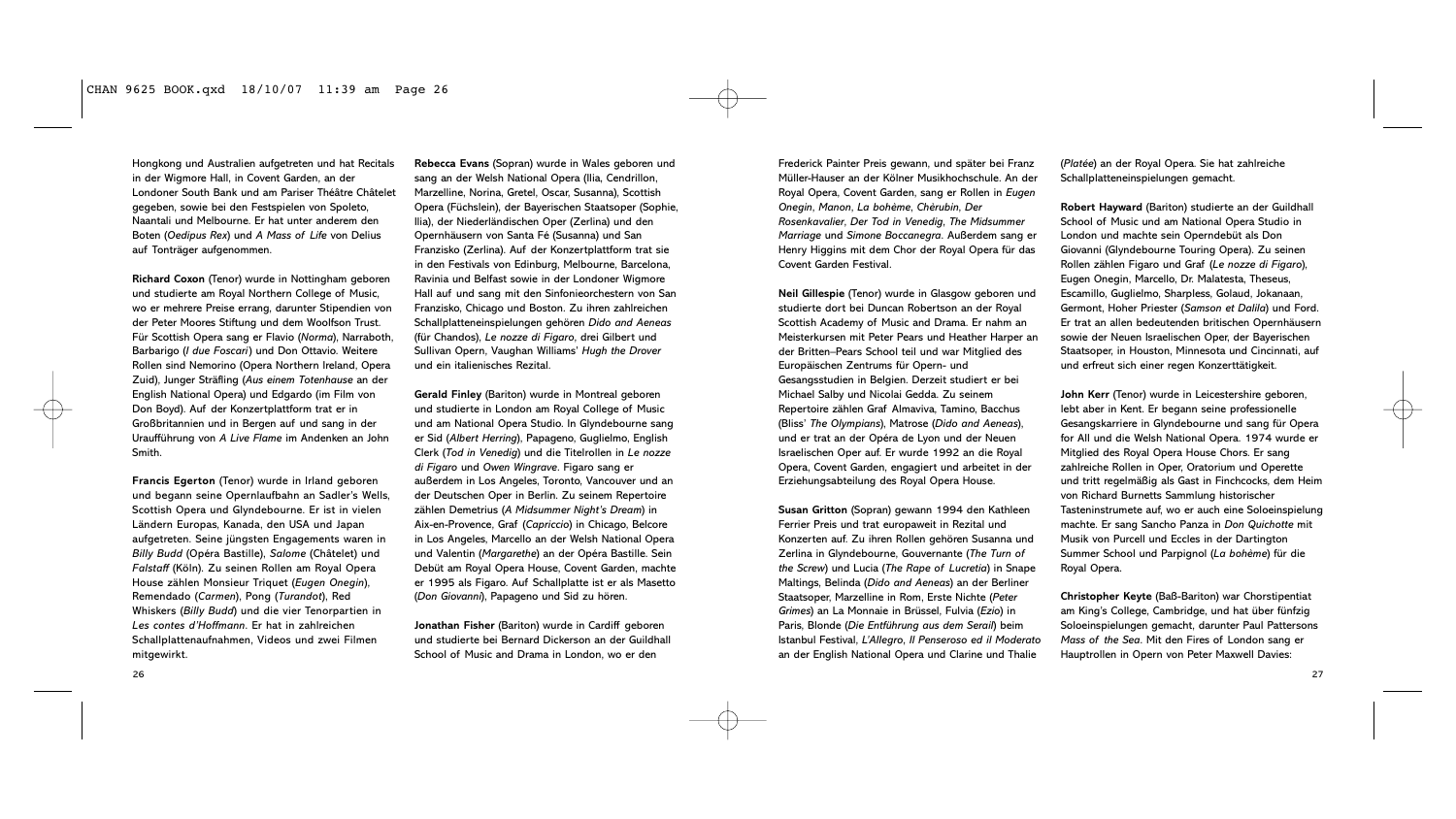*The Martyrdom of St Magnus*, *The No. 11 Bus*, *Le jongleur de Notre Dame* und *The Lighthouse*, was er unlängst unter der Leitung des Komponisten einspielte. Er sang in Australien, Neuseeland, Israel, Island, Japan, Oman, Finnland, den USA und Europa. An der Royal Opera sang er in *Der Tod in Venedig*, *Fidelio*, *Die Frau ohne Schatten*, *Fedora*, *Billy Budd*, *Mathis der Maler* und *Die Entführung aus dem Serail*.

**Anne Marie Owens** (Mezzosopran) wurde in South Shields geboren und studierte zunächst in Newcastle, später an der Guildhall School of Music and Drama und am National Opera Studio in London. Sie machte ihr Debüt als Mistress Quickly (Glyndebourne Touring Opera) und sang seitdem an der English National Opera (Jezibaba, Preziosilla, Marfa, Anezka, Geneviéve, Bianca, Suzuki, Magdalene, Rosina, Charlotte), Opera North (Venus, Ariane, Jocasta), der Royal Opera, Covent Garden, (Suzuki, Die Stimme in *Les contes d'Hoffmann*, Dritte Dame in der *Zauberflöte*), Scottish Opera, La Monnaie, Oper Lausanne und Teatro San Carlo in Neapel. Sie ist auch als Konzertsängerin vielgefragt und hat unter anderem Thirza in Ethel Smyths *The Wreckers* eingespielt.

**Mark Padmore** (Tenor) wurde in London geboren und studierte am Kings College, Cambridge. Sein Repertoire umfaßt Jason (*Medée*) in Straßburg, Caen, Paris, Lissabon, und New York; Arnalta (*L'incoronazione di Poppea*) am Teatro comunale Florenz, Bajazet (*Tamerlano*) im Covent Garden Festival; Admète (Glucks *Alceste*) an der Scottish Opera und Opéra de Nice und die Titelpartie in Rameaus *Hippolyte et Aricie* (Opéra Paris, Nice, Montpellier, Brooklyn Academy of Music). Im Konzert

sang er in vielen Festivals weltweit und machte zahlreiche Schallplatteneinspielungen unter Dirigenten wie Roger Norrington, Richard Hickox und Harry Christophers. Er machte sein Debüt an der Royal Opera 1995 in *King Arthur*, wo er auch Thespis in *Platée* sang.

Der Amerikaner **Mica Penniman** lebte in Paris und London und ist derzeit Schüler an der Westminster School. Er studierte zunächst bei Alla Achmatova, derzeit bei Brian Parsons Gesang. Sein Repertoire umfaßt *Die Frau ohne Schatten* (Royal Opera, Covent Garden), *Curlew River* (Covent Garden Festival), *Oliver!* (Palladium, London) und *Warchild* (National Youth Music Theatre). Er machte Aufnahmen für British Airways und das BBC Fernsehen.

**Gidon Saks** (Baß) ist in Isarael gebürtig und studierte am Royal Northern College of Music in Manchester und der Universität von Toronto. Er sang an der Scottish Opera (Claggart, Leporello, Achilles, Sarastro), der Kanadischen Oper (Daland, Timur, Dr. Mirakel, Don Basilio, Wurm, Herzog Blaubart), La Monnaie (Seneca), Royal Opera, Covent Garden (*Billy Budd*, *Arianna*), Welsh National Opera (Pizarro), Opéra National de Paris (Mr Flint), Oper Flandern (Claggart, Ashby) sowie in Spanien, Deutschland, der Schweiz und Israel. Er sang Bürgermeister Mocone (*Harvey Milk*) in Houston, San Franzisko und New York und machte zahlreiche Aufnahmen für Fernsehen und Schallplatte.

**Pamela Helen Stephen** (Mezzosopran) wurde in Warwickshire geboren und studierte zunächst in Aberdeen, später in Glasgow an der Royal Scottish Academy of Music and Drama sowie in Aspen und

Toronto. Sie sang an der Opera North (Komponist in *The Jewel Box*, Lazuli in *L'étoile*, Donna Clara in *La Dueña*, Cherubino, und Cynthia in *Playing Away*), Welsh National Opera (Prinz in *Cendrillon*, Phoebe in *The Yeoman of the Guard*), Wexford (Cathleen Sweeney in *The Rising of the Moon*), St. Endellion Festival, (Komponist in *Ariadne auf Naxos*), City of London und Edinburg Festival sowie Cherubino in Gardiners Europatournee mit *Le nozze di Figaro*. Sie hat ein umfangreiches Konzertrepertoire und hat eine Anzahl von Schallplatteneinspielungen gemacht.

**Adrian Thompson** (Tenor) ist in London gebürtig und hat in Glyndebourne, an der English National Opera, Scottish Opera, der Neuen Israelischen Oper, der Niederländischen Oper, Opera Zuid sowie auf den Festivals von Baden-Baden, Buxton, Wexford, Lausanne und Göttingen gesungen. In jüngerer Zeit sang er Narraboth (Niederländische Oper) Bajazet (Karlsruhe), Iro (Stuttgart), Ottavio (Glyndebourne Touring Opera), Schulmeister in *Das schlaue Füchslein* (English National Opera) und Skuratov (Frankfurt). Zu seinem Repertoire zählen weiterhin Ferrando, Tamino, Idomeneo, Fatty (*Mahagonny*), Podesta (*La finta giardiniera*), Apollo (*Orfeo*), Grimaldo (*Rodelinda*) sowie die Hauptwerke von Bach und Britten. Er ist mit allen bedeutenden britischen Orchestern und mit dem Songmaker's Almanac aufgetreten.

**Jeremy White** (Baß) machte sein internationales Operndebüt in *Der Rosenkavalier* beim Aix-en-Provence Festival 1986 und sang seit 1991 in jeder Spielzeit an der Royal Opera, Covent Garden. Im Konzert trat er in ganz Europa sowie in den USA, Brasilien und Israel auf. Höhepunkte seiner Karriere waren Polyphemus (in Händels *Acis and Galatea*) unter Trevor Pinnock, die britische Premiere von Hindemiths *Das Nusch-Nuschi* unter Andrew Davis, Weberns zweite Kantate unter Boulez, eine Serie von Aufführungen von Brittens *War Requiem* unter Hans Graf und Sakristan (*Tosca*) für die Royal Opera, Covent Garden.

**Roderick Williams** (Bariton) wurde in London geboren und studierte an der Universität von Oxford und an der Guildhall School of Music and Drama in London. Er trat an der Scottish Opera (Schaunard, Falke), der Royal Opera, Covent Garden (Herold in der Prom-Aufführung von *Don Carlos*), Opera North (Graf in *Le nozze di Figaro*), der neuen Israelischen Oper (Belcore), Scottish Opera-Go-Round und der English Touring Opera auf. Er tritt regelmäßig in Rezitals sowie im Konzert und im Rundfunk auf und hat *Peter Grimes*, Martins *In terra pax* und *Don Carlos* eingespielt und ist in den Veröffentlichungen der "Musicians of the Globe" vertreten.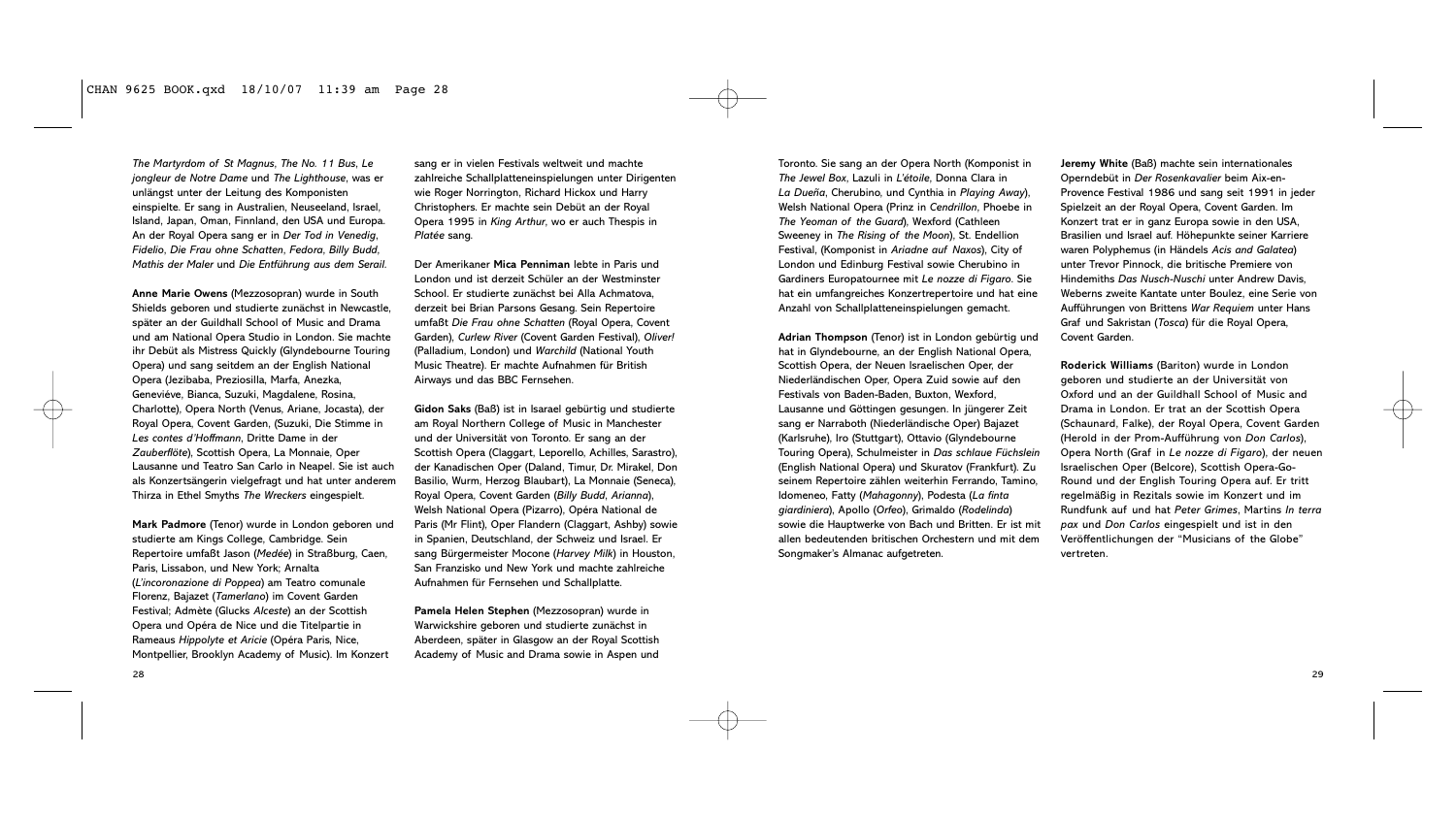# **Vaughan Williams: Le voyage du Pèlerin**

Ralph Vaughan Williams composa sa première musique à partir du *Pilgrim's Progress* (Le voyage du Pèlerin) de John Bunyan en 1906 pour une adaptation scènique montée à Reigate. Dans une lettre du mois d'octobre 1906, il évoqua les grandes lignes de la musique, notamment l'introduction de la mélodie de psaume, *York*, dans le prélude et le chœur final. Quarante-cinq ans plus tard, en 1951, l'opéra complet, ou Moralité comme préférait l'appeler le compositeur, était créé au Covent Garden de Londres, avec cette même mélodie glorieuse au début et à la fin de l'œuvre.

Le fait d'avoir travaillé au *Voyage du Pèlerin* pendant au moins quarante-cinq ans montre la profondeur de la compréhension et de l'affection que Vaughan Williams portait à l'allégorie de Bunyan. Son adaptation en 1921 d'un "épisode pastoral" extrait du *Voyage du Pèlerin*, intitulé *Les bergers des montagnes délectables*, fut son premier opéra à être porté à la scène. Il travailla aux Actes I et II de l'opéra au cours des années vingt et trente, et accepta en 1942 une commande de la BBC d'écrire une musique de scène pour une production qui devait être créée à la radio en 1943. Il s'agissait de trente-huit morceaux auxquels furent incorporés des fragments de la *Fantasia on a Theme by Thomas Tallis*, une œuvre que Vaughan Williams associait avec Bunyan. En 1945, si l'on en juge par une lettre de Gerald Finzi au compositeur, l'œuvre était pour l'essentiel achevée. Cependant, Vaughan Williams continua à la réviser et à y faire des ajouts jusqu'en 1952.

Pourquoi Vaughan Williams a-t-il été si influencé par le classique de Bunyan? *Le voyage du Pèlerin* vit le jour entre 1667 et 1672, époque où le penseur et prédicateur languissait dans la prison de Bedford. La prose vive, directe et souvent caustique, le symbolisme et la poésie de l'œuvre, eurent un impact immédiat. Le réalisme de maints personnages, si reconnaissables dans l'expérience de tous les jours, se trouve mélé à des messages puissamment réformateurs mettant l'accent sur le voyage spirituel de l'homme vers l'Eternité. La coexistence de la foi puritaine et de la faillibilité quotidienne de l'homme nous séduit et nous inspire.

Il ne fait aucun doute que Vaughan Williams était séduit et inspiré par ces qualités particulières du livre. En 1907, dans *Toward the Unknown Region*, le poème de Walt Whitman offrait la base de l'une des premières tentatives de Vaughan Williams de capturer cette impulsion visionnaire:

Oseras-tu maintenant, ô Ame,

Partir avec moi vers les régions inconnues…

Dans *A Sea Symphony*, achevée en 1910, il utilisa de nouveau un texte de Whitman, cette fois-ci proposant une analogie entre le voyageur sur les mers et le voyage de l'âme humaine à travers l'existence et audelà. Matthew Arnold fut lui aussi un poète offrant un attrait marqué pour le penchant visionnaire de Vaughan Williams. Entre 1947 et 1949, il composa *An Oxford Elegy* sur des vers extraits de *The Scholar Gipsy* et *Thyrsis*, écrivant une musique subtile et d'une grande beauté pour des vers tels que celui-ci:

Pourquoi t'évanouis-tu? J'ai erré jusqu'à ma mort. Continue! la lumière que nous cherchions brille toujours… Cette recherche de "la lumière" a toujours inspiré à Vaughan Williams une musique immédiatement extatique, noble et contemplative, infusée d'une incandescence intérieure chargée d'émotion. *Le voyage du Pèlerin* est peut-être l'expression ultime de la recherche de "la lumière" de Vaughan Williams.

Une autre question se pose: dans sa propre quête de la Cité céleste, Vaughan Williams avait-il de la sympathie pour les croyances théologiques de Bunyan? Ursula Vaughan Williams raconte que son époux avait été athée au cours de ses années d'étudiant à l'Université de Cambridge, et que plus tard, il devint plutôt agnostique. Elle affirme clairement qu'il ne se considéra jamais comme étant chrétien. Cependant, Vaughan Williams avait une connaissance approfondie des traditions musicales de l'Eglise anglicane puisqu'il avait été organiste à St. Barnabas Church à Londres de 1895 à 1897. Il fut également éditeur musical de l'*English Hymnal* entre 1904 et 1906. Il mit en musique des textes religieux, notamment une Messe en sol mineur, qui lui fit dire: "Il n'y a aucune raison pourquoi un athée ne pourrait pas écrire une bonne messe." C'était en 1922. Avec la Cinquième symphonie, composée en 1943, sa position se révéla plus ambiguë. En effet, le manuscrit de la symphonie porte l'inscription suivante:

Sur cette place se trouve une croix Et un peu plus bas un sépulcre… Alors il dit: "Il m'a donné le repos par ses peines et la vie par sa mort."

Le choix de cette citation, extraite du *Voyage du Pèlerin*, est particulièrement significatif si l'on considère la nature sereine et contemplative de la

musique. On trouve la certitude de la foi dans cette musique, tout comme dans l'opéra. Mais foi en quoi? Vaughan Williams changea le nom du personnage de Bunyan, "Chrétien", pour celui de "Pèlerin". Il en expliqua la raison dans une lettre de mai 1951 adressée à Rutland Boughton:

Je n'ai pas voulu appeler, volontairement, le Pèlerin du nom de "Chrétien", parce que je veux que la musique soit universelle, et qu'elle puisse s'appliquer à quiconque se trouve à la recherche de la vie spirituelle, qu'il fût chrétien, juif, bouddhiste, shintoïste ou adventiste du cinquième jour.

Michael Kennedy dit que Vaughan Williams possédait "une foi humanitaire profondément enracinée: il aurait refusé d'aller au-delà".

Dans sa Moralité, Vaughan Williams utilisa certainement davantage les éléments spirituels et pastoraux du livre de Bunyan que ceux de type comique ou dramatique. Il écrivit lui-même son livret, le décrivant comme étant une "libre adaptation de l'allégorie de Bunyan". Il y ajouta des extraits des Psaumes et d'autres livres de la Bible. Les paroles de la chanson de Lord Libertin à l'Acte III sont d'Ursula Wood, la future madame Vaughan Williams.

Vaughan Williams était intraitable sur le fait qu'en dépit de l'absence des "ingrédients ordinaires" propres à l'opéra, le *Voyage du Pèlerin* était "d'abord et avant tout une pièce pour la scène". Il ne voulait pas le voir "relégué dans les cathédrales". Il fut donc créé le 26 avril 1951 au Royal Opera de Covent Garden dans le cadre du Festival of Britain. Le chef d'orchestre, Leonard Hancock (choisi par Vaughan Williams) était alors un jeune membre du Royal Opera. Dennis Arundell, qui eût été le producteur idéal, était déjà engagé dans une production de Thomas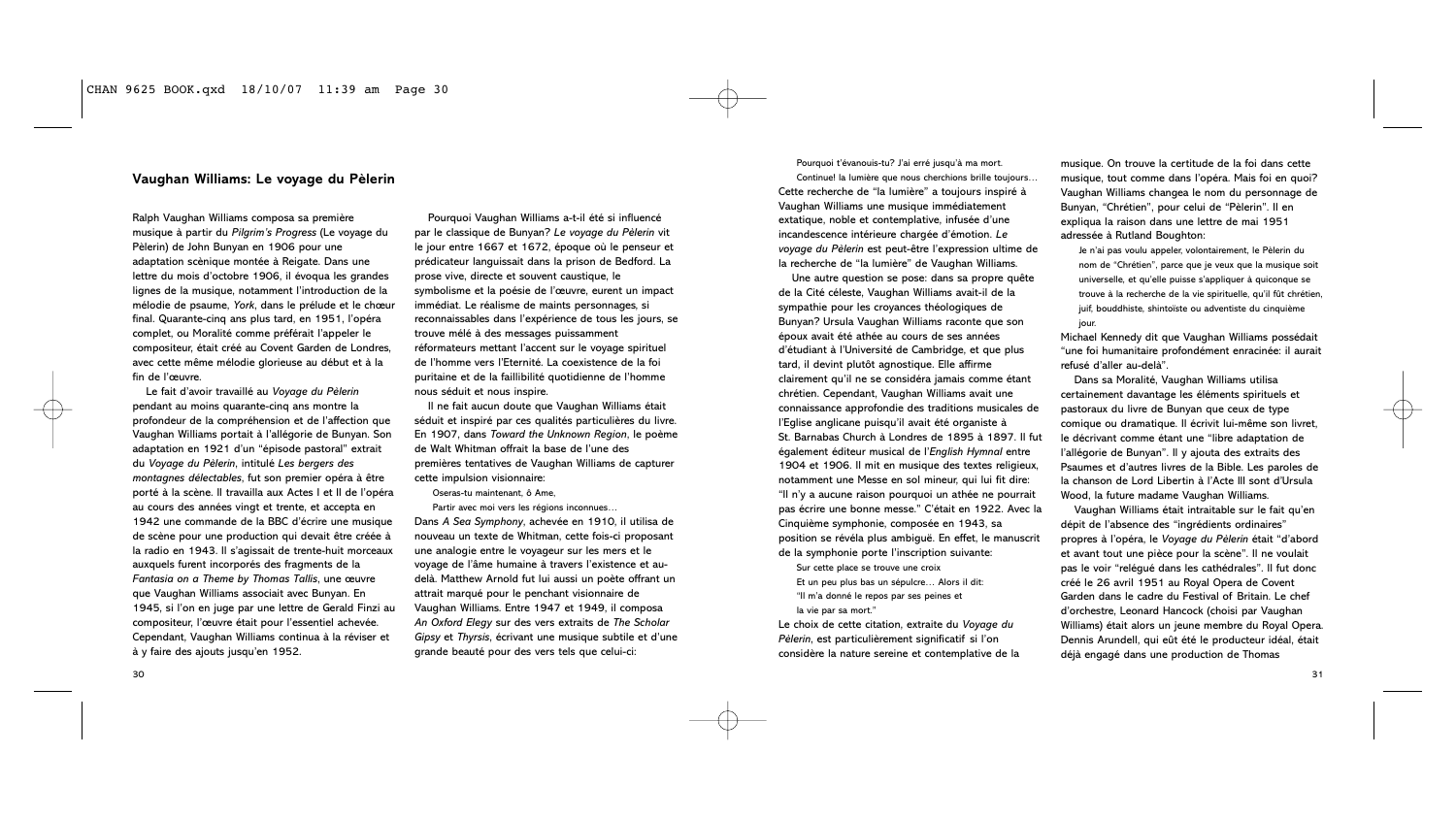Beecham, aussi le choix se porta-t-il sur Nevill Coghill. Bien que la production fût critiquée, la musique laissa une forte impression. En 1954, Dennis Arundell monta finalement l'opéra pour une production de l'Université de Cambridge, et reçut un accueil unanime. Cela lui valut la gratitude chaleureuse du compositeur.

L'œuvre s'ouvre par un Prologue en accords riches confiés aux cuivres. Ils entonnent la mélodie du psaume *York* tandis que l'on voit Bunyan en train d'écrire les derniers mots du *Voyage du Pèlerin*. Pendant que Bunyan nous raconte son rêve, l'orchestre répète l'hymne, créant ainsi une atmosphère à la foi noble et intense. La fanfare de cuivres aux mots "Le voyage du Pèlerin de ce monde vers celui qui vient" possède un caractère d'espoir, anticipant le voyage du Pèlerin. La musique devient plus agitée au moment où le Pèlerin entre par le fond de la scène, et s'écrie "Que dois-je faire?" en des phrases musicales qui font songer à la Sixième symphonie.

Le Prologue mène naturellement à l'Acte I où le Pèlerin rencontre l'Evangéliste. Le Pèlerin est tourmenté par l'angoisse, tandis que l'Evangéliste, dont la partie porte l'indication *senza misura*, est digne et réconfortant; son timbre devient plus extatique à partir de "Peux-tu voir cette lumière qui rayonne là-bas?" Ce sont là des moments précieux, typiques de cet opéra. Bientôt quatre voisins, Docile, Obstiné, Méfiant et Timoré, tentent de convaincre le Pèlerin de faire demi-tour. Mais il est déterminé à poursuivre sa route. La musique devient passionnée au moment où il dit: "Revenir en arrière, c'est aller vers la mort; continuer en avant, c'est aller vers la vie éternelle", puis visionnaire quand l'Evangéliste évoque la Cité céleste.

La musique qui introduit la Scène 2 est frénétique. Elle capture l'angoisse permanente du Pèlerin et son sentiment de la lutte. Le *lento* qui suit cite de nombreux fragments insérés dans la Cinquième symphonie. C'est un superbe épisode où les Trois lumières chantent, de manière magique, "Confie ton fardeau au Seigneur". Les Trois lumières revêtissent le Pèlerin d'une tunique blanche tandis que la musique maintient une atmosphère de solennité calme.

Un Nocturne sert de lien entre l'Acte I et l'Acte II. Il fut composé très tardivement, pendant les répétitions et, comme nous le raconte Michael Kennedy, en partie dans le train entre Londres et Dorking. Vigilant, le Portier, chante une monodie simple et émouvante qui devient particulièrement poignante aux mots "Je lèverai mes yeux vers la montagne, d'où vient mon secours." Du point de vue stylistique, la musique nous ramène au *Mystical Songs* de 1911 et aux *Four Hymns* de 1914.

La Scène 1 de l'Acte II nous présente une route à découvert, avec au milieu de la scène un Héraut et un Joueur de trompette. Le Chœur chante "Celui qui voit la vrai valeur". Vaughan Williams avait composé une mélodie pour cet hymne à l'époque où il était l'éditeur de l'*English Hymnal*, et il l'avait inséré dans la première adaptation scénique de 1906. Le Héraut arme le Pèlerin "de crainte que le Pèlerin ne se fasse attaquer en chemin". Suivent d'autres vers de l'hymne du Pèlerin de plus en plus exaltés jusqu'à ce que le chœur proclame que "Ni les lutins ni les démons/Ne peuvent intimider son esprit;/Il sait qu'à la fin/Il héritera de la vie."

En effet, lutins, démons et autres créatures lugubres menacent bientôt le Pèlerin dans une gorge

étroite située dans la Vallée de l'humiliation. Ces créatures poussent des hurlements effroyables avant que n'apparaisse l'ombre gigantesque d'Appolyon. Appolyon entonne d'un air menaçant "D'où viens-tu, et où te rends-tu?" Le combat paraît inévitable car le Pèlerin lui répond qu'il est en chemin vers un autre pays – celui du "Roi des Princes". Il est jeté à terre, mais reprend le dessus avec force. Des fanfares de cuivres proclament la victoire du Pèlerin. La vision d'Appolyon s'évanouit, et vaincues, les Créatures lugubres se sauvent. Sur une musique d'une simplicité et d'un lyrisme admirables, deux Anges célestes chantent les merveilles de l'Arbre de vie. La musique devient plus extatique quand l'Evangéliste se joint aux Anges célestes, et offre au Pèlerin la Clé de la promesse. L'Evangéliste prédit l'emprisonnement du Pèlerin dans la Foire aux Vanités, mais l'encourage à être "fidèle jusqu'à la mort" tandis que l'Acte II s'achève dans la paix et la tranquilité.

L'Acte III débute par la Foire aux Vanités. Les personnages de Bunyan, tels que L'Envie et La Flagornerie sont accompagnés de personnages diaboliques de la Bible, notamment Judas Iscariote et Ponce Pilate. Ursula Vaughan Williams ajouta le personnage de Lord Libertin quand le compositeur décida d'étoffer la scène après la première exécution publique. L'épisode de la Foire aux Vanités offre un contraste dramatique à l'atmosphère essentiellement contemplative de l'œuvre. La scène regorge de charme, d'hypocrisie et de libertinage. Les marchands crient: "Achetez, achetez, achetez!". Quand Lord Libertin chante "Qu'est-ce qui a de la valeur sinon l'argent?", la musique se fait à dessein caverneuse et angulaire. Le Pèlerin entre dans la foire, et déclare

sans ambages: "Détournez-vous mes yeux de crainte d'entrevoir la vanité." Madame Chimère et Madame Impudeur tentent de le séduire. Le brouhaha s'amplifie quand le Pèlerin traite le Prince Belzébuth de "Père du mensonge". Comme on peut s'y attendre, les témoins, à savoir L'Envie, La Superstition, La Malice et La Flagornerie, accusent le Pèlerin devant Lord Malfaisant. La foule en délire vocifère: "Attachez-le, fouettez-le, lapidez-le, pendezle, brûlez-le!" Condamné à mort, le Pèlerin est jeté en prison.

La Scène 2 de l'Acte III nous montre le Pèlerin en prison. Son monologue est le cœur émotionel de l'opéra. Le refrain d'ouverture, "Mon Dieu, mon Dieu, regarde-moi, pourquoi m'as-tu abandonné?" crée une atmosphère douloureuse et profondément émouvante. Le Pèlerin se lamente avec rage et désespoir. Suit un passage d'une extraordinaire intensité:

Oh, ne sois pas loin de moi, car le péril est tout proche, et je n'ai personne pour m'aider.

C'est alors que le Pèlerin se souvient qu'il détient la Clé de la Promesse. Une fanfare proclame: "Le chemin de la liberté", tandis que le Pèlerin chante avec lyrisme "Montre-moi ton chemin, O mon Dieu." Dans des mesures d'un rayonnement merveilleux, le Pèlerin répond avec joie à sa liberté retrouvée:

Si je monte sur les ailes du matin et m'envole vers les lieux les plus éloignés de la mer, là encore, ta main me servira de guide et ta main droite me portera.

Tandis que le Pèlerin s'en va sur la route, la musique s'éclaircit et s'adoucit en une atmosphère d'extase sereine que Vaughan Williams fit particulièrement sienne.

L'Acte IV s'ouvre avec ampleur devant le Fils du bûcheron en train de chanter:

32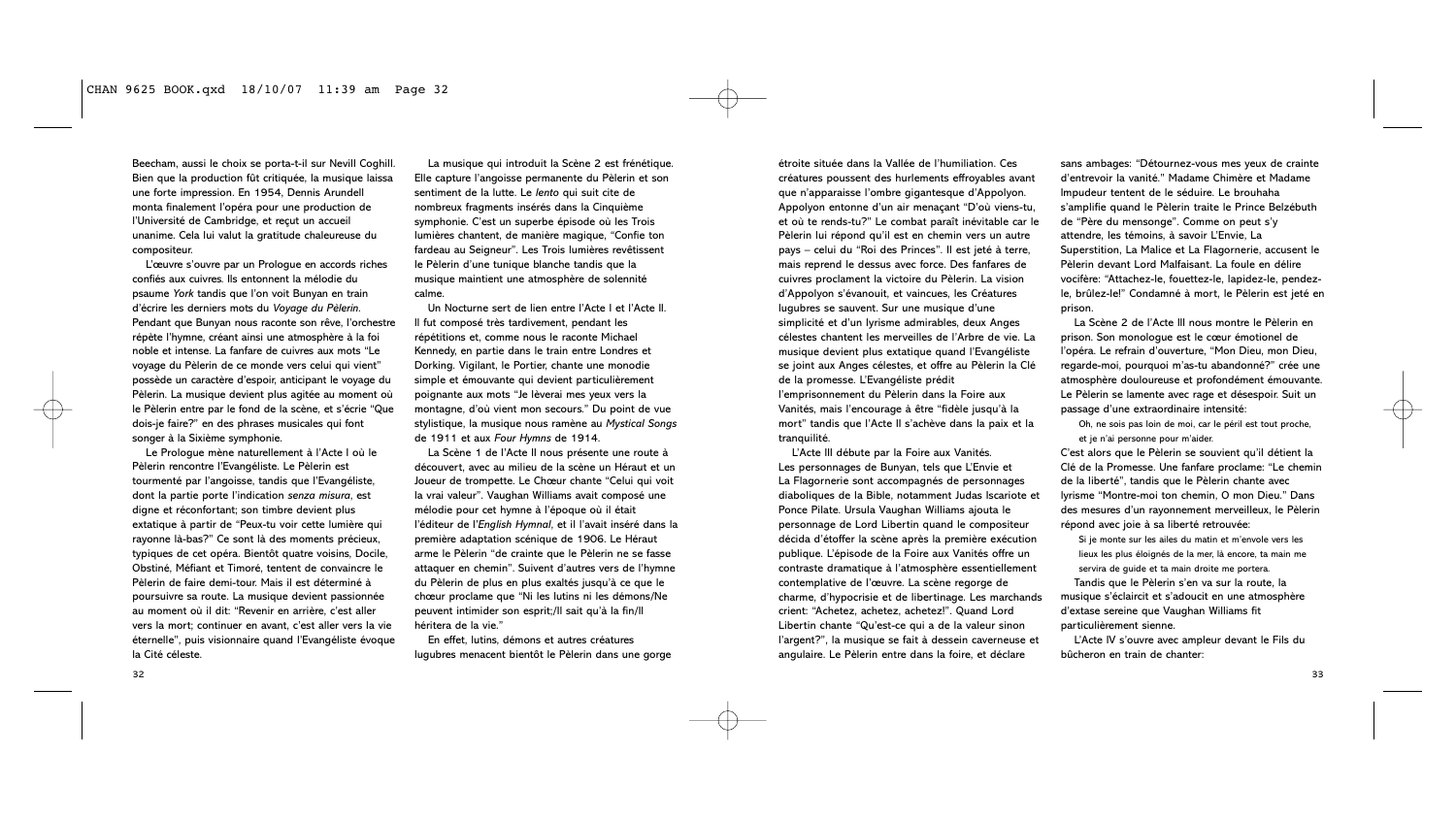Celui qui est à terre ne doit pas craindre de tomber, Celui qui est bas n'a point d'orqueil. Celui qui est humble aura toujours

Le Seigneur Dieu pour Guide. L'innocence et la pureté de ces vers réalisent un contraste heureux avec l'intensité de la scène de la prison. Le garçon dit au Pèlerin que son voyage touche à son terme car il peut contempler les Montagnes délectables dans le lointain. Vaughan Williams introduit alors Monsieur et Madame A-Côté pour créer un effet comique, mais également "comme le troisième obstacle sur la route du Pèlerin (force physique – tentation – sympathie mitigée)" ainsi qu'il le raconte dans une lettre à Gerald Finzi. Après le départ dans un style faussement gracieux des A-Côté, le Fils du bûcheron montre les Montagnes délectables avant de continuer sa chanson.

Un Entracte mène vers l'épisode pastoral intitulé "Les bergers des montagnes délectables". Il s'agit de la scène composée en 1921 qui, bien que de vingtcinq ans antérieure, s'insère tout naturellement dans la trame de l'opéra. Simona Pakenham décrit cette section comme possédant:

une atmosphère douce et austère bien à elle, qui nous ramène avec une pointe de nostalgie à ces jours encore chargés de rosée fraîche où les musiciens se levaient à l'aurore pour aller en quête de mélodies folkloriques.

Wilfrid Mellers a justement qualifié cette musique comme étant l'exemple suprême de "l'Eden anglais" de Vaughan Williams.

Un Messager du ciel entre pour escorter le Pèlerin dans sa traversée de la rivière de la Mort. Le Pèlerin est pris d'un instant de panique, et s'écrie: "Préservemoi, ô mon Dieu, des eaux profondes", montrant la coexistence de sainteté et de faillibilité humaine si bien décrite par Bunyan.

Dans le lointain, une trompette introduit la Scène 3 au moment où le Pèlerin touche au terme de son voyage accompagné par des alléluias glorieux et célestes.

Enfin, la figure de John Bunyan réapparait sur une musique d'une sublime noblesse:

- Ce livre fera de toi un voyageur, Si tu obéis à ses conseils.
- Il te mènera vers la Terre Sainte, Si tu sais en comprendre les routes.
- O, approche-toi, et prends mon livre.
- Qu'il pénètre ton esprit et ton cœur.

Pendant plus de la moitié de son existence, l'esprit et le cœur de Vaughan Williams travaillèrent également de concert pour produire ce chef-d'œuvre unique et émouvant.

> **© 1998 Stephen Connock** Président de la Ralph Vaughan Williams Society Traduction: Francis Marchal

### **Prologue et Acte I**

John Bunyan est en prison où il rédige son allégorie. Tandis qu'il écrit, le Pèlerin apparaît comme dans un rêve, et pousse son fameux cri: "Que dois-je faire pour être sauvé?"

A partir de ce moment, Bunyan disparaît de la scène. Le Pèlerin est abordé par l'Evangéliste qui lui indique la direction du portillon. Au moment où il se précipite vers lui, il est interrompu par quatre voisins venus le supplier de rentrer à la maison avec eux, et de ne pas courir vers le danger. Mais l'Evangéliste continue de montrer la Route du Pèlerin, alors le Pèlerin commence son voyage.

Il arrive à la Maison belle où il rencontre trois

Lumières qui l'accueillent et le déchargent du fardeau qu'il portait. Il frappe au portail de la Maison belle, et les portes s'ouvrent devant lui. Après avoir reçu sur son front le sceau et revêtu la tunique blanche, le Pèlerin est conduit dans la maison.

# **Acte II**

Un Héraut annonce le Chemin du Seigneur, et demande s'il y a des volontaires pour s'y engager. Le Pèlerin accepte le défi. Il est alors revêtu de l'armure de lumière, puis il part à l'aventure.

Son premier obstacle est physique. En effet, le Chemin est barré par Appolyon, mais le Pèlerin vient à bout du monstre à l'issue d'un terrible combat. Puis, pendant qu'il est évanoui à cause de ses blessures, deux anges célestes apparaissent. Ils le soignent avec des feuilles de l'Arbre de vie, et le rafraîchissent avec l'Eau de vie.

Vient alors l'Evangéliste qui prophétise de nouveaux dangers, cette fois-ci d'ordre moral, qui le guettent à la Foire aux Vanités. L'Evangéliste donne au Pèlerin son bâton, le Rouleau de la Parole et la Clé de la promesse, et lui parle du triomphe final.

# **Acte III**

Les marchands de la Foire aux Vanités se tiennent près de leurs baraques, et crient leurs marchandises: "Que voulez-vous acheter?" Elles sont de toutes sortes, y compris les plaisirs de l'amour tels que les décrit Lord Libertin qui arrive avec des articles à vendre très tentants. Au plus fort de l'excitation générale, la foule aperçoit subitement le Pèlerin et se presse autour de lui en l'encourageant à acheter leurs articles. Parmi ses tentateurs se trouvent Madame Chimère et Madame Impudeur qui essayent de le

séduire. Il leur tient tête en leur lançant un défi: "Je veux acheter la vérité!" Cela a pour effet de rendre la populace furibonde, car leur maître est le Prince Belzébuth, le père du mensonge. Ils font venir leur juge, Lord Malfaisant qui, incité par son Huissier, institue une parodie de Cour de justice. Des témoins sont appelés à comparaître. Finalement, après avoir été condamné à être exécuté le jour suivant, le Pèlerin est jeté en prison.

Resté seul en prison, le Pèlerin est d'abord en proie au désespoir. Mais soudain, il se souvient de la Clé de la promesse. Les portes s'ouvrent devant lui, et il se retrouve libre. La Route du Pèlerin apparaît devant lui. Il se remet alors en chemin.

# **Acte IV et Epilogue**

Le Fils d'un bûcheron est en train de rassembler du bois quand il aperçoit le Pèlerin qui lui demande alors si la Cité céleste est encore loin. Tandis qu'il lui montre la direction, ils sont abordés par Monsieur A-Côté, un pèlerin modérément enthousiaste, accompagné de son épouse. Ils pensent qu'ils aimeraient se joindre au pèlerinage, mais en entendant parler des difficultés et des épreuves qui les attendent, ils préfèrent rester chez eux.

Le Pèlerin continue seul son voyage, et parvient aux Montagnes délectables. Là, il est accueilli par trois bergers qui lui offrent de se délasser. "Ici, l'air est très doux et plaisant; ici tu entendras à tout moment le chant des oiseaux, et tu verras chaque jour les fleurs s'épanouir dans les champs et sur les coteaux." Mais son repos est interrompu par l'entrée du Messager du ciel qui vient lui annoncer que le Maître demande à le voir. C'est alors qu'il lui transperce le cœur avec une flèche comme signe qu'il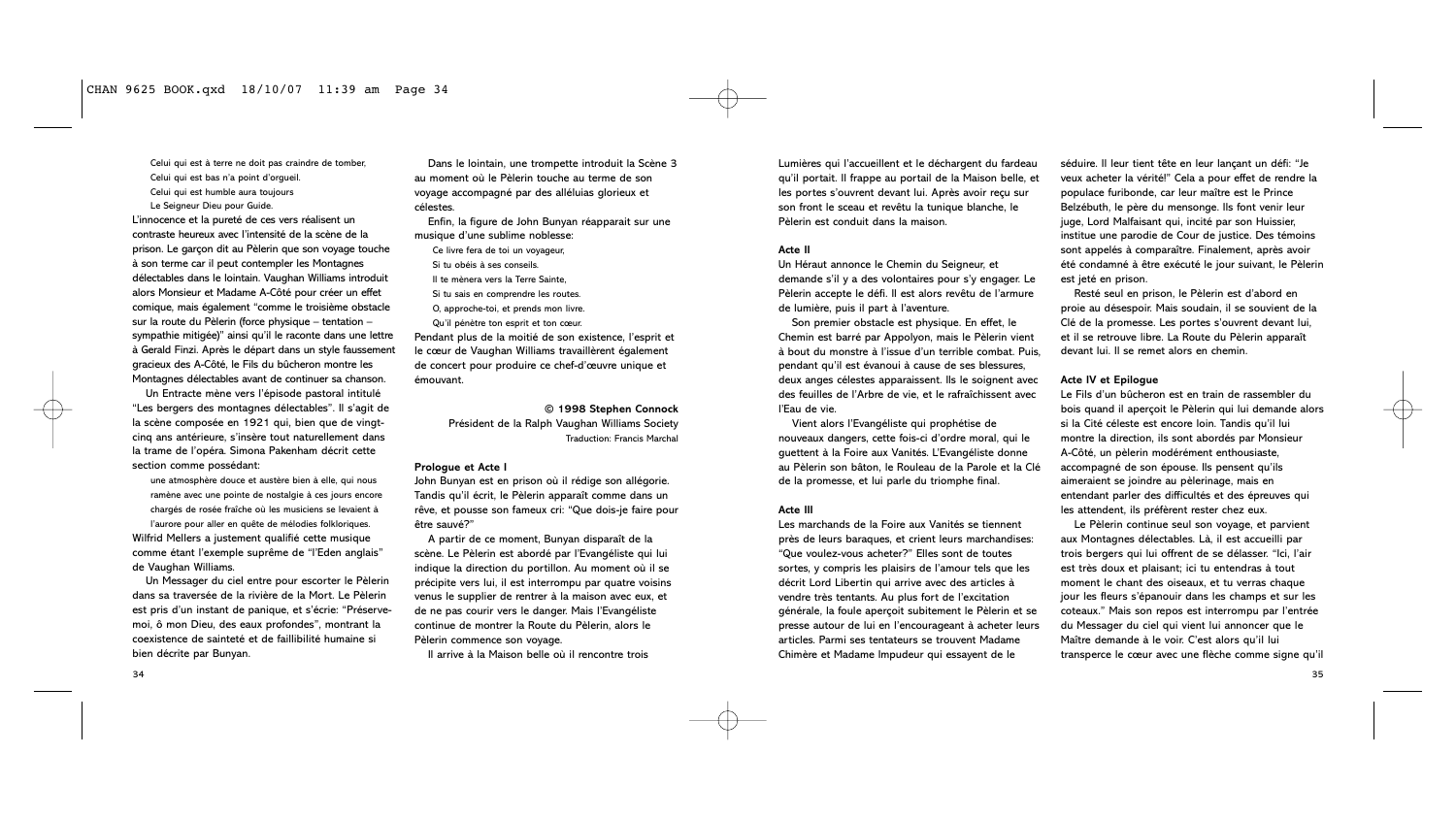doit partir. Le Pèlerin peut déjà entrevoir la Cité céleste, mais avant d'y entrer, il doit traverser la rivière de la Mort. Le Messager lui indique la direction. Le Pèlerin part pour son ultime périple tandis que les bergers prient pour que sa traversée des eaux profondes s'effectue sans danger.

Alors, on entend au loin le son d'une trompette dans les ténèbres, et peu à peu apparaît une vision de la Cité céleste avec le Pèlerin gravissant les marches qui conduisent à ses portes.

La vision s'évanouit. On voit de nouveau John Bunyan en train de lire son livre qu'il l'offre à l'assitance: "O, approche-toi, et prends mon livre, Qu'il pénètre ton esprit et ton cœur."

# **Ralph Vaughan Williams** Traduction: Francis Marchal

**Richard Hickox** est un des plus grands chefs d'orchestre de Grande-Bretagne. Il a reçu le *Philharmonic Society Music Award* 1995, trois *Gramophone Awards*, le *Diapason d'Or*, le *Deutsche Schallplattenpreis* et un *Grammy Award* (pour *Peter Grimes* de Britten). Il est fondateur et directeur musical du City of London Sinfonia et (avec Simon Standage) de Collegium Musicum 90, chef d'orchestre associé de l'Orchestre symphonique de Londres et chef d'orchestre honoraire du Northern Sinfonia. Dans le domaine lyrique, ses engagements l'ont mené aux opéras de Los Angeles et de Rome, à la Komische Oper de Berlin, au Royal Opera de Covent Garden, au Scottish Opera, à Opera North et à l'English National Opera. Il a été invité à diriger les orchestres de Washington, San Francisco, Dallas, Tokyo (le New Japan Phiharmonic Orchestra), et les

orchestres des radios de Munich, Cologne, Hambourg, Stockholm, Copenhague et Paris (Orchestre philharmonique), l'Orchestre symphonique de Berlin, l'Orchestre de la Résidence de la Haye, ainsi que la Camerata Academica de Salzbourg à l'occasion du Festival des Pâques de Vienne. Richard Hickox qui enregistre en exclusivité pour Chandos a célébré son 100e enregistrement pour cette maison en 1997. Des œuvres de Grainger, Rubbra, Bruch, Vaughan Williams, Haydn, Delius et Schmidt s'inscrivent au nombre de ses projets futurs.

Le **Chœur du Royal Opera** fut fondé en 1946. Devenu ainsi le Covent Garden Opera Chorus, il fit ses débuts en décembre 1946 dans une production de *The Faery Queene* de Purcell mise en scène avec le Sadler's Wells Ballet (aujourd'hui The Royal Ballet). Sa première grande production avec la compagnie fut *Carmen* en janvier 1947. Depuis cette date, le Chœur a constitué l'ossature du Royal Opera, à la fois en Grande-Bretagne et en tournées, et s'est produit avec les plus grands chefs et metteurs en scène du monde.

Le Chœur de Covent Garden se fait entendre régulièrement à la radio dans les productions du Royal Opera, et figure dans de nombreux enregistrement vidéo réalisés au Royal Opera. Certains membres du Chœur se produisent également en solistes à Covent Garden dans des rôles secondaires. Un grand nombre de choristes assurent la direction d'ateliers éducatifs dans les écoles de Grande-Bretagne, et donnent des concerts dans les hôpitaux et les établissements de soins palliatifs – un projet national soutenu par Glaxo, intitulé *Overtures*.

**L'Orchestre du Royal Opera** de Londres fut créé en 1946 pour être l'orchestre de Covent Garden quand celui-ci fut réouvert avec pour vocation d'être le premier théâtre d'Angleterre pour l'opéra et le ballet. Depuis presque un demi-siècle d'existence, l'Orchestre s'est caractérisé par le grand nombre de musiciens de haut niveau qui ont rejoint ses rangs, et par la pléiade de chefs d'orchestre internationaux avec lesquels il a joué. Son premier directeur musical fut Karl Rankl, suivi de Rafael Kubelik, Georg Solti, Colin Davis, et en 1987 de Bernard Haitink qui a incité l'Orchestre à se produire plus souvent en concert.

Outre ses prestations avec le Royal Ballet et le Royal Opera, l'Orchestre de Covent Garden a entrepris des tournées de concerts à travers le monde pendant la période des deux ans de fermenture du Théâtre de Covent Garden pour rénovation, et jouera notamment en Autriche, en Espagne, au Portugal, en Allemagne et aux Etats-Unis.

**Donaldson Bell** (baryton) est né dans l'Ayrshire et a étudié le chant à la Royal Scottish Academy of Music and Drama. Entré en 1978 au Royal Opera de Covent Garden, il y a incarné Brühlmann (*Werther*), Castro (*La fanciulla del West*), le Valet de pied (*Der Rosenkavalier*), le batelier/le gondolier/le prêtre (*Death in Venice*) et la première apparition (*Macbeth*). Il participe aussi aux ateliers organisés par le Royal Opera House Education Department pour les établissements scolaires, et par ailleurs se produit en récital et en oratorio en Grande-Bretagne et à l'étranger.

Né en Australie, **Peter Coleman-Wright** (baryton) fit ses débuts à l'opéra en Guglielmo (*Così fan tutte*) avec l'English Touring Opera. Parmi les autres rôles qu'il a

interprétés avec un très grand succès en Grande-Bretagne, on citera Papageno (*La flûte enchantée*), Dandini (*La Cenerentola*), Marcel (*La bohème*) et le rôle-titre de *Billy Budd* pour la Royal Opera House de Covent Garden. Il s'est aussi produit entre autres avec l'English National Opera, le Glyndebourne Festival Opera, l'Opéra-Bastille, la Bayerische Staatsoper, la Fenice, l'Opéra de Genève et l'Opéra d'Australie. Artiste se produisant régulièrement en concert, Peter Coleman-Wright a chanté en Grande-Bretagne, en Islande, à Oman, à Hong-Kong et en Australie et a donné des récitals au Wigmore Hall, à Covent Garden, au South Bank de Londres, au Châtelet, ainsi qu'aux festivals de Spolète, de Naantali et de Melbourne. Au nombre de ses enregistrements figurent le rôle du Messager (*Oedipus Rex*) et *A Mass of Life* de Delius.

Né à Nottingham, **Richard Coxon** (ténor) a étudié au Royal Northern College of Music, remportant plusieurs prix dont des récompenses décernées par la Peter Moores Foundation et le Woolfson Trust. Il a chanté Flavio (*Norma*), Narraboth, Barbarigo (*I due Foscari*) et Don Ottavio pour le Scottish Opera. Parmi ses autres rôles figurent Nemorino (Opera Northern Ireland, Opera Zuid), le jeune détenu (*From the House of the Dead* avec l'English National Opera) et Edgardo (dans un film de Don Boyd). Dans le cadre de sa carrière de concertiste, il s'est produit au Royaume-Uni et à Bergen, et a créé *A Live Flame* qui fut composée à la mémoire de John Smith.

**Francis Egerton** (ténor) est né en Irlande. Il a passé le début de sa carrière avec les troupes du Sadler's Wells, du Scottish Opera et de Glyndebourne. Il a chanté dans la plupart des pays européens, au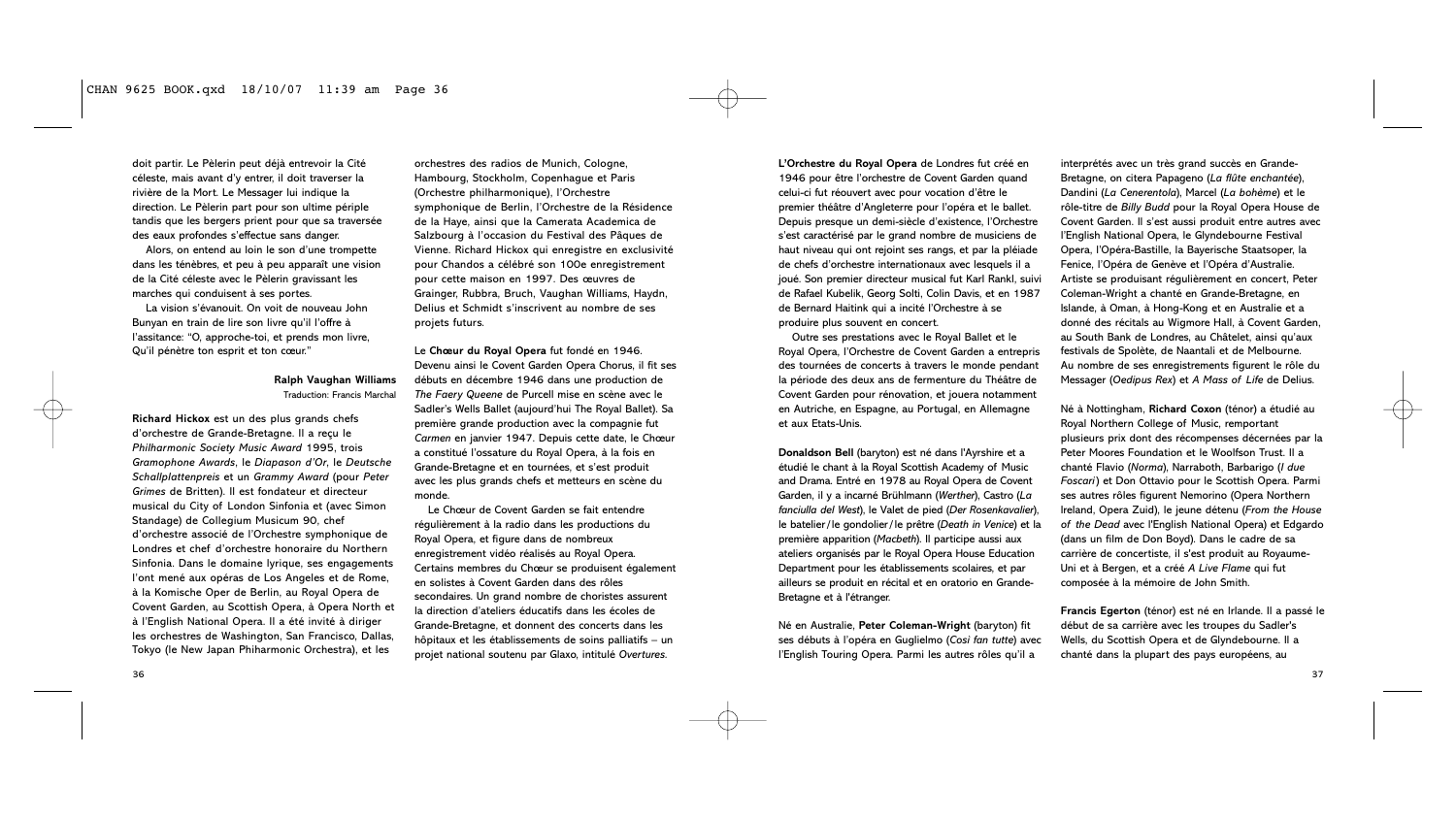Canada, aux USA et au Japon. Parmi ses engagements les plus récents, on citera *Billy Budd* (Opéra-Bastille), *Salomé* (Châtelet) et *Falstaff* (Cologne). Parmi les rôles qu'il a incarnés au Covent Garden, on citera Monsieur Triquet (*Eugène Onéguine*), Le Remendado (*Carmen*), Pong (*Turandot*), Red Whiskers (*Billy Budd*) et les quatre rôles de ténor des *Contes d'Hoffmann*. Il a à son actif de nombreux disques et vidéos, ainsi que deux films.

Née au Pays de Galles, **Rebecca Evans** (soprano) a chanté avec le Welsh National Opera (Ilia, Cendrillon, Marcelline, Norina, Gretel, Oscar, Susanna), le Scottish Opera (Mme Vixen), l'Opéra de Munich (Sophie, Ilia), l'Opéra Néerlandais (Zerline), ainsi qu'à Santa Fe (Susanna) et San Francisco (Zerline). En concert, elle s'est produite aux Festivals d'Edimbourg, de Melbourne, Barcelone, Ravinia et Belfast, au Wigmore Hall, et avec les orchestres symphoniques de San Francisco, Chicago et Boston. Parmi ses nombreux enregistrements, on citera *Dido and Aeneas* (chez Chandos), *Le nozze di Figaro*, trois opéras de Gilbert et Sullivan, *Hugh the Drover* et un disque de récital consacré au répertoire italien.

Né à Montréal, **Gerald Finley** (baryton) a étudié au Royal College of Music et au National Opera Studio. C'est à Glyndebourne qu'il a chanté Sid (*Albert Herring*), Papageno, Guglielmo, l'employé anglais (*Death in Venice*), et les rôles-titres de *Le nozze di Figaro* et d'*Owen Wingrave*. Il a aussi chanté Figaro à Los Angeles, Toronto, Vancouver et à la Deutsche Oper de Berlin. Son répertoire comprend Demetrius (*A Midsummer Night's Dream*) qu'il a chanté à Aix-en-Provence, le Comte (*Capriccio*) à Chicago, Belcore à

Los Angeles, Marcello avec le Welsh National Opera et Valentin (*Faust*) à l'Opéra-Bastille. Il a fait ses débuts au Covent Garden dans le rôle de Figaro, en 1995. Parmi les rôles qu'il a enregistrés figurent Masetto (*Don Juan*), Papageno et Sid.

Né à Cardiff, **Jonathan Fisher** (baryton) a étudié à la Guildhall School of Music and Drama (avec Bernard Dickerson) où il a décroché le prix Frederick Painter, puis à la Musikhochschule de Cologne (avec Franz Müller-Hauser). Il a chanté *Eugène Onéguine*, *Manon*, *La bohème*, *Chérubin*, *Der Rosenkavalier*, *Death in Venice*, *The Midsummer Marriage* et *Simon Boccanegra* au Covent Garden. Il a aussi chanté Henry Higgins avec le choeur du Royal Opera au Festival de Covent Garden.

Né à Glasgow, **Neil Gillespie** (ténor) a étudié à la Royal Scottish Academy of Music and Drama avec Duncan Robertson. Il a pris part à des classes de maître données par Peter Pears, Heather Harper à la Britten–Pears School, et a suivi les cours de l'European Centre for Opera and Vocal Studies de Belgique. Il étudie actuellement avec Michael Salby et Nicolaï Gedda. Parmi les rôles inscrits à son répertoire figurent le Comte Almaviva, Tamino, Bacchus (*The Olympians*), le Marin (*Dido and Aeneas*). Il a aussi chanté à l'Opéra de Lyon et au Nouvel opéra d'Israël. Il est entré au Royal Opera de Covent Garden en 1992 et travaille avec le service éducatif du Royal Opera House.

**Susan Gritton** (soprano), qui a décroché le Kathleen Ferrier Award en 1994, s'est produite en récital et en concert dans toute l'Europe. Au nombre des rôles

qu'elle a incarnés, figurent Susanna et Zerline à Glyndebourne, la Gouvernante (*The Turn of the Screw*) et Lucia (*The Rape of Lucretia*) au Snape Maltings Concert Hall, Belinda (*Dido and Aeneas*) à l'Opéra de Berlin, Marcelline à Rome, la première nièce (*Peter Grimes*) à la Monnaie de Bruxelles, Fulvia (*Ezio*) à Paris, Blonde (*L'enlèvement au sérail*) au Festival d'Istanbul, *L'Allegro*, *il Penseroso ed il Moderato* avec l'English National Opera, puis Clarine et Thalie (*Platée*) au Covent Garden. Elle a fait de nombreux enregistrements.

**Robert Hayward** (baryton) a étudié à la Guildhall School of Music and Drama et au National Opera Studio, puis a fait ses débuts dans le rôle de Don Juan (avec le Glyndebourne Touring Opera). Parmi les rôles qu'il a incarnés figurent Figaro et le comte (*Le nozze di Figaro*), Eugène Onéguine, Marcello, le Dr Malatesta, Theseus, Escamillo, Guglielmo, Sharpless, Goloud, Jokanaan, Germont, le Grand prêtre (*Samson et Dalila*) et Ford. Il s'est produit avec les plus grandes compagnies d'opéra britanniques, avec le Nouvel opéra d'Israël, l'Opéra de Munich, les opéras de Houston, du Minnesota et de Cincinnati et mène une impressionnante carrière de concertiste.

Né dans le Leicestershire **John Kerr** (ténor) vit actuellement dans le Kent. Il a commencé sa carrière de chanteur professionnel à Glyndebourne, et a chanté avec Opera for All et le Welsh National Opera. En 1974, il est devenu membre du Royal Opera Chorus. Il a chanté de nombreux rôles principaux à l'opéra, en oratorio et à l'opérette. Il se produit régulièrement en artiste invité à Finchcocks, qui abrite la collection d'instruments à clavier anciens de Richard Burnett et

où il a récemment enregistré en solo. Il a chanté Sancho (*Don Quichotte*) ainsi que de la musique de Purcell et d'Eccles à l'Université d'été de Dartington, et Parpignol (*La bohème*) au Covent Garden.

**Christopher Keyte** (basse chantante), qui a fait partie du choeur de boursiers du King's College de Cambridge, compte à son actif plus de cinquante enregistrements en solo, dont *Mass of the Sea* de Paul Patterson. Avec Fires of London, il a tenu des premiers rôles dans des opéras de Peter Maxwell Davies: *The Martyrdom of St Magnus*, *The No. 11 Bus*, *Le jongleur de Notre Dame*, ainsi que *The Lighthouse* qu'il a récemment enregistré sous la direction du compositeur. Il s'est produit en Australie, en Nouvelle-Zélande, en Israël, en Islande, au Japon, à Oman, en Finlande, aux USA et en Europe. Il a chanté *Death in Venice*, *Fidelio*, *Die Frau ohne Schatten*, *Fedora*, *Billy Budd*, *Mathis der Maler* et *L'enlèvement au sérail*, au Covent Garden.

Née à South Shields, **Anne-Marie Owens** (mezzosoprano) a étudié à Newcastle, à la Guildhall School of Music and Drama et au National Opera Studio. Elle a fait ses débuts dans le rôle de Mistress Quickly (avec le Glyndebourne Touring Opera). Elle s'est produite avec l'English National Opera (Jezibaba, Preziosilla, Marfa, Anezka, Geneviève, Bianca, Suzuki, Magdalene, Rosine, Charlotte), Opera North (Vénus, Ariane, Jocasta), le Royal Opera de Covent Garden (Suzuki, la mère des *Contes d'Hoffmann*, la Troisième dame de *La flûte enchantée*), le Welsh National Opera (Santuzza, Ulrica), le Scottish Opera, et à la Monnaie, à l'Opéra de Lausanne et au San Carlo de Naples. Elle mène une importante carrière de concertiste et parmi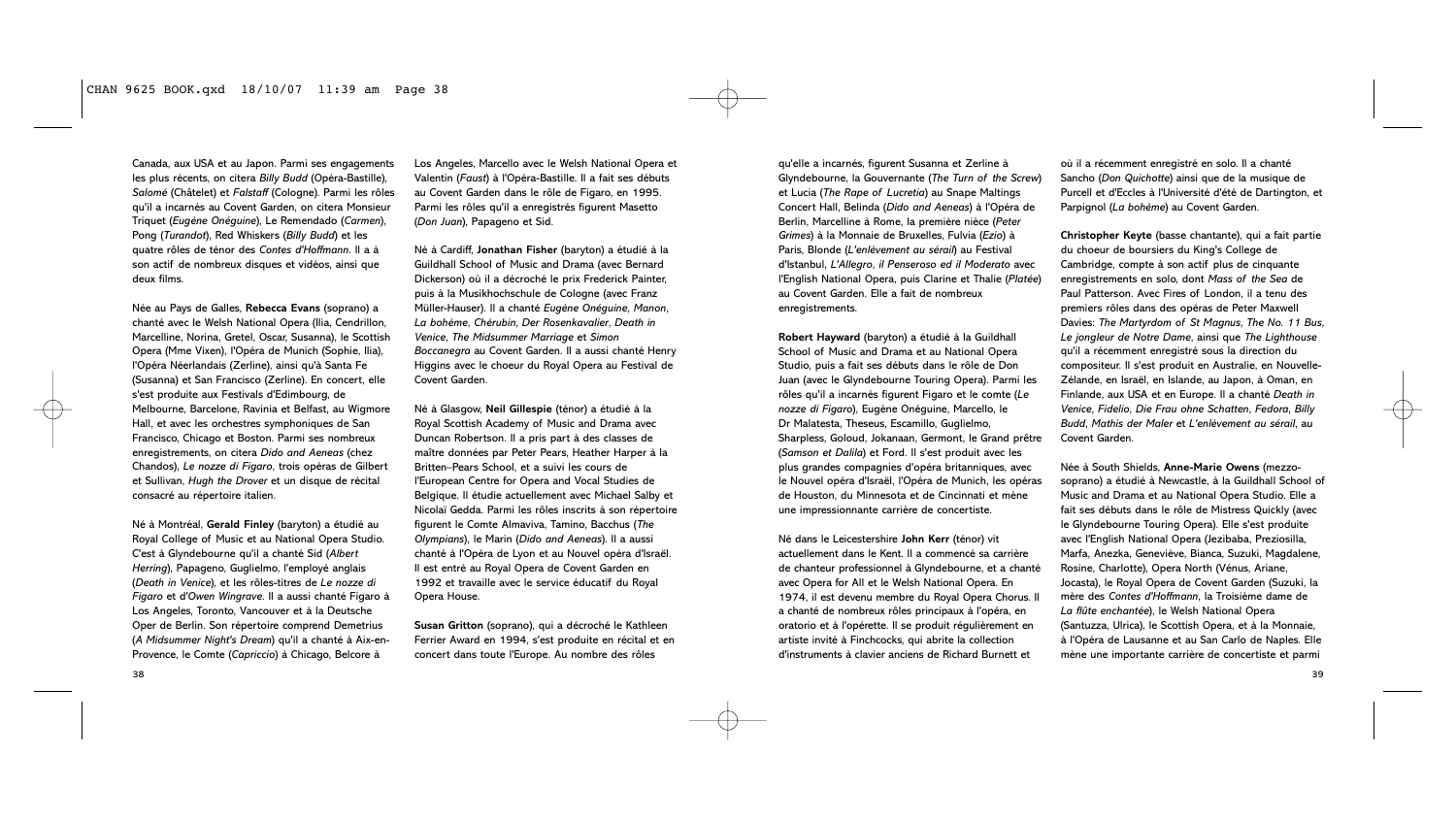ses enregistrements il faut citer Thirza dans *The Wreckers* d'Ethel Smyth.

Né à Londres, **Mark Padmore** (ténor) a étudié au King's College de Cambridge. Son répertoire comporte Jason (*Médée*), rôle qu'il a tenu à Strasbourg, Caen, Paris, Lisbonne et New York; Arnalta (*L'incoronatzione di Poppea*) au Teatro comunale de Florence; Bajazet (*Tamerlano*) au Festival de Covent Garden; Admète (*Alceste* de Gluck) au Scottish Opera et à l'Opéra de Nice; et le rôle-titre d'*Hippolyte et Aricie* (Opéra de Paris, Nice, Montpellier et Brooklyn Academy of Music). Il s'est produit en concert dans de nombreux festivals de par le monde et a fait de nombreux enregistrements sous la direction de chefs comme Roger Norrington, Richard Hickox et Harry Christophers. Il a fait ses débuts au Covent Garden dans *King Arthur* en 1995 et il a aussi chanté Thespis dans *Platée*.

**Mica Penniman**, Américain qui a vécu à Paris et à Londres, se trouve actuellement à la Westminster School. Après avoir étudié le chant avec Alla Akhmatova, il est maintenant l'élève de Brian Parsons. Son répertoire inclut *Die Frau ohne Schatten* (Covent Garden), *Curlew River* (Covent Garden Festival), *Oliver!* (Palladium) et *Warchild* (National Youth Music Theatre). Il a fait des enregistrements pour la British Airways et à la télévision pour la BBC.

Né en Israël, **Gidon Saks** (basse) a étudié au Royal Northern College of Music et à l'Université de Toronto. Il s'est produit au sein du Scottish Opera (Claggart, Leporello, Achillas, Sarastro), au Canadian Opera (Daland, Timur, Miracle, Don Basilio, Wurm, le duc Barbe-Bleue), à la Monnaie (Seneca), au Covent Garden (*Billy Budd*, *Arianna*), au sein du Welsh National Opera (Pizarro), à l'Opéra national de Paris (Mr Flint), à l'Opéra des Flandres (Claggart, Ashby) et en Espagne, Allemagne, Suisse et Israël. Il a chanté Mayor Moscone (*Harvey Milk*) à Houston, San Francisco et New York. Il a aussi à son actif de nombreux enregistrements commerciaux et destinés à la télévision.

**Pamela Helen Stephen** (mezzo-soprano) est née dans le Warwickshire et a étudié à Aberdeen, à la Royal Scottish Academy of Music and Drama, à Aspen et à Toronto. Elle a chanté avec Opera North (le compositeur dans *The Jewel Box*, Lazuli dans *L'étoile*, Dona Clara dans *La Duègne*, Cherubino, et Cynthia dans *Playing Away*), le Welsh National Opera (le Prince de *Cendrillon*, Phoebe dans *The Yeoman of the Guard*), à Wexford (Cathleen Sweeney dans *The Rising of the Moon*), au Festival de St Endellion (le Compositeur d'*Ariadne auf Naxos*), aux Festivals de la Cité de Londres et d'Edimbourg, et Cherubino dans la tournée européenne que Gardiner a consacrée à *Le nozze di Figaro*. Elle a un répertoire de concert étendu et un certain nombre d'enregistrements à son actif.

Né à Londres, **Adrian Thompson** (ténor) a chanté à Glyndebourne, à l'English National Opera, au sein du Scottish Opera, au Nouvel opéra d'Israël, à l'Opéra Néerlandais, avec Opera Zuid, et aux Festivals de Baden-Baden, Buxton, Wexford, Lausanne et Göttingen. Il a récemment incarné Narraboth (Opéra Néerlandais), Bajazet (Karlsruhe), Iro (Stuttgart), Ottavio (Glyndebourne Touring Opera), l'Instituteur de *La petite renarde rusée* (English National Opera) et

Skuratov (Francfort). Son répertoire inclut aussi Ferrando, Tamino, Idomeneo, Fatty (*Mahagonny*), Podesta (*La finta giardiniera*), Appolon (*Orfeo* de Monteverdi), Grimaldo (*Rodelinda*), et les principales œuvres de Bach et de Britten. Il s'est produit avec tous les plus grands orchestres britanniques et avec Songmaker's Almanac.

**Jeremy White** (basse) a fait ses débuts internationaux à l'opéra avec *Der Rosenkavalier* au Festival d'Aix-en-Provence en 1986, et a participé à toutes les saisons de Covent Garden depuis 1991. Il s'est produit en concert dans toute l'Europe, aux USA, au Brésil et en Israël. On l'a récemment remarqué avec Polyphemus (dans *Acis and Galatea* de Haendel) sous la direction de Trevor Pinnock, dans la première britannique de *Das Nusch-Nuschi* sous la direction d'Andrew Davis, la

Deuxième cantate de Webern sous celle de Boulez, une série d'interprétations du *War Requiem* de Britten sous la direction de Hans Graf et dans le rôle du Sacristain (*Tosca*) au Covent Garden.

Né à Londres, **Roderick Williams** (baryton) a étudié à l'Université d'Oxford et à la Guildhall School of Music and Drama. Il s'est produit au sein du Scottish Opera (Schaunard, Falke), du Royal Opera (le Héraut de *Don Carlos* aux Promenades-Concerts de la BBC), avec Opera North (le comte dans *Le nozze di Figaro*), au Nouvel opéra d'Israël (Belcore), avec Scottish Opera-Go-Round et l'English Touring Opera. C'est un artiste qui chante régulièrement en récital, en concert et à la radio. Il a enregistré *Peter Grimes*, *In terra pax* de Martin et *Don Carlos*, et fait partie des musiciens figurant dans la série "Musicians of the Globe".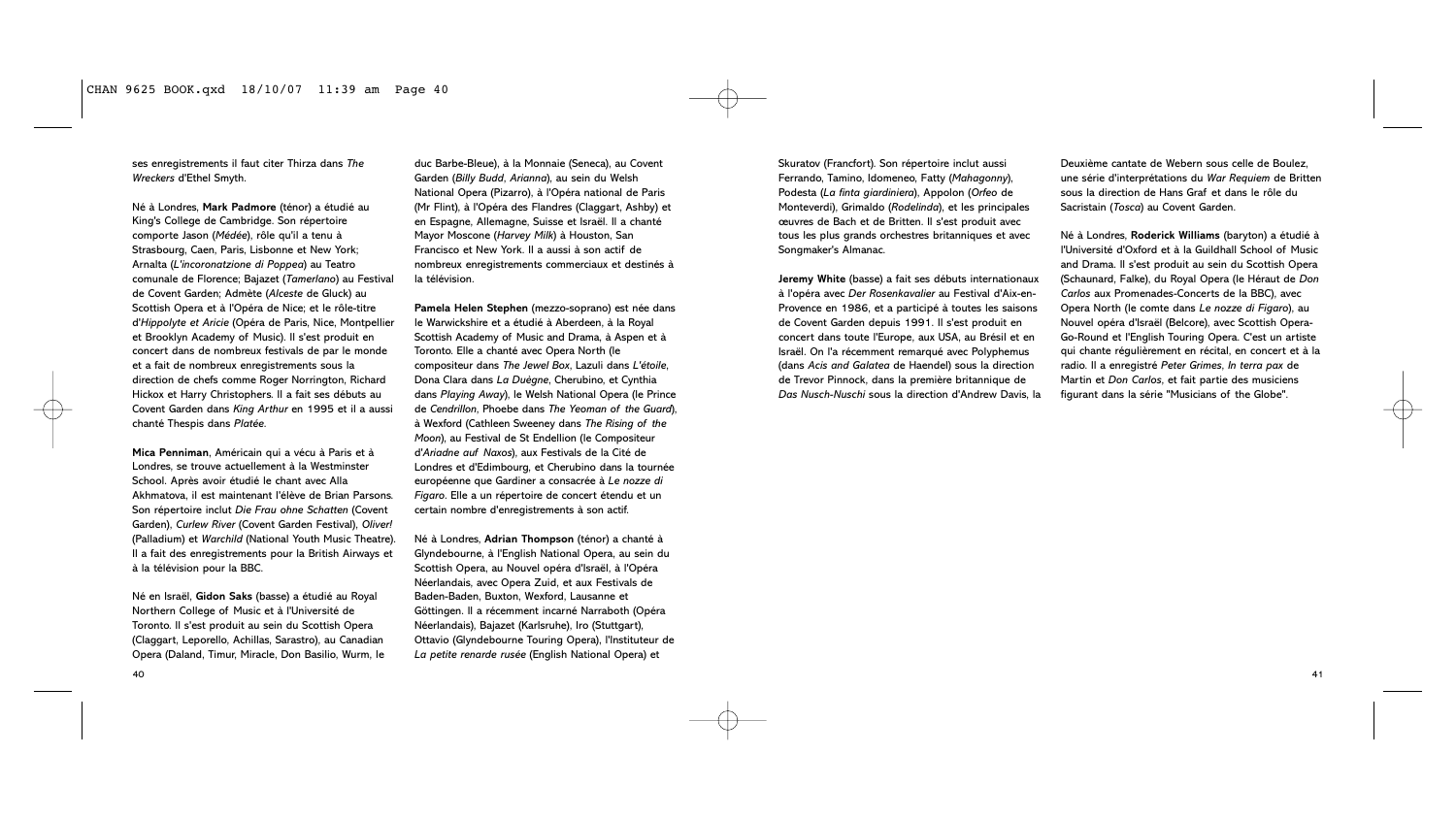# **Prologue**

Scène: *Bunyan est en prison. Il est assis à une table, et écrit sur des feuillets séparés. Il y a également une table de lecture sur laquelle est posée un livre. Bunyan est en train d'écrire les derniers mots du "Voyage du Pèlerin".*

# **Bunyan** (*tout en écrivant*)

"Ainsi, je me réveillai, et m'aperçus que c'était un rêve." O, que la miséricorde du Seigneur repose sur moi. O, sois prospère, toi l'œuvre de ma main,

Sois prospère, toi mon ouvrage.

(*Il se lève, réuni les feuillets avec les autres et les pose sur la table de lecture avec le livre. Ensuite, il l'ouvre au début*.)

"Le voyage du Pèlerin de ce monde vers celui qui vient raconté sous la forme d'un rêve.

"Tandis que je marchais dans le désert de ce monde, je vis en un certain endroit une tanière, et je m'y allongeai pour dormir: et au cours de mon sommeil, je fis un rêve. Je rêvais, et je vis un homme –

(*Le Pèlerin entre par le fond de la scène, sous la lumière de "rêve" d'un projecteur. Il lit un livre et porte un fardeau sur les épaules. Il s'avance lentement vers le devant de la scène*.)

"– portant un grand fardeau sur les épaules et un livre à la main. Je l'ai regardé, et j'ai vu qu'il lisait; et tandis qu'il lisait, il pleurait, et tremblait, et poussa un lamentable cri."

(*A ce moment, le Pèlerin est en avant de la scène. Bunyan est complètement plongé dans l'obscurité. Lumière ordinaire sur l'avant-scène*.)

# **Le Pèlerin**

Que dois-ie faire?

(*Un rideau descend derrière le Pèlerin et cache les trois-quarts de la scène. Il marche en long et en large d'un air agité, puis il s'assied*.)

# COMPACT DISC ONE

# **Prologue**

Scene (half stage). *Bunyan in prison, seated at a table writing loose sheets. There is also a reading desk with a book on it. Bunyan is writing the last words of the 'Pilgrim's Progress'.*)

# **Bunyan** (*as he writes*)

 $1$  'So I awoke, and behold it was a dream. O let the beauty of the Lord be upon me. O prosper Thou the work of my hand, Prosper Thou my handiwork.

(*He stands up, fits the sheets in with the others and puts them with the book on the desk. Then he opens it and turns to the beginning*.)

'The pilgrim's progress from this world to that which is to come' in the similitude of a dream.

'As I walked through the wilderness of this world, I lighted on a certain place where was a den, and I laid me down in that place to sleep: and as I slept, I dreamed a dream. I dreamed, and behold, I saw a man –

(*Enter Pilgrim backstage with a 'dream' spotlight on him. He is reading a book and has a burden on his back. He moves slowly down stage*.)

'– with a great burden upon his back and a book in his hand. I looked, and saw him read therein; and as he read, he wept, and trembled, and broke out with a lamentable cry.'

(*By this time Pilgrim is down stage. Bunyan is quite blacked out. Ordinary light front stage*.)

# **Pilgrim**

What shall I do?

(*A curtain falls behind Pilgrim, hiding three-quarters of the stage. He walks up and down in an agitated manner. He sits down*.)

### **Prolog**

Bild – *Auf einer Seite der Bühne Bunyan im Gefängnis, vor sich auf dem Tisch ein Stapel loser Blätter, daneben ein Lesepult mit einem Buch. Bunyan schreibt die letzten Worte der "Pilgerreise" nieder.*

### **Bunyan** (*schreibend*)

"Ich wachte auf und siehe da, es war ein Traum." O laß die Gnade des Herrn auf mir ruhen, Sei gnädig Du dem Werk meiner Hände, O sei gnädig meinem Werk. (*Er steht auf, ordnet die Blätter ein und legt sie zusammen mit dem Buch auf den Tisch. Dann schlägt er das Buch auf und blättert zur ersten Seite zurück*.) "Die Pilgerreise aus dieser Welt in die, die kommen wird, erschaut im Gleichnis eines Traums. "Als ich wanderte durch die Wüste der Welt, da kam ich einst zu einer dunklen Höhle und ich legte mich dort nieder zum

Schlaf, und als ich schlief, da hatt' ich einen Traum. Ich träumte und fürwahr ich sah einen Mann – (*Im Bühnenhintergrund erscheint der Pilger, in "traumhaftes"*

*Scheinwerferlicht gebadet. Er liest in einem Buch und trägt eine Last auf dem Rücken. Er kommt langsam nach vorn*.)

"– mit einer großen Last auf seinem Rücken und einem Buch in der Hand. Ich schaute und sieh, er las darin und wie er las, da weint und bebte er und stieß aus einen jammervollen Schrei."

(*Inzwischen ist der Pilger am vorderen Bühnenrand angekommen. Bunyan verschwindet. Normale Beleuchtung im Vordergrund der Bühne*)

# **Pilger**

Was soll ich tun?

(*Ein Vorhang senkt sich hinter dem Pilger und verbirgt drei Viertel der Bühne. Er geht erregt auf und ab und läßt sich dann nieder*.)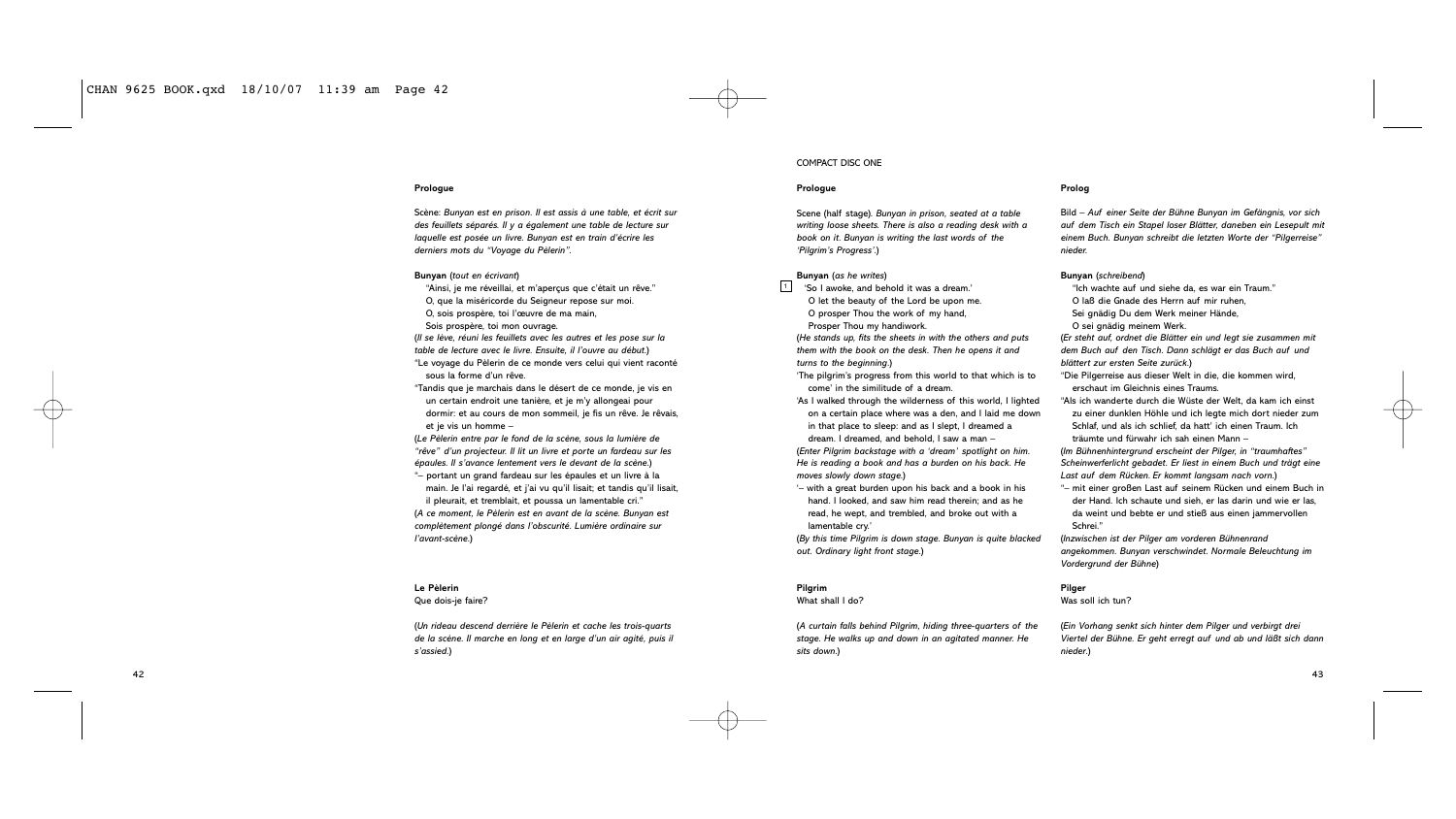**Acte I**

**Scène 1**

# **Le Pèlerin rencontre l'Evangéliste**

**Le Pèlerin** (*chuchotant*) Que dois-je faire? (*Il se relève*.) Que dois-je faire pour être sauvé? (*Il marche de long en large d'un air agité sans apercevoir l'Evangéliste qui entre par la gauche tandis qu'il parle*.)

**L'Evangéliste** Pour quelle raison pleures-tu?

# **Le Pèlerin**

Maître, je comprends à la lecture de ce livre que je tiens à la main que je suis condamné à mourir, et qu'ensuite je serai jugé; or je ne veux pas mourir, et je ne saurais faire face au jugement.

# **L'Evangéliste**

Pourquoi refuses-tu de mourir quand cette vie est accompagnée de tant de maux?

# **Le Pèlerin**

Parce que j'ai peur que ce fardeau qui me pèse sur les épaules m'enfonce plus bas que la tombe, et la pensée de ces choses me fait pleurer.

**L'Evangéliste** Si tel est ton état, pourquoi restes-tu là immobile?

**Le Pèlerin** Parce que je ne sais pas où aller.

**L'Evangéliste** Peux-tu voir le portillon qui est là-bas?

**Act I**

**Scene 1**

# **The Pilgrim meets Evangelist**

**Pilgrim** (*whispering*) What shall I do? 2

> (*He stands up again*) What shall I do to be saved? (*He walks up and down in an agitated manner and does not perceive Evangelist, who enters left, till he speaks*.)

# **Evangelist**

Wherefore dost thou cry?

# **Pilgrim**

Sir, I perceive by this book in my hand, that I am condemned to die, and after that to come to judgement; and I find that I am not willing to do the first, nor able to do the second.

# **Evangelist**

Why not willing to die, since this life is attended with so many evils?

# **Pilgrim**

Because I fear that this burden that is upon my back will sink me lower than the grave, and the thought of these things makes me cry.

**Evangelist** If this be thy condition, why standest thou still?

**Pilgrim** Because I know not whither to go.

**Evangelist** Do you see yonder wicket gate?

### **Erster Akt**

**1. Szene**

# **Der Pilger begegnet dem Evangelisten**

**Pilger** (*flüstert*) Was soll ich tun? (*Er steht wieder auf.*) Was soll ich tun, daß ich selig werde? (*Er geht erregt auf und ab, bemerkt den Evangelisten, der von links auftritt, erst dann, wenn er spricht*.)

**Evangelist**

Warum weinest du?

# **Pilger**

Herr, dieses Buch hier kündet mir, daß ich verdammt bin zum Tod, und daß danach ich gerichtet werde; und ich weiß, daß ich nicht bereit bin für das eine, und zu schwach bin für das andre.

# **Evangelist**

Warum scheust du den Tod? Ist dies Leben doch heimgesucht von so vielen Übeln.

# **Pilger**

Weil ich befürchte, daß die Bürde auf meinem Rücken mich herabzieht tiefer als das Grab, und die Angst davor befällt mich und läßt mich weinen.

**Evangelist** Wenn also dein Zustand, warum stehest du still?

**Pilger** Weil ich nicht weiß, wohin zu geh'n.

**Evangelist** Siehst du dort jenes enge Tor?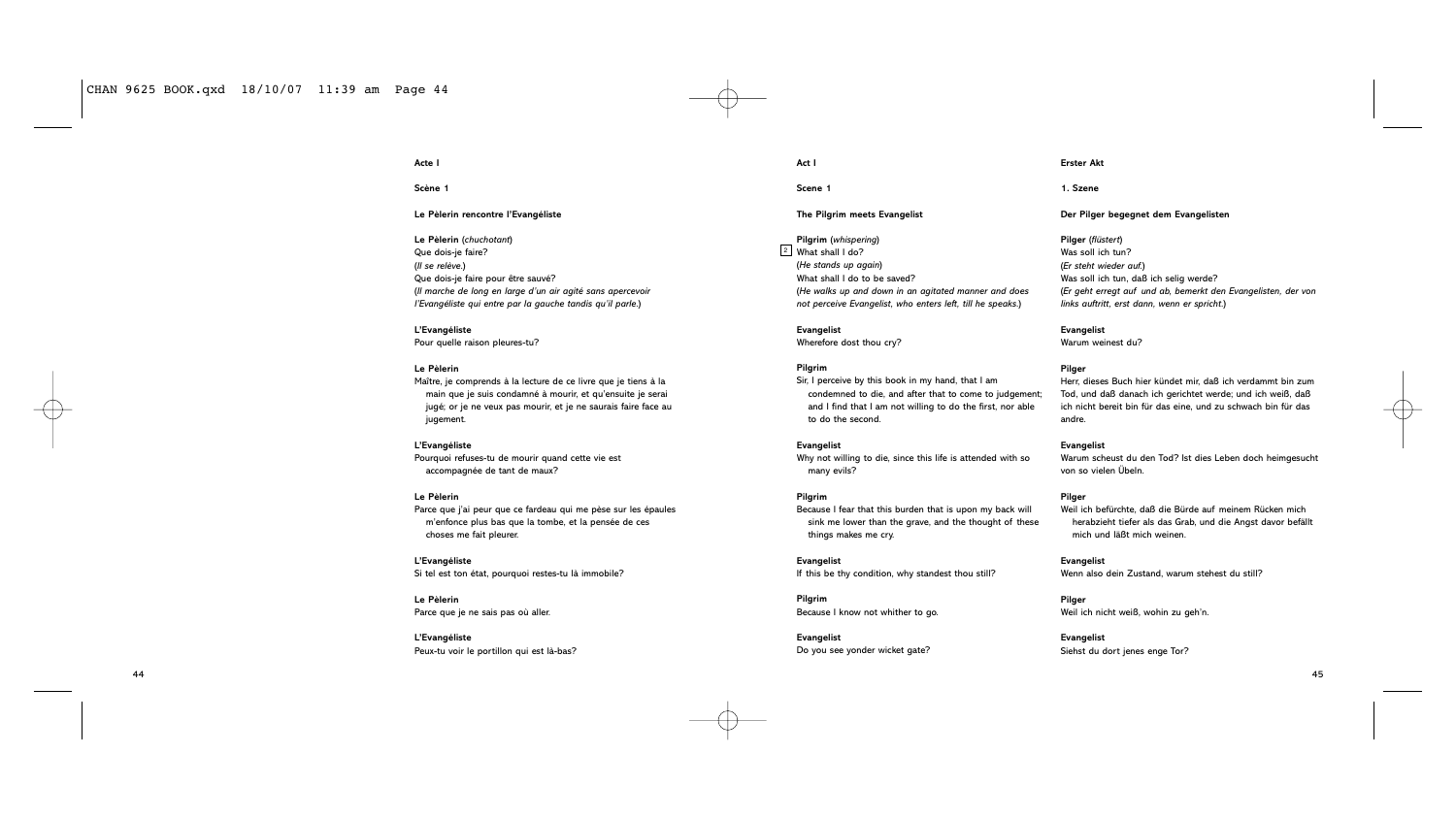**Le Pèlerin** Non!

**L'Evangéliste** Peux-tu voir cette lumière qui rayonne là-bas?

**Le Pèlerin** Je crois que oui.

# **L'Evangéliste**

Ne quitte pas cette lumière des yeux. Va directement vers elle: ainsi tu pourras voir le portillon; quand tu y frapperas, on te dira ce que tu dois faire.

# **Le Pèlerin**

J'irai en avant au nom du Seigneur, ma force. – Mais maître, comment pourrais-je me délivrer du fardeau qui me pèse sur les épaules? Car je ne peux m'en débarrasser.

# **L'Evangéliste**

Quant à ton fardeau, sois content de le porter jusqu'à ce que tu parviennes au lieu de la délivrance. Bon voyage. Voici la route que tu dois suivre. (*L'Evangéliste montre le chemin du doigt. Le Pèlerin s'apprêtre à partir quand il entend une clameur et fait demi-tour. Entrent quatre voisins, Docile, Obstiné, Méfiant et Timoré*.)

**Les quatre voisins** Arrière! Arrière! Danger! Danger!

**Le Pèlerin** Voisins, pourquoi êtes-vous venus?

**Docile** Pour te persuader de rentrer avec nous.

**Timoré** Plus loin nous allons, plus grand est le danger qui nous menace.

**Pilgrim** No!

**Evangelist** Do you see yonder shining light?

**Pilgrim** I think I do.

# **Evangelist**

Keep that light in your eye. Go up directly there to: so shalt thou see the gate; at which, when thou knockest, it shall be told thee what thou shalt do.

# **Pilgrim**

I will go forth in the name of the Lord, my strength. – But, Sir, how can I rid me of this burden that is on my back? For I cannot be rid of it.

# **Evangelist**

As for thy burden, be content to bear it until thou comest to the place of deliverance. God speed. There lies the road thou must go.

(*Evangelist points out the way. Pilgrim is about to go when he hears a clamour and starts back. Enter four neighbours Pliable, Obstinate, Mistrust and Timorous*.)

**The Four Neighbours** Back! Back! Danger! Danger!

**Pilgrim** Neighbours, wherefore are ye come?

**Pliable** To persuade you to go back with us.

**Timorous** The further we go, the more danger we meet with.

# **Pilger** Nein!

**Evangelist** Siehst du dort jenes helle Licht?

**Pilger** Ich glaube ja.

# **Evangelist**

Folge treu jenem Licht. Geh unverweilt darauf zu; so wirst das Tor du seh'n, und dort, wenn du anklopfst, wird man dir sagen, was zu tun.

# **Pilger**

Ich folg dem Licht im Namen des Herrn, meiner Stärke – Doch hört, wie werd ich ledig dieser Bürde die mich nieder drückt? Denn ich komme nicht los davon.

### **Evangelist**

Acht nicht der Bürde, lerne sie zu tragen bis zu dem Tag, da dir Erlösung wird. Leb wohl! Dort liegt der Weg, den du mußt geh'n.

(*Der Evangelist weist ihm den Weg. Der Pilger will aufbrechen, hört jedoch lautes Geschrei und macht Anstalten, wieder umzukehren. Es erscheinen die vier Nachbarn Fügsam, Störrig, Mißtrauen und Furchtsam*.)

**Die Vier Nachbarn** Halt! Halt! Wehe! Wehe!

**Pilger** Nachbarn, warum kommt ihr her?

**Fügsam** Dir zu raten, Komm zurück mit uns.

**Furchtsam** Je weiter wir gehen, je größer das Unheil.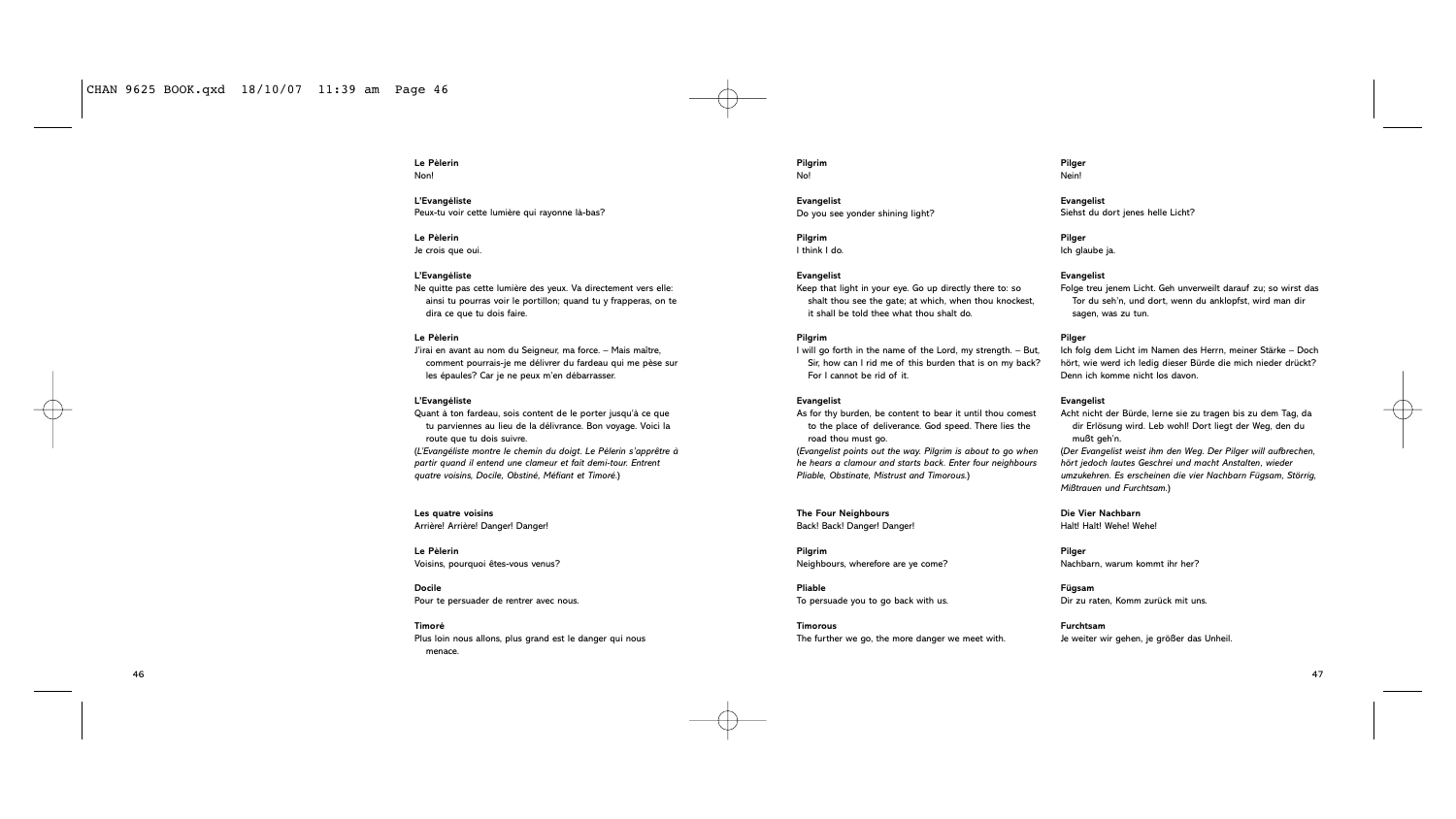**Tous les quatre** Arrière! Arrière! Danger! Danger!

# **Le Pèlerin**

Vous me faites peur. Où dois-je me rendre pour être en sureté? (*Le Pèlerin hésite. L'Evangéliste se tient derrière lui, et lui montre du doigt le chemin. Les quatre voisins ne voient pas l'Evangéliste.*)

**L'Evangéliste** Ne t'ai-je pas montré la direction du portillon?

**Le Pèlerin** Revenir en arrière, c'est aller vers la mort; continuer en avant, c'est aller vers la vie éternelle. J'irai donc en avant.

**Obstiné** De quoi! encore plus insensé? Reviens, reviens et sois sage.

**Le Pèlerin** Non! je l'ai lu dans mon livre.

**Obstiné** Bah! assez de ton livre. Alors, tu viens avec nous ou pas?

**L'Evangéliste** Tu as mis la main à la charrue, ne regarde pas en arrière.

**Le Pèlerin** (*aux voisins*) Non! Non! Car je suis à la recherche d'un héritage incorruptible et impérissable.

**Méfiant** Venez voisins, rentrons à la maison.

**Tous les quatre** Tu peux garder le brave pays à toi tout seul. (*Ils saluent le Pèlerin l'un après l'autre en se moquant de lui. Subitement, la terreur s'empare d'eux*.)

**All Four** Back! Back! Danger! Danger!

**Pilgrim** You make me afraid. Whither shall I fly to be safe? (*Pilgrim hesitates. Evangelist steps up behind him and*

*points out the way. The Four Neighbours do not see Evangelist*.)

**Evangelist** Did I not direct thee to the wicket gate?

**Pilgrim** To go back is death; to go forward is life everlasting; I will still go forward.

**Obstinate** What! more fools yet? Go back, go back and be wise.

**Pilgrim** Nay! but read it so in my book.

**Obstinate** Tush! away with your book. Now will you go back with us or no?

**Evangelist** Thou hast laid thy hand to the plough, look not back.

**Pilgrim** (*to the neighbours*) No! not I for I seek an inheritance incorruptible that fadeth not away.

**Mistrust** Come, neighbours, let us turn again home.

**All Four** You may have the brave country alone for me. (*They mockingly salute the Pilgrim in turn. Then suddenly terror strikes them*.)

**Alle vier** Halt! Halt! Wehe! Wehe!

**Pilger** Ihr machet mir Angst. Wohin soll ich geh'n, wohin flieh'n? (*Der Pilger zaudert. Der Evangelist tritt hinter ihn und weist ihm den Weg. Die vier Nachbarn sehen den Evangelisten nicht*.)

**Evangelist** Zeigte ich denn dir nicht jenes enge Tor?

**Pilger** Rückwärts droht mir Tod; geh ich vorwärts, winkt Leben in Ewigkeit, weiter muß ich wandern.

**Störrig** Was! Noch mehr Narren? Zurück, züruck und sei klug.

**Pilger** Nein! so lies doch in meinem Buch.

**Störrig** Schweig, hinweg mit dem Buch. Willst du nun gehen mit uns oder nicht?

**Evangelist** Du hast gelegt deine Hand an den Pflug, sieh nicht zurück.

**Pilger** (*zu den Nachbarn*) Nein! O nein, denn ich suche ein Erbe, das unverweslich ist und nimmer vergeht.

**Mißtrauen** Kommt Nachbarn, laßt uns heimwärts nun geh'n.

**Die Vier Nachbarn** Hab' das herrliche Land ganz allein! Nur zu! (*Einer nach dem anderen grüßt spöttisch den Pilger. Dann packt sie auf einmal das Entsetzen*.)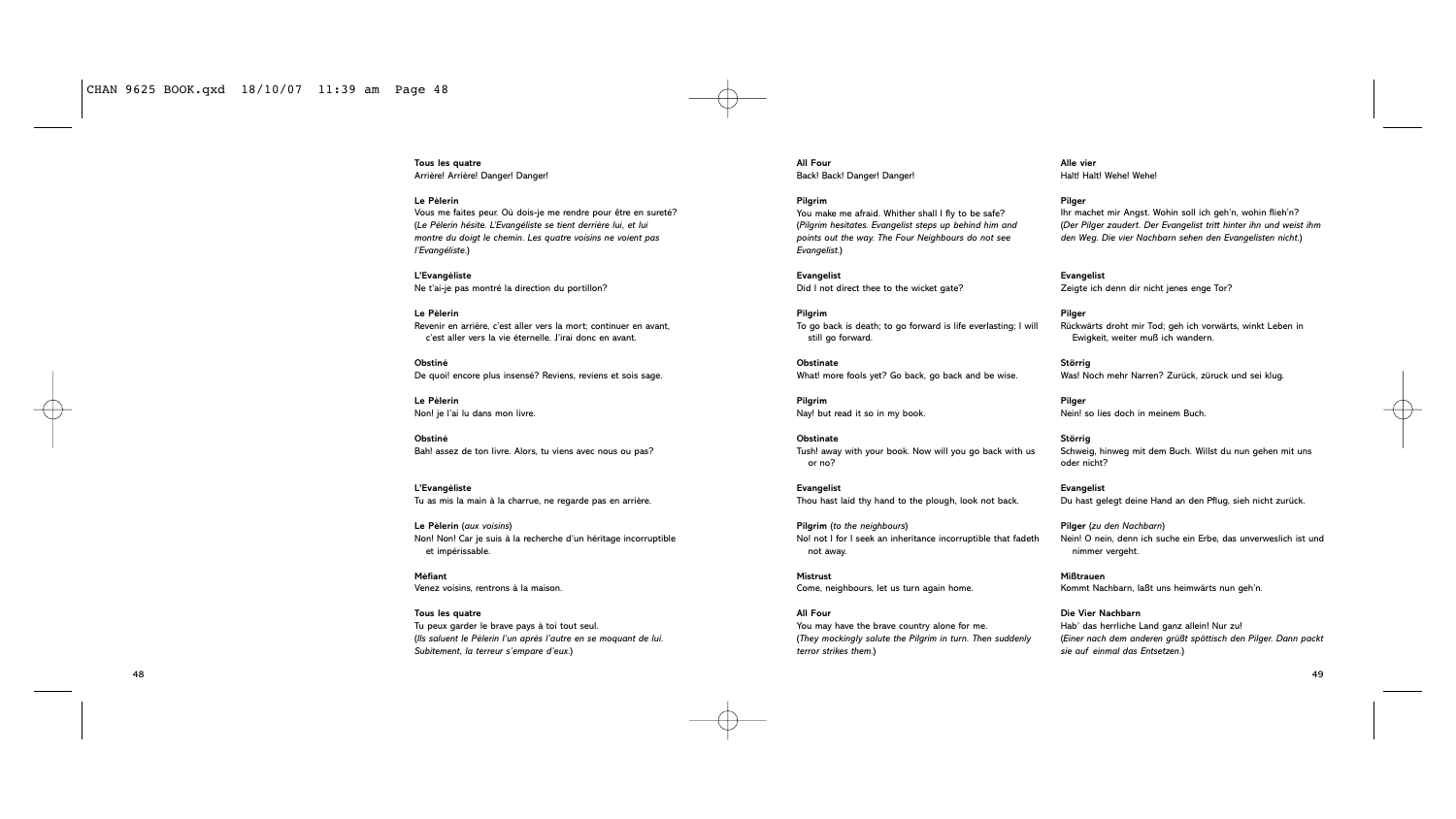Arrière! Arrière! Danger! Danger! (*Ils sortent. Le Pèlerin hésite*.)

**L'Evangéliste** (*pointant d'un grand geste*) Prends garde de ne pas te détourner ni à droite ni à gauche. Ainsi tu parviendras enfin à la Cité céleste. Adieu. (*L'Evangéliste sort. Le Pèlerin reste debout à le regarder. Puis il se met en marche en serrant son livre*.)

**Le Pèlerin** La vie, la vie éternelle! (*Il se met à courir. Le rideau tombe*.)

# **Scène 2**

# **La maison belle**

Scène: *Sur la droite se trouvent la Croix et le Sépulcre. Au centre, le Portillon encastré dans un mur.* (*Une lumière est suspendue sous l'arcade qui surplombe le portillon*.) *Derrière le mur, la Maison belle avec de grandes portes.*

*Le rideau se lève et dévoile la scène qui est dans l'obscurité. Elle s'éclaire peu à peu. Entre le Pèlerin. Il trébuche sur la Croix, et se met à genoux devant elle*.

# **Le Pèlerin**

Sauve-moi! Sauve-moi, mon Dieu! Mon fardeau est trop lourd à porter. (*Il s'accroche à la Croix*. *On entend les voix des trois lumières provenant des coulisses*.)

**Les trois lumières** Confie ton fardeau au Seigneur et il te soutiendra.

# **Le Pèlerin** (*écoutant*)

Musique dans la maison; musique dans le cœur; musique dans le ciel, car c'est pour la joie que je suis ici.

Back! Back! Danger! Danger! (*They go out. Pilgrim hesitates*.)

**Evangelist** (*pointing forward with a big gesture*) See that thou turn not aside neither to the right hand nor the left. So shalt thou come at last to the celestial city. Farewell. (*The Evangelist goes out. – Pilgrim stands watching him. Then suddenly he starts up and clutches his book*.)

**Pilgrim** Life, eternal life! (*He begins running. The curtain falls*.)

# **Scene 2**

# **The House Beautiful**

Scene. – *On the right the Cross, the Sepulchre. Centre, the Wicket gate set in a wall.* (*An archway over the gate in which hangs a light*.) *Behind the wall the House Beautiful with great doors.*

*The curtains part and show the scene. The stage is dark at first but gradually lightens. Enter Pilgrim. He stumbles up to the Cross and kneels in front of it.*

# **Pilgrim**

 $3$  Save me! Save me, Lord! My burden is greater than I can bear. (*He clings to the Cross. The voices of the Three Shining*

*Ones are heard, off-stage*.)

**Three Shining Ones**

Cast thy burden upon the Lord and He shall sustain thee.

**Pilgrim** (*listening*) Music in the house; music in the heart; music in heaven for joy that I am here.

Halt! Halt! Wehe! Wehe! (*Sie gehen ab. Der Pilger zaudert*.)

**Evangelist** (*mit großer Geste voraus zeigend*) Sieh, daß du nicht weichest vom Pfad weder zur Rechten noch zur Linken. So wirst du endlich kommen in die himmlische Stadt. Lebwohl. (*Der Evangelist geht ab. – Der Pilger blickt ihm nach. Dann macht er sich, sein Buch fest umklammernd, unversehens auf den Weg*.)

**Pilger** Leben! Ewiges Leben! (*Er rennt los. Der Vorhang fällt*.)

# **2. Szene**

# **Das prächtige Haus**

Bild – *Rechts das Kreuz und das Grabmal. Im Zentrum in eine Mauer eingelassen das kleine Tor (über dem Tor ein Bogen, in dem eine Laterne hängt). Hinter der Mauer das prächtige Haus mit großen Portalen.*

*Der Vorhang geht auf und zeigt die Kulisse. Die Bühne ist zunächst dunkel, hellt sich aber allmählich auf. Der Pilger erscheint. Er erreicht taumelnd das Kreuz und kniet davor nieder.*

# **Pilger**

Hilf mir! Hilf mir, Herr! Die Bürde ist größer als meine Kraft. (*Er klammert sich an das Kreuz. Hinter der Bühne sind die Stimmen der drei Lichtgestalten zu hören*.)

# **Drei Lichtgestalten**

Wirf deine Last auf den Herrn, er wird dich erhalten.

# **Pilger** (*lauscht*)

Stimmen in dem Haus; Stimmen in der Brust, Stimmen im Himmel jauchzen über mich.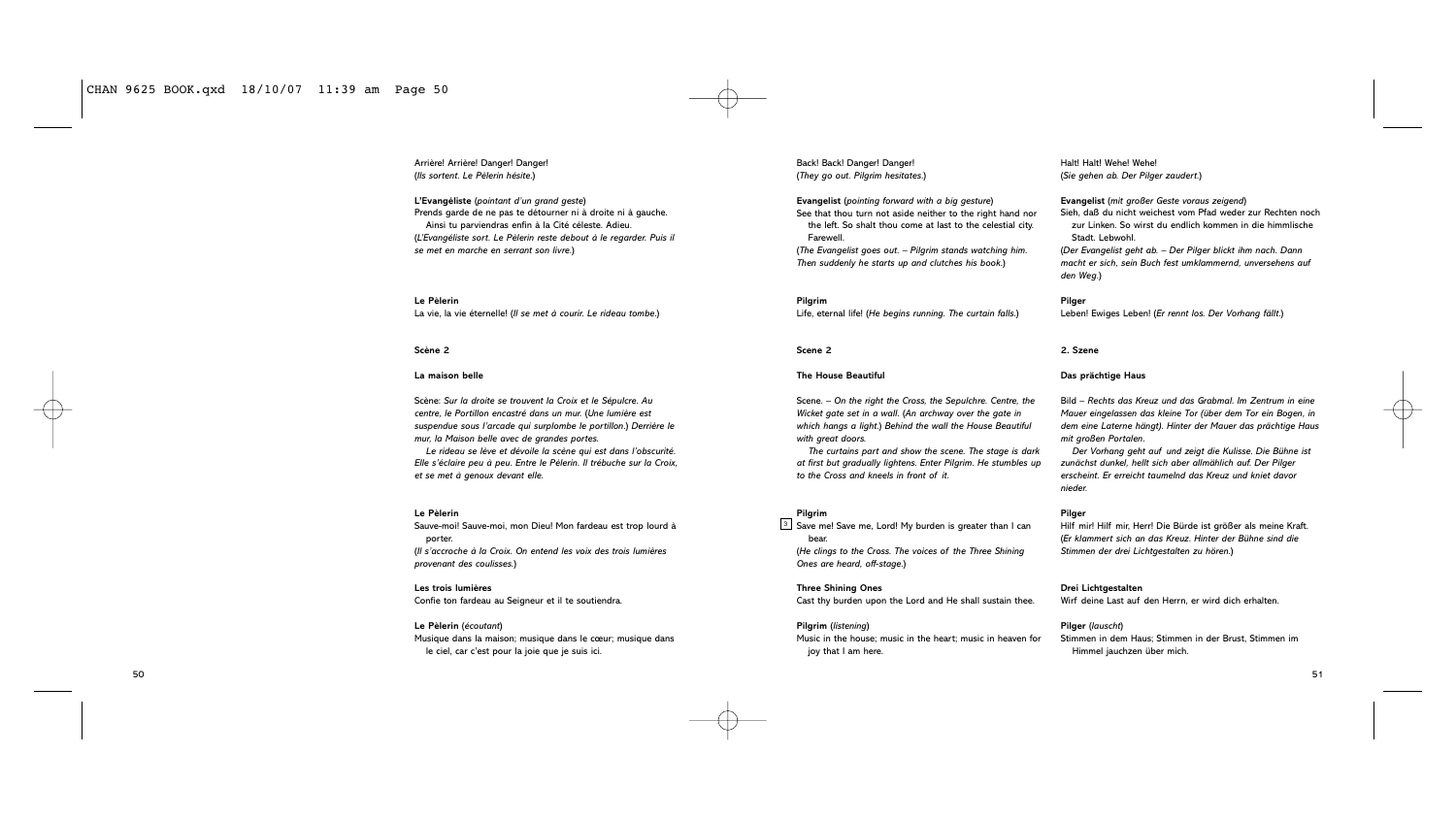# CHAN 9625 BOOK.qxd 18/10/07 11:39 am Page 52

**Les trois lumières** (*en coulisses*) Béni soit celui dont les péchés et les fautes sont pardonnés.

# **Le Pèlerin**

Il m'a donné le repos par ses peines et la vie par sa mort. (*Les trois lumières retirent le fardeau des épaules du Pèlerin, et le déposent sur le Sépulcre. Elles entourent le Pèlerin.*)

**La troisième lumière** Que la paix soit avec toi.

**La seconde lumière** Que tes péchés te soient pardonnés.

**La première lumière** Frappe, et l'on t'ouvrira. (*Elles relèvent le Pèlerin et le mènent vers le portillon. Le Pèlerin frappe. L'Interprète ouvre le portillon*.)

**L'Interprète** D'où viens-tu et que veux-tu?

# **Le Pèlerin**

Maître, je suis un pauvre pèlerin. Je voudrais savoir si vous acceptez de me laisser entrer. (*Une procession d'hommes et de femmes entre par le portillon. Ils se mettent en rang de chaque côté des portes*.)

**L'Interprète** Devant toi la porte sera ouverte, et aucun homme ne pourra la refermer.

**Chœur d'hommes et de femmes** Approche, toi qui es béni par le Seigneur. Entre dans la joie du Seigneur.

**Three Shining Ones** (*offstage*) Blessed is he whose sin is forgiven, whose transgression is covered.

# **Pilgrim**

He hath given me rest by his sorrow and life by his death. (*The Three Shining Ones take the burden off the Pilgrim's back and lay it on the Sepulchre. They stand round the Pilgrim*.)

**Third Shining One** Peace be unto thee.

**Second Shining One** Thy sins be forgiven thee.

**First Shining One** Knock and it shall be opened unto thee. (*They raise Pilgrim and lead him to the gate. The Pilgrim knocks. The Interpreter opens the gate*.)

**Interpreter** Whence come you and what would you have?

# **Pilgrim**

Sir, here is a poor pilgrim. I would know if you are willing to let me in. (*A procession of men and women enters through the wicket gate. They range themselves on each side of the doors*.)

# **Interpreter**

An open door shall be set before thee and no man may shut it.

# **Chorus of Men and Women**

Come thou blessed of the Lord. Enter thou into the joy of the Lord.

**Drei Lichtgestalten** (*hinter der Bühne*) Selig ist der, dem Gott hat vergeben Übertretung und Sünde.

# **Pilger**

Er hat Frieden mir gegeben durch seine Pein und Leben durch seinen Tod. (*Die drei Lichtgestalten nehmen dem Pilger die Last vom Rücken und legen sie auf das Grabmal. Sie scharen sich um den Pilger*.)

**Dritte Lichtgestalt** Friede sei mit dir.

**Zweite Lichtgestalt** Vergebung deinen Sünden.

**Erste Lichtgestalt** Klopfe an, und es wird dir aufgetan. (*Sie helfen dem Pilger auf und führen ihn zum Tor. Der Pilger klopft an. Der Erklärer stößt das Tor auf*.)

**Erklärer** Woher kommst du, und was dein Begehr?

# **Pilger**

Herr, ich bin ein armer Pilger. Ich wüßte gern, ob ihr mir Obdach gewähren wollt. (*Eine Prozession von Männern und Frauen schreitet durch das Tor herein. Sie gruppieren sich zu beiden Seiten daneben*.)

# **Erklärer**

Die Tür ist auf, daß sie Einlaß gewähre dir, und niemand sie schließe.

# **Chor**

Komm, sei selig in Gott dem Herrn. Freue dich über die Gnade des Herrn.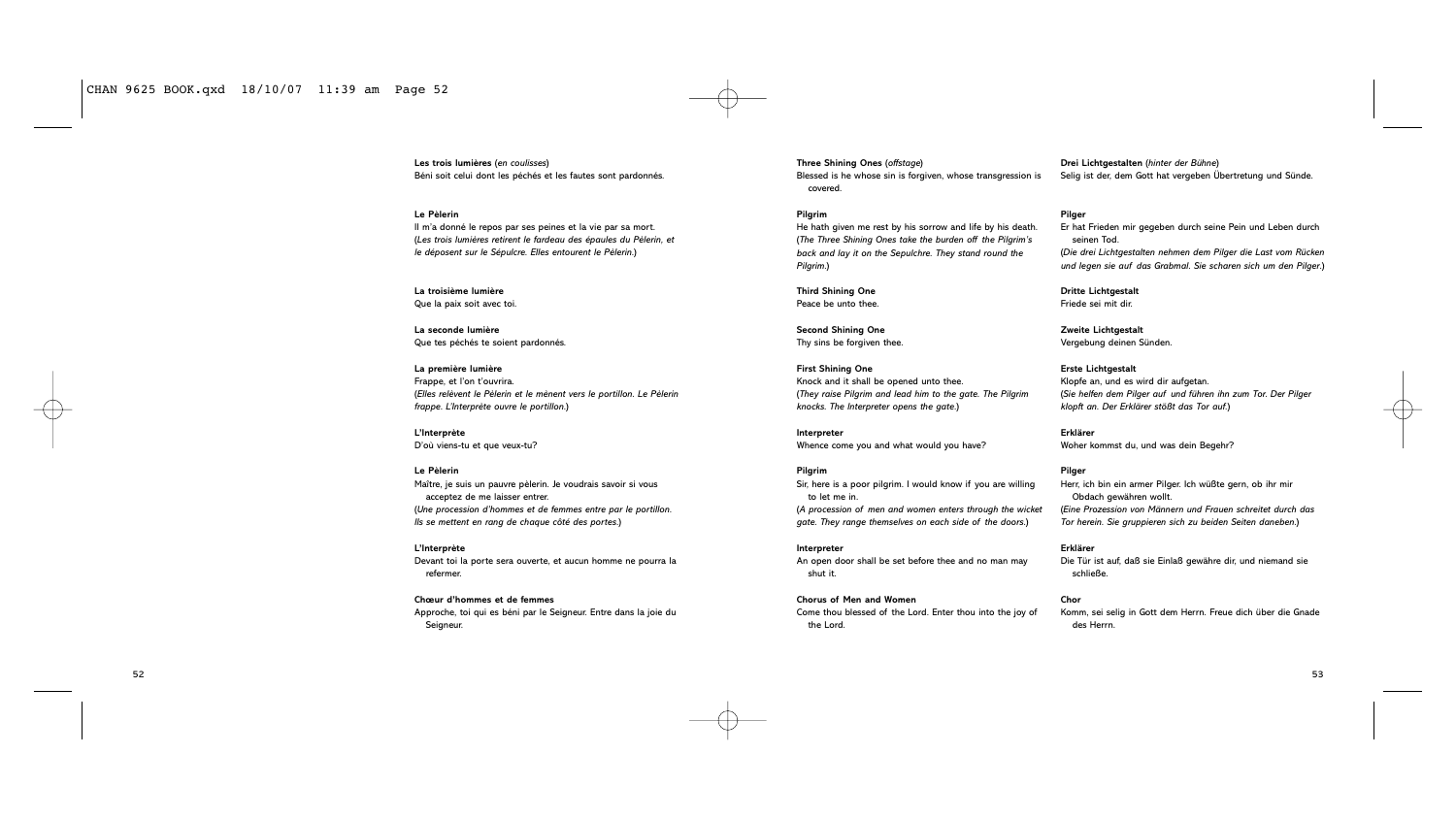**L'Interprète** Viens ici. Je te montrerai des choses admirables.

**Le Chœur** Un trésor de joie et d'allégresse te sera donné.

**Le Pèlerin** Puis-je dormir ici cette nuit, et prendre la route demain?

# **L'Interprète**

Une chambre a été préparée pour toi; la fenêtre est orientée en direction du soleil levant, et le nom de cette chambre est paix. (*On apporte de la maison une chaise pliante. Les Trois lumières*

*y conduisent le Pèlerin qui s'agenouille en face de la porte*.)

### **Le Pèlerin**

Je me coucherai en paix et je dormirai, car c'est toi, Seigneur, qui me fait demeurer en sureté.

**L'Interprète** (*plaçant ses mains sur la tête du Pèlerin*) Celui qui veille sur toi ne somnolera pas et ne dormira pas.

**Les trois lumières** (*apportant le sceau*) Que ta paix soit maintenant comme un fleuve, et ta droiture comme une mer.

**L'Interprète** (*apposant une marque sur le front du Pèlerin*) Que le sceau du Saint-Esprit repose sur toi.

# **Les trois lumières**

Ceci sera un signe sur ton front, un mémorial entre tes yeux pour éclairer ton visage.

# **Le Chœur**

Il a placé cette marque sur ton front afin que tu sois reconnu par ceux que tu rencontreras.

**Interpreter** Come hither. I will show thee excellent things.

**Chorus** A treasure of joy and gladness be given to thee.

# **Pilgrim**

May I rest here this night, and tomorrow set forth on my journey?

# **Interpreter**

A room is prepared for thee; the window shall be towards the sun rising, and the name of the chamber shall be peace. (*A fald-stool is brought out of the house. The Three Shining*

*Ones lead the Pilgrim to it and he kneels facing the doorway*.)

# **Pilgrim**

I will lay me down in peace and take my rest, for it is Thou, Lord, that makest me dwell in safety.

**Interpreter** (*placing his hands on Pilgrim's head*) He that watcheth over thee shall neither slumber nor sleep.

**Three Shining Ones** (*bringing the seal*) Now shall thy peace be as a river and thy righteousness as the sea.

**Interpreter** (*places a mark on Pilgrim's forehead*) Thus art thou sealed with the Holy Spirit.

# **Three Shining Ones** This shall be a sign in thy head, a memorial between thine eyes to lighten thy countenance.

**Chorus** He hath set his mark upon thee, that thou may'st be known wither thou art yet to go.

**Erklärer** Tritt näher, laß dir zeigen herrliche Dinge.

**Chor** Ein Schrein voller Glück und Freude, Glück und Freude gehöret dir.

**Pilger** Darf ich rasten hier heute Nacht und gen Morgen weiter wandern?

# **Erklärer**

Ein Raum ist für dich bereit; das Fenster blickt nach dem Aufgang der Sonne, und der Name der Kammer heißet Friede. (*Aus dem Haus wird ein Faltschemel gebracht. Die drei*

*Lichtgestalten führen den Pilger heran, und er kniet mit Blick auf das Tor nieder*.)

# **Pilger**

Leg ich mich zur Ruhe nieder, wach über mir, denn Du bist's, Gott, Herr, der läßt mich wohnen in Frieden.

**Erklärer** (*legt beide Hände auf das Haupt des Pilgers*) Er, der wachet über dir, fällt nicht in Schlummer noch Schlaf.

**Drei Lichtgestalten** (*mit dem Siegel*) Nun wird dein Friede wie ein Strom sein, Redlichkeit wie das Meer.

**Erklärer** (*während er dem Pilger ein Zeichen auf die Stirn setzt*) Nimm an das Siegel des Heiligen Geistes.

**Drei Lichtgestalten** Als ein Zeichen auf deiner Stirn, ein Erinnrungsmal zwischen deinen Augen zu erleuchten dein Angesicht.

**Chor** Er hat dir ein Zeichen gesetzt, daß du seist erkannt, wo immer du gehst.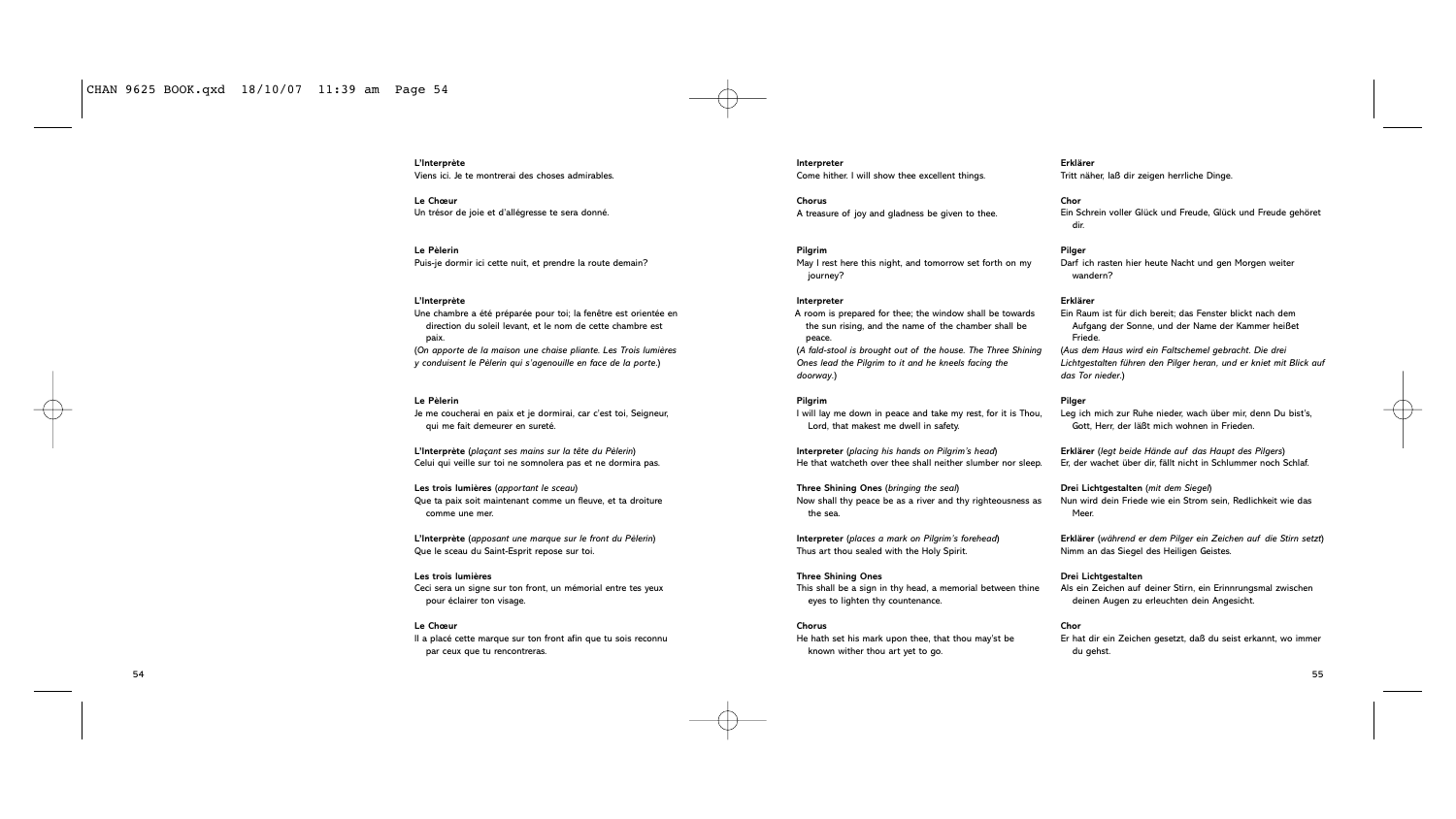(*A ce moment-là, les portes s'ouvrent et l'on aperçoit des colonnades et des arches. On voit vaguement une procession en blanc s'approcher des portes; il s'agit d'assistants portant une tunique blanche. Les trois lumières la prennent et s'approchent du Pèlerin*.)

# **L'Interprète**

Enlève les vêtements de ton deuil, et sois revêtu de bon linge, propre et blanc. (*Les trois lumières enlèvent le manteau du Pèlerin, puis l'habillent de la tunique blanche*.)

# **Les trois lumières**

Prends soin de toujours conserver à ta tunique sa blancheur, car ainsi tu trouveras l'allégresse dans ton cœur. (*Les hommes et les femmes s'approchent et forment deux rangées menant à la porte. Le Pèlerin et l'Interprète se tiennent debout dans l'encadrement de la porte*.)

# **Le Chœur**

Tu viendras ici avec joie, et tu seras conduit dans la paix, les montagnes et les collines s'aplaniront devant toi avec des chants.

### **Le Pèlerin**

Enseigne-moi tes chemins, ô mon Dieu. (*Il fait un pas en avant*.)

**Les trois lumières** J'ai fait ouvrir la porte pour toi.

# **Le Chœur**

Entre, car tu es béni.

# **Le Pèlerin**

Enseigne-moi tes chemins, ô mon Dieu. Montre-moi la route qui conduit à la Vie.

(*Here the great doors open and within is seen a vista of colonnades and arches. A white procession is dimly seen approaching the doors; it is seen to be a body of assistants carrying a white robe. The Three Shining Ones take it and approach the Pilgrim*.)

# **Interpreter**

Put off from thee the garment of thy mourning. Be thou arrayed in fine linen, clean and white. (*Here the Three Shining Ones take off the Pilgrim's cloak, and put on him the white robe*.)

# **Three Shining Ones**

Let thy garments always be white, so shalt thou find gladness in thy heart. (*The men and women come forward and form two rows*

*leading up to the doorway; the Pilgrim and Interpreter stand in the doorway*.)

# **Chorus**

Thou shalt come in with joy and be led forth with peace. the mountains and hills shall break forth before thee with singing.

### **Pilgrim**

Teach me Thy way, O Lord. (*He walks forward*.)

**Three Shining Ones** I have set open the door for thee.

# **Chorus** Enter in, for thou art blessed.

**Pilgrim** Teach me Thy way, O Lord. Thou shalt show me the path of life.

(*Die großen Portale öffnen sich und geben den Blick auf Säulengänge und Torbögen frei. Man sieht undeutlich eine Prozession in Weiß heranziehen; es handelt sich um Helfer, die ein weißes Gewand mit sich führen. Die drei Lichtgestalten nehmen das Gewand und nähern sich dem Pilger*.)

# **Erklärer**

Leg ab von dir die Kleider deiner Trauer. Sei angetan mit feiner Leinwand, rein und weiß. (*Die drei Lichtgestalten nehmen dem Pilger seinen Umhang ab und hüllen ihn in das weiße Gewand*.)

# **Drei Lichtgestalten**

Deine Kleider seien fortan weiß, So wird dein Herz voll Freude sein. (*Die Männer und Frauen treten vor und bilden zwei Reihen, die zum Tor führen; der Pilger und der Erklärer bleiben auf der Schwelle stehen*.)

# **Chor**

Du sollest einzieh'n in Freude und Frieden. Berge und Hügel soll'n vor dir frohlocken mit Singen.

### **Pilger**

Weis mir den Weg, O Gott. (*Er schreitet voran*.)

**Drei Lichtgestalten** Ich halte offen die Tür für dich.

**Chor** Komm herein, denn du bist gesegnet.

# **Pilger**

Weis mir den Weg, O Gott, und führe mich auf den Pfad des Lebens.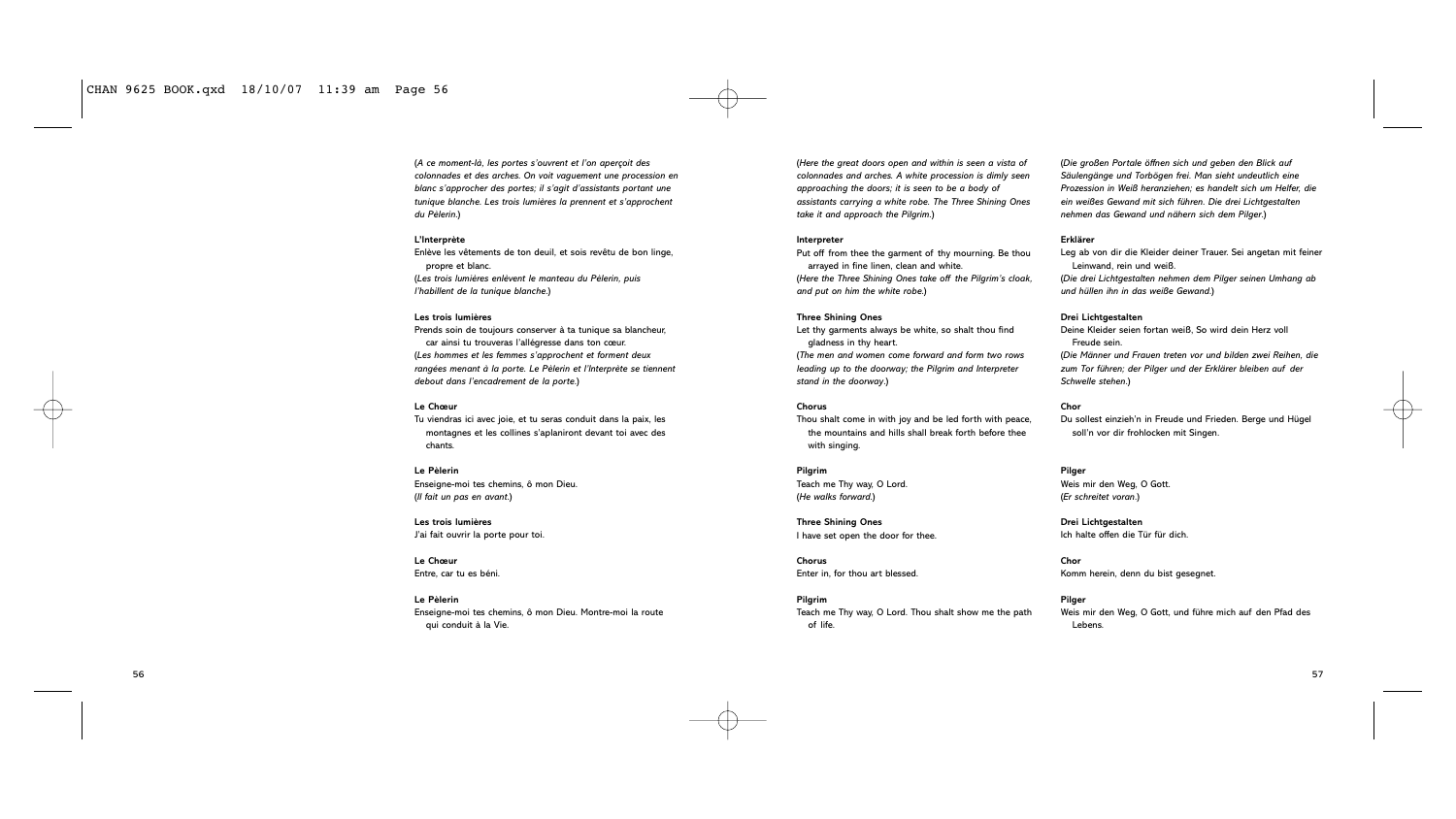### **L'Interprète**

Que le Seigneur te donne le repos, pour que tu demeure en sûreté.

# **Le Chœur et les trois lumières**

Tu seras en sûreté parce qu'il y a de l'espérance, Oui, tu te reposeras en sûreté. Oui, tu pourras t'allonger, et personne ne te fera peur. Et dans ce lieu, tu trouveras la paix. (*L'Interpète mène lentement le Pèlerin vers la maison. Rideau*.)

# **Nocturne** (*Intermezzo*)

Scène: *Identique à la Scène 2 de l'Acte I. La scène est dans l'obscurité* (*s'étant peu à peu obscurcie à la fin de l'Acte I*).

# **Vigilant** (*en coulisses*)

- Entre tes mains, Seigneur, je remets mon esprit.
- (*entrant en scène*)
- Entre tes mains, Seigneur.
- (*Il se tourne vers la maison et la bénit*.)
- Si le Seigneur ne gardait pas la maison, le veilleur veillerait en vain. Le Seigneur t'a donné l'esprit de paix profonde. La terre entière se repose et demeure dans le calme. Entre tes mains, Seigneur, je remets mon esprit, entre tes mains, Seigneur.
- (*Vigilant se dirige lentement vers l'avant-scène. Quand il se trouve sur le devant, un rideau s'abaisse derrière lui*.)
- Je lèverai mes yeux vers la montagne, d'où vient mon secours. Mon secours vient du Seigneur, lui qui a créé le ciel et la terre. Il ne permettra pas que ton pied soit déplacé; celui qui te garde ne dormira pas.
- Celui qui te garde ne sommeillera pas ni ne dormira. Le Seigneur est ton gardien, il te préservera de tous les maux. C'est lui qui gardera ton âme, maintenant, et pour les siècles des siècles.

# **Interpreter** The Lord give thee rest, so shalt thou dwell safely.

### **Chorus and the Three Shining Ones**

Thou shalt be secure because there is hope, Yea, thou shalt take rest in safety. Yea, thou shalt lie down and none shall make thee afraid. And in this place thou shalt find peace. (*The Interpreter slowly leads Pilgrim into the house. Curtain.*)

### **Nocturne** (*Intermezzo*) 4

Scene: *Same as Act I Scene 2. The stage is dark* (*having gradually darkened at the end of Act I*).

# **Watchful** (*off stage*)

- Into Thy hands, O Lord, I commend my spirit.
- (*coming on stage*)
- Into Thy hands, O Lord.
- (*He turns to the house and blesses it*.)
- Except the Lord keep the house, the watchman waketh but in vain. The Lord hath poured out upon you the spirit of deep peace. The whole earth is at rest, and is quiet. Into Thy hands, O Lord, I commend my spirit, into Thy hands, O Lord.
- (*Watchful comes slowly down stage. When he gets right to the front a curtain falls behind him*.)
- I will lift up mine eyes unto the hills, from whence cometh my help. My help cometh even from the Lord, who hath made heaven and earth. He will not suffer thy foot to be moved; he that keepeth thee will not sleep.
- Behold He that keepeth thee shall neither slumber nor sleep. The Lord himself is thy keeper, He shall preserve thee from all evil: it is even he that shall keep thy soul, from this time forth for ever more.

# **Erklärer**

Der Herr geb dir Frieden, so wirst du wohnen in Sicherheit.

# **Chor und die Drei Lichtgestalten**

Sei allzeit getrost und hoffe in Gott. Ja, du wirst in Frieden wohnen, Ja, schlummere sanft und niemand mache dir Angst, An diesem Ort findest du Ruh. (*Der Erklärer führt den Pilger langsam ins Haus. Vorhang*)

### **Nocturne** (*Intermezzo*)

Bild – *Wie Erster Akt, 2. Szene. Die Bühne ist unbeleuchtet* (*nachdem sie sich am Ende des Ersten Akts allmählich verdunkelt hat*).

# **Wachsam** (*hinter der Bühne*)

- In deine Hände, O Herr, befehle ich meinen Geist. (*die Bühne betretend*)
- 
- In deine Hände, O Herr.
- (*Er wendet sich dem Haus zu und segnet es*.)
- Wo der Herr nicht das Haus behütet, so wacht der Wächter umsonst. Der Herr hat euch einen Geist des tiefen Friedens eingeschenkt. Nun ruht doch alle Welt und ist still. In deine Hände, O Herr, befehle ich meinen Geist. In deine Hände, O Herr.
- (*Wachsam nähert sich bedächtig dem Vordergrund der Bühne. Sobald er ganz vorn angekommen ist, fällt hinter ihm ein Vorhang*.) Ich hebe meine Augen auf zu den Bergen, von welchen mir Hilfe kommt. Meine Hilfe kommt von dem Herrn, der Himmel und Erde gemacht hat. Er wird deinen Fuß nicht gleiten lassen; und der dich behütet, schläft nicht. Und siehe dein Hüter schläft noch schlummert nicht. Der Herr selber behütet dich. Er behüte dich vor allem Übel. Der Herr behüte deine Seele, von nun an bis in Ewigkeit.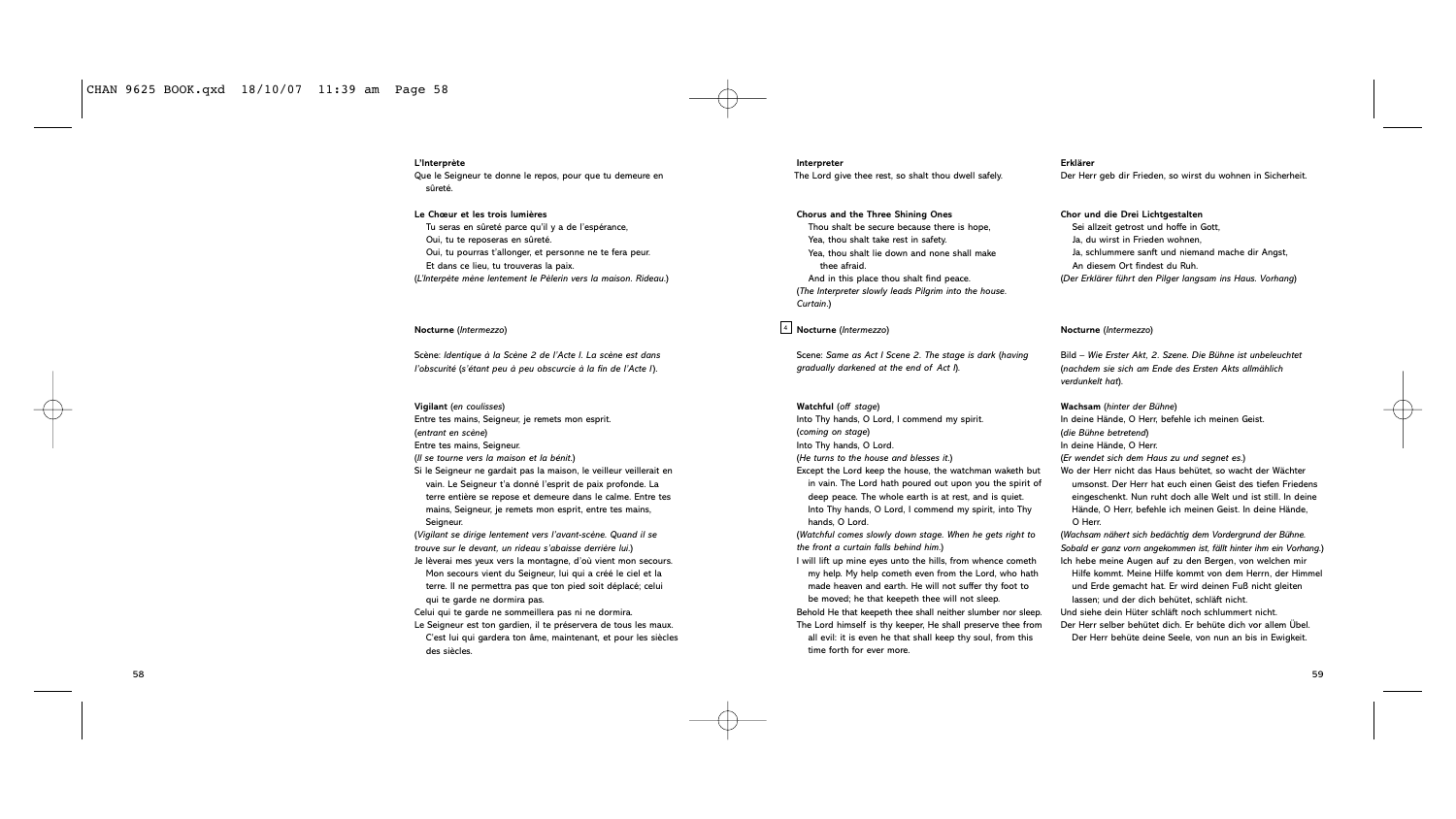# CHAN 9625 BOOK.qxd 18/10/07 11:39 am Page 60

(*Vigilant se dirige lentement vers les coulisses*.) Entre tes mains, Seigneur, je remets mon esprit, entre tes mains, Seigneur. (*La scène s'illumine peu à peu derrière le rideau*.)

# **Acte II**

# **Scène 1**

# **L'armement du Pèlerin**

Scène: *Une route à découvert s'étendant depuis le fond de la scène; sur la droite se trouve l'Armurerie.* Moment: *Tôt le matin. Le Héraut se tient debout au milieu de la scène avec à ses côtés le Joueur de trompette. Le Scribe est assis devant une table au centre à gauche. Le Chœur se tient aligné de part et d'autre de la scène*.

**Le Héraut** (*faisant un pas en avant*) Voici le chemin du Seigneur, établi par les patriarches et les prophètes. Il est aussi droit qu'une règle. (*Entre le Pèlerin*.) Qui veut s'engager sur ce chemin?

# **Le Pèlerin**

Veuillez noter mon nom, monsieur! (*Pendant le chœur qui suit, le Scribe inscrit le nom du Pèlerin dans un livre, puis lui donne un certificat, etc.*)

# **Le Chœur**

Laissez s'approcher ici Celui qui voit la vrai valeur.

# **Le Héraut**

Il est d'autres routes sinueuses et larges, mais le chemin du Seigneur est droit et étroit. Celui qui emprunte ce chemin est sûr de rencontrer la lassitude, le péril, la nudité, et même la mort.

(*Watchful goes slowly off stage*.) Into thy hands I commend my spirit, into thy hands, O Lord. (*The stage lights up gradually behind the curtain*.)

### **Act II**

**Scene 1**

# **The Arming of the Pilgrim**

Scene: *An open road stretching out straight from the back of the stage; on the right is the Armoury.* Time: *Early morning. The Herald stands in the middle of the stage. By his side the Trumpeter. The Scribe sits at a desk left centre. The Chorus is ranged on each side of the stage.*

### **Herald** (*steps forward*)

 $5$  This is the King's Highway, cast up by patriarchs and prophets. It is straight as a rule can make it. (*Enter Pilgrim*) Who will go on that way?

# **Pilgrim**

Set my name down, Sir! (*During the ensuing chorus, the Scribe enters his name in a book, gives him a certificate, etc.*)

# **Chorus**

Who would true valour see Let him come hither.

# **Herald**

Other ways are crooked and wide but the King's Highway is straight and narrow. He that goes that way is like to meet with weariness, peril and nakedness, and even death.

# (*Wachsam geht langsam ab*.) In deine Hände befehle ich meinen Geist, in deine Hände, O Herr. (*Die Bühne hellt sich hinter dem Vorhang nach und nach auf*.)

### **Zweiter Akt**

**1. Szene**

# **Die Bewaffnung des Pilgers**

Bild – *Eine Landstraße führt vom Hintergrund der Bühne schnurgerade in die Ferne; zur Rechten die Rüstkammer. Es ist früher Morgen. Der Herold steht in Bühnenmitte, ihm zur Seite der Trompeter. Der Schreiber sitzt links an einem Tisch. Der Chor hat zu beiden Seiten der Bühne Stellung bezogen.*

# **Herold** (*tritt vor*)

Dies ist der Pilger Weg, der Weg der Väter und Propheten. Er ist grade wie ein Richtscheit. (*Der Pilger tritt auf.*) Wer wagt sich auf diesen Weg?

# **Pilger**

Ich will es wagen, Herr! (*Während des anschließenden Chors trägt der Schreiber seinen Namen in ein Buch ein, überreicht ihm eine Urkunde usw.*)

### **Chor**

Seht ihr der Tugend Licht, Eilt her, ihr Frommen!

# **Herold**

Andre Wege sind krumm und breit, doch der Pilger Weg ist eng und grade. Sei bereit auf diesem Weg zu leiden Traurigkeit, Elend und Gefahren, ja selbst den Tod.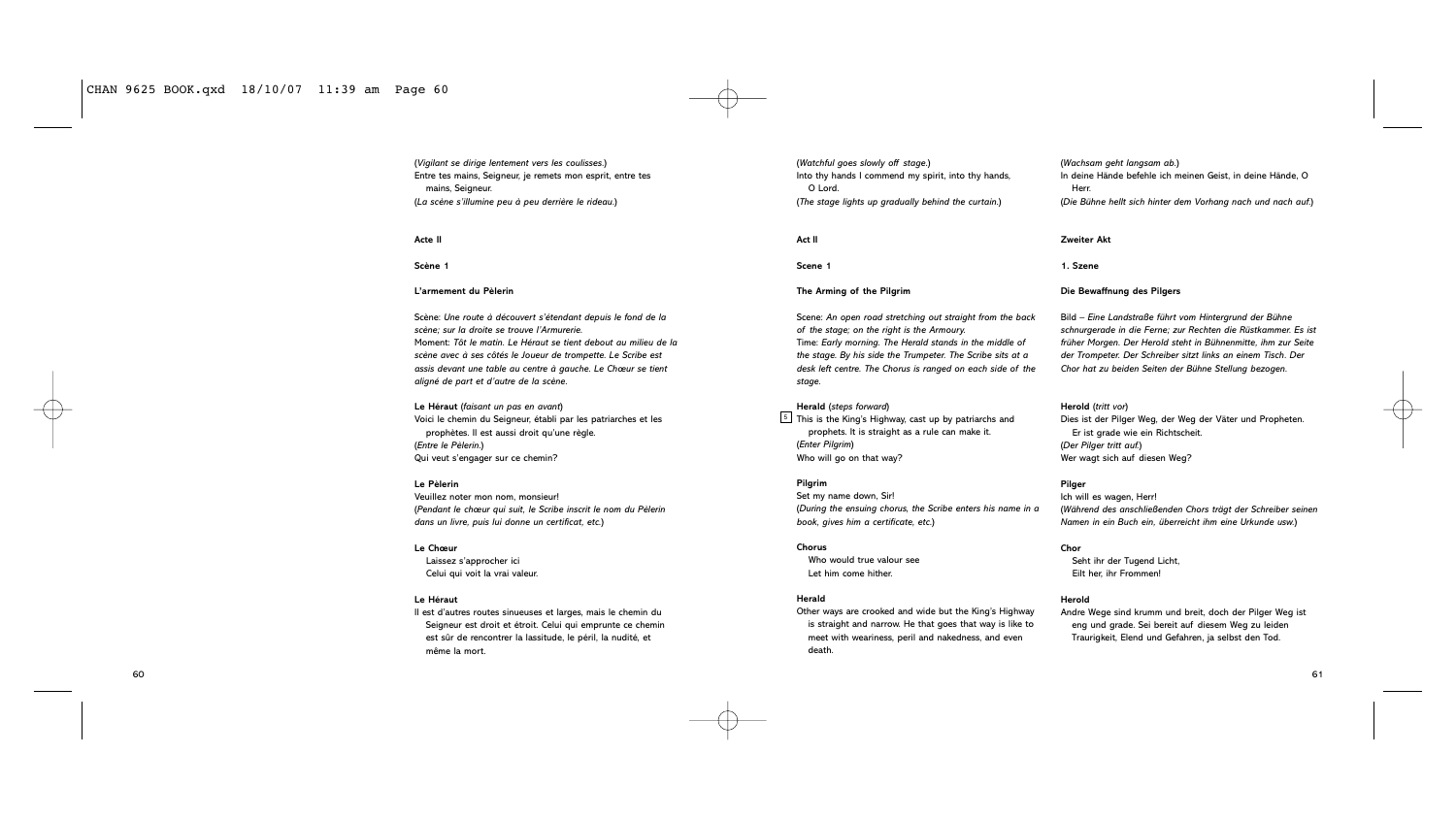**Le Pèlerin** Je veux en prendre le risque, monsieur!

# **Le Chœur**

Une fois engagé, sois constant Contre le vent et les intempéries.

# **Le Héraut**

Le chemin que tu dois suivre est épuisant, et le sommet en est élevé. Ne tourne ni à gauche ni à droite de peur de trébucher et de tomber, et de ne pouvoir te relever. Il n'y a pas d'autre chemin que celui qui conduit tout droit vers le sommet.

# **Le Chœur**

Aucun découragement Ne pourra le faire faiblir, Car il a fait le vœu D'être un Pèlerin.

# **Le Pèlerin**

Les Ombres de la nuit ont laissé la place à l'aurore. Je me hâterai en avant.

# **Le Héraut**

Apportez l'armure de crainte que le Pèlerin ne se fasse attaquer en chemin. (*Pendant la réplique suivante, l'armure est apportée en procession de L'Armurerie*.)

### **Le Chœur**

Ceux qui l'assailliront Avec des histoires terribles Ne parviendront qu'à se confondre. Tandis que sa force ne fera que croître. Aucun lion ne peut l'effrayer, Contre un géant, il combattra, Mais il aura le droit D'être un Pèlerin.

# **Pilgrim** I will adventure, Sir!

**Chorus** One here will constant be, Come wind, come weather.

# **Herald**

The Highway up which thou must go is sleep, and the hill is high. Turn not to the left or the right lest you stumble and fall, to rise no more. There is no way but right up the hill.

# **Chorus**

There's no discouragement Shall make him once relent His first avowed intent To be a Pilgrim.

# **Pilgrim**

The Shadow of night is turned to morning. I will make haste to go forward.

# **Herald**

Bring out the armour of proof lest the Pilgrim meet assaults on the way. (*During the following the armour is brought in procession from the Armoury*.)

# **Chorus**

Who so beset him round With dismal stories, Do but themselves confound, His strength the more is. No lion can him fright, He'll with a giant fight, But he will have a right To be a Pilgrim.

# **Pilger** Ich will es wagen, Herr!

**Chor** Er bricht die Treue nicht, Was auch mag kommen.

# **Herold**

Der Weg auf dem du wirst gehn, ist steil, und der Berg ist hoch. Sieh nicht nach links und nicht nach rechts, daß du nicht stolperst und fällst, um nie mehr aufzustehn. Kein andrer Weg führt zum Ziel.

# **Chor**

Kein Schmerz und Mißgeschick Trübt ihm den hellen Blick. Er kehrt nicht feig zurück, Heil wack'rer Pilger!

# **Pilger**

Schatten der Nacht weichen dem Morgen; Ich wandre eilends von hinnen.

# **Herold**

Vor Angriff ihn zu schützen, bringt herbei des Pilgers Waffen und Wehr. (*Nun werden die Waffen in feierlicher Prozession aus der Rüstkammer gebracht*.)

### **Chor**

Die ihn bedrängen all' Mit listgen Lügen, Kommen zu bösem Fall, Doch er wird siegen. Ihn schrecken Löwen nicht, der Riesen Kraft er bricht, Gott selber hält Gericht, Heil wack'rer Pilger.

62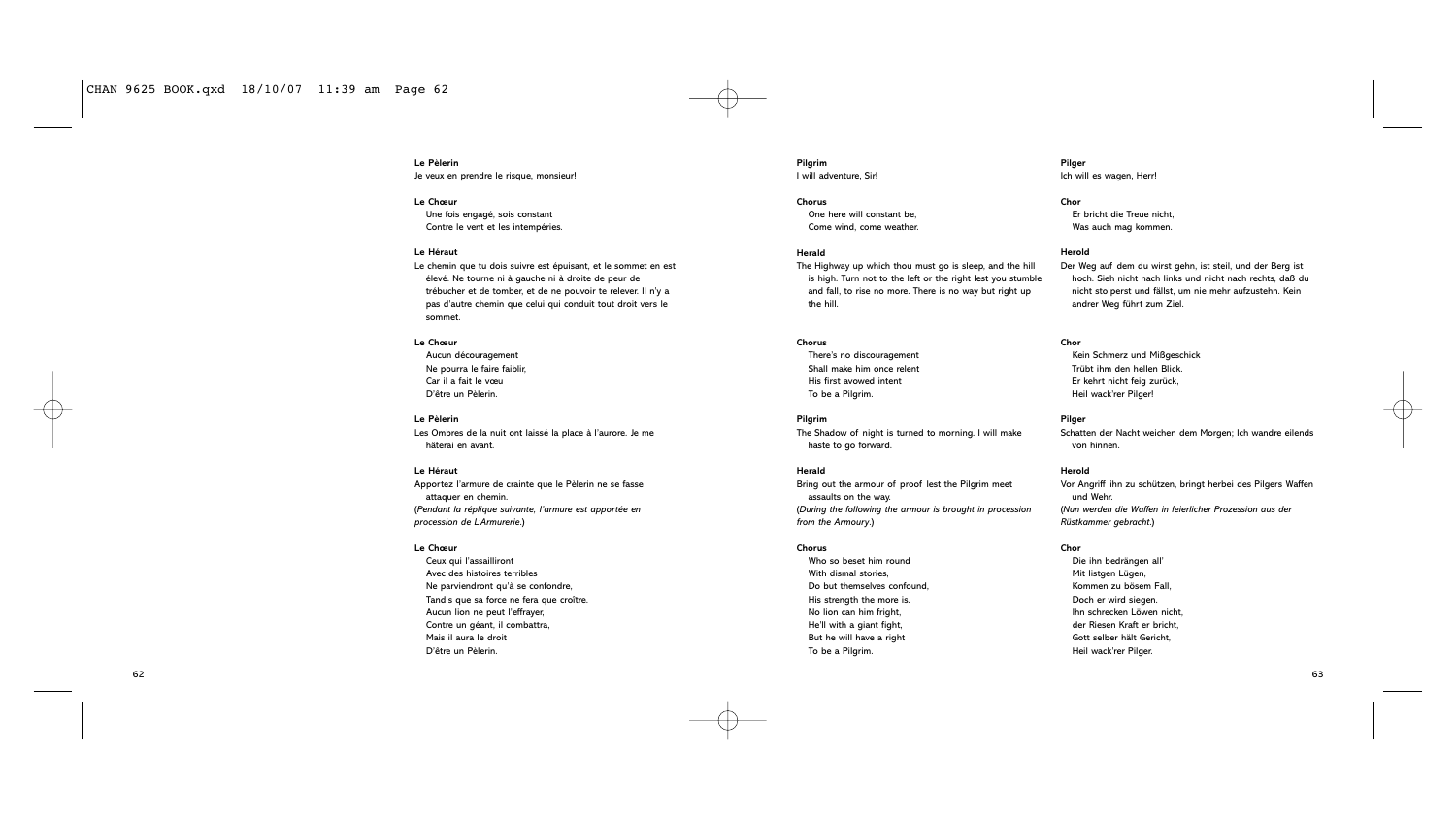# **Le Héraut**

La nuit est très avancée, le jour pointe. Aussi, abandonne les liens de l'obscurité, et revêts l'armure de lumière. (*A ce moment-là commence l'armement du Pèlerin*.)

# **Le Chœur**

L'Armure de Lumière. Revêtez-le de toute l'armure de Lumière Pour qu'il puisse se maintenir dans le jour plein de maux, Le bouclier de la foi, Le casque du salut, La cuirasse de la droiture, L'épée de l'esprit. Que Dieu te donne la force guerrière Et rende droit ton chemin. Oui, tu frapperas tes ennemis, Et ils ne pourrons pas te résister, Et ils tomberons sous tes pas.

# **Le Pèlerin**

Sois béni, Seigneur, ma force, Toi qui enseignes à mes mains la guerre, Et à mes doigts le combat. Mon espoir et ma forteresse, Mon refuge et mon sauveur, Mon défenseur en qui je mets ma confiance. Je n'aurai pas peur des terreurs de la nuit, Ni des flèches qui volent dans le jour. Car Seigneur, tu es mon espoir, Tu as bâti ta forteresse sur les sommets.

# **Le Chœur**

Sois béni, Seigneur, ma force. Sois béni, Seigneur, ma force. Ne crains rien.

### **Herald**

The night is far spent, the day is at hand. Cast off therefore the bonds of darkness and put on the whole armour of light. (*Here the arming of the Pilgrim begins*.)

# **Chorus**

The Armour of Light. Put on him the whole armour of Light That he may be able to stand in the evil day, The shield of faith, The helmet of salvation, The breastplate of righteousness The sword of the spirit. God girdeth thee with strength of war And maketh thy way perfect. Yea, thou shalt smite thine enemies, They shall not be able to stand But fall under thy feet.

# **Pilgrim**

Blest be the Lord my strength That teacheth my hands to war And my fingers to fight. My hope and my fortress, My castle and my deliverer, My defence in whom I trust. I will not be afraid for the terror by night, Nor for the arrow that flieth by day. For Thou Lord art my hope, Thou hast set thine house of defence very high.

# **Chorus**

Blest be the Lord thy strength. Blest be the Lord thy strength. Be not afraid.

# **Herold**

Die Nacht geht zu End; der Tag ist schon nah! Wirf ab die Werke der Finsternis und leg' an die Waffen des Lichts. (*Hier beginnt die Bewaffnung des Pilgers*.)

# **Chor**

Die Waffen des Lichts. Leg' ihm an die Waffen des Lichts, Daß er möge Widerstand tun an dem bösen Tag, Den Schild des Glaubens, Den Helm des Heils, Den Panzer der Redlichkeit, Das Schwert des Geistes. Gott gürte dich mit Mut und Kraft Und mach' deinen Weg sicher. Ja, du wirst schlagen deine Feinde. Sie können dir nicht widersteh'n Und fallen su deinen Füßen.

# **Pilger**

Lobet den Herrn, preiset ihn. Er führt meine Hand im Krieg Und meine Fäuste im Streit. Meine Hoffnung und Festung, Mein Heil und mein Erretter, Mein Beschützer, auf den ich trau'! Ich werde nicht erschrecken vor dem Grauen der Nacht, Vor den Pfeilen, die des Tages fliegen. Denn der Herr ist meine Zuversicht; Der Höchste ist meine Zuflucht.

# **Chor**

Lobet den Herrn, preiset ihn. Lobet den Herrn, preiset ihn. Fürchte dich nicht.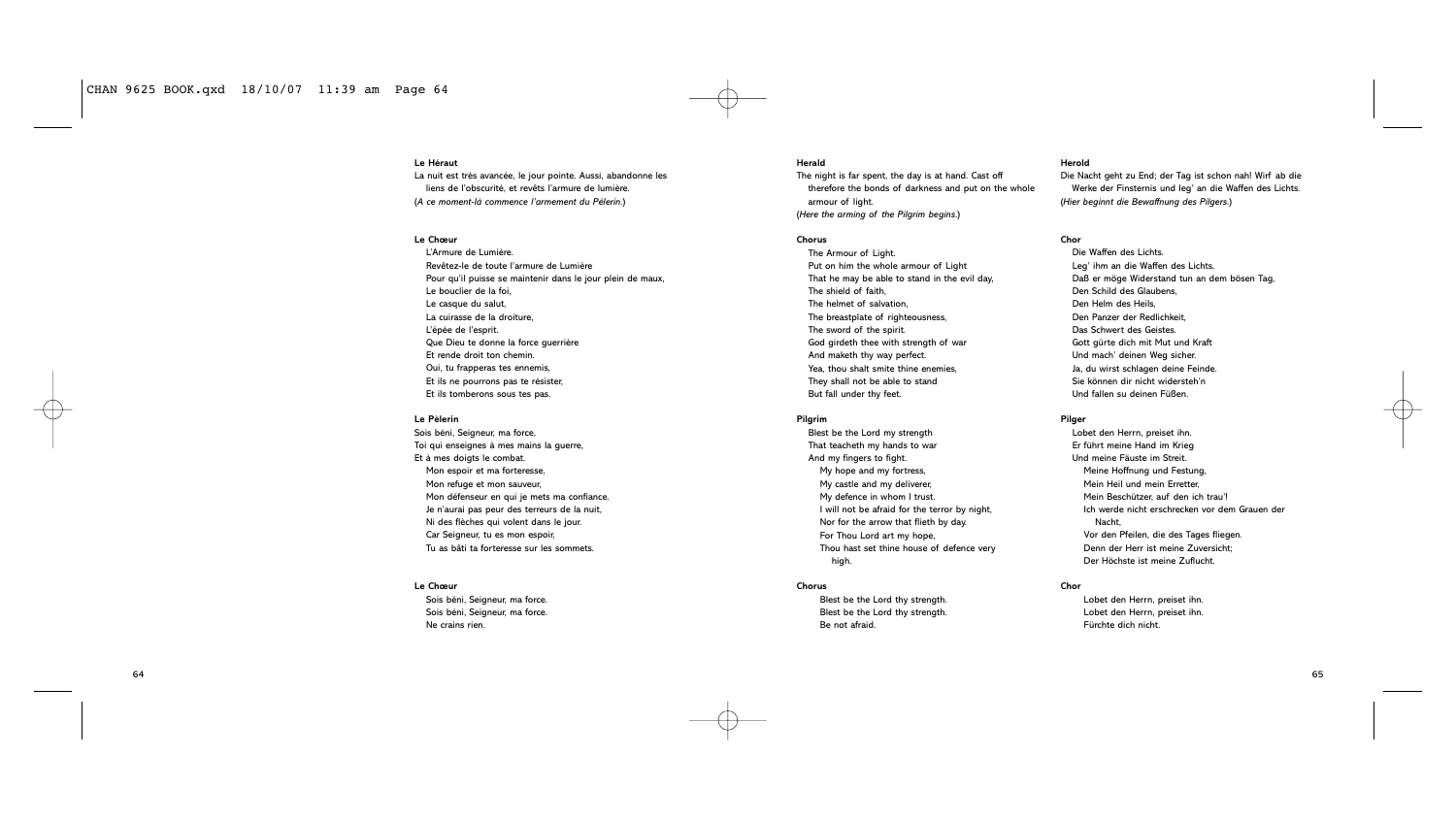**Le Héraut** Va, Pèlerin, et sois vaillant au combat!

**Le Chœur** Vaillant au combat!

**Le Héraut** Mets en déroute les armées du mal.

**Le Chœur** Achève ta mission.

# **Le Héraut**

Celui qui saura vaincre héritera de toute chose. (*Le Pèlerin dégaine son épée. Ensuite, le Chœur forme une double rangée au fond et au devant de la scène au mileu de laquelle s'avance le Pèlerin, comme s'il se mettait en chemin*.)

# **Le Chœur**

Ni les lutins ni les démons Ne peuvent intimider son esprit; Il sait qu'à la fin Il héritera de la vie. Alors, éloignez-vous chimères, Il ne craindra pas ce que les hommes disent, Il travaillera jour et nuit Pour devenir un Pèlerin. (*L'épée à la main, le Pèlerin se tient debout à l'arrière de la scène et fait face à l'avant*.)

# **Personnages principaux et Chœur**

Va, Pèlerin, celui qui saura vaincre héritera de toute chose.

**Herald** Go forward, Pilgrim, be valiant in fight!

**Chorus** Valiant in fight!

**Herald** Put to flight the armies of evil.

**Chorus** Finish thy course.

# **Herald**

He that overcometh, shall inherit all things. (*The Pilgrim draws his sword. During the following, the Chorus forms a double line back and front of the stage through which the Pilgrim walks, as if starting up the Pilgrim's way*.)

# **Chorus**

Hobgoblin nor foul fiend Can daunt his spirit; He knows he at the end Shall life inherit. Then fancies fly away, He'll fear not what men say, He'll labour night and day To be a Pilgrim. (*The Pilgrim stands right up-stage with his sword drawn, facing down-stage*.)

**Principals and Chorus**

Go forward, Pilgrim, he that overcometh shall inherit all things.

**Herold** Geh' vorwärts, Pilger, sei tapfer im Kampf!

**Chor** Tapfer im Kampf!

**Herold** Schlag' in die Flucht die Heere des Bösen.

**Chor** Siege im Kampf.

# **Herold**

Er, der überwindet, alle Dinge erbet er. (*Der Pilger zückt sein Schwert. Im folgenden bildet der Chor zwei Reihen hinten und vorn auf der Bühne, zwischen denen der Pilger voranschreitet, als befände er sich auf dem Pilgerpfad*.)

# **Chor**

Geister im Teufelsbund Woll'n ihn verderben; Er wird in letzter Stund' Gottes Reich erben, Bald ist's zu End' gebracht, Er fürchtet niemands Macht, Kämpft weiter Tag und Nacht, Heil wack'rer Pilger. (*Der Pilger steht mit gezogenem Schwert rechts hinten auf der Bühne, den Blick nach vorn gewandt*.)

# **Solisten und Chor**

Geh vorwärts, Pilger, Er, der überwindet, alle Dinge erbet er.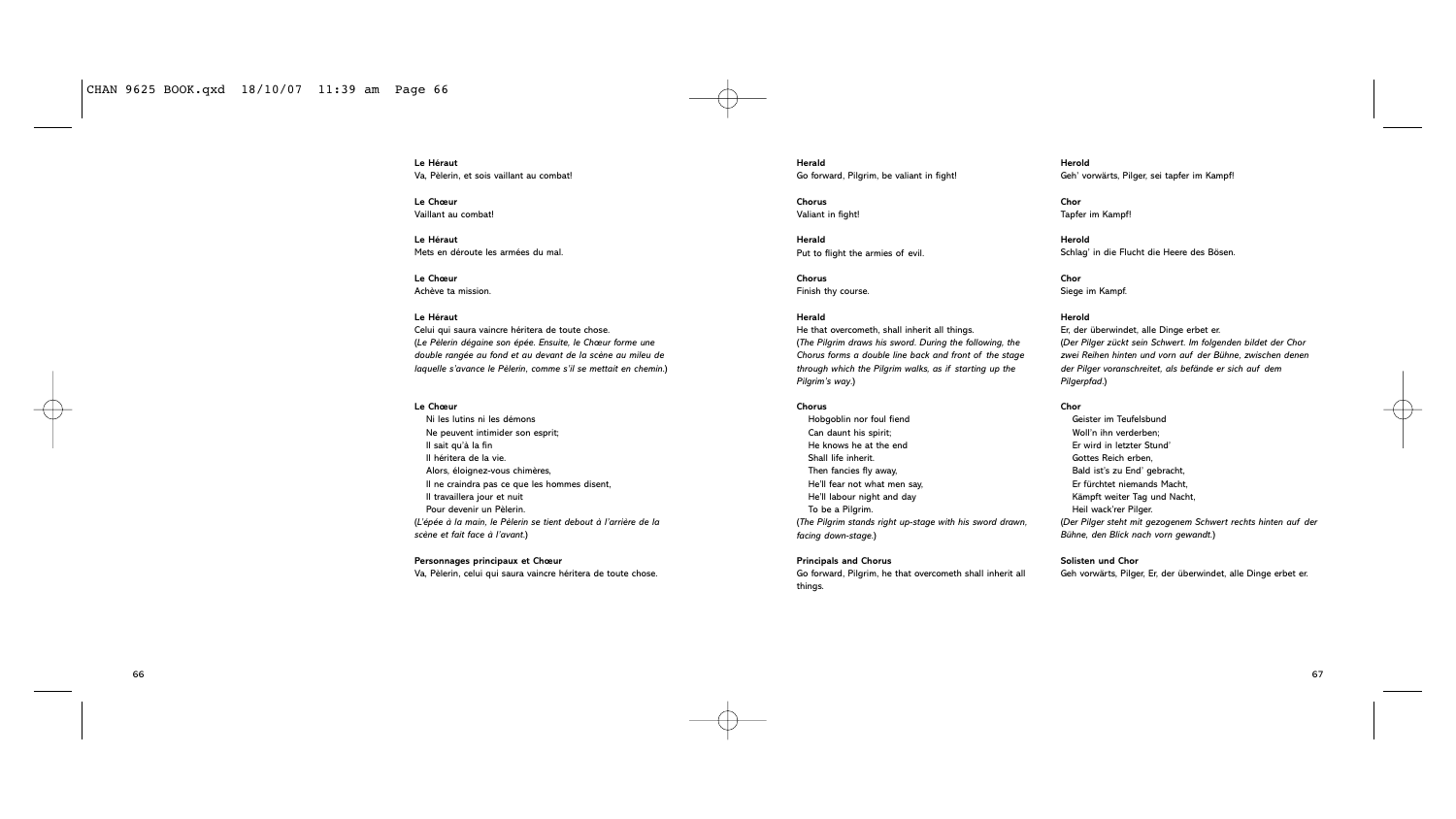# **Scène 2**

# **Le Pèlerin rencontre Apollyon**

Scène: *La Vallée de l'humiliation, une gorge étroite fermée à l'arrière par une colline grise et dénudée.*

# **Le Chœur et créatures lugubres** (*hurlant*)

(*Le Pèlerin entre. Subitement, une lumière intense tombe sur le flan de la colline. Le Pèlerin s'avance*.) (*Maintenant, on peut voir clairement l'ombre immense d'Appolyon. Le Pèlerin fait un pas en arrière, et se tient face à lui – il n'y a pas de lumière sur le Pèlerin afin que sa silhouette se profile en noir contre la lumière*.)

# **Voix d'Apollyon**

D'où viens-tu? Et où te rends-tu? (*Le Pèlerin fait un pas en avant*.)

# **Créatures lugubres** (*hurlant*)

**Le Pèlerin** Je viens de la cité de Destruction, et je me rends vers la cité de Sion.

# **Apollyon**

Par tes paroles, je comprends que tu es l'un de mes sujets, car tout ce pays m'appartient, et j'en suis le souverain et le dieu.

# **Créatures lugubres** (*hurlant*)

# **Le Pèlerin**

Je suis né dans ton empire, mais le prix du péché est la mort. C'est pourquoi je m'en vais vers un autre pays, celui du Roi des princes.

# **Scene 2**

# **The Pilgrim meets Apollyon**

Scene: *The Valley of Humiliation, a narrow gorge shut in at the back by a bare grey hill.*

# **Chorus of Doleful Creatures** (*howling*)

(*Enter Pilgrim. A sudden bright light falls on the hillside. Pilgrim goes forward up stage*.) (*The huge shadow of Apollyon is now clearly seen. The Pilgrim starts back and stands facing him – there is no light on the Pilgrim so that his outline shows black against the light*.)

**Voice of Apollyon** 6 Whence come you? And whither are you bound? (*The Pilgrim steps forward*.)

# **Doleful Creatures** (*howling*)

# **Pilgrim**

I come from the city of destruction, and am going to the city of Zion.

# **Apollyon**

By this I perceive thou art one of my subjects, for all this country is mine, and I am the King and the god of it.

# **Doleful Creatures** (*howling*)

# **Pilgrim**

I was born in your dominions, but the wages of sin is death. Therefore I bound myself to another, even the King of princes.

### **2. Szene**

# **Der Pilger begegnet Apollyon**

Bild – *Das Tal der Erniedrigung, eine enge Schlucht, die hinten von einem kahlen, grauen Berg abgeschlossen wird.*

# **Der Chor der elenden Geschöpfe** (*heult*)

(*Der Pilger tritt auf. Plötzlich ist der Berghang in grelles Licht getaucht. Der Pilger begibt sich in den Hintergrund der Bühne*.) (*Der riesige Schatten Apollyons ist nun eindeutig zu erkennen. Der Pilger schreckt zurück und bleibt ihm gegenüber stehen – unbeleuchtet, so daß sich seine Silhouette schwarz vor dem Licht abzeichnet.*)

# **Apollyons Stimme**

Woher kommst du? Und wohin willst du geh'n? (*Der Pilger tritt vor.*)

**Elende Geschöpfe** (*heulen*)

# **Pilger**

Ich komme aus der Stadt der Zerstörung und ich gehe nach der heil'gen Stadt Zion.

### **Apollyon**

Sprichst du die Wahrheit, so bist du mein Untertan, denn dieses Land ist mein, und ich bin sein König und Gott.

**Elende Geschöpfe** (*heulen*)

# **Pilger**

Ich kam zur Welt in deinem Land, doch der Missetat Lohn ist Tod. Daher gelobt' ich Treu' einem andern, ihm, dem König der Fürsten.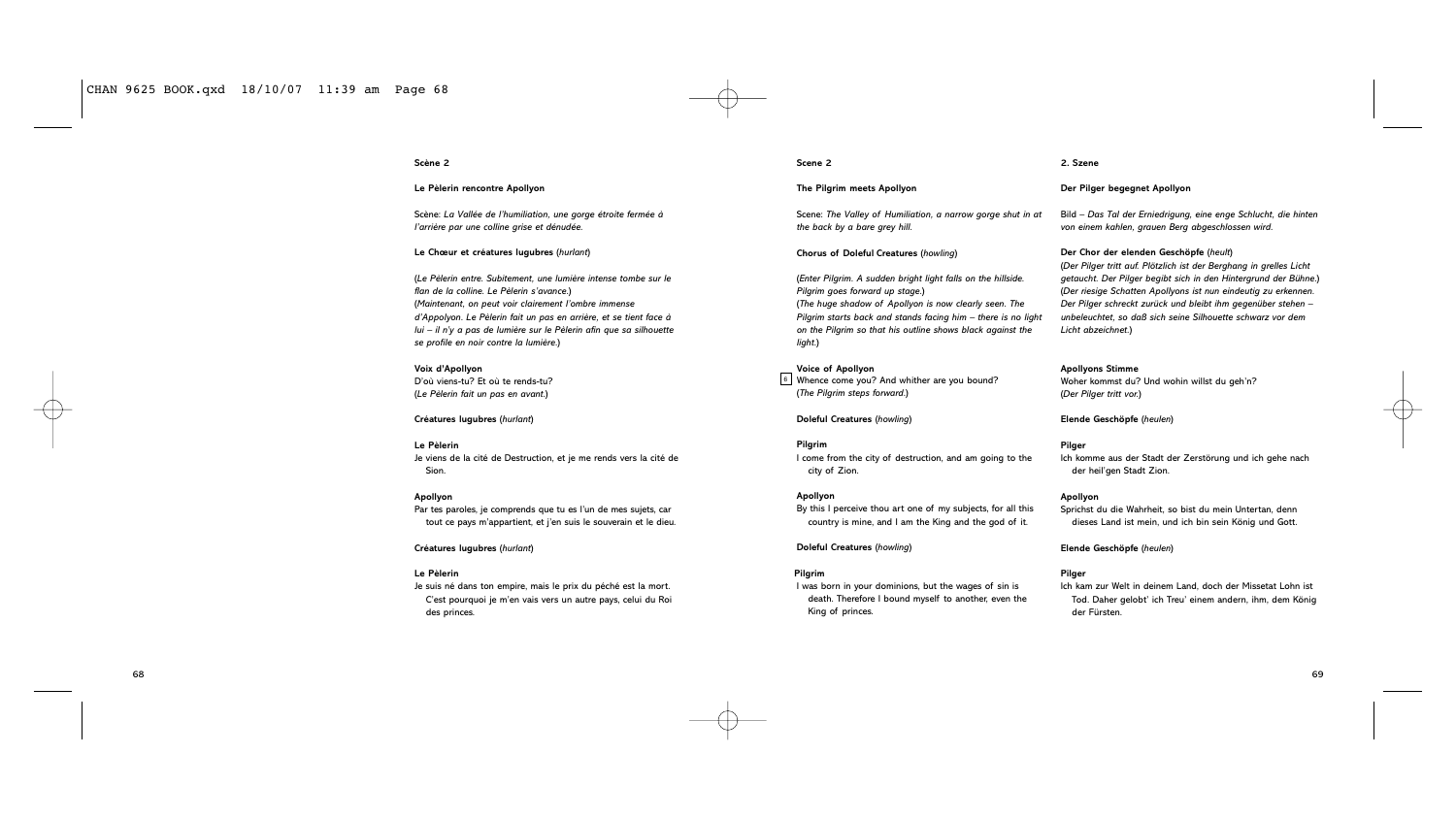# **Apollyon**

Je suis un ennemi de ce prince. Je hais sa personne, ses lois, et son peuple. Je suis venu exprès pour t'opposer résistance.

**Créatures lugubres** (*hurlant*)

# **Le Pèlerin**

Appolyon, prends garde à ce que tu fais, car ceci est la chemin du Seigneur, le chemin de la sainteté; aussi, prends garde à toi.

**Apollyon** Je suis sans crainte;

**Créatures lugubres** (*hurlant*)

**Apollyon** prépare-toi à mourir,

**Créatures lugubres** (*hurlant*)

**Apollyon** car je jure par toutes les puissances infernales que tu ne feras pas un pas de plus.

**Créatures lugubres** (*hurlant*)

**Apollyon** Je vais anéantir ton âme.

**Créatures lugubres** (*hurlant*) (*On voit les ombres du Pèlerin et d'Apollyon en combat rapproché. Obscurcissement de la scène*)

**Apollyon** Sûrement, je te tiens maintenant.

**Créatures lugubres** (*hurlant*) (*Le Pèlerin est contraint de plier sur un genou; l'ombre d'Appolyon se profile au-dessus de lui*.)

# **Apollyon**

I am an enemy to this prince. I hate his person, his laws, and his people. I came out on purpose to withstand thee.

**Doleful Creatures** (*howling*)

**Pilgrim** Apollyon, beware what you do, for this is the King's Highway, the way of holiness; therefore take heed to yourself.

**Apollyon** I am void of fear in this matter;

**Doleful Creatures** (*howling*)

**Apollyon** prepare thyself to die,

**Doleful Creatures** (*howling*)

**Apollyon** for I swear by my infernal den that thou shalt go no further.

**Doleful Creatures** (*howling*)

**Apollyon** Here will I spill thy soul.

**Doleful Creatures** (*howling*) (*The Pilgrim and Apollyon's shadow are seen in close combat*. *Blackout*)

**Apollyon** Surely I have thee now.

**Doleful Creatures** (*howling*) (*The Pilgrim is forced back on one knee; Apollyon's shadow stands over him*.)

# **Apollyon**

Ich bin ein Feind dieses Fürsten. Ich hasse ihn, sein Volk, seine Herrschaft. Hüte dich! Ich stell' mich dir entgegen.

**Elende Geschöpfe** (*heulen*)

# **Pilger** Apollyon, bedenk', was du tust, denn dies ist der Weg der

Pilger, der Weg der Heiligkeit; nimm dich in acht, ich warne dich.

**Apollyon** Ich bin frei von Furcht, laß dir's sagen;

**Elende Geschöpfe** (*heulen*)

**Apollyon** bereite dich zu sterben,

**Elende Geschöpfe** (*heulen*)

**Apollyon** denn ich schwöre bei der Hölle Schlund: Bis hierher und nicht weiter;

**Elende Geschöpfe** (*heulen*)

**Apollyon** Hier will ich dich vernichten.

**Elende Geschöpfe** (*heulen*) (*Man sieht den Pilger und Apollyons Schatten miteinander ringen. Blackout.*)

**Apollyon** Endlich, jetzt hab' ich dich.

**Elende Geschöpfe** (*heulen*) (*Der Pilger wird in die Knie gezwungen; Apollyons Schatten überragt ihn*.)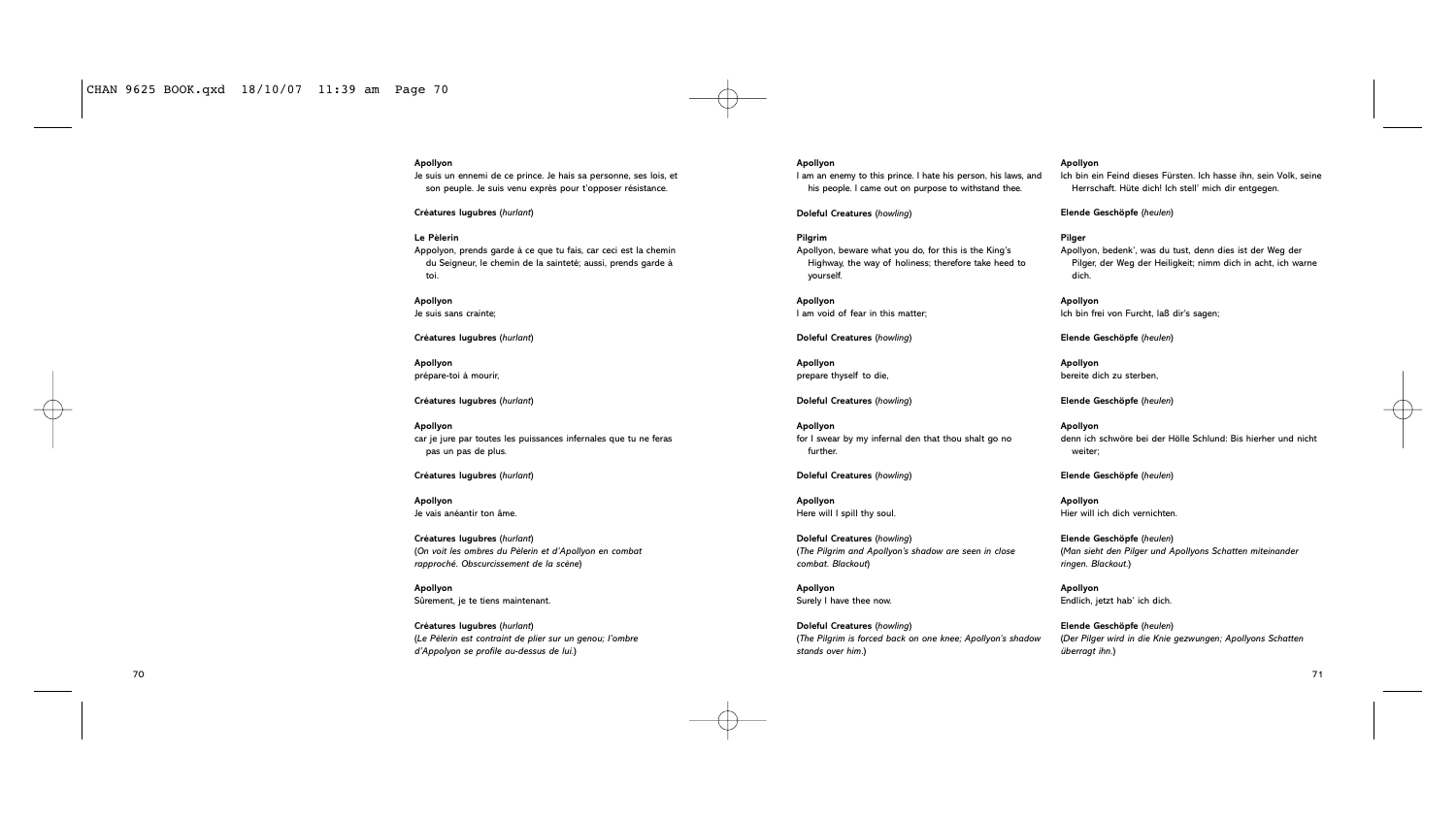# **Le Pèlerin**

Ne te réjouis pas de ma faiblesse, O mon ennemi: Car quand je tomberai, je me relèverai. (*Le Pèlerin se lève contre Apollyon avec son épée pointée sur le cœur de celui-ci. La vision d'Apollyon s'évanouit. Seul, le Pèlerin se tient debout sous la lumière. Les créatures lugubres se sauvent de la scène*.)

# **Créatures lugubres** (*hurlant*)

# **Le Pèlerin**

Celui qui m'aime fait de moi plus qu'un conquérant. (*Il trébuche légèrement et se serre le cœur*.) Mes blessures m'affaiblissent peu à peu. Ma force est presque entièrement épuisée. (*Il s'affaisse*.) (*Entre un Ange céleste portant une branche de l'Arbre de vie*.)

# **Le Porteur de la branche**

A celui qui est victorieux sera donné une part de l'Arbre de vie, qui se trouve dans le Paradis du Seigneur. (*Il donne au Pèlerin quelques feuilles*.) Sur les rives de la rivière croît l'Arbre de vie, les feuilles de cet Arbre guériront tes blessures. (*Entre un autre Ange céleste apportant une coupe de L'Eau de vie*.)

### **Le Porteur de la coupe** Dans cette cité radieuse coule la rivière de l'Eau de vie,

transparente comme du cristal. Qu'il lui soit permis de boire librement de l'Eau de vie.

# **Porteurs de la branche et de la coupe**

Celui qui boira de cette eau ne connaîtra jamais la soif. Prends les feuilles de l'Arbre de vie. Car ainsi, tu pourras entrer par les portes de la Cité. (*Ils lui aspergent le front avec de l'eau, et le frottent avec les*

*feuilles. Ils lui enlèvent son casque et sa cuirasse. L'Evangéliste entre. Tous s'agenouillent*.)

# **Pilgrim**

Rejoice not against me, O mine enemy: When I fall I shall arise.

(*Pilgrim stands over Apollyon with his sword at Apollyon's heart. The vision of Apollyon fades out*. *The Pilgrim stands alone with full light on him. The Doleful Creatures rush off stage*.)

# **Doleful Creatures** (*howling*)

# **Pilgrim**

I am more than conqueror through him that loved me. (*He stumbles slightly and clutches his heart*) I grow weak by reason of my wounds. My strength is almost quite spent. (*He sinks down.*) (*Enter a Heavenly Being bearing a branch of the Tree of Life*.)

# **Branch Bearer**

Unto him that overcometh shall be given of the Tree of Life, which is in the midst of the Paradise of God. (*She gives the Pilgrim some of the leaves*.) On either side of the river groweth the Tree of Life, the leaves of the Tree are for thy healing. (*Enter a Heavenly Being with a cup of the water of Life*.)

# **Cup Bearer**

In the midst of that fair city flows the river of water of Life clear as crystal. Who so will, let him take of the water of Life freely.

# **Branch Bearer and Cup Bearer**

Whoso drinketh of this water shall never thirst. Take thou the leaves of the Tree of Life. So shalt thou enter in through the gates of the City.

(*They sprinkle water on his forehead, and anoint him with leaves. They take off his helmet and breastplate*. *Enter Evangelist. All kneel*.)

# **Pilger**

Frohlock' nicht zu eilig, O mein Feind, vernimm: Wenn ich fall', ich wieder aufersteh'!

(*Der Pilger steht über Apollyon gebeugt, das Schwert auf sein Herz gerichtet. Die Vision Apollyons verblaßt. Der Pilger steht allein im vollen Scheinwerferlicht. Die elenden Geschöpfe flüchten von der Bühne*.)

# **Elende Geschöpfe** (*heulen*)

### **Pilger**

Überwunden ist der Feind durch Gottes Gnade. (*Er taumelt leicht, greift nach seinem Herzen.*) Mir wird schwach und meine Wunde schmerzt. Die Kraft verläßt mich immer mehr. (*Er sinkt zu Boden.*) (*Ein himmlisches Wesen bringt einen Zweig vom Baum des Lebens*.)

### **Zweigträgerin**

Ihm, der überwindet, will ich geben vom Baume des Lebens, der wächst inmitten von Gottes Paradies. (*Sie überreicht dem Pilger einige Blätter*.) Zu beiden Seiten des Flusses blühet der Baum des Lebens, die Blätter des Baumes sind für deine Heilung. (*Ein himmlisches Wesen bringt einen Kelch mit dem Wasser des Lebens*.)

# **Kelchträgerin**

Dort inmitten des schönen Landes fließt der Strom des lebendigen Wassers, klar wie Kristall. Wer da will, der nehme vom Wasser des Lebens reichlich.

# **Zweigträgerin und Kelchträgerin**

Und wer trinket von dem Wasser, wird niemals dürsten. Nimm du die Blätter vom Baume des Lebens, So wirst du Einlaß finden durch die Tore der himmlischen Stadt. (*Sie sprengen ihm Wasser auf die Stirn und reiben ihn mit den Blättern ein. Sie nehmen ihm Helm und Harnisch ab. Da erscheint der Evangelist. Alle knien nieder*.)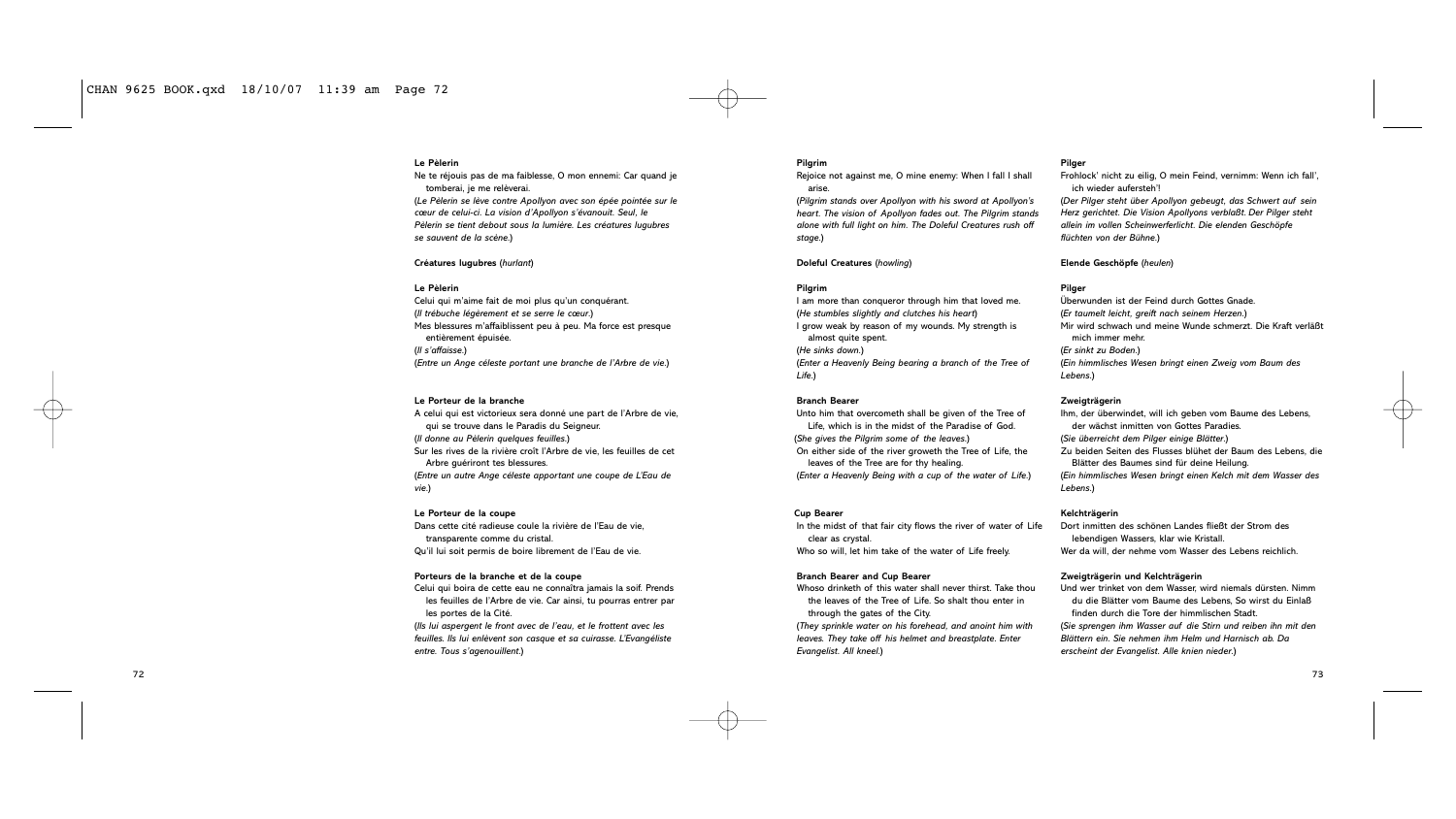**L'Evangéliste** La paix soit avec toi; la paix soit avec vous, ses aides.

**Porteurs de la branche et de la coupe** Sois le bienvenu, O bon Evangéliste.

**L'Evangéliste** La couronne est devant toi, et elle est incorruptible.

**Porteurs de la branche et de la coupe** Ta compagnie, comme elle est désirable!

**L'Evangéliste** Tu as remporté la victoire au combat,

**Porteurs de la branche et de la coupe** Tes conseils, comme ils sont doux!

### **L'Evangéliste**

*reste à genoux*.)

mais maintenant, de nouvelles épreuves t'attendent. Prends avec toi le Bâton de salut, le Rouleau de la parole, la Clé de la promesse. Là-bas se trouve la Cité des Vanités. Dans cette ville se tient une grande foire, la Foire aux Vanités, car tout ce que l'on y vend est vanité. Là, ils te mettront en prison et te maltraiteront avec cruauté. Mais si tu demeures fidèle jusqu'à la mort, alors le Seigneur te donnera la Couronne de vie. (*Les Porteurs de la branche et de la coupe se lèvent. Le Pèlerin*

# **Porteurs de la branche et de la coupe**

Si tu demeures fidèle jusqu'à la mort, alors le Seigneur te donnera la Couronne de vie. (*Le Porteur de la branche prend le Bâton des mains de*

*l'Evangéliste et le donne au Pèlerin. Le Porteur de la coupe prend le Rouleau des mains de l'Evangéliste et le donne au Pèlerin. L'Evangéliste attache la Clé de la promesse autour du cou du Pèlerin, puis ils reprennent tous leurs positions. L'Evangéliste fait face au Pèlerin qui se tient agenouillé devant* **Evangelist** Peace be with you, and peace be to your helpers.

**Branch Bearer and Cup Bearer** Welcome, O good Evangelist.

**Evangelist** The crown is before you, and an incorruptible one.

**Branch Bearer and Cup Bearer** Thy company, how desirable is it.

**Evangelist** Thou hast been conqueror in the fight,

**Branch Bearer and Cup Bearer** How dear are thy counsels!

# **Evangelist**

but now new trials await you. Take with you the Staff of Salvation, the Roll of the Word, the Key of Promise. Yonder lies the Town of Vanity. At that town there is a great fair kept, Vanity Fair, for all that is sold there is vanity. There they will imprison you and sorely ill treat you.

But be thou faithful unto death, and the King shall give thee the Crown of Life.

(*The Heavenly Beings rise. The Pilgrim remains kneeling*.)

# **Branch Bearer and Cup Bearer**

Be thou faithful unto death, and the King shall give thee the Crown of Life.

(*The Branch Bearer takes Evangelist's staff and gives it to the Pilgrim. The Cup Bearer takes the roll from the Evangelist and gives it to the Pilgrim. The Evangelist hangs the Key of Promise round the Pilgrim's neck, then they all take up their positions. Evangelist faces Pilgrim who kneels before him. The Branch Bearer and Cup Bearer stand*

**Evangelist** Friede mit dir, und Friede deinen Helfern.

**Zweigträgerin und Kelchträgerin** Sei willkommen, O guter Evangelist.

**Evangelist** Bald wirst du empfangen eine unvergängliche Krone.

**Zweigträgerin und Kelchträgerin** Wie lieblich in deiner Nähe zu weilen!

**Evangelist** Du hast gesieget in hartem Kampf,

**Zweigträgerin und Kelchträgerin** Wie schön deine Worte!

### **Evangelist**

doch noch mehr hast du zu bestehen. Nimm mit dir den Stab der Erlösung, das heilige Buch, den Schlüssel der Verheißung. Drüben liegt die Stadt der Eitelkeit, und dort siehst du einen Jahrmarkt, den Jahrmarkt der Eitelkeit, denn dort gibt es nur Eitelkeit. Dort wird man dich fangen und dich schimpflich behandeln. Doch sei getreu bis an den Tod, und der Herr wird dir die Krone des Lebens geben.

(*Die himmlischen Wesen erheben sich. Der Pilger verharrt in kniender Stellung*.)

# **Zweigträgerin und Kelchträgerin**

Sei getreu bis an den Tod, und der Herr wird dir die Krone des Lebens geben.

(*Die Zweigträgerin nimmt den Stab des Evangelisten und überreicht ihn dem Pilger. Die Kelchträgerin nimmt dem Evangelisten die Schriftrolle ab und überreicht sie dem Pilger. Der Evangelist hängt ihm den Schlüssel der Verheißung um den Hals, und dann gehen alle in Position. Der Evangelist ist dem knienden Pilger zugewandt. Die Zweigträgerin und die*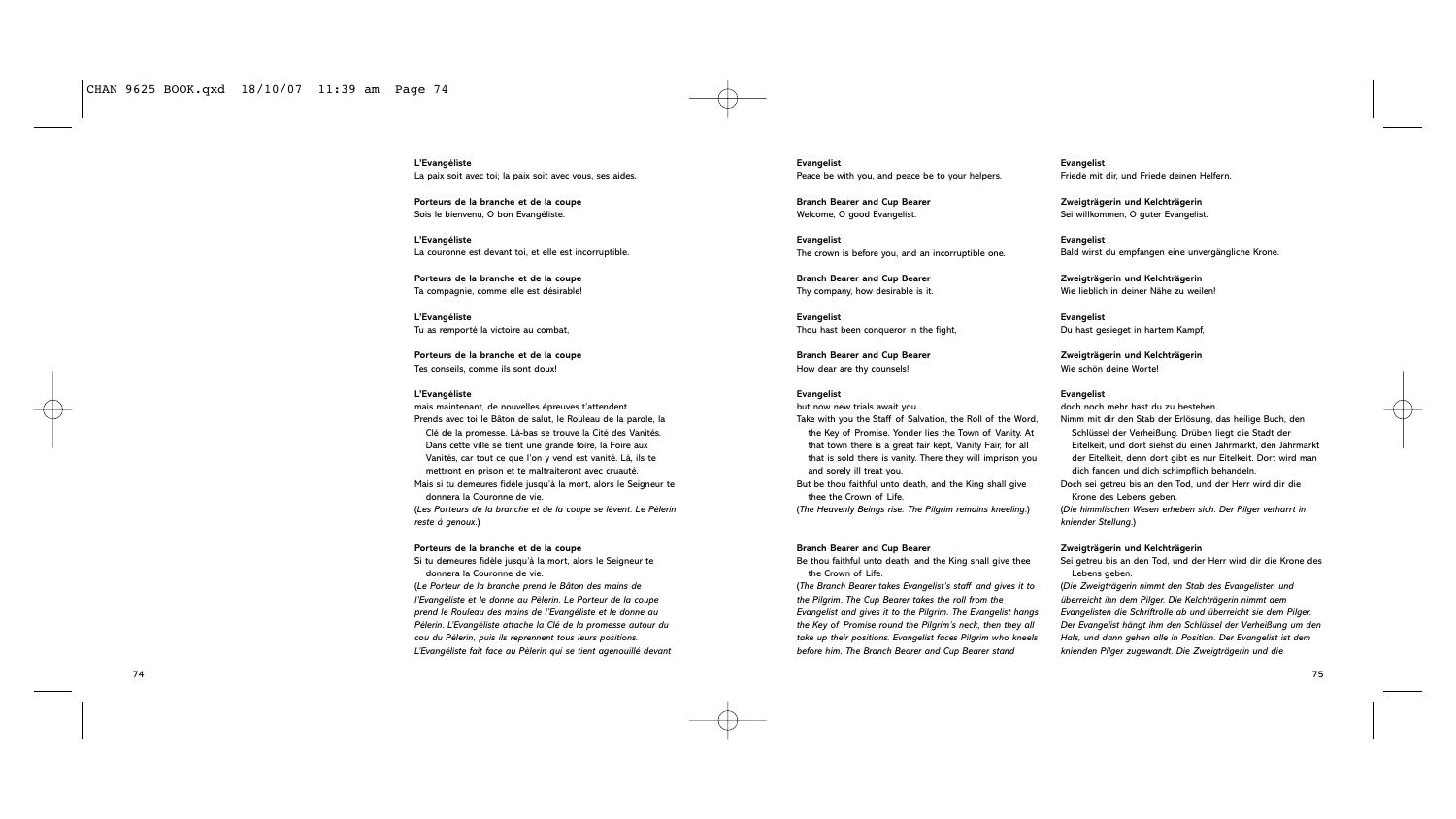*lui. Le Porteur de la Branche et le Porteur de la Coupe se trouvent derrière le Pèlerin, faisant face à l'Evangéliste. Ils demeurent complètement immobiles jusqu'à la tombée du rideau*.)

*behind Pilgrim facing the Evangelist. Then they remain quite still until the curtain*.)

# *Kelchträgerin stehen hinter dem Pilger und blicken den Evangelisten an. Sie rühren sich, bis der Vorhang fällt, nicht vom Fleck*.)

# COMPACT DISC TWO

| Act III            |
|--------------------|
| Scene 1            |
| <b>Vanity Fair</b> |

Scene: *A street in Vanity Fair. Booths are up against the house walls on each side of the stage. A lane runs up stage between the booths. At the back, some steps. The Chorus stand behind their booths dressed in fantastic dresses of all periods. It is night and the scene is brightly lit by flares. The traders stand still behind their booths.*

# **Chorus of Traders**

 $1$  Buy! What will ye buy? What will ye buy? Gold and Silver! Wine and oil! Fine flour and wheat! Sheep and oxen! Horses and chariots! Purple and silk! Fine linen and scarlet And the souls of men! What will ye buy? What will ye buy? (*Enter Lord Lechery followed by drabs from the brothel.*)

# **Dritter Akt**

# **1. Szene**

# **Jahrmarkt der Eitelkeit**

Bild – *Eine Straße auf dem Jahrmarkt der Eitelkeit. Zu beiden Seiten der Bühne sind an den Hauswänden Stände aufgestellt. Zwischen ihnen führt eine Gasse in den Bühnenhintergrund. Hinten mehrere Stufen. Der Chor ist auf die Stände verteilt und in Phantasiekostüme aus sämtlichen Epochen gekleidet. Es ist Abend, die Szene mit Fackeln hell erleuchtet. Die Händler stehen regungslos hinter ihren Ständen*.

# **Chor der Händler**

Kauft! Kaufet bei mir! Kaufet bei mir! Gold und Silber! Wein und Öl! Weizen und Mehl! Schafe und Ochsen! Pferde und Wagen. Tücher und Bänder, Feines Leinen und Seide! Und die Seelen von Menschen! Kaufet bei mir! Kaufet bei mir! (*Herr Unzucht tritt auf, in seinem Gefolge Dirnen aus dem Bordell.*)

# **Acte III**

**Scène 1**

# **La Foire aux Vanités**

Scène: *Une rue de la Foire aux Vanités. Des baraques sont alignées contre les murs des maisons de chaque côté de la scène. Un passage traverse la scène entre les baraques. Dans le fond se trouvent plusieurs marches. Le Chœur, habillé en habits bizarres de toutes les époques, se tient debout derrière les baraques. C'est la nuit, et la scène est illuminée par des flambeaux. Les marchands, immobiles, se tiennent derrière leurs baraques.*

# **Le Chœur des Marchands**

Achetez! Que voulez-vous acheter? Que voulez-vous acheter? De l'or et de l'argent! Du vin et de l'huile! De la farine et du blé! Du mouton et du bœuf! Des chevaux et des chars! De la pourpre et de la soie! De la bonne toile et de l'écarlate! Et les âmes des hommes! Que voulez-vous acheter? Que voulez-vous acheter? (*Entre Lord Libertin suivi par des prostituées du bordel*.)

76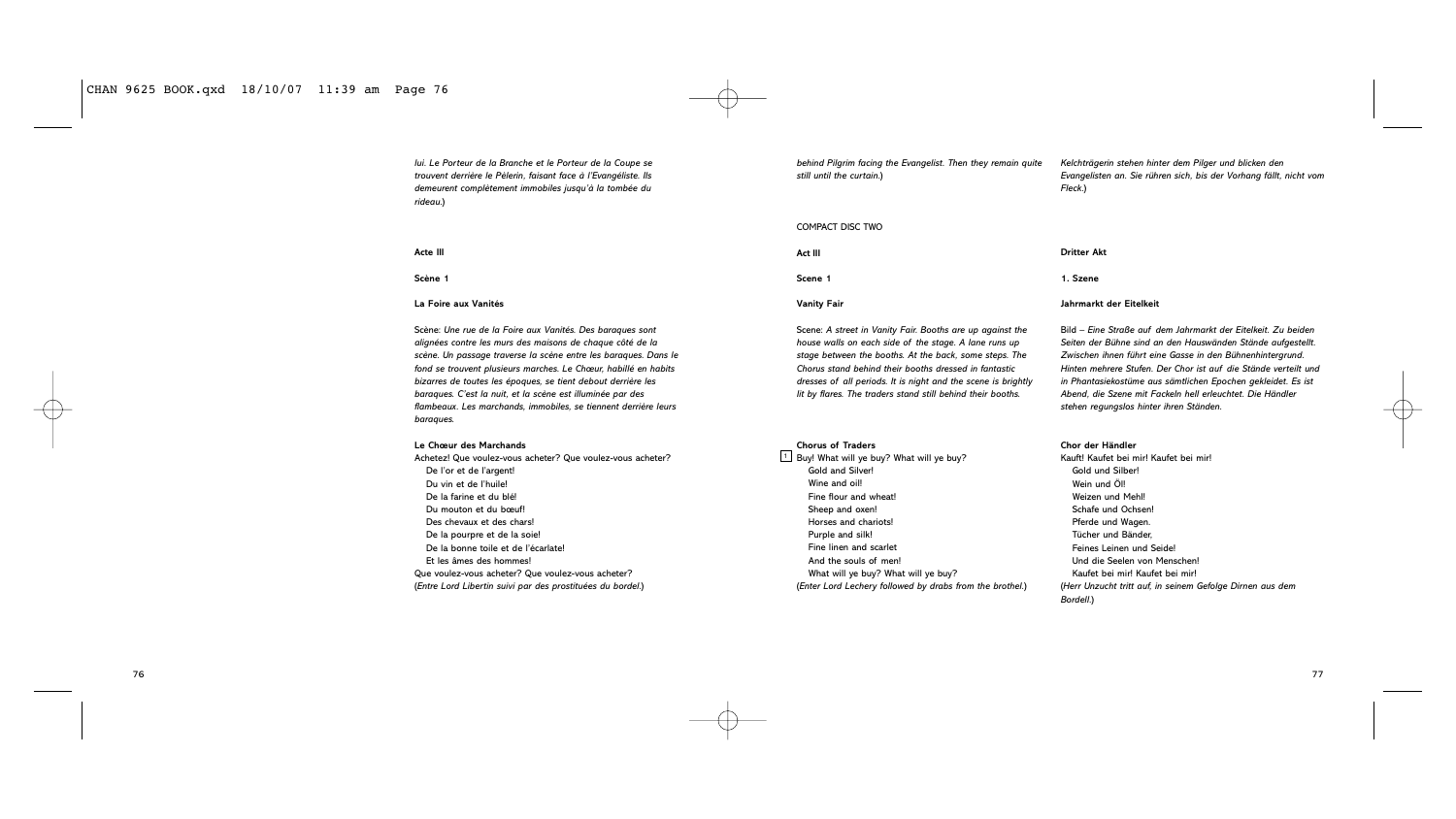# **Lord Libertin**

Approchez et achetez! Approchez et achetez! approchez et achetez-nous tous les plaisirs de l'homme, Approchez et achetez, approchez et achetez! Rien ne dure, alors choisissez quand il en est encore temps, alors choisissez quand il en est encore temps, approchez et achetez.

# **Le Chœur**

Choisissez quand il en est encore temps, rien ne dure, alors choisissez quand il en est encore temps,

# **Lord Libertin**

Qu'est-ce qui a de la valeur sinon l'argent? Qu'est-ce que la vie sinon un bien? Celui qui erre seul quitte les plaisirs trop tard.

**Le Chœur** Celui qui erre seul quitte les plaisirs trop tard.

**Lord Libertin** Ici se trouve tout ce que la terre peut offrir, et tout ce qui se vend, car la puissance et la gloire sont les serviteurs de l'argent.

**Le Chœur** Approchez et achetez, approchez et choisissez quand il en est encore temps, rien ne dure, choisissez quand il en est encore temps.

# **Lord Libertin**

Approchez et regardez nos marchandises, des brunes ou des blondes, des beautés avec des membres doux et des seins charmants, ou préférez-vous Hylas pour vous endormir en vous berçant? Les plaisirs de l'amour sont subtils et profonds.

# **Le Chœur**

Approchez et achetez les plaisirs de l'homme quand il en est encore temps.

**Lord Lechery** Come and buy! Come and buy! Come and buy from our booths all the pleasures of man, come and buy, come and buy, nothing endures so choose while you can, so choose while you can, come and buy.

**Chorus** So choose while you can, nothing endures so choose while you can.

**Lord Lechery** What is value but money? What's life but estate? Who wanders alone, leaves pleasure too late.

**Chorus** Who wanders alone leaves pleasure too late.

**Lord Lechery** Here is all that earth offers and all to be sold for the power and the glory are sevants to gold.

**Chorus** Come and buy, come and choose while you can, nothing endures, choose while you can.

**Lord Lechery**

Come and look on our merchandise, dark girl or fair, soft limbs and sweet bosoms with beauties to share, or will you have Hylas to lull you to sleep? The pleasures of love are subtle and deep.

**Chorus** Come and buy, come and buy all the pleasures of man while you can.

**Herr Unzucht** Kaufet hier! Kaufet hier! Kaufet hier in den Buden die Freuden der Welt, kaufet hier, kaufet hier. Zögert nicht lang', heraus mit dem Geld, heraus mit dem Geld, kaufet hier.

**Chor** Heraus mit dem Geld, zögert nicht lang', heraus mit dem Geld.

**Herr Unzucht** Nur Besitz gilt im Leben, nur Geld ist das Glück, Der Kluge weist nie Vergnügen zurück.

**Chor** Der Kluge weist nie Vergnügen zurück.

**Herr Unzucht** Hier ist alles zu haben, und alles im Sold, der allmächtigen, glorreichen Herrscherin Gold.

**Chor** Kaufet hier, kommt, heraus mit dem Geld, zögert nicht lang, her mit dem Geld.

**Herr Unzucht** Kommt und seht unsre Ware, die Mädchen so schön, Glieder und Brüste sind süß zum Vergehn, und wolltet Ihr Hylas, auch er ist nicht fern! Im Liebesgenuß da schwelget man gern.

**Chor**

Kaufet hier, kaufet hier alle Freuden der Welt, her das Geld.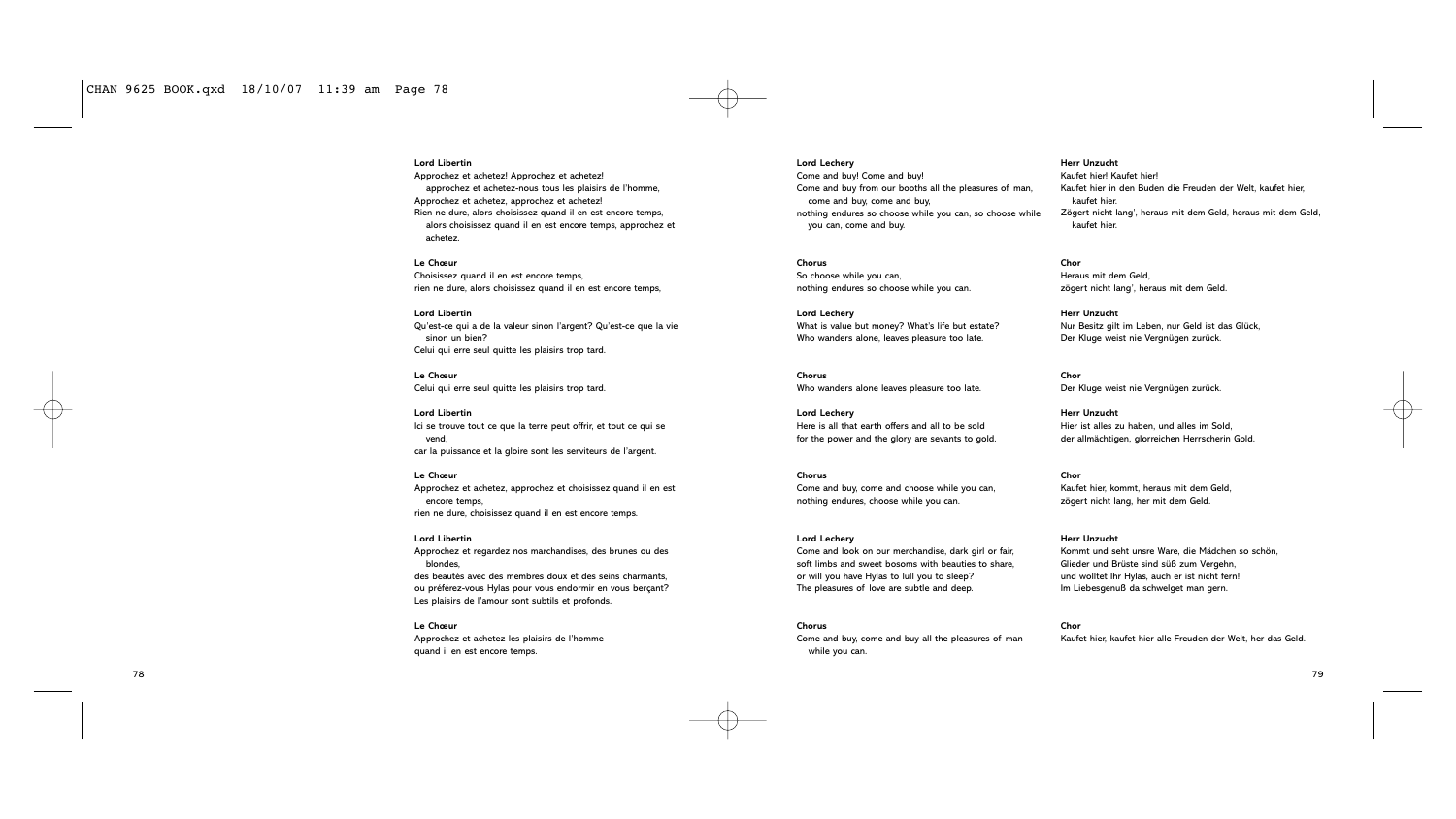# **Lord Libertin**

Prenez ce que vous voulez, car tout est à vendre, le prix de la créature se mesure avec de l'or. Approchez, approchez et achetez, approchez et achetez!

# **Le Chœur**

Approchez et achetez-nous tous les plaisirs de l'homme quand il en est encore temps, quand il en est encore temps, approchez et achetez.

# **Lord Libertin**

Le monde est matière, le temps n'est que jours, la vie est ce qu'on vous en donne, vivre ce qui paye,

**Le Chœur** Achetez, approchez et achetez, approchez et achetez.

# **Lord Libertin**

dépensez pendant que votre argent peut acheter ce que nous vendons, toutes les choses découvertes depuis la chute d'Adam, elles sont offertes à votre choix, le vieux et le nouveau ont toujours été évalués et payés avec de l'or. De l'or, de l'or.

# **Le Chœur**

De l'or, de l'or, évalués et payés avec de l'or. De l'or, évalués et payés avec de l'or. (*Entre le Pèlerin*.) Mais regardez! Qui vient par ici? Un étranger! Achète! Voilà un étranger! Achète! Que veux-tu acheter, acheter, acheter? (*Pendant ce temps le Pèlerin est parvenu au centre de la scène. Ils s'assemblent autour de lui. Il fait un pas en arrière*.)

# **Le Pèlerin**

Détournez-vous mes yeux de crainte d'entrevoir la vanité. (*Le Pèlerin s'agenouille, le dos à la foule*.)

# **Lord Lechery** Take which you will, for all can be sold, the price of the creature is measured in gold. Come, come and buy, come and buy!

**Chorus** Come and buy from our booths all the pleasures of man while you can, while you can, come and buy!

# **Lord Lechery**

The world is all substance, Time nothing but days, life's what you get for it, living what pays,

**Chorus** Buy, come and buy, come and buy.

# **Lord Lechery**

then spend while your money can buy what we sell, all things discovered since Adam first fell, they are spread for your choice, the new and the old have always been valued and paid for in gold. Gold, gold.

### **Chorus**

Gold, gold, valued and paid for in gold. Gold, valued and paid for in gold. (*Enter Pilgrim*) But look! Who comes this way? A stranger! Buy! There stands a stranger! Buy! What will ye buy, buy, buy? (*Pilgrim has by this time reached the centre of the stage. They crowd round him; he steps back*.)

# **Pilgrim**

Turn mine eyes lest they behold vanity. (*Pilgrim kneels with his back to the crowd*.)

# **Herr Unzucht**

Hier kauft man gut, nehmt wen Ihr nur wollt, wir wiegen den Preis dieser Menschen in Gold. Kommt, kaufet hier, kaufet hier!

### **Chor**

Kaufet hier in den Buden die Freuden der Welt, her das Geld, her das Geld, kaufet hier!

# **Herr Unzucht**

Die Welt ist nur dinglich, die Tage sind Zeit, der Lust nur zu leben seid hier bereit.

**Chor** Hier, kaufet hier, kaufet hier.

# **Herr Unzucht**

Für Geld gibt es alles, was menschlicher Sinn erfand an Sünden seit Weltenbeginn, alte Laster und neue, euch sind sie hold, wählt gut, und bezahlt uns wie immer mit Gold. Gold, Gold.

### **Chor**

Gold, Gold, zahlt uns wie immer mit Gold. Gold, zahlt uns wie immer mit Gold. (*Der Pilger erscheint.*) Doch seht! Wer kommt daher? Ein Fremder! Kauft! Da steht ein Fremder! Kauft! Kaufet! bei mir, kauft, kauft! (*Der Pilger hat die Bühnenmitte erreicht. Sie bedrängen ihn; er weicht zurück.*)

# **Pilger**

Wende ab meine Augen vom Anblick der Eitelkeit. (*Der Pilger geht mit dem Rücken zur Menge in die Knie*.)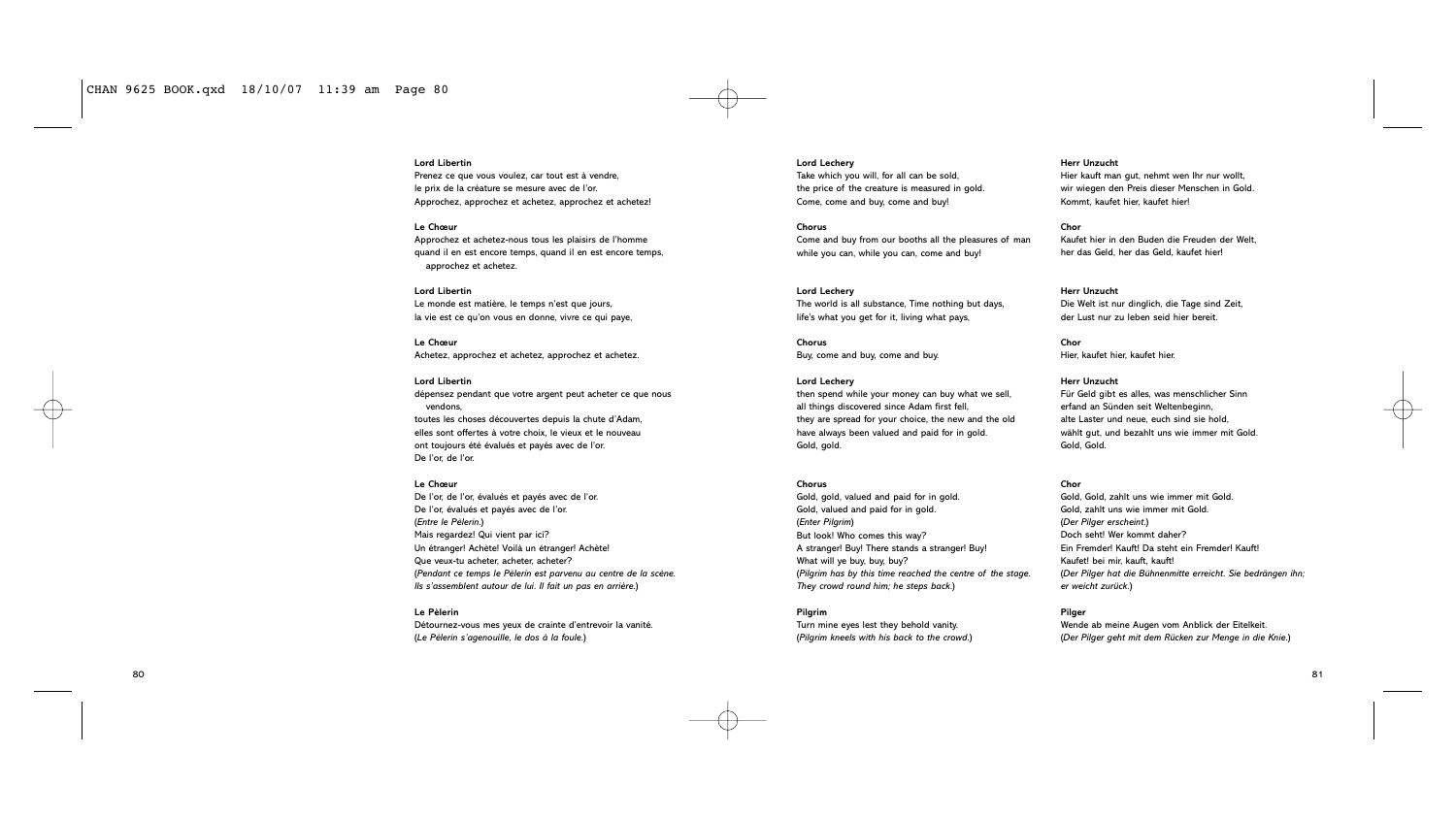# **Le Chœur**

Vanité! Vanité! Tout est Vanité! Tout est Foire aux Vanités. [Le texte de la chanson de Lord Libertin est d'Ursula Wood qui en a aimablement autorisé ici la reproduction.] (*Une procession entre, et divise la foule. Elle est menée par un bouffon en train de danser; suit une troupe bruyante de musiciens accompagnant la danse de bouffon. Suivent plusieurs personnages dans l'ordre suivant. Demas sort de la tête de la procession et s'adresse au Pèlerin*.)

# **Demas**

Hé! Tourne-toi par ici! Je vais te montrer quelque chose: de l'or et de l'argent, et l'amour du monde.

**Le Chœur** Achète! Achète! Achète! Achète! (*Judas Iscariote apparaît*.)

# **Judas Iscariote** J'ai vendu mon Dieu pour trente pièces d'argent. (*s'approchant du Pèlerin*) Qu'est-ce que tu veux m'acheter?

**Le Chœur** Que veux-tu acheter?

**Simon le Magicien** Je te donnerai le pouvoir de Dieu pour de l'argent, pour de l'argent, de l'argent.

**Le Chœur** Pour de l'argent, de l'argent.

**La Gloire terrestre** Veux-tu tous les royaumes du monde, les royaumes du monde et leur gloire, leur gloire?

### **Chorus**

Vanity! Vanity! All is Vanity! All is Vanity Fair! [The text of Lord Lechery's song is by Ursula Wood, and printed here by her kind permission.] (*Enter a procession, dividing the crowd, headed by a jester dancing; then a band of rough music with dance of jester and musicians. Then the various characters below in order. Demas breaks through the head of the procession and addresses the Pilgrim*.)

# **Demas**

Ho! Turn aside! I will show you a thing: gold and silver, and love of the World.

**Chorus** Buy! Buy! Buy! Buy! (*Judas Iscariot wanders in*.)

# **Judas Iscariot**

I sold my Lord for thirty pieces of silver. (*approaching Pilgrim*) What will ye buy of me?

**Chorus** What will ye buy?

**Simon Magus** I will give you the pow'r of God for money, for money, money.

**Chorus** For money, money.

# **Worldly Glory** Will you have all the kingdoms of the world, the kingdoms of the world and the glory, the glory of them?

# **Chor**

Eitelkeit, Eitelkeit, alles Eitelkeit! Markt der Eitelkeit! [Der Text des Liedes von Herrn Unzucht stammt von Ursula Wood und wird hier mit ihrer freundlichen Genehmigung abgedruckt.]

(*Der Einzug einer Prozession zerstreut die Menge, allen voran ein tanzender Spaßmacher; eine Schar Musikanten begleitet den Tanz des Spaßmachers mit derber Musik. Ihnen folgen die diversen Figuren in untenstehender Reihenfolge. Demas setzt sich an die Spitze der Prozession und spricht den Pilger an*.)

# **Demas**

Ho! Geht zur Seit'! Und seht hier einmal her: Gold und Silber und weltliche Lust.

**Chor** Kauft! Kauft! Kauft! Kauft! (*Judas Ischariot schlendert herbei*.)

# **Judas Ischariot** Ich verkauft' unsern Herrn für dreißig Stücke Silber. (*nähert sich dem Pilger*) Was kaufet ihr von mir?

**Chor** Kaufet bei mir!

**Simon Magus** Ihr könnt kaufen Gottes Macht für Geld, für Geld.

**Chor** Für Geld, Geld. **Weltsucht**

Lüstet's euch nach den Gütern dieser Welt, den Gütern dieser Welt und nach Ehre, nach Ehre und Ruhm?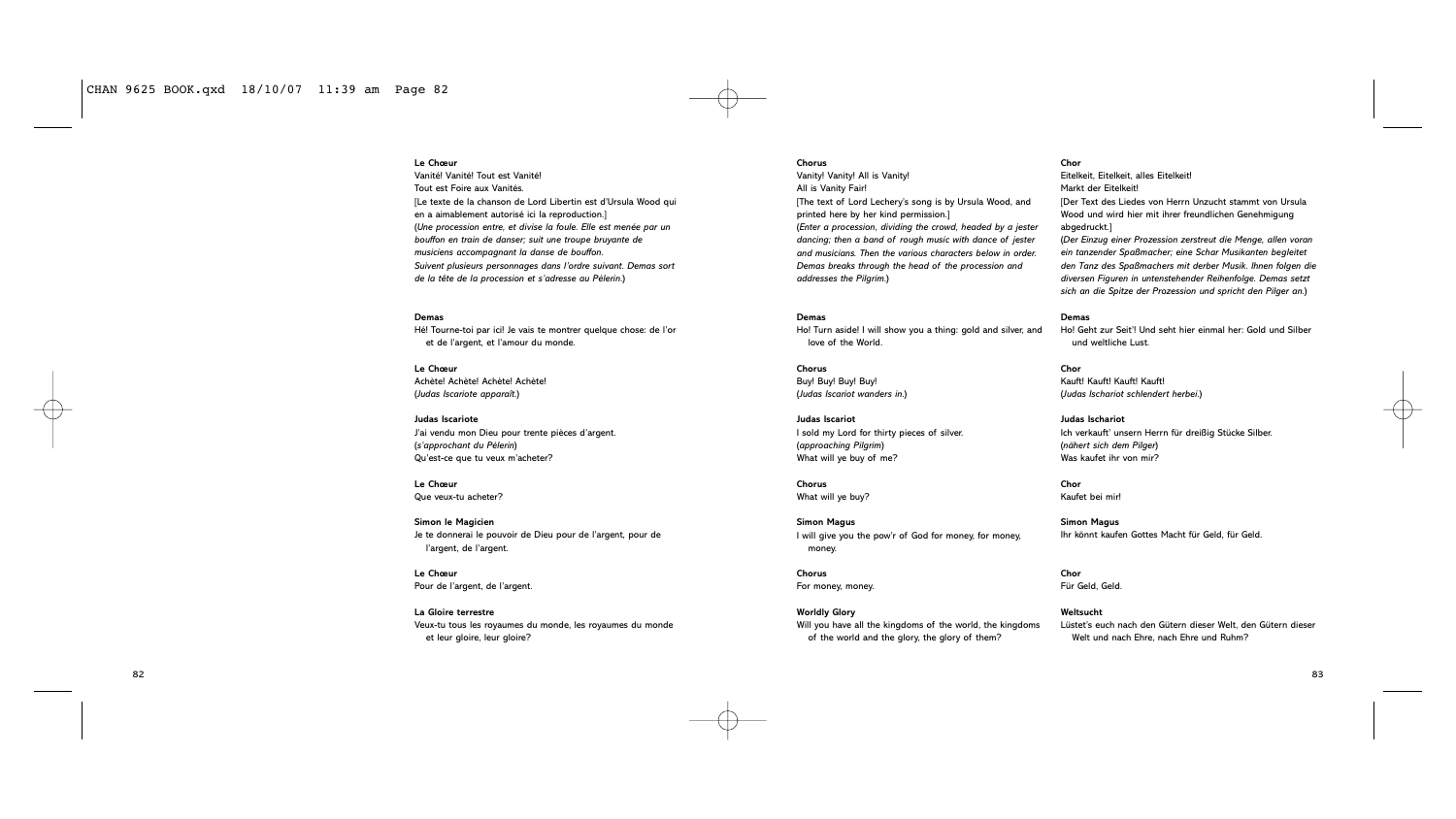# **Le Chœur**

Et leur gloire, leur gloire? Vanité, vanité, tout est vanité!

(*La foule se disperse et laisse place à Madame Chimère et Madame Impudeur. Lord Libertin vient à leur rencontre et les accompagne vers l'avant-scène. Ils s'approchent du Pèlerin en faisant des gestes de séduction. Lord Libertin s'approche du Pèlerin*.)

**Lord Libertin** Que veux-tu acheter?

**Madame Chimère** Que veux-tu acheter?

# **Madame Impudeur**

Que veux-tu acheter? (*A ce moment ils forment un cercle autour du Pèlerin en se donnant la main, et tournent doucement, avançant et reculant de temps à autres*.)

**Le Chœur** Que veux-tu acheter?

**Lord Libertin, Madame Chimère et Madame Impudeur** Que veux-tu acheter? Acheter?

**Le Chœur** Que veux-tu acheter, acheter, acheter?

**Madame Chimère** Regarde-moi! Je suis la maîtresse du monde, vénère-moi!

**Madame Impudeur** Regarde-moi! Je te vendrai tous les genres de plaisirs.

# **Chorus** The glory, the glory of them? Vanity, vanity, all is vanity.

(*The crowd part and make way for Madam Bubble and Madam Wanton. Lord Lechery meets them up stage and escorts them down stage. They approach the Pilgrim with seductive gestures. Lord Lechery approaches the Pilgrim*.)

**Lord Lechery** What will ye buy?

**Madam Bubble** What will ye buy?

# **Madam Wanton** What will ye buy? (*Here they form a circle, taking hands round the Pilgrim and slowly move round him, occasionally advancing and receding*.)

**Chorus** What will ye buy?

**Lord Lechery, Madam Bubble, Madam Wanton** What will ye buy? Buy?

**Chorus** What will ye buy, buy, buy?

**Madam Bubble** Look on me! I am mistress of the world, worship me!

**Madam Wanton** Look on me! I will sell you all manner of content.

# **Chor**

Nach Ehre, nach Ehre und Ruhm? Eitelkeit, Eitelkeit, alles Eitelkeit.

(*Die Menge teilt sich, um Frau Luxus und Frau Wollust Platz zu machen. Herr Unzucht empfängt sie im hinteren Teil der Bühne und geleitet sie nach vorn. Sie nähern sich mit verführerischen Gesten dem Pilger. Herr Unzucht wendet sich an den Pilger*.)

**Herr Unzucht** Kaufet bei mir!

**Frau Luxus** Kaufet bei mir!

**Frau Wollust** Kaufet bei mir! (*Sie reichen sich die Hände zum Kreis und umrunden gelegentlich vortretend und wieder zurückweichend langsam den Pilger*.)

**Chor** Kaufet bei mir!

**Herr Unzucht, Frau Luxus, Frau Wollust** Kaufet bei mir! Kauft!

**Chor** Kaufet bei, kaufet bei mir! Kauft Kauft! Kauft!

**Frau Luxus** Seht auf mich! Ich bin Herrscherin der Welt, huldigt mir!

**Frau Wollust** Seht auf mich! Ich verkaufe euch alles, was ihr wollt.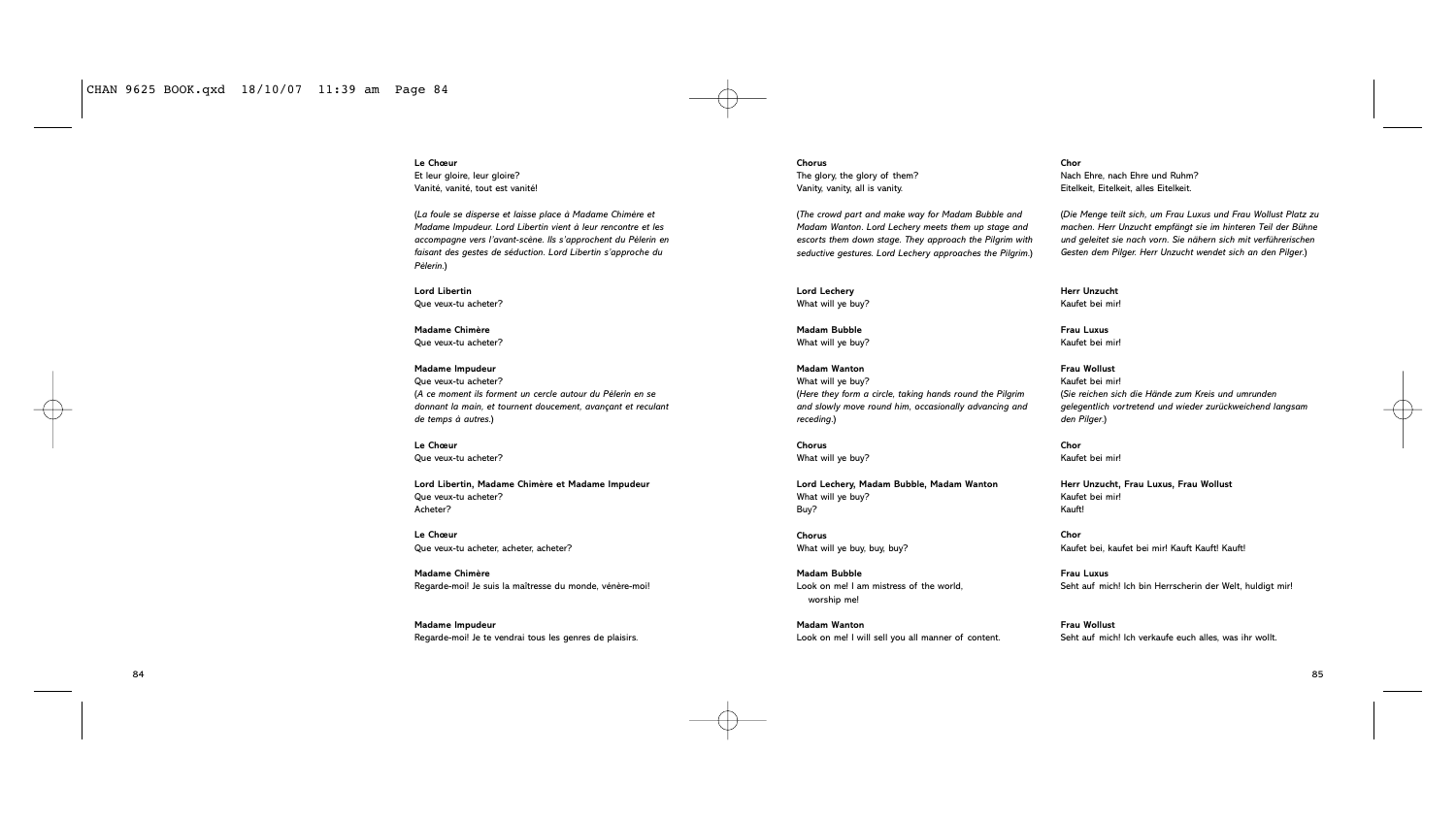**Lord Libertin** Tous les plaisirs charnels.

**Madame Chimère** Je te vendrai toutes les couronnes et tous les royaumes.

**Madame Impudeur** Je te donnerai la musique et la danse.

**Lord Libertin** Je te vendrai la luxure du corps.

**Madame Chimère** Mon argent!

**Lord Libertin** L'orgueil de la vie!

**Madame Impudeur** Mon corps! Mon lit!

(*Le Pèlerin se relève et se tient face à la foule*.)

**Le Chœur** Achète, que veux-tu acheter? Que veux-tu acheter?

**Le Pèlerin** Je veux acheter la vérité!

**Le Chœur** La vérité! Ha, ha, ha, ha! Il veut acheter la vérité!

**Ponce Pilate** Qu'est-ce que la vérité?

**Le Chœur** Ha, ha, ha, ha! Qu'est-ce que la vérité? **Lord Lechery** All carnal and fleshly delights.

**Madam Bubble** I will sell you crowns and kingdoms.

**Madam Wanton** I will give you music and dancing.

**Lord Lechery** I will sell you the lust of the flesh.

**Madam Bubble** My purse!

**Lord Lechery** The pride of life!

**Madam Wanton** My body! My bed!

(*Pilgrim rises from his knees and faces the crowd*.)

**Chorus** Buy, what will ye buy? What will ye, what will ye buy?

**Pilgrim**  $2$  I buy the truth!

> **Chorus** The truth! Ha, ha, ha, ha! He buys the truth!

**Pontius Pilate** What is truth?

**Chorus** Ha, ha, ha, ha! what is truth? **Herr Unzucht** Und ich jede fleischliche Lust.

**Frau Luxus** Hier gibt's Titel und Königskronen.

**Frau Wollust** Und bei mir gibt's Singen und Tanzen.

**Herr Unzucht** Ich verkauf' euch die Lust des Fleisches.

**Frau Luxus** Mein Geld!

**Herr Unzucht** Des Lebens Stolz!

**Frau Wollust** Meinen Körper! Mein Bett!

(*Der Pilger erhebt sich aus seiner knienden Position und stellt sich der Menge*.)

**Chor** Kauft, kaufet bei mir! Kaufet, kaufet bei mir!

**Pilger** Ich kaufe die Wahrheit!

**Chor** Die Wahrheit! Ha, ha, ha, ha! Er kauft die Wahrheit!

**Pontius Pilatus** Was ist Wahrheit?

**Chor** Ha, ha, ha, ha! Was ist Wahrheit?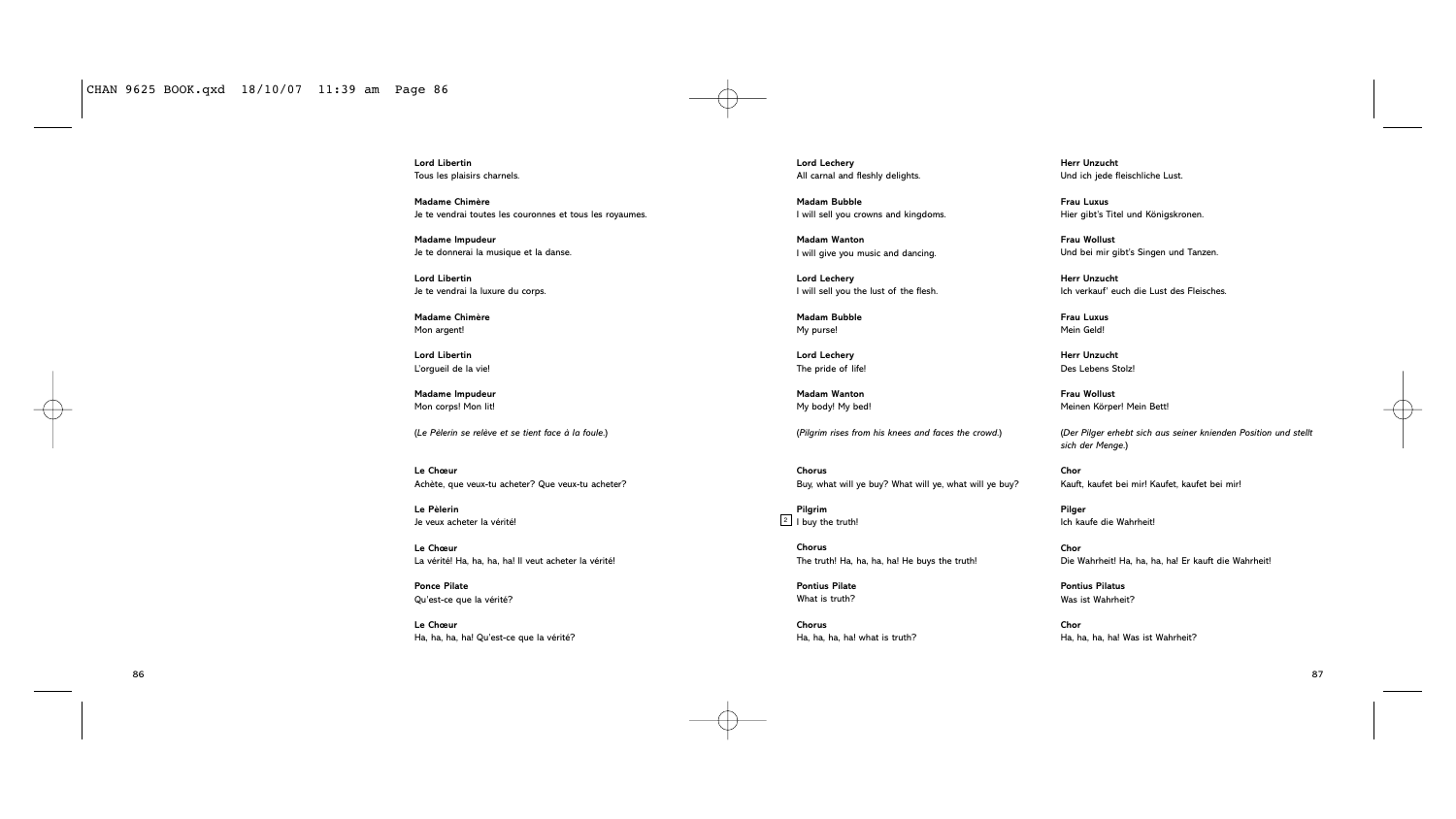# **Le Pèlerin**

Je veux acheter la vérité! Quant à votre Prince Belzébuth, le père du mensonge, je le défie, lui et tous ses anges!

# **Le Chœur**

Belzébuth, Belzébuth, le père du mensonge! (*en se moquant*) Il veux acheter la vérité, il détourne ses yeux de la vanité, il injurie les grands de notre ville, il injurie notre noble Prince Belzébuth, le père du mensonge. (*Pendant ce temps, deux hommes en armes entrent par les marches au fond de la scène*.)

# **Le Pèlerin**

Eloignez-vous de moi, vous les serviteurs du crime! Bande de fornicateurs, d'assassins et d'idôlatres, faiseurs et propagateurs de mensonges. (*Le Pèlerin les écarte. Ils reculent – il se précipite vers le fond de la scène, mais le passage est barré par les deux hommes en armes portant des lances. Des trompettes retentissent. Entre un*

# *Huissier*.) **L'Huissier**

Laisser passer Lord Malfaisant! Laisser passer Lord Malfaisant! (*Entre Lord Malfaisant*.)

# **Lord Malfaisant**

Que signifie tout ce vacarme? Qui est cet homme? Que fait-il ici? Qu'on me l'amène! (*Le Pèlerin est arrêté et amené devant Lord Malfaisant.*)

# **Le Chœur**

Arrêtez-le! Frappez-le! Emmenez-le! Tuez-le! Brûlez-le! Emmenez un tel individu de la terre!

# **Lord Malfaisant**

Taisez-vous –

# **Pilgrim**

I buy the truth! As for your Prince Beelzebub, the father of lies, I defy him and all his angels!

# **Chorus**

Beelzebub, Beelzebub, the father of lies! (*mockingly*)

He buys the truth, he turns his eyes from vanity, he raileth at the great ones of our town, he raileth at our noble Prince Beelzebub, the father of lies.

(*During this, two armed men come down the steps at the back*.)

# **Pilgrim**

Away from me, ye workers of iniquity! Ye whore mongers, murderers and idolaters and all that maketh and telleth a lie.

(*The Pilgrim waves them away. They fall back – he rushes up stage, but the way is barred by the two armed men with crossed spears*. *Trumpets sound. Enter an Usher down the steps*.)

# **Usher**

Way there for Lord Hate-Good! Way for Lord Hate-Good! (*Enter Lord Hate-Good*)

# **Lord Hate-Good**

What means this hubbub? Who is this man? What does he here? Bring him before me! (*The Pilgrim is seized and dragged before Lord Hate-Good*.)

# **Chorus**

Seize him! Smite him! Away with him! Kill him! Burn him! Away with such a fellow from the earth.

# **Lord Hate-Good**

Silence there –

# **Pilger**

Ich kaufe die Wahrheit! Doch euren Fürsten Beelzebub, den Vater der Lüge, ich veracht' ihn und sein Gefolge!

# **Chor**

Fürst Beelzebub, Fürst Beelzebub, der Vater der Lüge! (*spöttisch*) Er kaufet die Wahrheit! Er schämet sich der Eitelkeit, er schmähet, er schmähet, er schmähet unsern edlen Fürsten Beelzebub, den Vater der Lüge. (*Derweil kommen zwei Bewaffnete hinten die Stufen herab*.)

# **Pilger**

Hinweg von mir, ihr Übeltäter, Freveler! Ihr Hurer, Mörder und Götzendiener und alle, die ihr euch nähret von Lügen! (*Der Pilger scheucht sie fort. Sie ziehen sich zurück – er eilt nach hinten, doch dort versperren ihm die zwei Bewaffneten mit gekreuzten Lanzen den Weg. Trompeten erschallen. Ein Gerichtsdiener steigt die Stufen herab*.)

# **Gerichtsdiener**

Platz da für den Richter! Platz für Richter Grausam. (*Auftritt Richter Grausam*)

### **Richter Grausam**

Was soll der Aufruhr? Wer ist der Mann? Was will er hier? Schaffet ihn hierher! (*Der Pilger wird gefaßt und vor den Richter gezerrt*.)

### **Chor**

Greift ihn! Schlagt ihn! Hinweg mit ihm! Tötet! ihn! Foltert ihn! Hinweg mit diesem Burschen von der Erde!

# **Richter Grausam**

Ruhe da!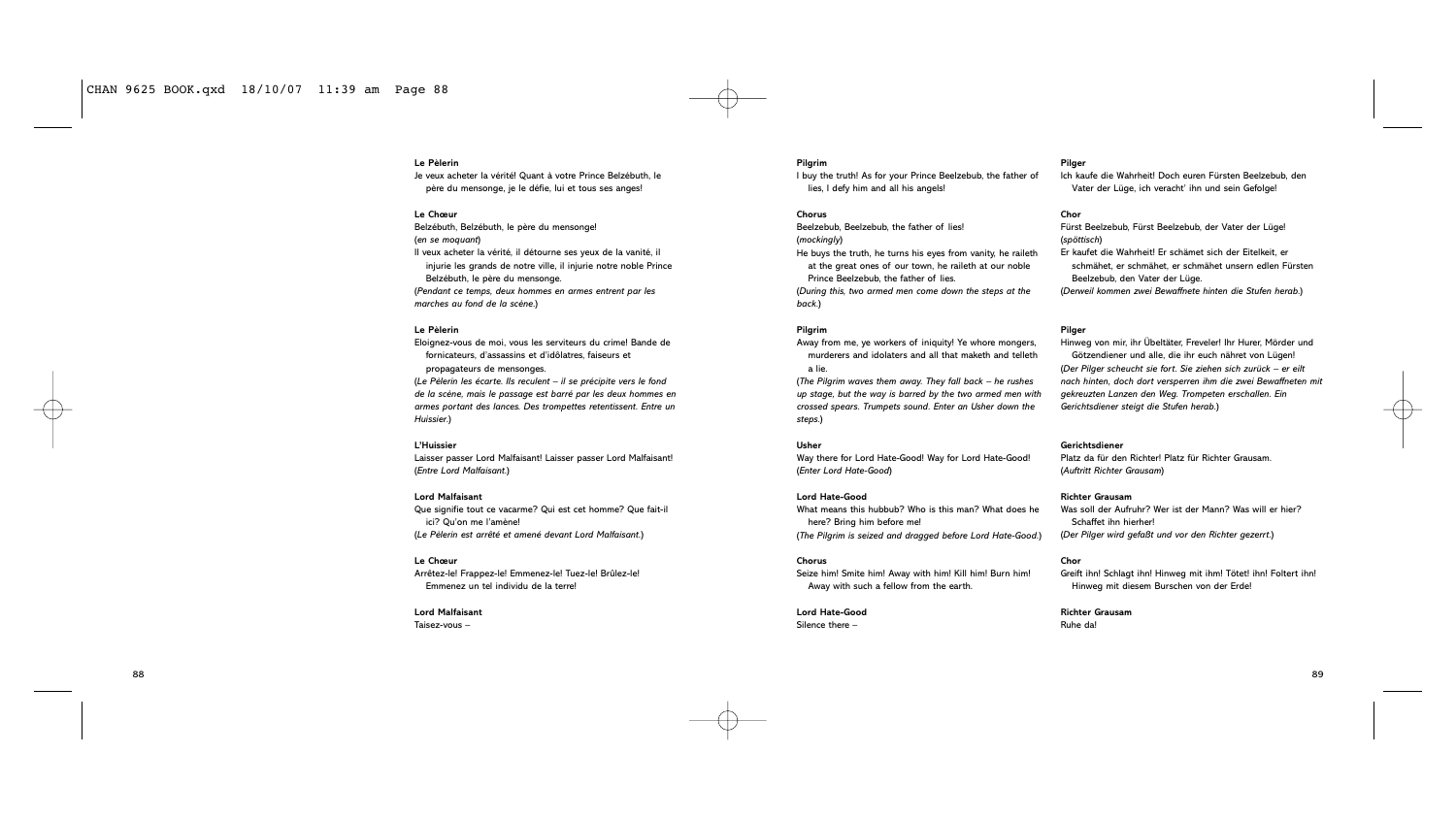# **L'Huissier** Taisez-vous!

# **Lord Malfaisant**

– De quoi est-il accusé?

# **L'Huissier**

Milord, il est accusé d'être un trouble-fête et un ennemi de notre commerce, d'avoir semé l'agitation et la division dans notre ville, et outragé notre Prince Belzébuth.

# **Lord Malfaisant**

Que l'on fasse venir les témoins pour qu'ils puissent donner des preuves contre cet homme.

# **L'Huissier**

Que ceux qui ont quelque chose à dire contre cet homme pour notre Prince Belzébuth se fassent connaître immédiatement et donnent leurs preuves. (*L'Envie se présente*.)

# **L'Envie**

Milord, cet homme ne respecte ni le Prince, ni le peuple, ni la loi ni les coutumes. (*La Superstition s'approche*.) Il ne condamne pas seulement nos actions dignes de louanges, mais nous-même en les faisant.

# **La Superstition**

Mais nous-même en les faisant.

**L'Envie** Mais nous-même en les faisant.

**La Superstition** Milord, cet homme est un individu dangereux, –

### **Usher** Silence there!

**Lord Hate-Good** – What is the accusation against him?

# **Usher**

My Lord, the accusation is that he is an enemy to and a disturber of our trade and has made commotions and divisions in our town in contempt of our Prince Beelzebub.

# **Lord Hate-Good**

Call the witnesses that they may give evidence against this man.

# **Usher**

All they that have aught to say against this man for our Prince Beelzebub, let them forthwith appear and give their evidence. (*Envy steps forward.*)

# **Envy**

My Lord, this man regardeth Prince nor people, law nor custom. (*Supersition comes forward*) He doth at once not only condemn our laudable doings but us in the doing of them.

# **Superstition** But us in the doing of them.

**Envy** But us in the doing of them.

**Superstition** My Lord, he is a pestilent fellow, –

# **Gerichtsdiener** Ruhe da!

**Richter Grausam** Was bringet ihr für Klage wider ihn?

# **Gerichtsdiener**

Mein Herr, die Anklage lautet, daß er unserem Handel hier feindlich gesinnt ist und ihn stört, und daß er Unruhen stiftet in unserer Stadt, gegen unsren Fürsten Beelzebub.

# **Richter Grausam**

Ruft die Zeugen, daß sie aussagen können gegen diesen Mann.

# **Gerichtsdiener**

Wer etwas zu klagen hat gegen diesen Mann für Fürst Beelzebub, Der trete vor und lege ab sein Zeugnis. (*Neid tritt vor.*)

# **Neid**

Mein Herr, der Schurke schmähet Volk und Fürsten, Recht und Sitte, (*Aberglaub tritt vor.*) verdammet nicht nur all' unsre besten, wertvollsten Taten, verdammet auch uns die wir's tun.

**Aberglaub** Verdammet auch uns, die wir's tun.

**Neid** Verdammet auch uns, die wir's tun.

**Aberglaub** Mein Herr, er ist ein böser Halunke.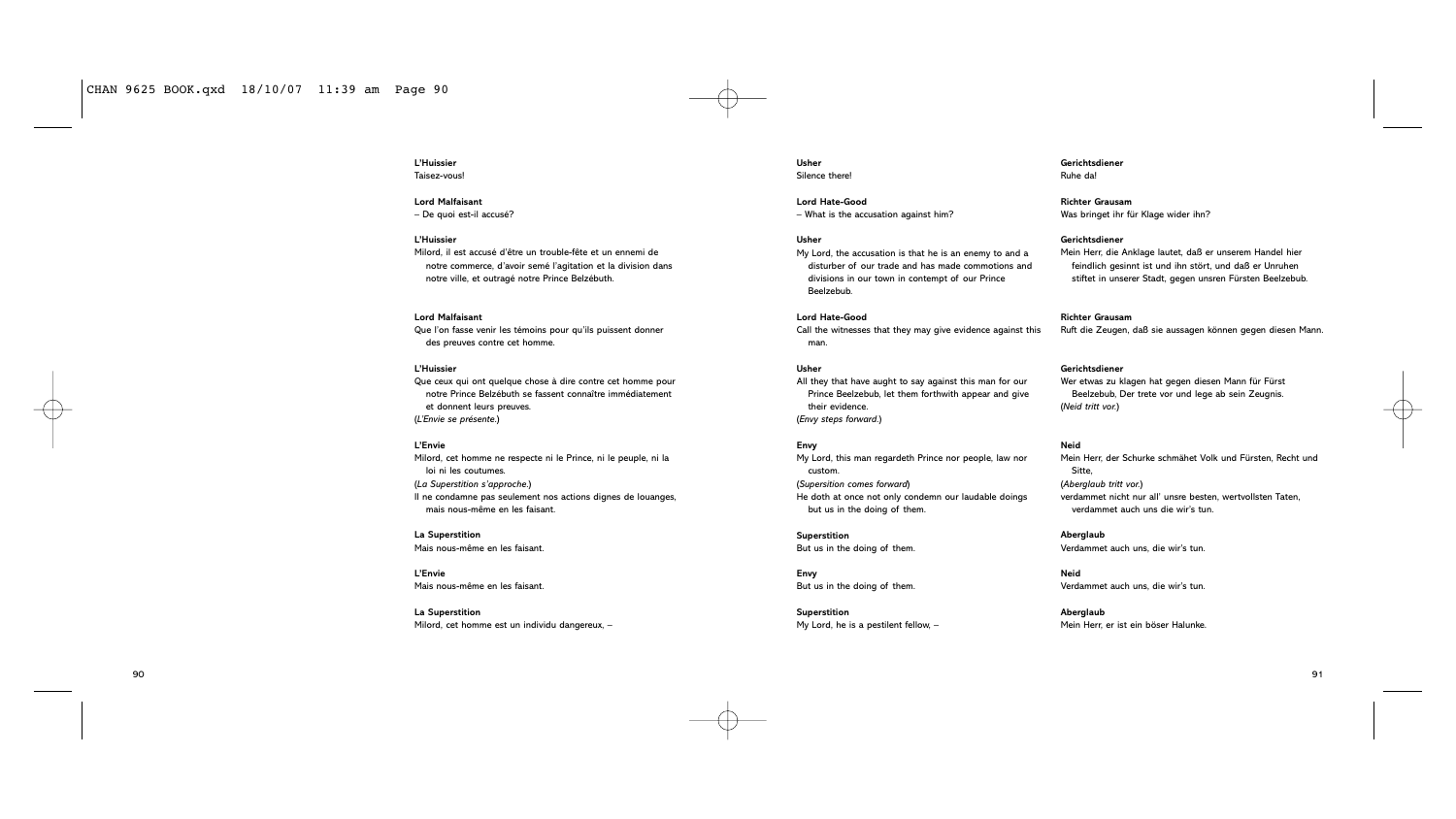**L'Envie** Un individu dangereux!

**La Superstition** Je l'ai entendu dire que notre religion n'est que néant.

**L'Envie** Que néant.

**La Superstition** D'où il s'ensuit –

**L'Envie** D'où il s'ensuit –

**La Superstition** – que nous vénérons en vain.

**L'Envie** Vénérons en vain –

**La Superstition** – et que nous demeurons dans le péché.

**L'Envie** Que nous demeurons dans le péché.

**La Superstition** – et enfin que nous serons damnés! (*La Malice et la Flagornerie s'avancent*.)

**La Flagornerie** Damnés!

**La Malice** Damnés!

**Malice, Flagornerie, Superstition, Envie** Milord, il a dit des choses qui ne doivent pas être dites. **Envy** A pestilent fellow!

**Superstition** I heard him say our religion was naught.

**Envy** Naught.

**Superstition** Whence it follows –

**Envy** Follows –

**Superstition** – that we do worship in vain,

**Envy** Worship in vain –

**Superstition** – are yet in our sins.

**Envy** Yet in our sins –

**Superstition** – and finally shall be damned! (*Malice and Pickthank come forward*.)

**Pickthank** Damned!

**Malice** Damned!

**Malice, Pickthank, Superstition, Envy** My Lord, he hath spoken things that ought not be spoke. **Neid** Ein böser Halunke!

**Aberglaub** Er hat gesagt, unser Glaube sei falsch.

**Neid** Falsch.

> **Aberglaub** Also heißt es –

**Neid** Heißt es –

**Aberglaub** – daß unser Beten umsonst,

**Neid** Beten umsonst –

**Aberglaub** – wir sündig und schlecht,

**Neid** Sündig und schlecht –

**Aberglaub** – und daß wir sind alle verdammt! (*Bosheit und Kriecher treten vor*.)

**Kriecher** Verdammt!

**Bosheit** Verdammt!

**Bosheit, Kriecher, Aberglaub, Neid** Mein Herr, er hat viel gesagt, was man nicht sagen darf.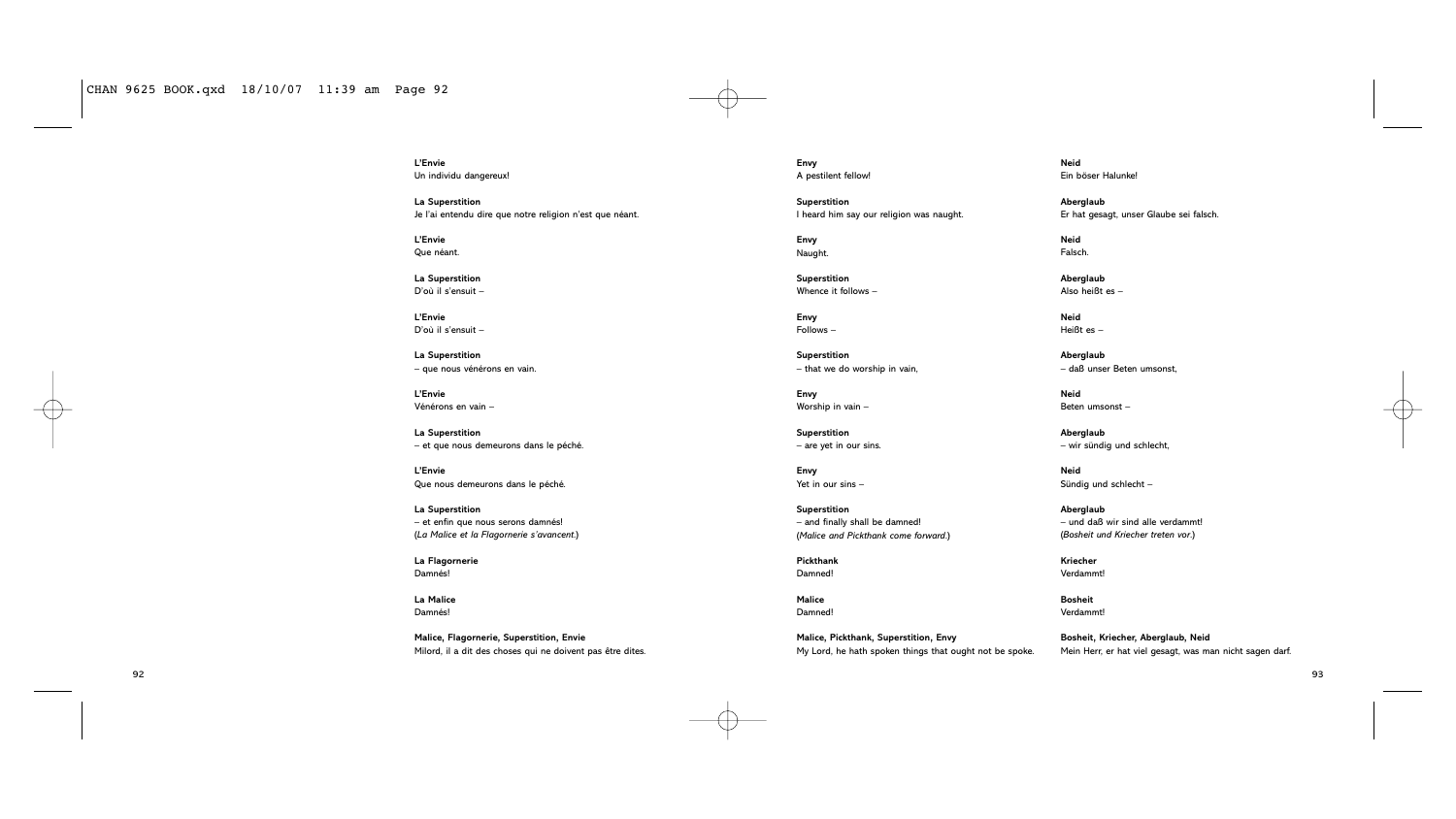# CHAN 9625 BOOK.qxd 18/10/07 11:39 am Page 94

Il a injurié la digne noblesse de cette ville. De plus, il n'a pas craint de vous injurier, milord, vous qui maintenant êtes son juge. Voilà ce que j'ai à déclarer. (*Madame Impudeur, Madame Chimère et Lord Libertin s'approchent à leur tour*.)

**Madame Chimère, Madame Impudeur** Milord, il ne doit pas nous échapper.

**Lord Malfaisant** Approchez-vous, charmantes dames. (*Lord Libertin s'approche, Lord Malfaisant s'assied; Madame Impudeur et Madame Chimère s'asseyent de chaque côté, en se serrant contre lui*.)

**Lord Libertin** Milord, j'ai beaucoup à dire contre lui.

**Lord Malfaisant** Je vous prie de parler, mon cher Lord Libertin.

**Madame Impudeur, Madame Chimère, Lord Libertin** Milord!

**Madame Impudeur, Madame Chimère** Il n'a pas cessé de condamner nos façons de faire.

**Lord Malfaisant** Il n'a pas voulu vous céder?

**Lord Libertin** Il a fait peu de cas de nos marchandises. Mon cœur se monte contre lui. Oh! milord, il nous a traités d'idôlatres. Oh! milord, il nous a traités de fornicateurs et de menteurs! de menteurs! de menteurs!

He hath railed against the worthy gentry of this town. Besides, he hath not been afraid to rail on you, my Lord, who art now appointed to be his judge. And this is that which I have to say. (*Madam Wanton, Madam Bubble and Lord Lechery come forward*.)

**Madam Bubble, Madam Wanton** My Lord, he must not escape us.

**Lord Hate-Good** Come forward, sweet ladies. (*Lord Lechery comes forward, Lord Hate-good sits, and Wanton and Bubble sit on each side, nestling up to him*.)

**Lord Lechery** My Lord, I would say much against him.

**Lord Hate-Good** Speak on, my Lord Lechery.

**Madam Wanton, Madam Bubble, Lord Lechery** My Lord!

**Madam Wanton, Madam Bubble** He would be always condemning our ways.

**Lord Hate-Good** He would not consent to you?

**Lord Lechery** He made light of our merchandise. My heart riseth against him. O! my Lord, he hath called us idolaters. O! my Lord he hath called us whoremongers and liars! liars! liars! liars! liars!

Und ihr müßtet hören, wie er unsre Besten schmäht. Und hört, mein Herr, er hat sogar gewagt, auch Euch zu schmähn, seinen Richter, den wir ihm bestimmt. All' dies bring' ich als Klage hier vor. (*Frau Wollust, Frau Luxus und Herr Unzucht treten vor*.)

**Frau Luxus, Frau Wollust** Mein Herr! Er darf nicht entrinnen.

**Richter Grausam** Kommt her, süße Frauen. (*Herr Unzucht tritt noch weiter vor. Der Richter nimmt zwischen Frau Wollust und Frau Luxus Platz, die sich an ihn schmiegen.*)

**Herr Unzucht** Mein Herr, hört seine Missetaten.

**Richter Grausam** Sprecht frei, Herre Unzucht!

**Frau Wollust, Frau Luxus, Herr Unzucht** Mein Herr!

**Frau Wollust, Frau Luxus** Immer beschimpft er all' das, was wir tun.

**Richter Grausam** Nichts scheint ihm hier recht zu sein?

**Herr Unzucht** Unsre Ware verachtet er. Sein Benehmen empört mich. O! mein Herr, er sagt, wir sind Götzendiener. O! mein Herr, er sagt, wir sind Hurenjäger und Lügner! Lügner! Lügner! Lügner! Lügner!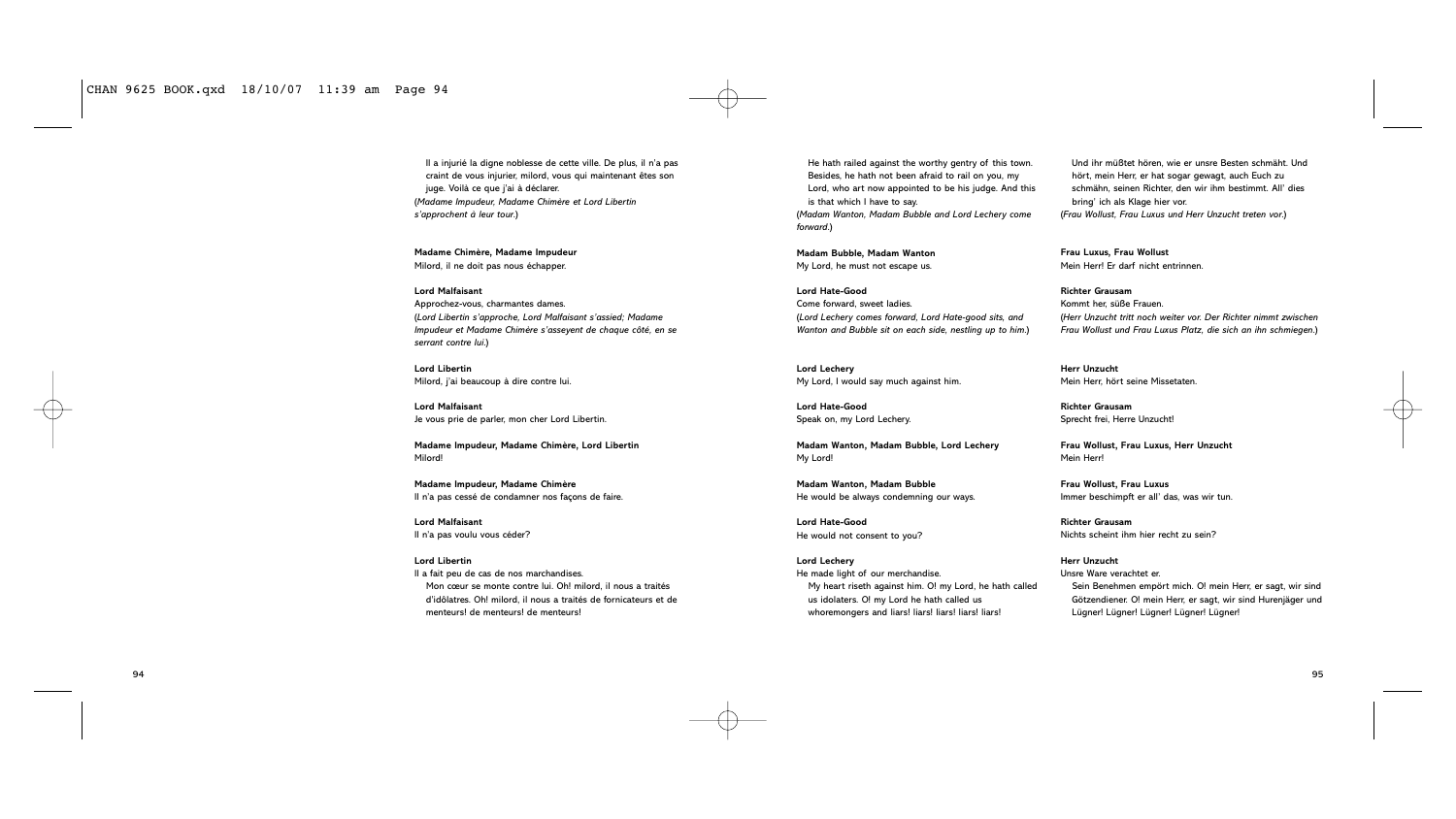# **L'Envie**

Il m'apparaît clairement que cet homme est un hérétique, Arrêtez-le! Il doit être condamné! Pendez-le! Pendez-le! Il a outrepassé la loi.

# **Madame Impudeur, Madame Chimère**

Milord! Il nous a blâmés non pas une, mais deux fois, Oh! milord, il nous a traités d'idôlatres. Oh! milord, il nous a traités de fornicateurs et de menteurs! de menteurs! de menteurs! de menteurs! de menteurs!

# **Lord Malfaisant**

Voilà un bien bel individu! Je hais son apparence. Je ne le tolèrerai pas. C'est un infâme, un ennemi; son crime est manifeste. Il mérite la mort.

### **La Superstition**

Débarrassez la terre d'un tel individu! Arrêtez-le! Il doit être condamné. Pendez-le! Pendez-le! Il a outrepassé la loi.

# **La Flagornerie**

Il a contesté notre religion. Arrêtez-le! Il doit être condamné. La pendaison est trop douce pour lui. Il a outrepassé la loi.

# **Le Chœur**

Laissez-nous l'attacher et le fouetter. Laissez-nous le lapider, le pendre et le brûler.

# **La Malice**

C'est un criminel, un moins que rien. Arrêtez-le! Il doit être condamné. La pendaison est trop douce pour lui. Il a outrepassé la loi. (*Tout le monde fait un grand geste pendant la mesure de silence*.)

### **Envy**

I see clearly, this man is a heretic, Seize him! He shall be condemned. Hang him! Hang him! He hath broken the law.

# **Madam Wanton, Madam Bubble**

My Lord! he hath rebuked us not once or twice, O! my Lord! O! my Lord, he hath called us idolaters. O! my Lord, he hath called us whoremongers and liars! liars! liars! liars! liars!

# **Lord Hate-Good**

A pretty fellow truly! I hate the very looks of him. I will not endure him. He is a villain; an enemy; here is crime apparent. He is worthy to die.

# **Superstition**

Away with such a fellow from the earth! Seize him! He shall be condemned. Hang him! Hang him! He hath broken the law.

# **Pickthank**

He disputeth against our religion. Seize him! He shall be condemned. Hanging is too good for him. He hath broken the law.

# **Chorus**

Come let us bind him, scourge him. Come let us stone him, hang him, burn him.

# **Malice**

He is a rogue, a sorry scrub. Seize him! He shall be condemned. Hanging is too good for him. He hath broken the law. (*Big gesture by all during the silent bar*)

# **Neid**

Gar kein Zweifel, der Mann ist ein Ketzer. Greift ihn! Sein Ende steht fest. Hängt ihn! Hängt ihn! Denn er brach das Gesetz.

# **Frau Wollust, Frau Luxus**

Mein Herr! Uns hat er immerfort schwer verletzt. O! mein Herr! O! mein Herr, er sagt, wir sind Götzendiener. O! mein Herr, er sagt, wir sind Hurenjäger und Lügner! Lügner! Lügner!

# **Richter Grausam**

Ein Schurke ersten Ranges! Mir sieht er ganz abscheulich aus. Er ist unerträglich. Er ist ein Frevler; ein Bösewicht; sein Verbrechen kennt ihr. Er muß leiden den Tod.

### **Aberglaub**

Weg, weg mit diesem Menschen, weg mit ihm! Greift ihn! Sein Ende steht fest. Hängt ihn! Hängt ihn! Denn er brach das Gesetz.

# **Kriecher**

Immer spricht er gegen unsren Glauben. Greift ihn! Sein Ende steht fest. Hängen ist zu gut für ihn. Denn er brach das Gesetz.

# **Chor**

Laßt uns ihn fesseln, geißeln, er wird gesteinigt, hängt ihn, brennt ihn!

# **Bosheit**

Er ist ein Lump, ein frecher Schuft. Greift ihn! Sein Ende steht fest. Hängen ist zu gut für ihn. Denn er brach das Gesetz. (*Alle gestikulieren heftig, während einen Takt lang Stille herrscht.*)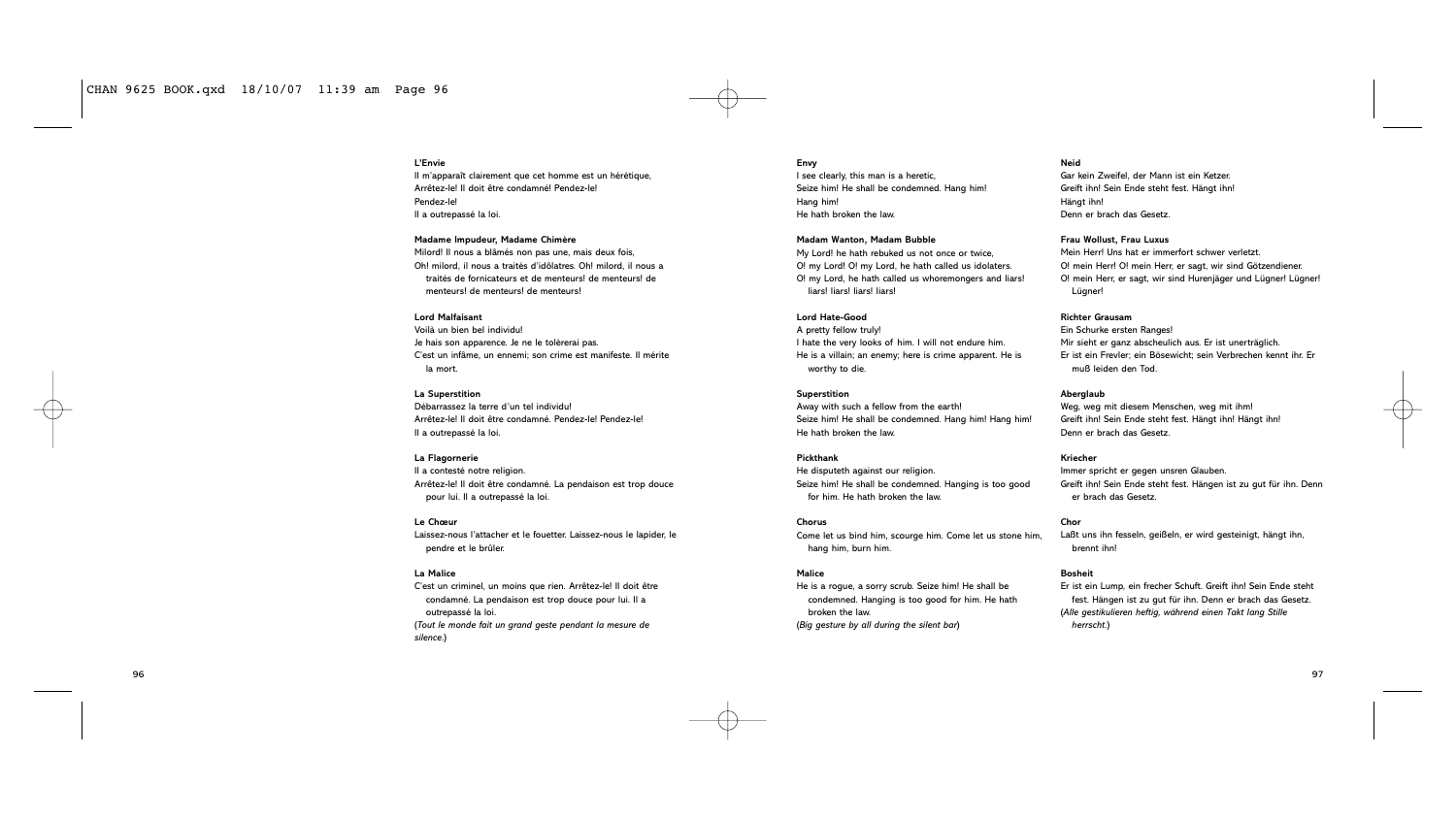**Tous**

Laissez-nous le massacrer! (*Lord Malfaisant s'avance en avant. Tout le monde l'entoure*.)

**Tous** (*sauf le Pèlerin, Lord Malfaisant et l'Huissier*) Milord! Il ne respecte ni le Prince, ni le peuple, ni la loi ni les coutumes. Milord! C'est un individu dangereux. Je l'ai entendu dire que notre religion n'est que néant. Milord, il défie notre digne noblesse, Lord Vieillard, Lord Délices-Charnels, Lord Libertin, et par-dessus tout notre noble Prince Belzébuth!

**Lord Libertin** Taisez-vous de nouveau.

**L'Huissier** Taisez-vous de nouveau pour laisser parler le grand juge milord Libertin.

**Lord Libertin** Honorables citoyens de notre digne ville de Vanité, quel est votre verdict?

# **Chœur**

Il est passible de mort. (*Lord Libertin s'avance en avant. Le Pèlerin est entraîné devant lui et contraint à s'agenouiller*.)

### **Lord Libertin**

Espèce de renégat, traître et hérétique. Tu ne mérites pas de vivre plus longtemps, ta trahisson est dévoilée. Tu as injurié notre noble Prince Belzébuth.

**Le Chœur** Le père du mensonge.

**Lord Libertin** Attachez-le et jetez-le en prison. Demain, il devra mourir.

**All**

Let us despatch him out of the way! (*Lord Hate-Good comes forward. All crowd round him*.)

**All** (*except Pilgrim, Hate-Good and Usher*) My Lord! He regardeth not Prince nor people, law nor custom. My Lord! He is a pestilent fellow. I heard him say that our religion was naught. My Lord, he defies our noble gentry, Lord Old Man, Lord Carnal Delight, Lord Luxurious, and above all our noble Prince Beelzebub!

# **Lord Hate-Good** Silence again.

**Usher** Silence again for the great judge my Lord Hate-Good.

# **Lord Hate-Good**

Honourable citizens of our worthy town of Vanity, what is your verdict?

# **Chorus**

He is guilty of death. (*Lord Hate-good comes forward. Pilgrim is dragged to meet him and made to kneel*.)

# **Lord Hate-Good**

Thou runagate, traitor and heretic, thou deservest to live no longer, thy treason is confessed. Thou hast reviled our noble Prince Beelzebub.

**Chorus** The father of lies.

**Lord Hate-Good** Bind him and throw him into prison. Tomorrow he shall die the death!

# **Alle**

Er muß verschwinden, er muß hinweg. (*Richter Grausam tritt vor. Alle umringen ihn*.)

# **Alle** (*bis auf den Pilger, Richter Grausam und den Gerichtsdiener*)

Mein Herr! Er verachtet Volk und Fürsten, Recht und Sitte. Mein Herr! Er ist ein böser Halunke. Ich hört ihn sagen, unser Glaube sei falsch. Mein Herr, Er verhöhnet unsre Besten, Herrn Habgier, Herrn Sündenlust, Herrn Verschwender und kaum zu glauben, den edlen Fürsten Beelzebub, den edlen Fürsten Beelzebub, Fürst Beelzebub!

**Richter Grausam** Ruhe, seid still.

**Gerichtsdiener** Ruhe, seid still, hört den Richter Grausam.

# **Richter Grausam** Ehrenwerte Bürger der berühmten Stadt der Eitelkeit, wie lautet das Urteil?

**Chor** Er ist Schuldig des Tods. (*Richter Grausam tritt erneut vor. Der Pilger wird zu ihm hingeschleppt und in die Knie gezwungen*.)

# **Richter Grausam**

Du Straßendieb, Lügner und Lasterer, du verdienest gefoltert zu werden, dein Verrat ist offenbar. Du hast geschmäht den edlen Fürsten Beelzebub.

**Chor** Den Vater der Lüge.

# **Richter Grausam**

Fesselt ihn und werft ihn in den Kerker. Und morgen sterbe er den Tod!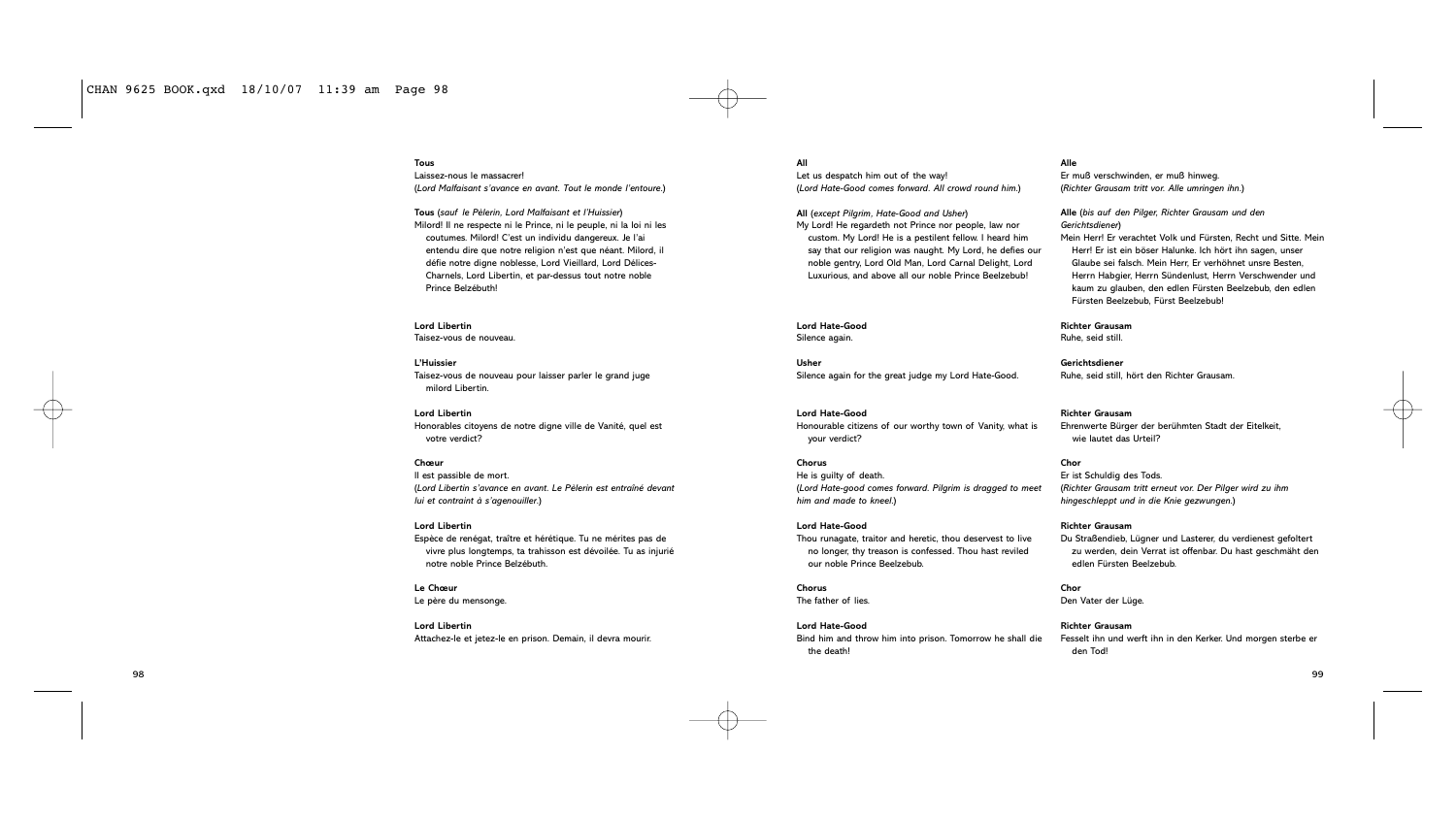(*Ils s'emparent du Pèlerin et l'attachent; la foule se déploie autour de lui et le menace*.)

# **Le Chœur**

Ah! Tenez-le! Le traître, emmenez-le! Emmenez-le! Attachez-le et jetez-le en prison, car il doit mourir. Emmenez-le! (*A ce moment, le Pèlerin est entraîné vers le devant de la scène, la foule le suivant*.) Qu'il injurie notre noble Prince! Lapidez-le! Notre noble Prince Belzébuth! Brûlez-le! Emmenez-le! (*Le Pèlerin atteint le devant de la scène, et est jeté au sol. Le rideau descend derrière le Chœur*.) Il est passible de mort. Il devra périr dans les tourments, il doit être immédiatement égorgé sur la place. Emmenez-le! Emmenez-le! (*sortant progressivement de scène*) Il est coupable! coupable! Emmenez-le! Coupable, passible de mort!

# **Scène 2**

# **Le Pèlerin en prison**

*Le rideau se lève et dévoile l'intérieur d'une prison, avec de grandes portes. Derrière les portes, il fait noir.*

# **Le Pèlerin** (*revenant à lui lentement*)

- Mon Dieu, mon Dieu, regarde-moi, pourquoi m'as-tu abandonné? Pourquoi es-tu si loin de moi et de mes plaintes?
- O mon Dieu, je crie vers toi pendant le jour, et tu ne m'entends pas. Et la nuit, je ne trouve pas le repos. Tous ceux qui me voient n'ont que mépris pour moi, et ils crient: 'Il a cru que Dieu le délivrerai, qu'il le délivre donc s'il l'aime'. Oh, ne sois pas loin de moi, car le péril est tout proche, et je n'ai personne pour m'aider. Ils ouvrent leurs bouches devant moi comme des lions rampant et grognant. Ta miséricorde m'a-telle abandonné pour toujours? Seigneur, as-tu oublié ta

(*The Pilgrim is seized and bound; the crowd surge round him threatening him*.)

# **Chorus**

Ah! Hold him! The traitor, take him! Away with him! Bind him and make him fast in prison, for he shall die the death. Away with him! (*Here the Pilgrim is dragged down stage, the crowd following.*) Shall he revile our noble prince! Stone him! Our noble Prince Beelzebub! Burn him! Away with him! (*Here the Pilgrim reaches the front of the stage and is thrown to the ground. Curtains fall behind the Chorus*.) He is guilty of death. He shall perish in torment, he shall

be slain immediately upon the place. Away, away with him!

(*gradually going off stage*)

He is guilty! guilty! Away with him! Guilty, guilty of death!

# **Scene 2**

# **The Pilgrim in Prison**

*The curtains part and show the interior of a prison, with large gates. Outside the gates it is dark.*

**Pilgrim** (*coming slowly to himself*)

- $3$  My God, my God look upon me, why hast Thou forsaken me? Why art Thou so far from my health, and from the words of my complaint?
- O my God, I cry unto Thee in the day-time, but Thou hearest not. And in the night season I take no rest. All they that see me laugh me to scorn, they shoot out their lips, saying: 'He trusted in God that he would deliver him, let him deliver him if he delight in him.' O be Thou not far from me, for trouble is hard at hand, and there is no-one to help me. They gape upon me with their mouths, as it were a ramping and a roaring

(*Der Pilger wird gepackt und in Ketten gelegt; die Menge drängt vorwärts und bedroht ihn*.)

### **Chor**

Ah! Greift ihn! Nehmt fest den Verräter! Hinweg mit ihm! Fesselt ihn und werft ihn in den Kerker, dort sterbe er den Tod! Hinweg mit ihm! (*Der Pilger wird nach vorn gezerrt, die Menge folgt.*) Soll er verhöhnen Fürst Beelzebub! Steinigt ihn! Den edlen Fürsten Beelzebub! Foltert ihn! Hinweg mit ihm! (*Der Pilger wird, am Bühnenrand angekommen, zu Boden gestoßen. Hinter dem Chor fallen Vorhänge*.) Er ist des Todes schuldig. Er soll sterben in Qualen. Er soll erschlagen werden hier auf der Stelle. Hinweg, hinweg mit ihm! (*allmählich abtretend*) Er ist schuldig! Schuldig! Hinweg mit ihm! Schuldig, schuldig

# **2. Szene**

des Todes.

# **Der Pilger im Kerker**

*Die Vorhänge gehen auf und zeigen das Innere eines Kerkers mit großen Toren. Es ist dunkel vor den Toren.*

# **Pilger** (*kommt langsam zu sich*)

Mein Gott, mein Gott, sieh' auf mich, warum hast Du mich verlassen? Warum hilfest Du mir nicht und schweigst zu meinen Klagen?

O mein Gott, ich rufe zu Dir, wenn es Tag ist, doch Du hörest nicht, und in der Nacht läßt mein Gram mich nicht schlafen. Alle, die mich sehen, spotten mein, sie sperren auf das Maul und sagen: "Er traute auf Gott, daß er ihn erlösen würd', soll der erlösen ihn, wenn es sein Wille ist." O sei Du nicht fern von mir, denn Sorge bedrückt mich schwer, und da ist niemand, der mir hülfe! Die Feinde gaffen mich an, ihre Mäuler aufgesperrt, als wär'n sie Löwen. Ist's denn ganz aus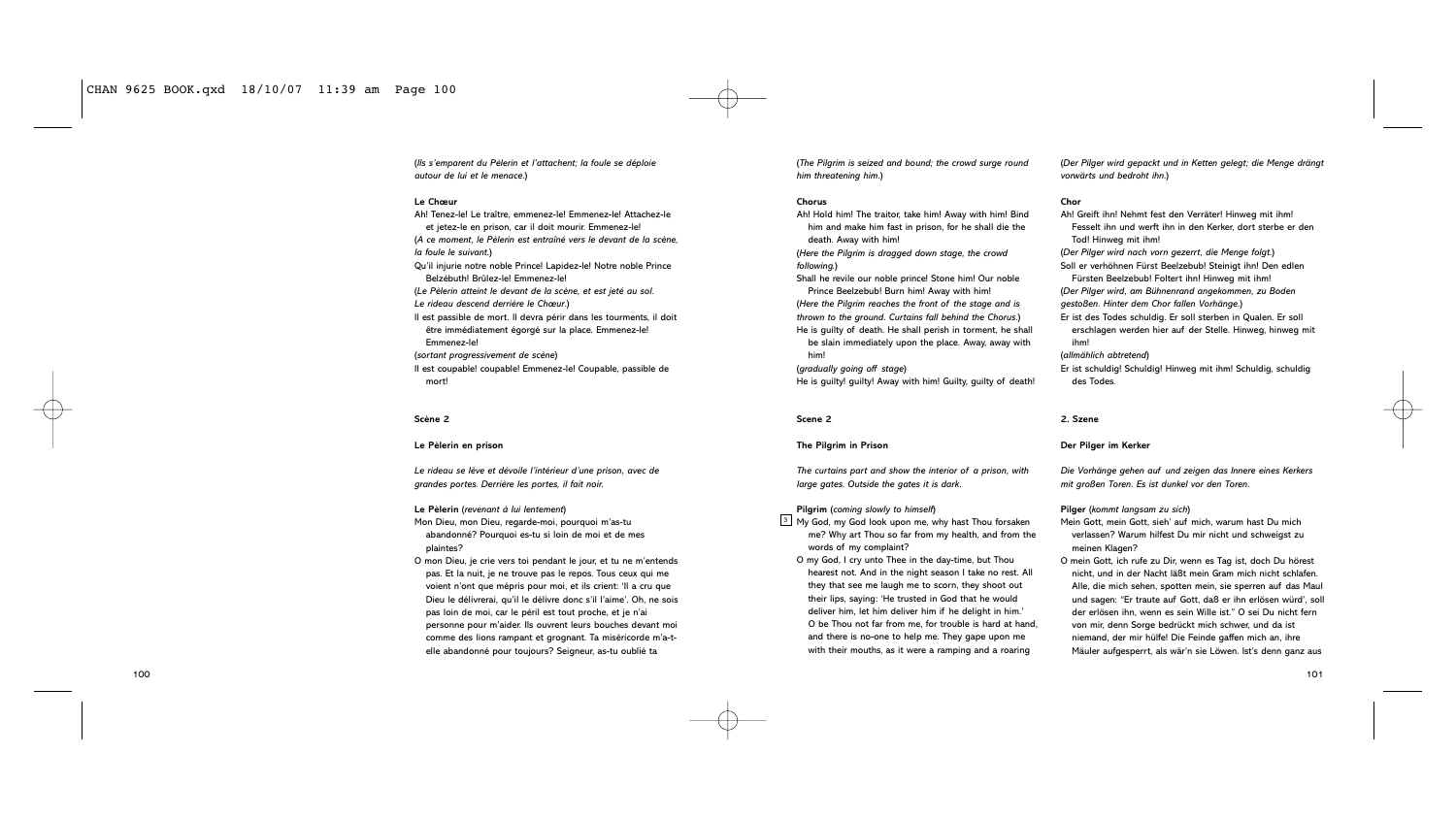bonté, la colère te rend-elle sourd et sans pitié? (*Il se sert la poitrine*.)

- O insensé que je suis! Sur ma poitrine se trouve la Clé de la promesse. Pourquoi demeurer dans les liens, quand je peux marcher vers la liberté sur le chemin du Seigneur?
- (*Il prend la Clé de la promesse.*)
- La Clé! Le chemin de la liberté!
- (*Il se lève, ses chaînes tombent.*)
- Ouvre-moi les portes de la droiture, et j'irai vers elle.
- (*Il introduit la clé dans la serrure. Les portes s'ouvrent. La lune brille avec éclat. Le paysage dans le lointain demeure imprécis*.) Montre-moi ton chemin, mon Dieu, enseigne-moi tes pas.
- (*Les étoiles apparaissent peu à peu*.)
- Je lèverai mes yeux vers le Ciel, vers les étoiles et tous les hôtes du Ciel.
- Regarde combien hautes sont les étoiles. N'est-ce pas Dieu dans les hauteurs du Ciel? Si je m'élève dans le Ciel, tu es là. Si je fais de l'Enfer ma demeure, tu es là également.
- Si je monte sur les ailes du matin et m'envole vers les lieux les plus éloignés de la mer, là encore, ta main me servira de guide, et ta main droite me portera. Si je dis: "Sûrement, la nuit va me recouvrir", là encore tu seras lumière pour moi. Auprès de toi les ténèbres ne sont plus les ténèbres: mais la nuit resplendit comme le jour. Pour toi, la nuit et le jour sont semblables. Et ta parole est une lumière qui éclaire mes pas et mon chemin.
- (*La lune se met à briller davantage. On voit clairement la route du Pèlerin s'étirer dans le lointain*.)
- Conduis-moi, mon Dieu, redresse mes chemins devant ta face. Et laisse se réjouir tous les hommes qui ont mis leur
- confiance en toi.
- Ils te rendront grâce à jamais. Ils se réjouiront en toi! (*Le Pèlerin sort lentement par les portes, et on le voit un long moment gravir la Route du Pèlerin*.)

lion. Is Thy mercy clean gone for ever? Doth Thy promise fail forever more? Hath God forgotten to be gracious, that He in anger shut up His tender mercies? (*He clutches at his breast.*)

- O fool that I am! In my bosom lies the key of Promise. Wherefore should I lie in bondage, when I might walk at
- liberty on the King's highway?
- (*He takes the key out of his bosom.*)
- The Key! The way of freedom!
- (*He stands up, his bonds fall off him.*)
- Open to me the gates of righteousness, I will go into them.
- (*He puts the key in the lock. The gates fly open. The moon shines out brightly. The distant landscape remains vague*.) Show me Thy way, O Lord, teach me Thy paths. (*The stars begin to appear)*
- I will lift up mine eyes to Heaven and the stars and all the host of Heaven.
- Behold the stars how high they are. Is not God in the height of Heaven? If I ascend up into Heaven Thou art there. If I make my bed in Hell, behold, Thou art there also.
- If I take the wings of the morning and fly to the uttermost parts of the sea; even there Thy hand shall guide me, and Thy right hand shall hold me. If I say: 'Surely the darkness shall cover me', even the night shall be light about me. The darkness is no darkness with Thee: but the night shineth as the day. The darkness and the light to Thee are both alike. But Thy word is a lantern unto my feet and a light unto my path.
- (*The moon shines brighter. The Pilgrim's way is seen clearly, stretching into the distance*.)
- Lead me, Lord, make my ways straight before my face. And let all men that put their trust in Thee rejoice.
- They shall be ever giving thanks to Thee. They shall be joyful in Thee!
- (*Pilgrim goes slowly through the gates, and is seen for a long time walking up the Pilgrim's Way*.)
- mit Deiner Güte? Und hat Deine Verheißung ein Ende? Hat Gott vergessen seine Gnade, in seinem Zorne mich ewiglich verstoßen?
- (*Er faßt sich an die Brust.*)
- O Narr, der ich bin! Hier im Busen liegt der Schlüssel der
- Verheißung! Warum lieg' ich denn in Fesseln, könnt ich doch wandern frei auf der Pilger Weg?
- (*Er zieht den Schlüssel vorn aus seinem Hemd.*)
- Der Schlüssel! Der Weg zur Freiheit!
- (*Er steht auf; die Ketten fallen von ihm ab.*)
- Schließe mir auf das Tor der Gerechtigkeit, durch das ich schreiten will.
- (*Er steckt den Schlüssel ins Schloß. Die Tore springen auf. Der Mond scheint hell. Die ferne Landschaft bleibt undeutlich sichtbar*.)
- Zeig' mir den Weg, o Herr, weis' mir den Pfad.
- (*Einzelne Sterne leuchten auf.*)
- Ich erheb' meine Augen zum Himmelsgezelt und den Scharen im Himmel.
- O seht die Sterne, wie hoch sie sind, ist nicht Gott in der höchsten Höhe? Führ' ich gen Himmel, so bist Du da. Machte ich mein Bett in der Hölle, siehe, so bist Du auch da. Nähme ich die Flügel der Morgenröte und bliebe am äußersten Ende des Meers, so würd' Deine Hand mich führen, Deine Rechte mich halten. Spräche ich: "Finsternis möge mich decken, so muß die Nacht auch Licht um mich sein. Auch Finsternis ist nicht finster bei Dir, und die Nacht leuchtet wie der Tag, denn Finsternis und Licht sind beide gleich bei Dir. Doch Dein Wort ist meines Fußes Leuchte, und ein Licht auf meinem Weg.
- (*Der Mond strahlt heller. Die Pilgerstraße, die in die Ferne führt, ist deutlich zu erkennen*.)
- Leite mich, mach' meine Wege gerad' vor Dir. Und laß alle, die auf Dich hoffen, fröhlich sein in Dir.
- Sie werden ewig lobsingen. Sie werden jauchzen und fröhlich sein in Dir!
- (*Der Pilger geht langsam durchs Tor und bleibt unterwegs auf der Pilgerstraße noch lange sichtbar*.)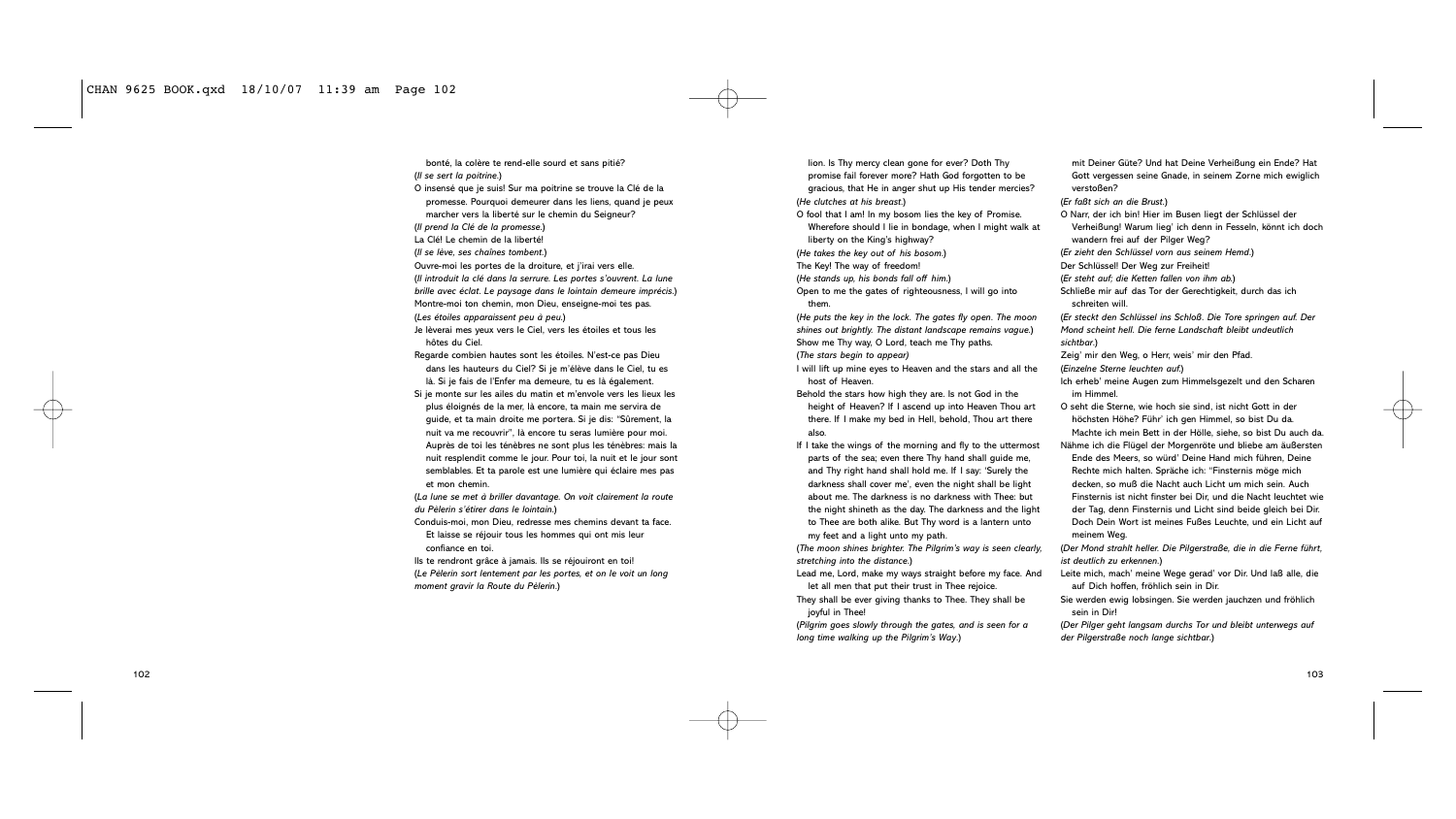# **Acte IV**

**Scène 1**

# **Le Pèlerin rencontre Monsieur A-Côté**

Scène: *La clairière d'un bois. On peut voir la route du Pèlerin s'étendre dans le lointain avec tout au bout les Montagnes délectables. Quand le rideau se lève, le Fils du bûcheron est assis et coupe le petit bois qu'il a ramassé pour en faire un fagot. Il chante tout en travaillant*.

# **Le Fils du bûcheron**

Celui qui est à terre ne doit pas craindre de tomber, Celui qui est bas n'a point d'orgueil. Celui qui est humble aura toujours Le Seigneur Dieu pour Guide. (*Le Pèlerin entre. Il reste debout et écoute*.)

# **Le Pèlerin**

Ecoutez ce que ce garçon est en train de chanter. Je peux dire qu'il mène une vie plus heureuse, et qu'il porte en son cœur plus de réconfort que celui qui est revêtu de soie et de velour.

# **Le Fils du bûcheron**

Je suis content de ce que j'ai, Que ce soit peu ou beaucoup, Pourtant, mon Dieu, je reste assoiffé de contentement Car tu en as sauvé de semblables. (*Le Pèlerin s'approche du garçon et lui touche l'épaule*.)

# **Le Pèlerin**

Bien le bonjour mon ami.

**Le Fils du bûcheron** (*sursautant*) Holà! Holà! Où te rends-tu Pèlerin? **Act IV**

**Scene 1**

# **The Pilgrim meets Mister By-Ends**

Scene: *The edge of a wood. The Pilgrim's way is seen stretching out into the distance with the Delectable Mountains far off. At the rise of the curtain the Woodcutter's Boy is sitting and chopping fire-wood which he has gathered, and tying it into a faggot. He sings as he works.*

### **Boy** 4

He that is down need fear no fall, He that is low, no pride; He that is humble ever shall Have God to be his Guide. (*Enter the Pilgrim. He stands and listens*.)

# **Pilgrim**

Hark to what that boy doth sing. I will dare to say he leads a merrier life and wears more of the herb called heart's-ease in his bosom than he that is clad in silk and velvet.

# **Boy**

I am content with what I have, Little be it or much And, Lord, contentment still I crave, Because Thou savest such. (*The Pilgrim goes up to the Boy and touches his shoulder*.)

# **Pilgrim**

Good-day friend.

**Boy** (*starting up*) How now! How now! wither away, Pilgrim?

### **Vierter Akt**

**1. Szene**

# **Der Pilger begegnet Herrn Süßmaul**

Bild – *Am Rand eines Waldes. Die Pilgerstraße verliert sich in der Ferne, dahinter die lieblichen Berge. Wenn sich der Vorhang hebt, sieht man den Holzfällerknaben im Sitzen das gasammelte Brennholz zerkleinern und zum Bündel verschnüren. Er singt bei der Arbeit.*

# **Knabe**

Er, der in Demut wandelt still, Er kommet nicht zu Fall, Er, der sich beugt vor Gottes Will, Den führt Gott überall. (*Der Pilger erscheint. Er bleibt stehen und hört zu*.)

# **Pilger**

Horch nur, was der Knabe singt. Wie so traulich klingt sein Lied, wie fröhlich arbeitet er. Jenes Kräutlein Sorgenfrei in seinem Busen ist besser denn ein Kleid aus Samt und Seide.

# **Knabe**

Mich kränket nicht, was ich nicht hab, Wünsch' mir nicht Überfluß; Zufriedenheit ist reichste Gab', Von Gott sie kommen muß. (*Der Pilger tritt zu dem Knaben und legt ihm die Hand auf die Schulter*.)

# **Pilger**

Gott grüß' dich.

**Knabe** (*erschrickt*) Was gibt's? Was gibt's? Wohin des Wegs, Pilger?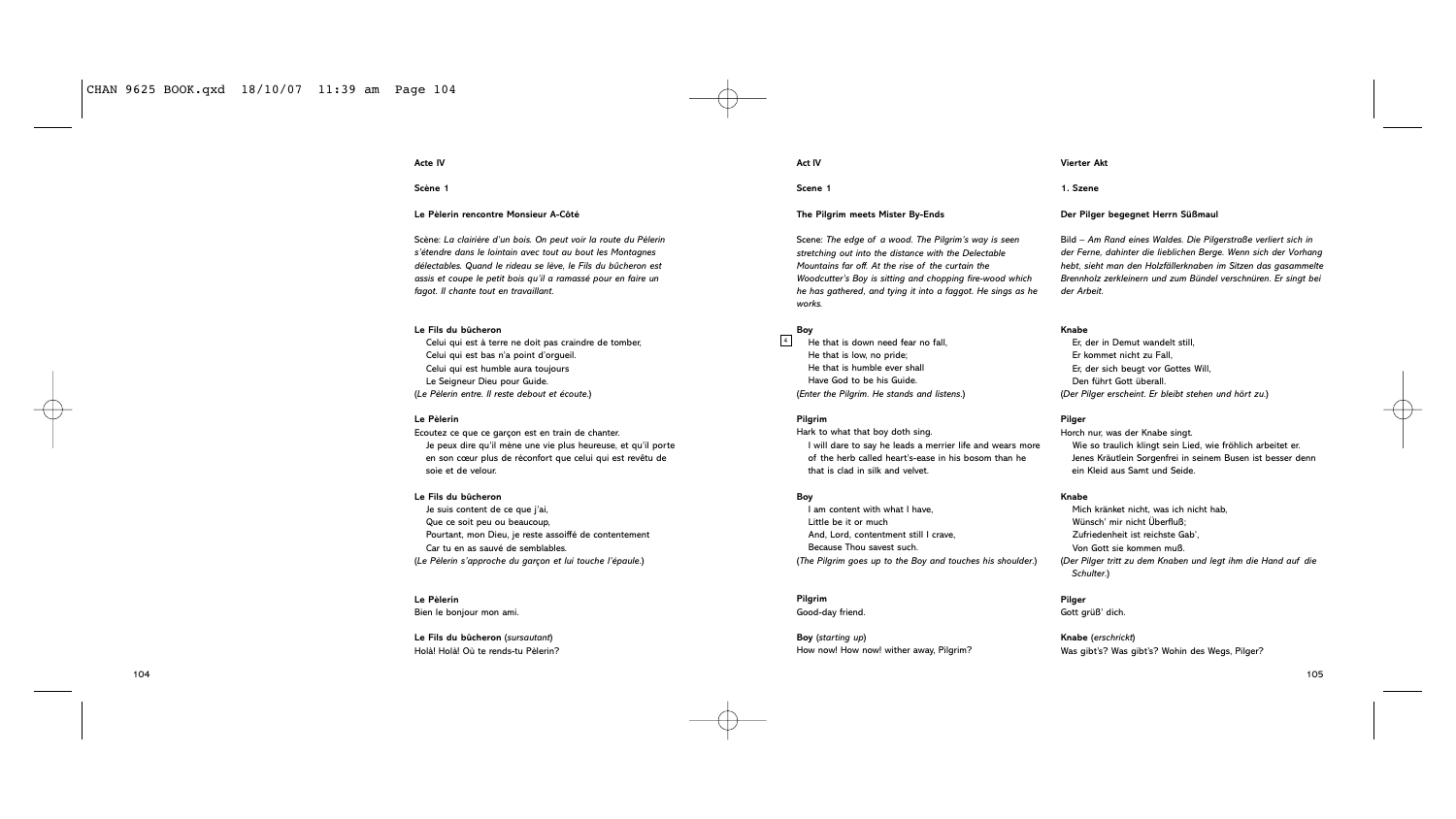# **Le Pèlerin**

Je suis en chemin vers la Cité céleste, est-ce encore loin?

# **Le Fils du bûcheron**

Tu es proche, car quand le jour est clair, on peut apercevoir d'ici les Montagnes délectables. Ton voyage touche à son terme.

(*Le Fils du bûcheron montre du doigt les Montagnes au Pèlerin, qui les regarde fixement. Subitement, le garçon se précipite vers le côté droit de la scène, et jette un regard en direction des coulisses*.) Mais regarde! Voici venir quelqu'un qui serait bien content de

se joindre à ton pèlerinage. (*Entrent Monsieur A-Côté avec à son bras Madame A-Côté. Le Pèlerin se dirige vers eux et enlève son chapeau*.)

# **Le Pèlerin**

De quel pays êtes-vous, monsieur, et où vous rendez-vous? (*Monsieur A-Côté s'incline très bas, tandis que Madame A-Côté fait une révérence élaborée.*)

**Monsieur A-Côté** Je viens de la ville de Parler-Juste –

**Le Pèlerin** Parler-Juste? Y-a-t-il des gens vertueux là-bas?

# **Monsieur A-Côté**

Je l'espère. (*Monsieur A-Côté montre Madame A-Côté qui fait un sourire affecté*.)

Et j'ai de nombreux parents en ville, en particulier Lord Demi-Tour, Lord Serviteur-du-Temps, et aussi Monsieur Homme-Doux, Monsieur Deux-Faces, et le prêtre de notre paroisse, Monsieur Deux-Langues.

(*Monsieur A-Côté quitte sa femme et vient parler à l'oreille du Pèlerin*.)

# **Pilgrim**

I am bound for the Celestial City, have I still far to go?

# **Boy**

Not far, for from here, when the day is clear, you can see the Delectable Mountains, and then your journey is nearly at an end.

(*The Boy points out the Mountains to the Pilgrim, who stands gazing. Suddenly the Boy starts, runs to the right corner of the stage and looks off*.)

But look! Here comes one who would gladly share your pilgrimage.

(*Enter Mister By-Ends with Madam By-Ends on his arm. The Pilgrim comes forward and takes off his hat*.)

# **Pilgrim**

What country man, Sir, and whither are you going? (*Mister By-Ends makes a low congee and Madam By-Ends makes an elaborate curtsey*.)

**Mister By-Ends**

I come from the town of Fair-speech –

# **Pilgrim**

Fair-speech? Is there any good that lives there?

# **Mister By-Ends**

I hope so. (*Mister By-Ends indicates Madam By-Ends, who simpers*.) And I have many kindred in the town, and in particular my Lord Turn-About, my Lord Time-Server, also Mister

Smooth-Man, Mister Facing-Bothways and the parson of our Parish, Mister Two-Tongues.

(*Mister By-Ends leaves his wife and speaks in the Pilgrim's ear*.)

# **Pilger**

Die Himmlische Stadt muß ich finden. Ist es weit noch von hier?

# **Knabe**

Nicht weit, denn von hier, wenn der Tag ist klar, kannst die Lieblichen Berge du sehen, und deine Reise dann bald dem End' sich naht.

(*Der Knabe zeigt dem Pilger die lieblichen Berge, und der hält danach Ausschau. Plötzlich erschrickt der Knabe, rennt an den rechten Bühnenrand und späht voraus*.)

Sieh her! Hier kommt einer, der mit Freuden dich begleiten wird.

(*Auftritt Herr Süßmaul mit Frau Süßmaul am Arm. Der Pilger tritt vor und zieht seinen Hut*.)

# **Pilger**

Wes Landes seid Ihr, und wohin wollt Ihr gehen? (*Herr Süßmaul macht einen tiefen Diener, Frau Süßmaul einen kunstvollen Knicks*.)

**Herr Süßmaul** Ich komm' aus der Stadt Wortschwall.

**Pilger** Wortschwall? Leben dort gute Leute?

# **Herr Süßmaul**

Ich glaub', ja. (*Herr Süßmaul zeigt auf die affektiert lächelnde Frau Süßmaul*.) Und ich hab' viel Verwandte in der Stadt, und im besonderen den Herrn Wetterfahn, den Herrn Zeitgemäß, ferner Meister Aalglatt, Meister Wiebeliebtes, und die Leuchte unsrer Kirche, Pfarrer Doppel-Züngig. (*Herr Süßmaul läßt seine Frau stehen, um dem Pilger ins Ohr zu flüstern*.)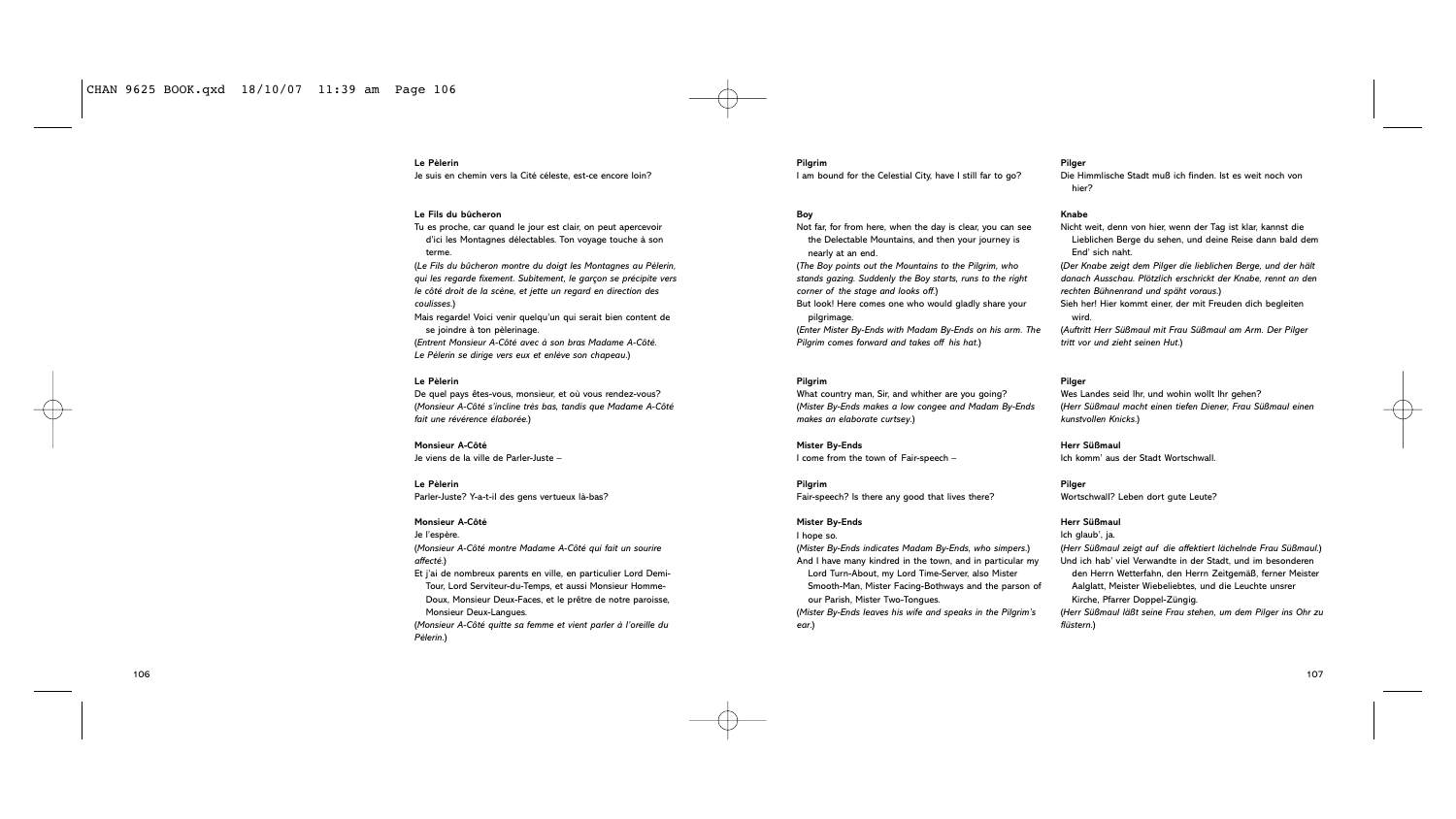Mais pour vous avouer la vérité, je suis un homme de qualité, bien que mon père ait été porteur d'eau, regardant d'un côté, et ramant de l'autre. (*Le Pèlerin et le Fils du bûcheron se regardent en souriant*.)

**Le Pèlerin** (*à Monsieur A-Côté*) Je crois comprendre que vous êtes un homme marié. (*Madame A-Côté fait une révérence*.)

# **Monsieur A-Côté**

En effet, et mon épouse est une femme très vertueuse. Elle est la fille de Lady Simulacre. Il est vrai que nous différons quelque peu en matière de religion. (*Madame A-Côté fait un signe à son époux, et parle en restant à ses côté. Le Pèlerin les observe avec attention*.)

**Madame A-Côté** (*indiquant son époux au Pèlerin*) Certains font preuve d'une droiture excessive, et se précipitent en voyage par tous les temps. Mais nous, nous préférons attendre le vent et la marée. Au moindre signe, certains risqueraient tout pour Dieu. Mais nous, nous préférons utiliser tous les avantages afin de nous assurer notre condition. Certains préfèrent la religion en haillons et dans les mépris, mais nous, nous suivrons Dieu quand il marchera en souliers dorés sous le soleil et les applaudissements. (*Ils marchent en rond, et se préparent à partir*.)

**Le Pèlerin** (*à part au Fils du bûcheron*) J'ai comme l'impression qu'il s'agit de monsieur A-Côté de Parler-Juste.

# **Le Fils du bûcheron**

Demande-lui, il me semble qu'il ne devrait pas avoir honte de son nom.

**Le Pèlerin** (*se tournant vers Monsieur A-Côté*) Ne seriez-vous pas Monsieur A-Côté de Parler-Juste? But to tell you the truth, I am become a gentleman of quality, yet my father was a waterman, looking one way and rowing another. (*The Pilgrim and the Boy smile at each other*.)

**Pilgrim** (*to Mister By-Ends*) I perceive that you are a married man. (*Madam curtseys.*)

# **Mister By-Ends**

Yes, and my wife is a very virtuous woman. She was my Lady Feigning's daughter. It is true we differ somewhat in religion from the stricter sort. (*Madam By-Ends beckons to her husband and speaks aside to him. The Pilgrim watches closely*.)

**Madam By-Ends** (*indicating the Pilgrim to her husband*) We hear of some that are righteous over much, they rush on their journey all weathers. But we are for waiting for wind and tide. They are for hazarding all for God at a clap. But we are for taking all advantages to secure our estate. They are for religion in rags and contempt, but we are for him when he walks in his golden slippers in the sunshine and with applause.

(*They promenade round and are preparing to go*.)

**Pilgrim** (*aside to Boy*) It runs in my mind, that this is one By-Ends of Fair-speech.

**Boy** Ask him, methinks he should not be ashamed of his name.

**Pilgrim** (*turning to By-Ends*) Is not your name Mister By-Ends of Fair-speech? Im Vertrauen gesagt, ein jeder weiß, daß ich ein Herr von hohem Rang, doch mein Vater war ein Fährmann, blickte vorwärts und ruderte rückwärts. (*Der Pilger und der Knabe lächeln einander zu*.)

**Pilger** (*an Herrn Süßmaul gewandt*) Darf ich wissen, ob Ihr Ehemann seid? (*Frau Süßmaul knickst.*)

# **Herr Süßmaul**

Ja, meine Frau ist sehr tugendhaft und gebildet. Sie ist der Gräfin Falschheit Tochter. Allerdings, was unsre Religion betrifft, da sind wir nicht so streng. (*Frau Süßmaul winkt ihren Mann zu sich und spricht leise mit ihm. Der Pilger beobachtet sie genau*.)

**Frau Süßmaul** (*ihren Mann auf den Pilger verweisend*) Gar manche üben die Tugend allzusehr, sie stürmen dahin in jedem Wetter. Doch wir warten lieber auf günst'gen Wind. Sie wagen alles mit einem Mal nur für Gott. Doch wir denken, was wohl vorteilhaft könnt' sein für unser Wohlergehn. Sie sind für Religion trotz Armut und Spott. Doch wir sind für sie, wenn sie wandelt in goldenem Gewande, in der Sonne, erfolggekrönt. (*Sie promenieren im Kreis und machen Anstalten, sich zu entfernen.*)

**Pilger** (*leise zu dem Knaben*) Es fällt mir jerzt ein, der Mann ist Herr Süßmaul aus **Wortschwall** 

**Knabe** Frag' ihn, mich dünkt, sein Name paßt gar trefflich auf ihn.

**Pilger** (*an Herrn Süßmaul gewandt*) Ist nicht Ihr Name Herr Süßmaul aus Wortschwall?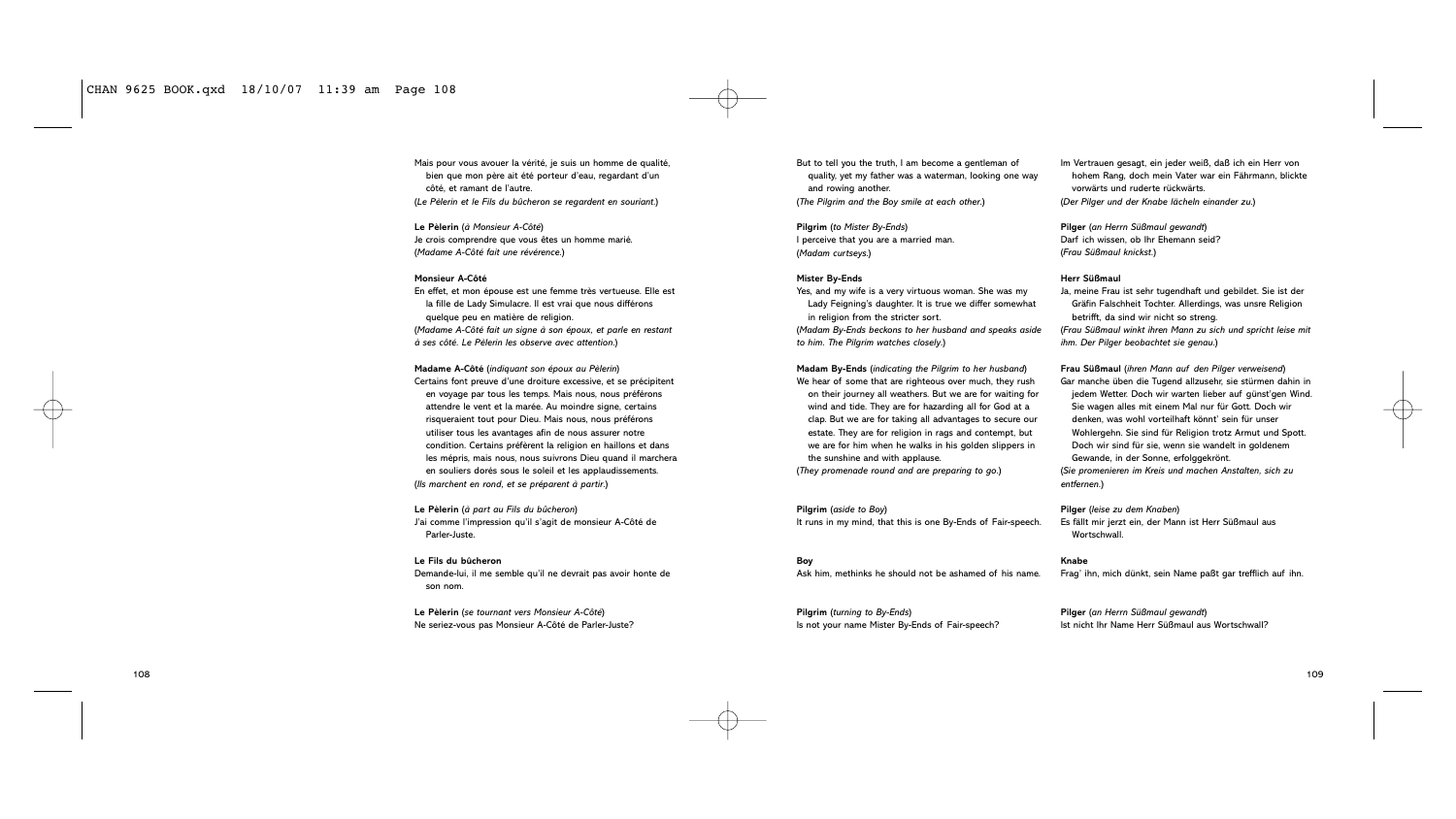# **Monsieur A-Côté**

Ce n'est pas mon vrai nom, mais le surnom que m'ont donné ceux qui ne m'aiment pas. Je devrais me satisfaire sans doute de le porter comme un reproche puisque d'autres hommes vertueux ont eu à porter les leurs. Cependant, vous me trouverez de bonne compagnie, si vous m'acceptez comme votre associé.

# **Le Pèlerin**

Si vous voulez me suivre, il vous faudra aller contre vents et marées. Vous devrez faire vœux de pauvreté, et rester fidèle au Seigneur jusque dans les fers.

### **Madame A-Côté**

Vous n'avez pas à nous imposer quoi que ce soit, ni à nous dicter notre foi. Laissez-nous notre liberté et venir avec vous.

# **Le Pèlerin**

Vous n'irez pas plus loin si vous ne faites pas comme moi et selon ce que je vous propose.

# **Monsieur A-Côté**

Je n'abandonnerai jamais mes vieux principes, car ils sont sans risques et profitables. S'il ne m'est pas permis de vous accompagner, je pourrais bien faire le voyage tout seul, jusqu'à ce que je rencontre quelqu'un qui se plaira en ma compagnie. (*s'inclinant très bas*) Votre serviteur!

**Madame A-Côté** (*s'inclinant très bas*) Votre servante!

# **Tous les deux**

Votre serviteur! (*Il offre son bras à son épouse. Ils s'inclinent bas, font un tour, puis une révérence finale et s'en vont*.)

### **Mister By-Ends**

That is not my name, it is a nickname, that was given me by some that cannot abide me. I must be content to bear it as a reproach, as other good men have borne theirs before me. Yet you shall find me a fair company keeper, if you will admit me your associate.

# **Pilgrim**

If you would go with me you must go against the wind and tide. You must own religion in his rags and stand by him too when bound in irons.

# **Madam By-Ends**

You must not impose, nor lord it over our faith. Leave us to our liberty and let us go with you.

# **Pilgrim**

Not a step further unless you will do as I do in what I propose.

# **Mister By-Ends**

I will never desert my old principles, since they are harmless and profitable. If I may not go with you I must e'en go by myself, till some overtake me that will be glad of my company. (*Bowing low*) Your servant!

# **Madam By-Ends** (*bowing low*)

Your servant!

# **Both**

Your servant! (*He gives his arm to his wife. They both bow low, promenade round, make a final bow, and go off*.)

# **Herr Süßmaul**

Das ist nicht mein Name, sondern ein Spottname, angeheftet mir von einem meiner Feinde. Muß es dulden, ihn zu tragen wie einen Fleck, wie andre von Rang es geduldet haben. Doch, du wirst gute Gesellschaft an mir finden, wenn du mir erlauben willst, mit dir zu reisen.

# **Pilger**

Wenn du mit mir willst wandern, so mußt du trotzen Sturm und Flut. Du mußt glauben, was dich auch befällt, und ausharren treu, auch wenn du in Ketten schmachtest.

# **Frau Süßmaul**

Es ist nicht dein Amt, uns solcherart zu belehren. Laß uns unsre Freiheit, dann gehen wir mit dir.

# **Pilger**

Keinen Schritt weiter, es sei denn, daß Ihr mir folget und tut, was ich tu!

# **Herr Süßmaul**

Ich bleib' treu meinen eignen Prinzipien, sind sie doch harmlos und nützlich. Wenn ich nicht mit dir kann gehn, geh' ich eben allein, bis ich jemand treffe, dem meine Freundschaft willkommen ist. (*verneigt sich tief* ) Ihr Diener!

**Frau Süßmaul** (*verneigt sich tief* ) Empfehl mich!

# **Beide**

Empfehl mich! (*Er reicht seiner Frau den Arm. Sie verneigen sich tief, promenieren im Kreis, verneigen sich ein letztes Mal und gehen ab*.)

111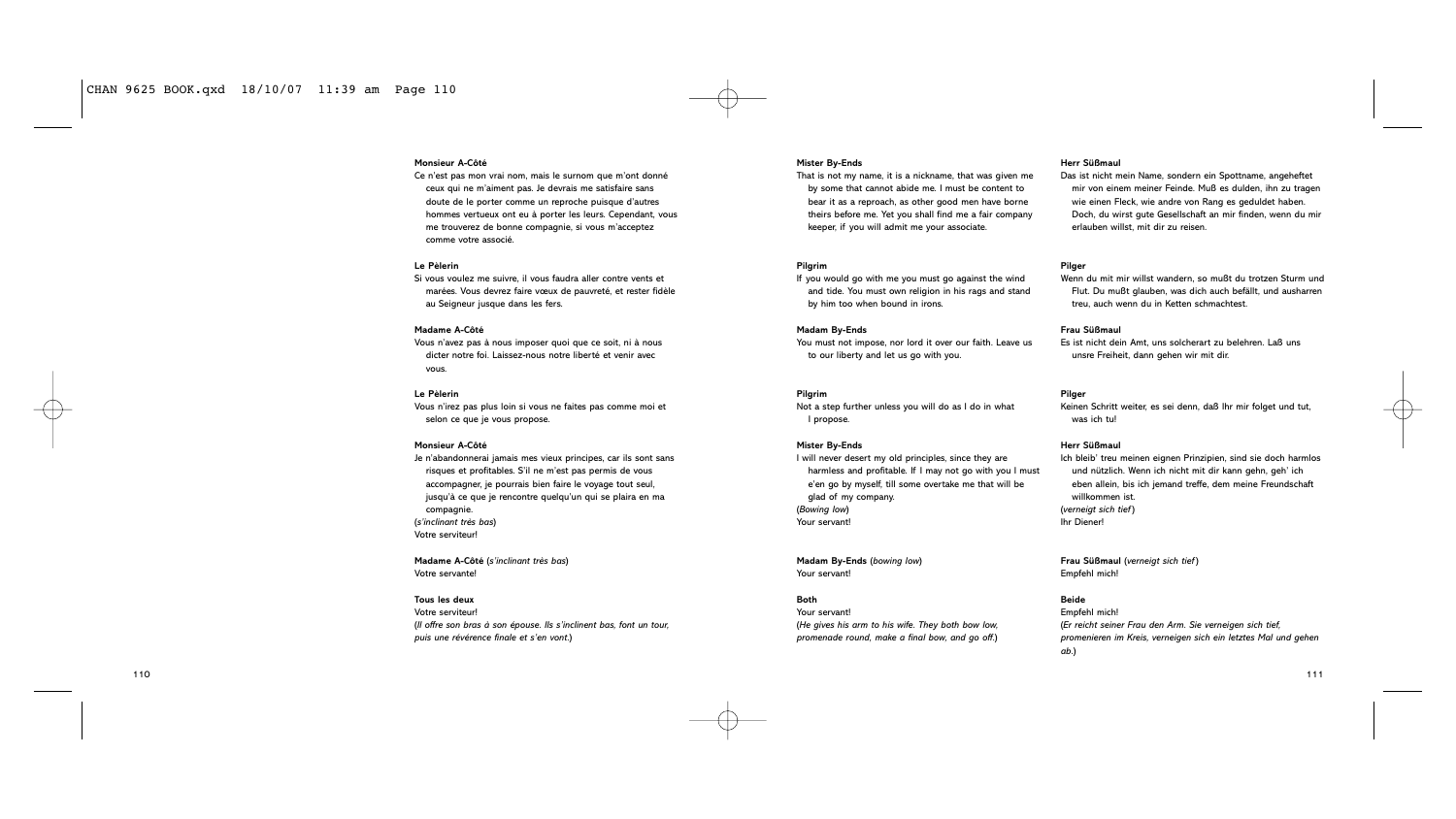# **Le Pèlerin**

Si cet homme ne peut se tenir devant le jugement des hommes, comment pourrait-il se tenir devant le jugement de Dieu? Mais maintenant, souhaite-moi bon voyage, car je dois reprendre ma route.

# **Le Fils du bûcheron**

### Bon voyage.

(*Le garçon mène le Pèlerin jusqu'à un point panoramique*.) Là-bas se trouvent les Montagnes délectables. C'est un très beau pays, avec des bois et des vignes et des fruits de toutes les sortes; avec des sources et des fontaines délectables à contempler. Et quand tu y seras, tu pourras voir les portes de la Cité céleste.

# **Le Pèlerin**

Allons, allons, je suis impatient d'y arriver, car alors je serai dans ce refuge où je resterai pour toujours.. (*Le Pèlerin s'en va lentement, regardant droit devant lui. Le garçon le regarde*.)

**Le Fils du bûcheron** (*criant au Pèlerin dans les coulisses*) Adieu! Je te souhaite beau temps sur la route qui conduit à la Montagne de Sion. (*Il retourne à son travail, réunit son fagot, le met sur les épaules et sort en chantant*.) Il marche léger et libre, Celui qui se passe de beaucoup, Ici la fauvreté, et là-bas la félicité, Est ce qui convient au pèlerin. (*La scène s'assombrit peu à peu, et est finalement plongée dans l'obscurité*.)

### **Entracte**

(*Le rideau du fond se lève, et la scène s'éclaire peu à peu*.)

# **Pilgrim**

If this man cannot stand before the judgement of men, how shall he stand before the judgement of God? But now give me God speed for I must go on my way.

# **Boy**

God speed. (*The boy leads the Pilgrim to a look-out point*.) Yonder are the Delectable Mountains, a most pleasant mountainous country, beautiful with woods and vineyards and fruits of every sort; with springs and fountains, very delectable to behold. And when thou comest thither thou mayest see the gates of the Celestial City.

# **Pilgrim**

Come fair, come foul, I long to be there, for then I shall be in that haven where I would be. (*Pilgrim goes off slowly, looking straight in front of him. The Boy watches him*.)

**Boy** (*calling to the Pilgrim off stage*) Farewell! I wish you a fair day when you set out for Mount Zion. (*He returns to his work, gathers together his bundle and slings it over his shoulder. He goes off singing*.) Fullness to such a burden is, That go on pilgrimage, Here little, and hereafter bliss, Is best from age to age. (*The stage gradually darkens and is finally blacked out.*)

# **Entr'acte** 5

(*The Back-cloth rises and the stage gradually lights up.*)

# **Pilger**

Dieser Mann, der sich nicht vor uns rechtfertigen kann, wie will bestehen er vor Gottes Gericht? Doch jetzt sag'mir Leb' wohl, denn ich muß eilends davon.

### **Knabe** Leb' wohl.

(*Der Knabe führt den Pilger zu einem Aussichtspunkt*.) Drüben siehst du die Lieblichen Berge, schimmernd hell in blühender Landschaft, reich geschmückt mit Bäumen, Reben

und Früchten jeder Art; mit kühlen Brunnen, Labsal für jedermann's Aug' und Herz. Und wenn du dort hinkommest, so wirst du sehn die Pforten der Himmlischen Stadt.

# **Pilger**

Komm', Freud', komm', Leid, ich möchte dort sein, dort ist der Hafen, wo ich immer und ewig möcht' sein. (*Der Pilger macht sich langsam auf den Weg, die Augen geradeaus gerichtet. Der Knabe beobachtet ihn*.)

**Knabe** (*dem Pilger in die Kulissen nachrufend*) Leb' wohl! Ich wünsch' dir gut Wetter auf dem Wege zum Berg Zion. (*Er macht sich wieder an die Arbeit, sammelt sein Bündel auf, wirft es sich über die Schulter und geht singend ab*.) Er gehet leicht und froh bereit, Der viel entbehren kann, Hier wenig, und dort Seligkeit, So ziemt's dem Pilgersmann. (*Das Licht auf der Bühne wird solange schwächer, bis es völlig dunkel ist*.)

# **Zwischenaktsmusik**

(*Der Prospekt hebt sich und die Bühne hellt sich allmählich auf.*)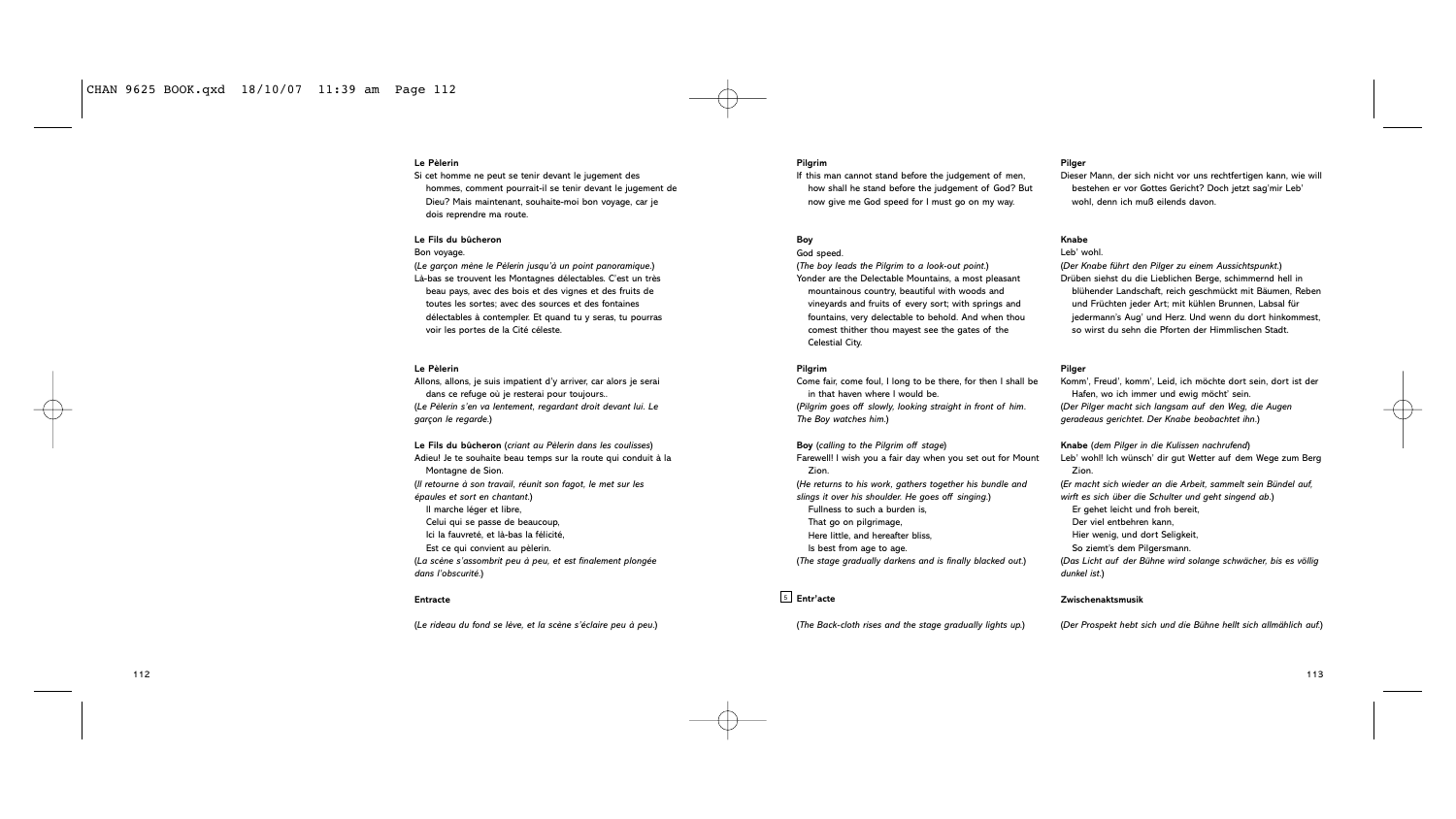# **Scène 2**

# **Les Bergers des montagnes délectables**

Scène: *Les montagnes délectables proches de la Cité céleste. Les trois Bergers sont agenouillés. C'est juste avant le coucher du soleil.*

# **Premier berger**

Celui qui demeure sous la protection du Très-Haut reposera dans l'ombre du Tout-Puissant.

# **Troisième berger**

Il trouvera un refuge sous son aile, et il sera en sureté sous son plumage.

### **Deuxième berger**

Car il ordonnera à ses anges de prendre soin de toi afin que ton pied ne heurte pas les pierres.

### **Tous les trois**

Celui qui demeure sous la protection du Très-Haut restera dans l'ombre du Tout-Puissant. (*Ils se relèvent, et font un geste d'adoration. Le Pèlerin entre*.)

### **Le Pèlerin**

A qui appartiennent ces Montagnes délectables, et à qui sont les moutons qui y paissent?

# **Deuxième berger**

Ces Montagnes sont le domaine d'Emmanuel, ainsi que les moutons, et il a donné sa vie pour eux.

**Le Pèlerin** Est-ce là le chemin qui conduit à la Cité céleste?

# **Deuxième berger** Tu es juste sur la route.

# **Scene 2**

# **The Shepherds of the Delectable Mountains**

Scene: *The Delectable Mountains near to the Heavenly City, the three Shepherds kneeling. It is just before sunset.*

### **First Shepherd**

 $6$  Who so dwelleth under the defence of the Most High shall abide under the shadow of the Almighty.

# **Third Shepherd**

He shall defend thee under his wings, and thou shalt be safer under his feathers.

# **Second Shepherd**

For He shall give his angels charge over thee, that thou hurt not thy foot against a stone.

# **All Three**

Who so dwelleth under the defence of the Most High shall abide under the shadow of the Almighty. (*They rise from their knees, and make a gesture of adoration. Enter the Pilgrim*.)

# **Pilgrim**

Whose Delectable Mountains are these, and whose be the sheep that feed upon them?

# **Second Shepherd** These Mountains are Emmanuel's land, and the sheep also are his, and he laid down his life for them.

**Pilgrim** Is this the way to the Celestial City?

**Second Shepherd** You are just in your way.

### **2. Szene**

# **Die Hirten von den lieblichen Bergen**

Bild – *Die lieblichen Berge nahe der himmlischen Stadt. Die drei Hirten knien. Kurz vor Sonnenuntergang*.

# **Erster Hirt**

Denn wer lebet unter Schirm und Schild des Höchsten, der wird bleiben unter dem Schatten des Allmächtgen.

# **Dritter Hirt**

Er wind dich schützen mit seinen Flügeln, bei Ihm wirst du Sicherheit finden.

# **Zweiter Hirt**

Denn seine Engel wachen über dir, und dein Fuß wird nicht stoßen an einen Stein.

### **Alle Drei**

Denn wer lebet unter Schirm und Schild des Höchsten, der wird bleiben unter dem Schatten des Allmächtgen. (*Sie erheben sich mit andächtiger Geste von den Knien. Der Pilger tritt auf*.)

# **Pilger**

Wer ist Herr dieser lieblichen Berge, und wessen die Schafe, die hier weiden?

# **Zweiter Hirt** Die Berge sind Emanuels Land, und das Vieh, alles ist sein, und sein Leben gab er für sie.

**Pilger** Ist dies der Weg zur Himmlischen Stadt?

**Zweiter Hirt** Ja, der Weg führt dahin.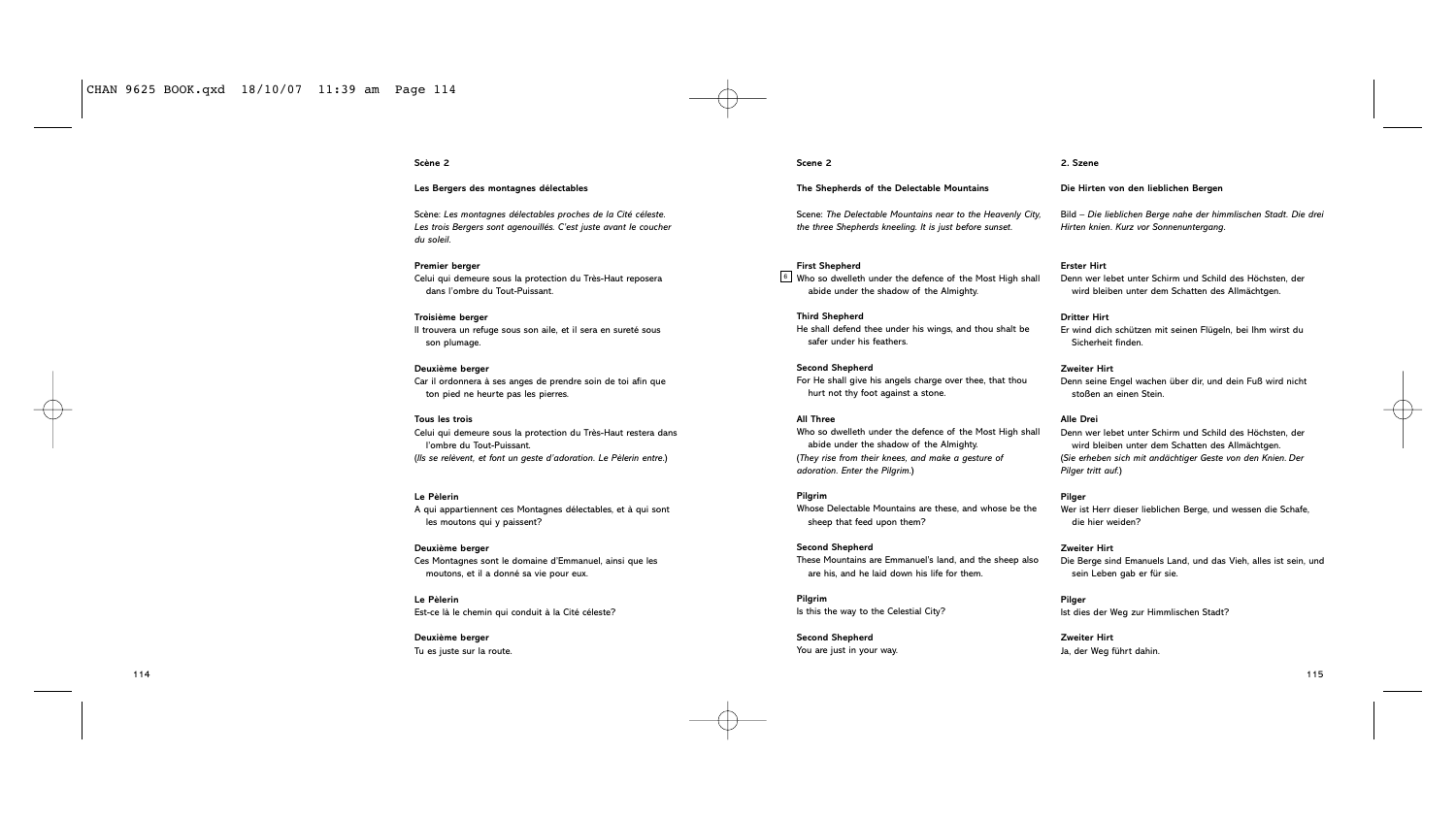**Le Pèlerin** Est-ce encore loin?

**Deuxième berger** Trop loin pour quiconque sinon celui qui y est destiné.

**Le Pèlerin** Le chemin est-il sûr ou dangereux?

**Deuxième berger** Sans danger pour ceux qui sont protégés, mais beaucoup tomberont en chemin.

**Le Pèlerin** Les Pèlerins exténués et qui se sont évanouis en chemin trouveront-il le repos en ce lieu?

**Troisième berger** Le Seigneur de ces montagnes nous a chargé de prendre bien soin des pèlerins. Aussi, toutes les douceurs de ce lieu sont devant toi. (*Les Bergers accueillent le Pèlerin*.)

**Troisième berger** Je vois que tu es un voyageur. D'où viens-tu?

**Le Pèlerin** Je viens de la Cité de destruction, et je me rends vers la Montagne de Sion.

**Troisième berger** Pourquoi es-tu si désireux de te rendre vers la Montagne de Sion?

# **Le Pèlerin**

Je veux m'y rendre car là-bas, dans le Paradis de Dieu, je ne mourrai pas, et je serai auprès de mon Seigneur tous les jours de l'éternité.

**Pilgrim** How further is it thither?

**Second Shepherd** Too far for any but those who shall get thither indeed.

**Pilgrim** Is the way safe or dangerous?

**Second Shepherd** Safe for those for whom it is to be safe, but many shall fall therein.

**Pilgrim** Is there in this place any relief for Pilgrims that are weary and faint in the way?

**Third Shepherd** The Lord of these mountains hath given us a charge not to be forgetful to entertain pilgrims. Therefore the good of the place is before you. (*The Shepherds welcome the Pilgrim*.)

**Third Shepherd** I perceive that you are a wayfaring man. Whence come

**Pilgrim** I come from the City of Destruction, and am going to Mount Zion.

**Third Shepherd** What is it makes you so desirous to get to Mount Zion?

# **Pilgrim**

you?

Fain would I be where I shall die no more, in the Paradise of God, There to be with my King all the days of Eternity.

**Pilger** Wie weit noch zu gehen?

**Zweiter Hirt** Zu weit für jene, die niemals erreichen das Ziel.

**Pilger** Sagt, ob der Weg gefährlich ist.

**Zweiter Hirt** Nicht für jene, die beschirmet sind, doch mancher noch kommt um.

**Pilger** Bietet dieser Ort Obdach und Labsal für gläubige Pilger, die müde vom Weg?

### **Dritter Hirt**

Der Herr dieser Berge hat Auftrag uns erteilt, alle Pilger freundlich und liebreich zu empfangen. Sei uns willkommen und teil', was wir haben. (*Die Hirten heißen den Pilger willkommen*.)

**Dritter Hirt** Ich sehe, daß du ein Pilgersmann bist, woher kommst du?

**Pilger**

Ich komm aus der Stadt der Zerstörung, und ich gehe zum Berg Zion.

**Dritter Hirt** Was macht dich denn so begierig, nach Zion zu kommen?

# **Pilger**

Gern möcht' ich sein, wo keinen Tod es gibt, in Gottes Paradies, dort, wo Er, unser König, regieret in Ewigkeit.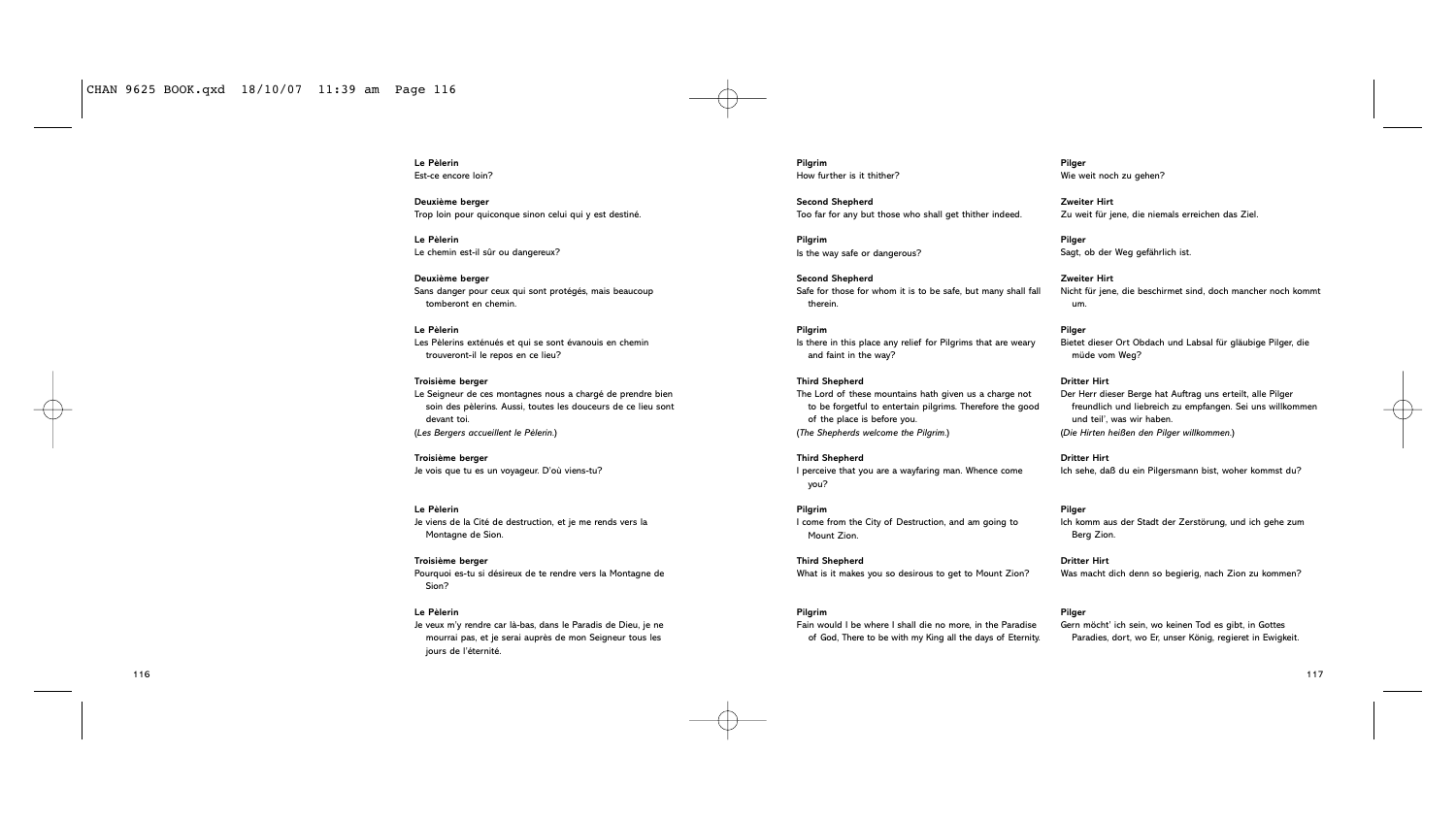**Deuxième berger** (*montrant les coulisses*) Regarde vers le sud, là tu pourras voir les portes de la Cité construites avec des perles et des pierres précieuses. Regarde, toute la région fourmille de chars et de chevaux, de joueurs de trompette et de joueurs de chalumeau pour accueillir les pèlerins.

# **Le Pèlerin** (*se cachant les yeux*)

Oh, je ne peux regarder cette gloire, car à la contempler je tomberai malade de désir. Quand faudra-t-il que je vienne pour comparaître devant le Seigneur?

# **Troisième berger**

Sois conforté. L'amertume précède la douceur. Tu devrais rester ici avec nous pendant un temps, et te consoler avec les bienfaits de ces montagnes délectables.

# **Premier berger**

Ici, l'air est très doux et plaisant; ici tu entendras à tout moment le chant des oiseaux, et tu verras chaque jour les fleurs s'épanouir dans les champs et sur les coteaux.

**Le Pèlerin** Je suis content de rester.

**La Voix d'un oiseau** Le Seigneur est mon Berger, je ne manque de rien.

# **Le Pèlerin**

Qui donc produit ce chant mélodieux?

# **La Voix d'un oiseau**

Sur des près d'herbe fraîche, il me fait reposer. Il me mène vers les eaux tranquilles. Il réconforte mon âme, et me conduit sur les chemins de la droiture pour l'honneur de son nom. Si je traverse la vallée de la mort, je ne crains aucun mal, car tu es avec moi, ton bâton me guide et me rassure.

**Second Shepherd** (*pointing off stage*) Look southward, there you can see the gates of the City builded of pearls and precious stones. See, the whole region is full of chariots and horses, of trumpeters and pipers to welcome the pilgrims.

# **Pilgrim** (*hiding his eyes*)

O, I cannot look on that glory, at the sight thereof I fall sick with desire. When shall I come to appear before the presence of God?

# **Third Shepherd**

Be comforted. The bitter is before the sweet. We would that you should stay with us here awhile and solace yourself with the good of these delectable mountains.

# **First Shepherd**

Here the air is very sweet and pleasant, here you shall hear continually the singing of birds and shall see every day flowers appear in the land.

# **Pilgrim** I am content to stay.

**Voice of a Bird**  $7$  The Lord is my Shepherd, therefore can I lack nothing.

**Pilgrim** What is it that makes that melodious note?

# **Voice of a Bird**

He maketh me to lie down in green pastures, He leadeth me beside the still waters. He restoreth my soul, He leadeth me in the paths of righteousness for His name's sake. Yea, though I walk through the valley of the shadow of death, I will fear no evil, for Thou art with me, Thy rod and Thy staff they comfort me.

# **Zweiter Hirt** (*zeigt in die Kulissen*)

Blick' südwärts, dort kannst du sehn die Tore der Stadt, errichtet aus Perlen und Edelstein. Nun, sieh dort, alles ist voll von Wagen und Pferden, Trompetern und Pfeifern zum Willkomm' der Pilger.

# **Pilger** (*die Hand vor den Augen*)

O, es blendet mich dieser Anblick, bei dem Strahlenglanz werd' ich krank vor Verlangen. Wann werd' ich endlich erscheinen vor Gottes Thron?

# **Dritter Hirt**

Gedulde dich. Das Bittere kommt vor dem Süßen. Wir möchten, daß bei uns du ein Weilchen bleibst, und du dich erquickst an den Gaben dieser Lieblichen Berge.

# **Erster Hirt**

Süß und hold umspielen dich die Lüfte, hier hörest du zu allen Stunden der Vögel Gesang und siehst überall Blumen erblühen im Land.

**Pilger** Mir ist so wohl bei euch.

**Die Stimme eines Vogels** Der Herr ist mein Hirte, und es wird mir nichts mangeln.

# **Pilger**

Von woher erschallet das süße Getön?

# **Die Stimme eines Vogels**

Er weidet mich auf einer grünen Aue, und führet mich zum frischen Wasser. Er erquickt meine Seele und führet mich auf den rechten Pfad, gelobt sei sein Name. Und wenn ich wandere einsam in dem finstern Tal, fürchte ich kein Unglück, denn du bist bei mir, Dein Stab und Dein Stecken trösten mich.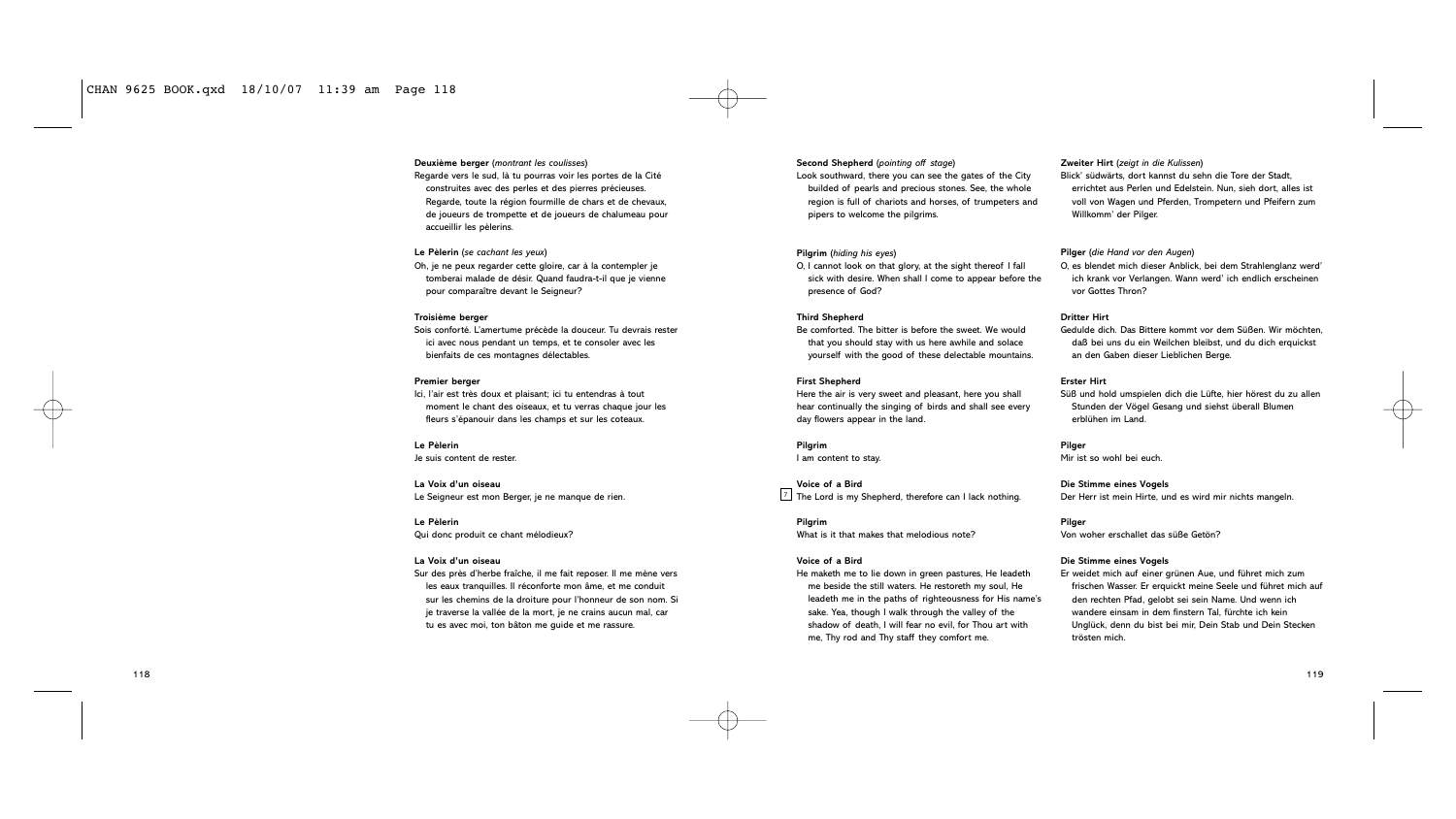# **Premier berger**

Ce sont les oiseaux de notre pays. Ils chantent ces mélodies au printemps quand les fleurs éclosent et que le soleil devient chaud. Alors on peut les entendre tout le jour, et ils rendent désirables les bois, les futaies et jusqu'aux lieux solitaires.

# **Le Pèlerin**

Ils remplissent l'air de leurs chants mélodieux.

# **La Voix d'un oiseau**

La bonté et la miséricorde m'accompagneront tous les jours de ma vie, et je demeurerai dans la maison du Seigneur pour toujours.

# **Troisième berger**

Ton bâton me guide et me rassure, et je demeurerai dans la maison du Seigneur pour toujours. (*Entre un Messager du ciel*.)

### **Le Messager du ciel**

Je te salue, Pèlerin! (*Tout le monde se lève*.) Je viens pour t'annoncer que le Seigneur te demande, et qu'il veut que tu paraisses devant lui aujourd'hui même dans tes vêtements d'immortalité. Je te donne ici un signe qui prouve que je suis un vrai messager, et je te commande de te hâter de partir.

(*Il fait un pas en avant*.)

Une flèche à la pointe aiguisée par l'amour pénètrera facilement dans ton cœur afin qu'au moment voulu tu sois parti.

(*Le Messager transperce en grande cérémonie le cœur du Pèlerin avec sa flèche*.)

# **Le Pèlerin**

Je viens Seigneur, pour être auprès de toi, et te bénir. Quand dois-je traverser, et quand les trompettes résonneront-elles pour moi de l'autre côté?

# **First Shepherd**

It is our country birds, they sing these notes in the Spring when the flowers appear and the sun shines warm, and then you may hear them all day long, they make the woods and groves and the solitary places places desirous to be in.

# **Pilgrim**

They fill the air with their melodious sounds.

# **Voice of a Bird**

Surely goodness and mercy shall follow me all the days of my life, and I will dwell in the house of the Lord for ever.

# **The Three Shepherds**

Thy rod and staff they comfort me, and I will dwell in the house of the Lord for ever. (*Enter a Celestial Messenger*)

# **Messenger**

Hail, Pilgrim. (*They all stand*) I bring thee tidings that the Master calleth for thee, and expecteth that thou shouldst stand in his presence this day in clothes of immortality. I give you herewith a token that I am a true messenger, and bid you make haste to be gone. (*He steps forward.*) An arrow with the point sharpened with love, let easily

into thy heart, that at the time appointed thou must be gone.

(*The Messenger ceremonially pierces the Pilgrim's heart with his arrow*.)

# **Pilgrim**

I come, Lord, to be with Thee, and bless Thee. When shall I pass over and the trumpets sound for me on the other side?

# **Erste Hirt**

Es ist ein Vögelein, es singt so lieblich im Frühling, wenn alles blüht, und die Sonne scheint. Du hörest die Vögelein den ganzen Tag in Wald und Hain und in einsamen Gefilden; wer wünschte nicht, dort zu weilen.

# **Pilger**

Wie klingt so süß des Vögleins Melodie.

# **Die Stimme eines Vogels**

Wahrlich, Güte und Liebe folgen mir jeden Tag meines Lebens, und ich will bleiben im Hause des Herrn für immer.

# **Die drei Hirten**

Dein Stab und Stecken, sie trösten mich, und ich will bleiben im Hause des Herrn für immer. (*Es erscheint ein himmlischer Bote.*)

# **Bote**

Hör', Pilger. (*Alle verharren.*) Ich bring' dir Botschaft, daß der Herr dich rufet zu sich und erwartet, daß du noch heute erscheinest vor ihm im Kleide der Unsterblichkeit. Empfange von mir ein Zeichen, daß ich von Gott gesendet bin, und säume nun länger nicht. (*Er tritt vor.*) Die Liebe hat geschärft diesen Pfeil, er dringt gar leicht dir in das Herz, daß zu der rechten Stunde du vor ihm stehst. (*Der Bote durchbohrt dem Pilger feierlich mit seinem Pfeil das Herz.*)

# **Pilger**

Ich komme, o Herr, zu dir und preise dich. Wann geh' ich hinüber und wann rufet mich von drüben Trompetenschall?

121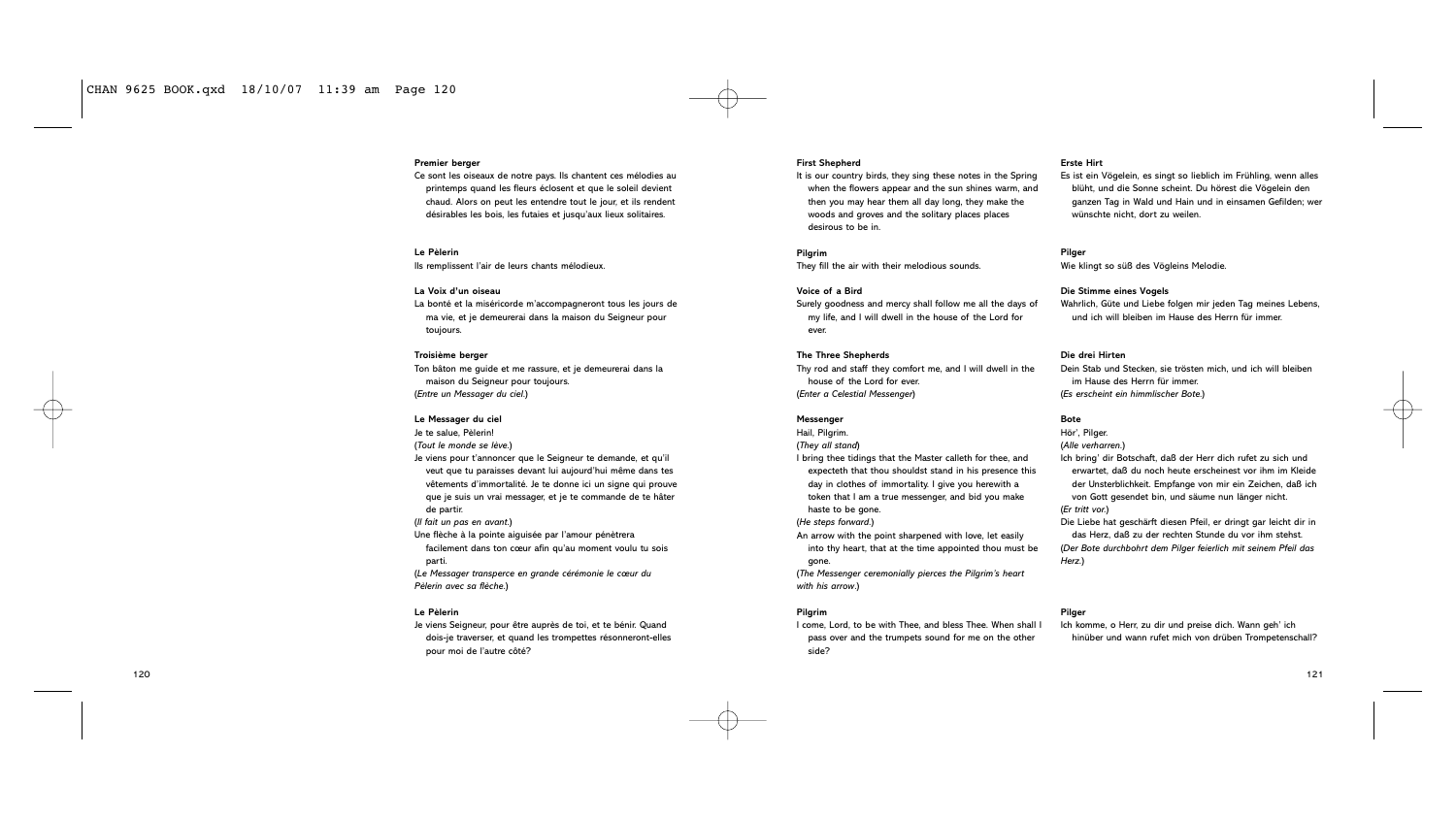### **Le Messager du ciel**

Bien que tu puisses entrevoir les portes, entre elles et toi coule une rivière, et cette rivière est très profonde. Il te faudra la traverser sinon tu ne pourras pas atteindre les portes.

# **Le Pèlerin**

Je crie pour que la force me soit donnée. (*Les Bergers s'approchent, et apportent des épices*.)

**Premièr berger** Ici poussent le camphre, le nard et le safran, l'encens et l'aloès.

# **Deuxième berger**

Il faut oindre ton corps avec ces feuilles pour te préparer à traverser la rivière. (*Ils oignent le Pèlerin. Celui-ci s'agenouille, puis se relève et prend le Messager par la main*.)

### **Troisième berger**

Que le consolateur soit toujours auprès de toi pour te guider sur le chemin qui mène à la Cité céleste. (*Le Messager mène le Pèlerin par la main. Les Bergers restent debout à regarder. Le Messager indique le chemin au Pèlerin, puis il s'en va. Le Pèlerin se dirige dans l'autre direction. La scène s'éclaire légèrement. On voit au loin la rivière de la Mort et le Pèlerin y entrer*.)

# **Le Pèlerin**

Préserve-moi, ô mon Dieu, des eaux profondes, que les flots ne me recouvrent pas la tête; ne laisse pas les vagues me submerger, ne laisse pas le flux me noyer ni les profondeurs m'engloutir.

(*Les Bergers s'agenouillent tandis que des hommes et des femmes s'approchent peu à peu et se joignent à eux*.)

### **Messenger**

Even now you are in sight of the gate, but between you and the gate there is a river, and the river is very deep. You must go through or you cannot come at the gate.

# **Pilgrim**

We have need to cry to the strong for strength. (*Shepherds come forward, bringing spices.*)

# **First Shepherd**

Here grow camphire, spikenard and saffron, frankincense, myrrh and aloes.

# **Second Shepherd**

With these must your body be anointed to prepare you to go over the river.

(*They anoint the Pilgrim. He kneels, then he rises and takes the hand of the Messenger*.)

### **Third Shepherd**

The comforter be always with you to guide you in the way that leads to the City.

(*The Messenger leads the Pilgrim by the hand. The Shepherds stand watching. The Messenger points out the way to the Pilgrim and departs. The Pilgrim goes out in the other direction. The stage lightens slightly. The River of Death is seen in the distance. The Pilgrim is seen entering it*.)

# **Pilgrim**

Preserve me, O Lord, from the deep waters, lest the billows go over my head, let not the waves go over me, let not the water flood drown me, neither let the deep swallow me up. (*The Shepherds kneel, and men and women come in*

*gradually and join the Shepherds*.)

# **Bote**

Siehst du nicht schon jetzt das Himmlische Tor? Aber zwischen dir und dem Tor, da fließt ein Wasser, und das Wasser ist furchtbar tief. Du mußt hindurch, oder du kommst niemals ans Tor.

# **Pilger**

Ich will fleh'n zu Gott, daß er mir Stärke gibt. (*Die Hirten nahen mit Gewürzen.*)

# **Erster Hirt**

Hier wächst Kampfer, Narde und Safran, Aloe, Myrrhen und Weihrauch.

# **Zweiter Hirt**

Mit diesen Gewürzen wirst du gesalbet, so beschützt, gehest du über das Wasser. (*Sie salben den Pilger. Er kniet nieder, steht wieder auf und ergreift die Hand des Boten*.)

### **Dritter Hirt**

Dein Tröster bleib' immer bei dir und führ' dich auf dem Weg zur Ewigen Stadt.

(*Der Bote führt den Pilger an der Hand. Die Hirten bleiben zurück und sehen zu. Der Bote zeigt dem Pilger den Weg und entfernt sich. Der Pilger geht in die entgegengesetzte Richtung. Auf der Bühne wird es ein wenig heller. In der Ferne ist der Fluß des Todes zu erkennen. Man sieht den Pilger ins Wasser gehen*.)

# **Pilger**

Beschütz' mich, beschütz' mich im tiefen Wasser, daß nicht Wellen bedecken mein Haupt, Laß' nicht die Flutersäufen mich, dämme die Ströme des Wassers, schließ' der Tiefe furchtbaren Schlund.

(*Die Hirten knien nieder; nach und nach kommen Männer und Frauen dazu und gesellen sich zu den Hirten*.)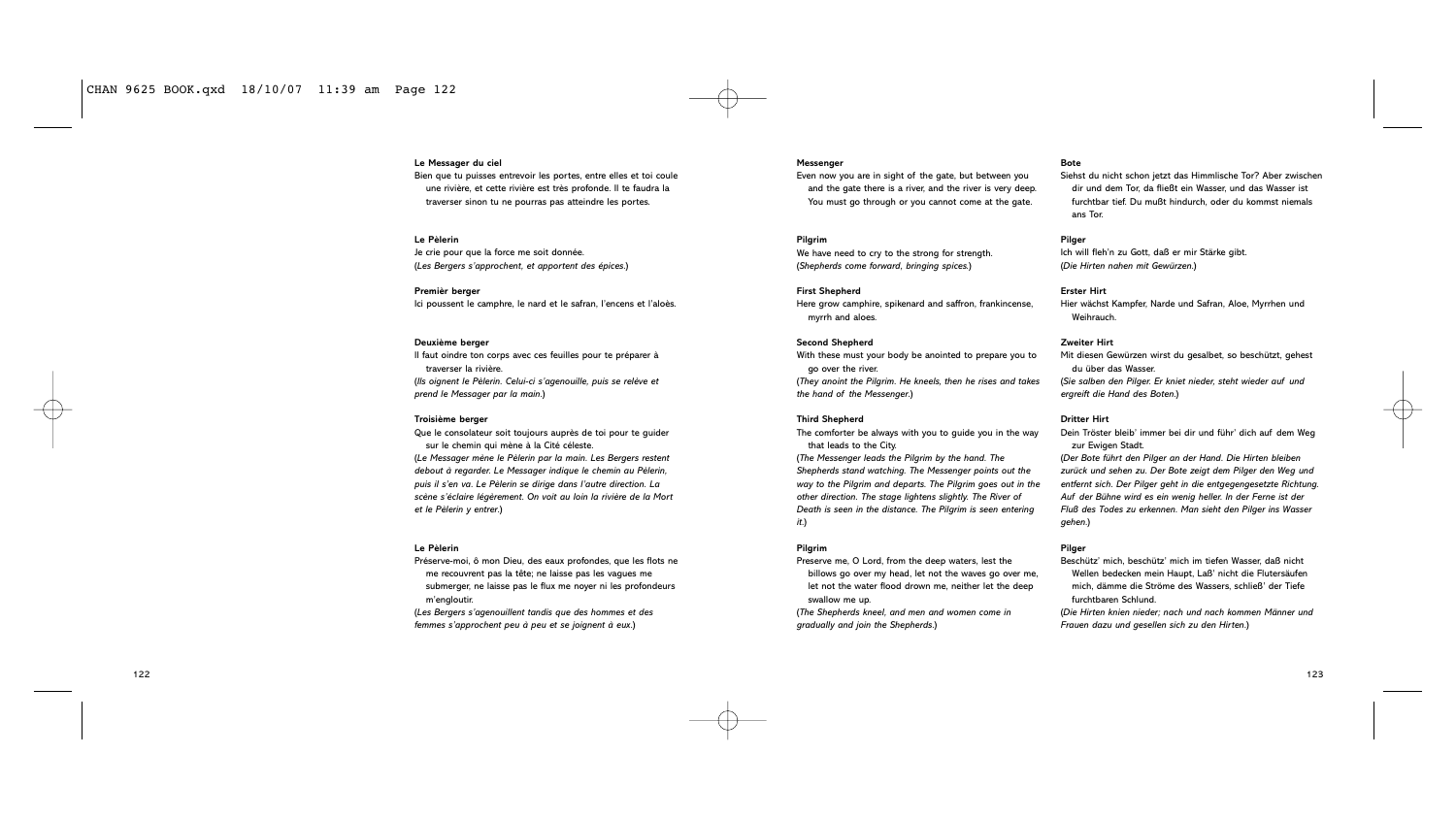# **Les Bergers et le Chœur**

Ne sois pas éloigné de lui, – mon Dieu. Tu es son secours, hâte-toi de lui venir en aide. Quand tu auras traversé les eaux, le Seigneur sera avec toi, et les flots ne te recouvrirons pas. Ne sois pas éloigné de lui, ô mon Dieu. (*La scène est maintenant dans l'obscurité complète. Une longue pause*.)

# **Scène 3**

# **Le Pèlerin touche au terme de son voyage**

*Il fait complètement noir. On entend dans le lointain le son d'une trompette, et celui d'un chœur qui se rapproche.*

**Les Voix du Ciel** (*Chœur dans le lointain*) Alléluia, Alléluia. (*Ténor solo, à l'arrière de la scène*) Bénis soient ceux qui demeurent dans ta maison, ils chanterons éternellement tes louanges. (*Chœur, à l'arrière de la scène*) Alléluia, Alléluia. (*avec le Chœur au devant de la scène*) Alléluia, Alléluia (*Alto solo, à l'arrière de la scène*) Regarde: ton Salut s'approche, et sa récompense est avec lui. (*Chœur, à l'arrière de la scène*) Alléluia, Alléluia. (*avec le Chœur, au devant de la scène*) Alléluia, Alléluia. (*La trompette retentit de nouveau, cette fois-ci de plus près*.) (*A ce moment, le fond de la scène s'éclaire rapidement. Pleine lumière à la fin de l'appel de la trompette. On voit le Chemin du Pèlerin qui conduit aux Portes dorées au-dessus desquelles se tient le joueur de trompette. Tous les personnages présents sont des anges célestes groupés en cercle comme dans les peintures italiennes médiévales. Quoique très lumineux, l'ensemble se trouve derrière un rideau de gaze afin de créer un effet flou. Le devant de la scène et les chanteurs qui s'y trouvent demeure dans l'obscurité*.)

(*Soprano solo, à l'arrière de la scène*) Que la bénédiction, la gloire, l'honneur et la puissance soient

# **Shepherds and Chorus**

Be not Thou far from him, O Lord. Thou art his succour, haste Thee to help him. When thou passest through the waters. He will be with thee, and through rivers they shall not overflow thee. Be not Thou far from him, O Lord. (*The stage is now quite dark. A long pause*.)

# **Scene 3**

### **The Pilgrim reaches the End of his Journey**

*It is quite dark. We hear a very distant trumpet sound, and a Chorus gradually getting nearer.*

# **Voices from Heaven** (*Chorus, distant*)

8 Alleluia, Alleluia. (*Tenor solo, back stage*) Blessed are they that dwell in Thy house, they will always be praising Thee. (*Chorus, back stage*) Alleluia, Alleluia. (*with Chorus, front stage*) Alleluia, Alleluia. (*Alto solo, back stage*) Behold thy Salvation cometh and his reward is with him. (*Chorus, back stage*) Alleluia, Alleluia. (*with chorus, front stage*) Alleluia, Alleluia. (*The Trumpet sounds again, nearer*.) (*Here the back of the stage lights up quickly. Full light at the end of the trumpet call. The Pilgrim's Way is seen leading up to the golden Gates, above which stand stands the Trumpeter. All around are heavenly beings grouped in circles like a mediaeval Italian picture. Though brilliantly lit, the whole is behind gauze so that the whole effect is vague, the front stage with its singers remaining in darkness*.)

# (*Solo, soprano, back stage*) Blessing and glory, honour and power be unto him that

sitteth upon the throne, for ever and ever.

# **Hirten und Chor**

Sei nicht ferne von ihm, O Herr, Du bist sein Retter, eil' zu ihm, hilf ihm. Wenn du schreitest durch die Wasser, wird er mit dir sein, und die Flüsse werden dich nicht verschlingen. Sei nicht ferne von ihm, O Herr. (*Auf der Bühne ist es jetzt ganz dunkel. Eine lange Pause*.)

# **3. Szene**

### **Der Pilger gelangt ans Ziel seiner Reise**

*Es ist ganz dunkel. Wir hören in weiter Ferne Trompetenklänge und einen näherkommenden Chor*.

**Stimmen aus der Himmlischen Stadt** (*Chor, in der Ferne*) Halleluja, Halleluja. (*Tenorsolo, hinter der Bühne*) Wohl denen, die in Deinem Hause wohnen, immer loben und preisen sie dich. (*Chor, hinter der Bühne*) Halleluja, Halleluja. (*zusammen mit dem Chor auf der Bühne*) Halleluja, Halleluja. (*Altsolo, hinter der Bühne*) Deine Erlösung kommet und sieh sein Lohn ist bei ihm. (*Chor, hinter der Bühne*) Halleluja, Halleluja. (*zusammen mit dem Chor auf der Bühne*) Halleluja, Halleluja. (*Die Trompete erklingt wieder, diesmal näher*.) (*Hier erhellt sich rasch der Bühnenhintergrund. Volle Beleuchtung am Ende des Trompetensignals. Man sieht die Pilgerstraße, die zum goldenen Tor führt, und darüber steht der Trompeter. Ringsum sind himmlische Wesen gruppiert wie auf einem alten italienischen Gemälde. Obwohl die Szene strahlend hell erleuchtet ist, spielt sie sich hinter einem Gazeschleier ab, so daß der Gesamteffekt vage ist. Der Bühnenvordergund mit den Sängern bleibt abgedunkelt*.) (*Sopransolo, hinter der Bühne*) Segen und Ehre, Weisheit und Kraft sei unserm Gott, der sitzt auf dem Throne ewig, ewig und immerdar.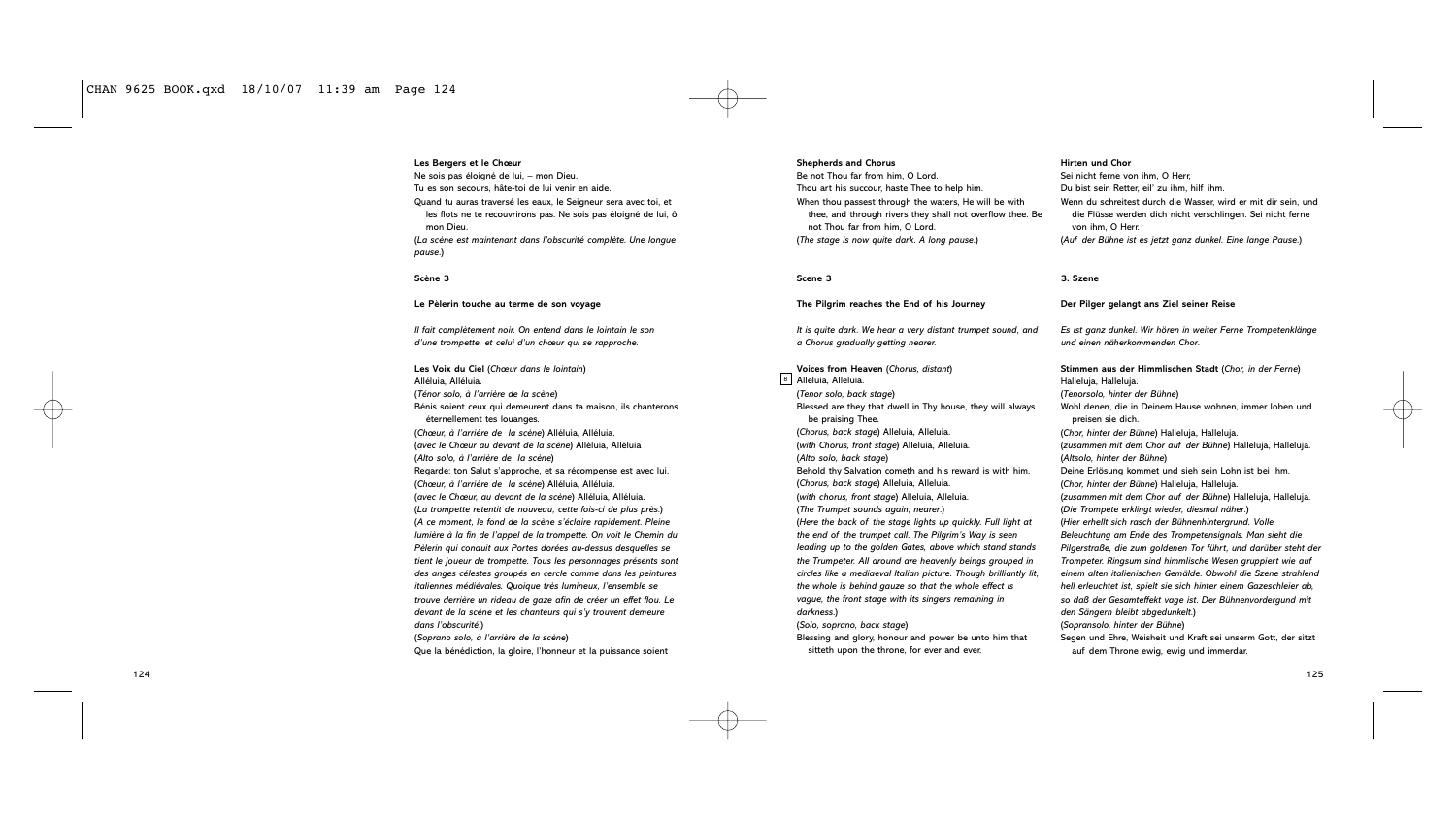avec celui qui siège sur le trône, pour les siècles des siècles. (*Chœur, au devant de la scène*) Saint, Saint, Saint, Saint, Saint, Saint est le Seigneur! (*Chœur, à l'arrière de la scène*) Alléluia, Alléluia. (*A ce moment-là, on voit derrière la gaze le Pèlerin monter vers les Portes. Les Anges célestes viennent l'accueillir. Ils se tiennent debout et élèvent les bras.*) (*Les deux Chœurs, levant les mains*) Alléluia, Alléluia, Alléluia. (*Leur chant s'estompe pendant que la scène s'obscurcit. Un*

**Epilogue**

*John Bunyan entre devant le rideau, et marche lentement vers le milieu de la scène.*

*rideau s'abaisse, et cache tout à l'exception de l'avant-scène*.)

### **Bunyan**

Voilà, je t'ai raconté mon rêve. Réfléchis si tu peux l'interpréter pour moi. Ecarte les rideaux, regarde à travers mon voile, Eclaire mes métaphores et ne te trompe pas. Et si tu recherches de telles choses Avec une âme droite, elles te seront utiles. (*Il sort un livre de son sac*.) Ce livre fera de toi un voyageur, Si tu obéis à ses conseils. Il te mènera vers la Terre sainte, Si tu sais en comprendre les routes. O, approche-toi, et prends mon livre. Qu'il pénètre ton esprit et ton cœur. (*Il tend le livre à deux mains, comme s'il l'offrait à l'assistance, et reste complètement immobile jusqu'à ce que le rideau final s'abaisse.*)

Traduction: Francis Marchal

(*Chorus, front stage*) Holy, Holy, Holy, Holy, Holy, Holy is the Lord.

(*Chorus, back stage*) Alleluia, Alleluia.

(*Here, behind the gauze, the Pilgrim is seen coming up the way to the gate. Heavenly Beings come to greet him. They stand up and raise their arms.*) (*Both Choruses, raising their hands*) Alleluia, Alleluia,

Alleluia.

(*The singing fades away as the stage darkens. A curtain falls, hiding all but the very front of the stage*.)

# **Epilogue**

*John Bunyan enters in front of the curtain and walks slowly to the centre of the stage.*

### **Bunyan**

<sup>9</sup> Now hearer, I have told my dream to thee. See if thou can'st interpret it to me. Put by the curtains, look within my veil, Turn up my metaphors and do not fail. There if thou seekest them, such things to find As will be helpful to an honest mind. (*He takes a book out of his wallet*) This book will make a traveller of thee, If by its counsel thou wilt ruled be. It will direct thee to the Holy Land. If thou wilt its directions understand. O, then come hither, And lay my book, thy head and heart together. (*He holds out the book with both hands, as if offering it to the audience, and remains quite still till the final curtain falls*.)

> Ralph Vaughan Williams © Oxford University Press 1952

(*Chor, auf der Bühne*) Heilig, Heilig, Heilig, Heilig, Heilig, Heilig ist der Herr.

(*Chor, hinter der Bühne*) Halleluja, Halleluja. (*Hinter dem Gazeschleier ist der Pilger zu sehen, der die Straße entlang auf das Tor zukommt. Himmlische Wesen strömen herbei, um ihn zu begrüßen. Sie stehen auf und heben die Arme.*)

(*Beide Chöre, die Arme hebend*.) Halleluja, Halleluja, Halleluja. (*Der Gesang klingt aus, die Bühne verdunkelt sich. Ein Vorhang fällt und verbirgt alles bis auf den Bühnenrand*.)

# **Epilog**

*John Bunyan tritt vor den Vorhang und begibt sich langsam in die Mitte der Bühne.*

### **Bunyan**

Hört, Freunde, so die Fabel ging zu End'. Sagt, ob mir meinen Traum ihr deuten könnt. Hinter den Schleiern scheint der Wahrheit Licht, Denkt nach den Gleichnissen und irret nicht, Sucht nun zu finden ihr der Bilder Sinn, Viel Trost und Hilfe ist der Müh' Gewinn. (*Er holt ein Buch aus seiner Tasche.*) Ihr seht mein Buch hier, voll von gutem Rat, Lassets euch dienen zu geweihter Tat. Es will euch führen in das Heil'ge Land, Ergreifet fest die ausgestreckte Hand. O, kommet zu mir, Nehmt hin mein Buch. Mög's euch zu Herzen gehen.

(*Er hält mit ausgestreckten Händen das Buch, wie um es den Zuschauern anzubieten, und bleibt reglos stehen, bis der Schlußvorhang fällt*.)

> Übersetzung: R. Müller Hartman & Genia Hornstein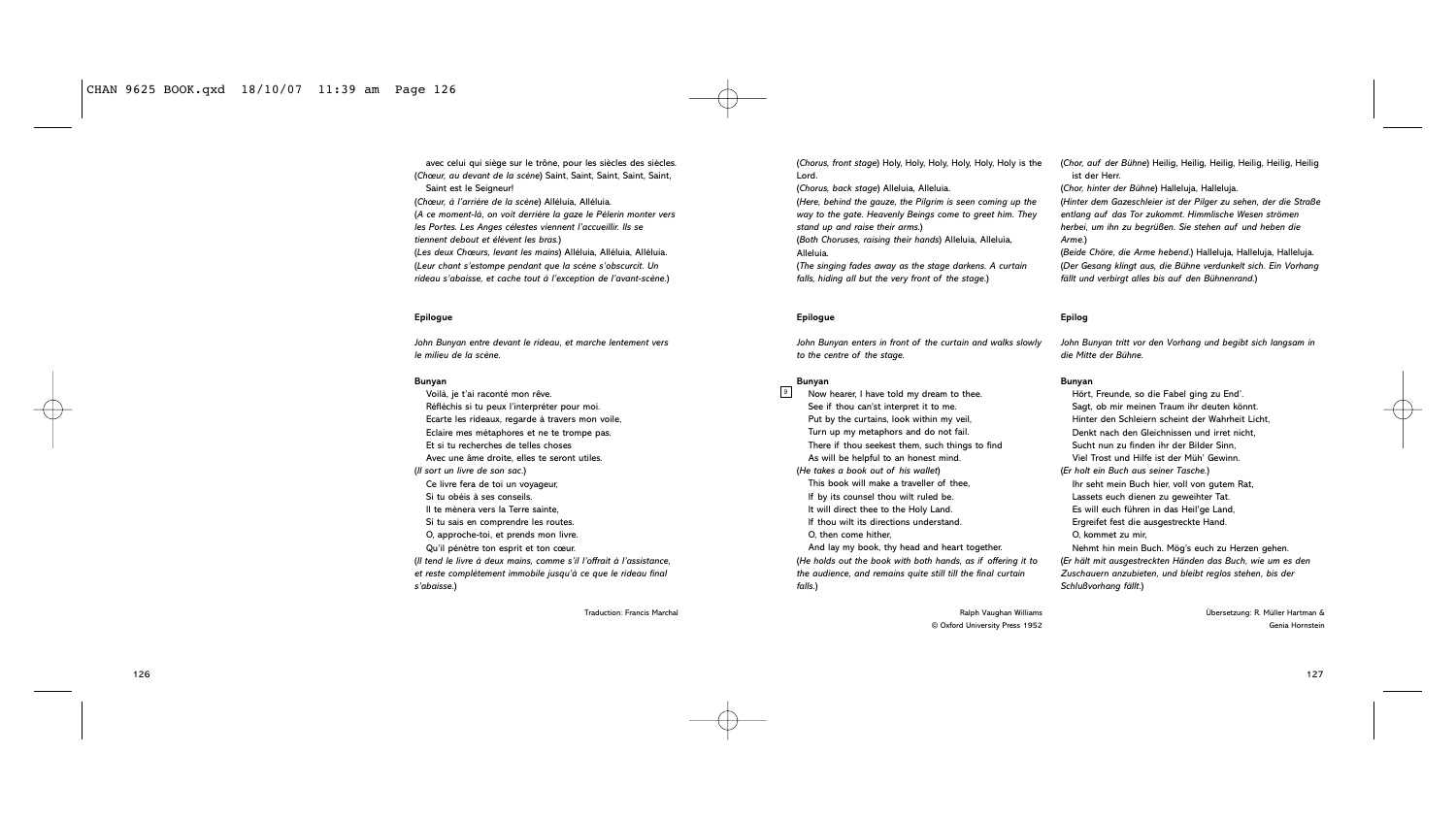

**Gerald Finley**



**Peter Coleman-Wright**



**Richard Coxon**



**Francis Egerton**



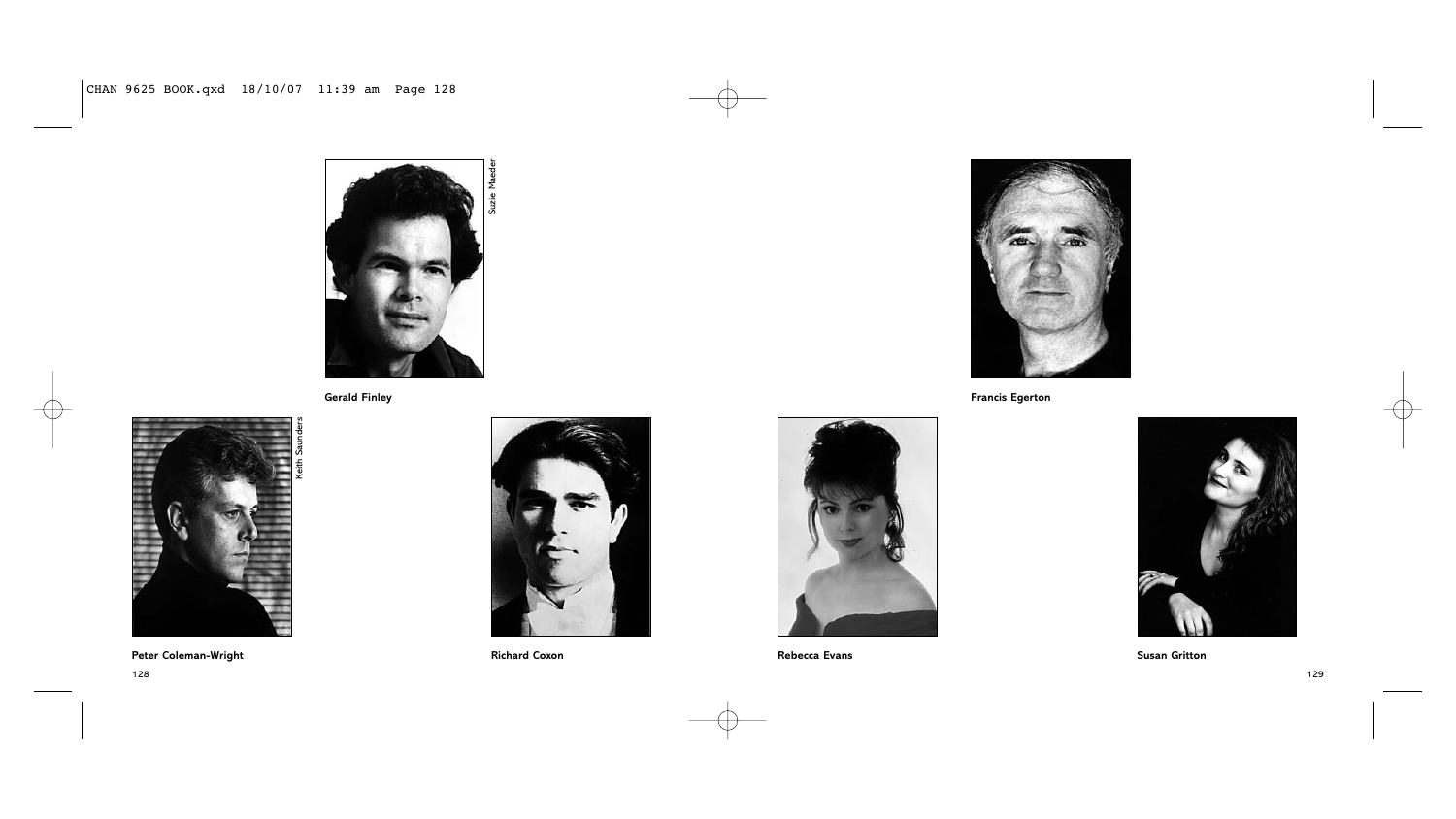

**Robert Hayward**



**Anne-Marie Owens**



**Mark Padmore**



**Mica Penniman**



**Gidon Saks**



**Pamela Helen Stephen**

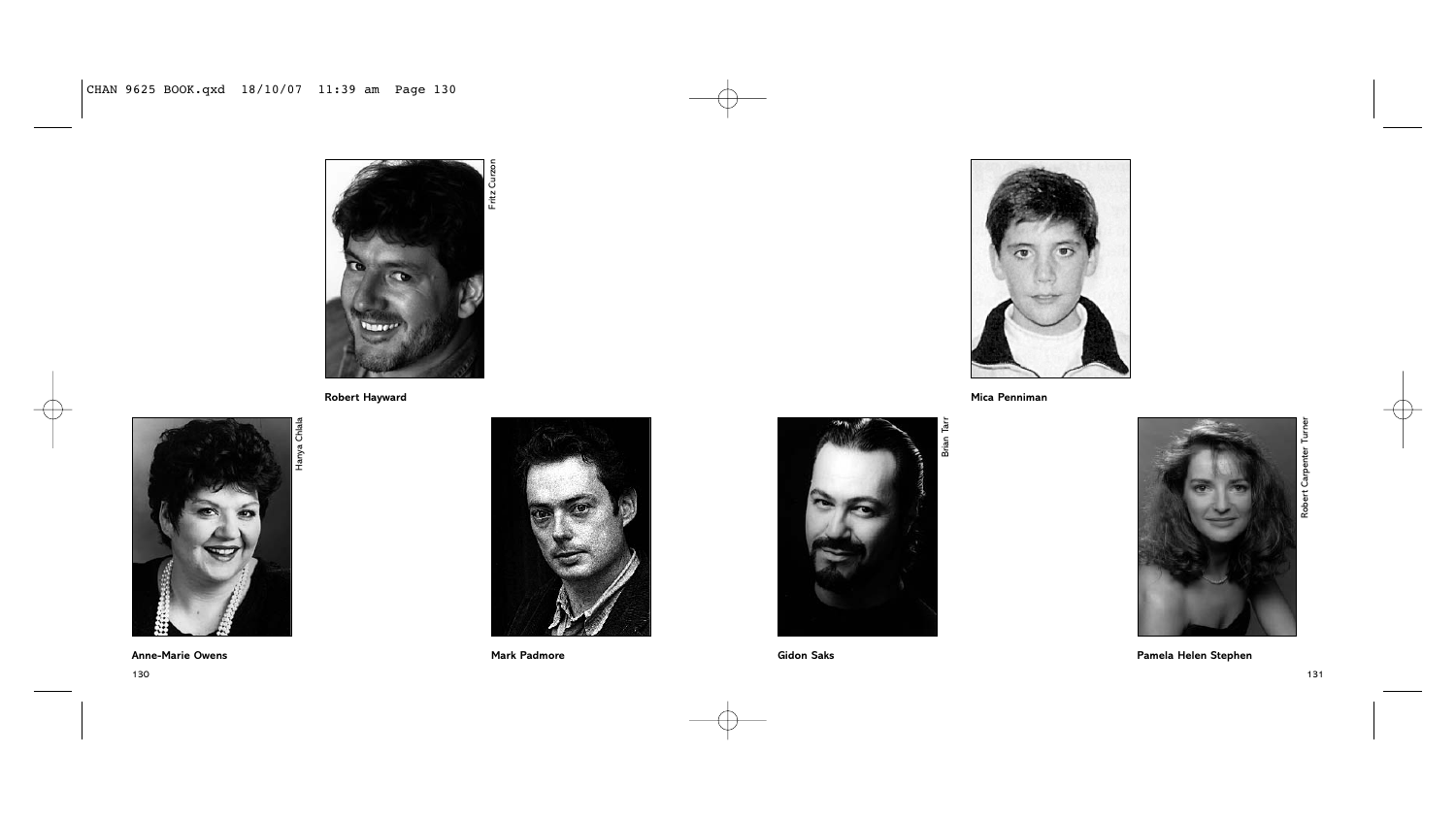

Michael Boesveld

**Adrian Thompson**





S.L. Chai

**Jeremy White Roderick Williams**

# **Eastern Generation**

Eastern Generation is delighted to be the main sponsor for this recording by the Royal Opera of *The Pilgrim's Progress* by Ralph Vaughan Williams.

Eastern Generation believes in the importance of supporting the arts. We are involved in a range of arts activities – large and small, professional and amateur – around our power stations. In addition we have brought some of the country's leading orchestras and musicians to local communities. Included among these are the City of London Sinfonia, the Royal Liverpool Philharmonic Orchestra and, of course, the Royal Opera.

In the UK, Eastern Generation operates coal- and gas-fired power stations across the country which provide about ten per cent of the nation's needs. Our coal-fired stations include High Marnham and West Burton in Nottinghamshire, Drakelow and Rugely in Staffordshire, and Ironbridge in Shropshire. Our gas-fired stations are located at Peterborough in Cambridgeshire and King's Lynn in Norfolk, and we have a stake in Barking Power Station near London.

We are also active outside the United Kingdom, particularly in the Czech Republic, India, Taiwan and Poland.

We have a controlling interest in Nedalo (UK) – one of Europe's leading distributors of small combined heat and power units, which produce electricity and heat for industry and commerce.

Environmental considerations are always uppermost in our mind and Eastern Generation and its sister companies in Eastern Group were amongst the first companies in the country to have an accredited environmental management system.

We have committed ourselves to developing renewable sources of energy, with these contributing ten per cent of our generation portfolio by the year 2010.

**Eastern Generation Limited, Wherstead Park, Wherstead, Ipswich, Suffolk IP9 2AQ United Kingdom**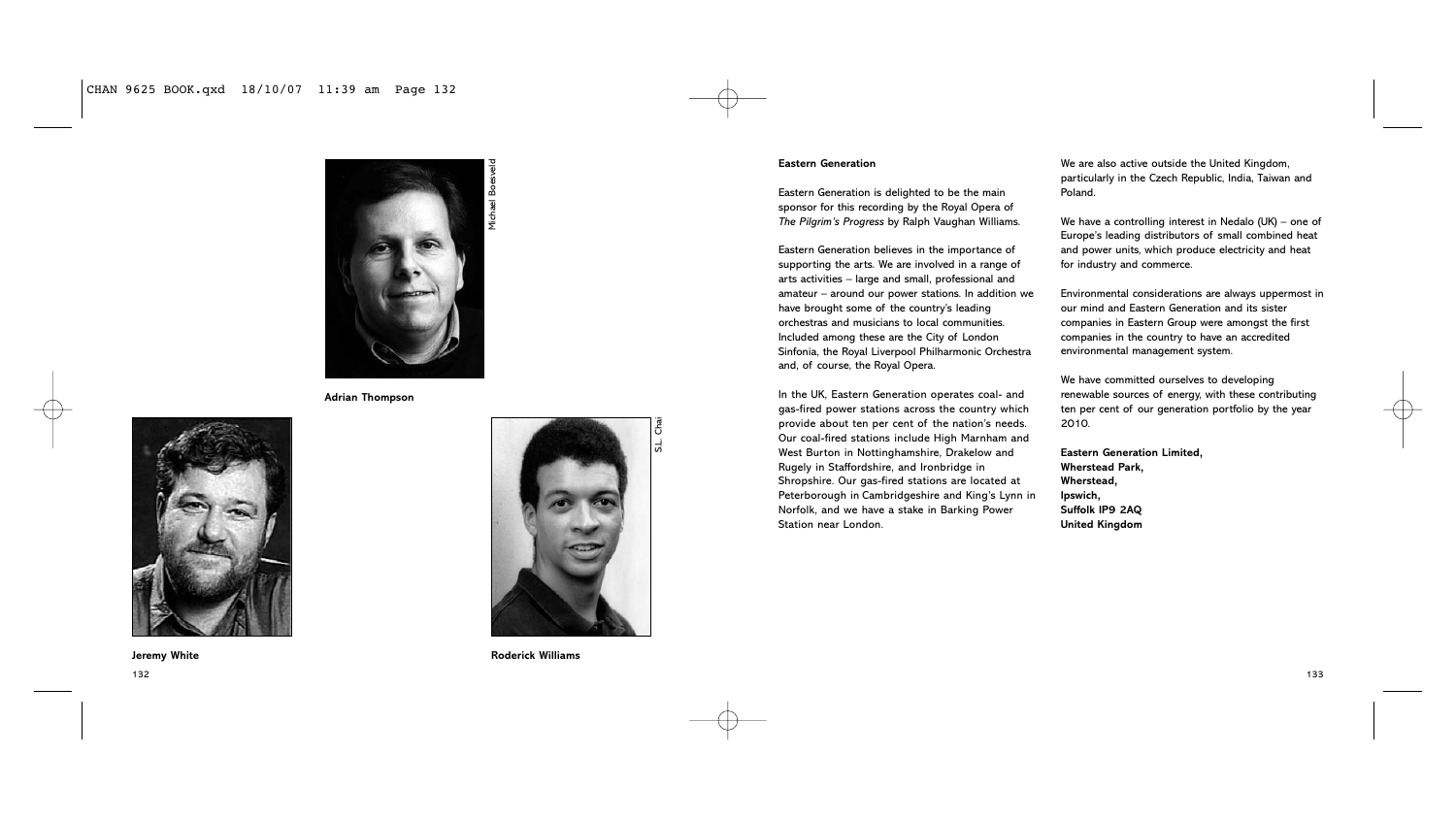We would like to keep you informed of all Chandos' work. If you wish to receive a copy of our catalogue and would like to be kept up-to-date with our news, please write to the Marketing Department, Chandos Records Ltd, Chandos House, Commerce Way, Colchester, Essex CO2 8HQ, United Kingdom.

You can now purchase Chandos CDs directly from us. For further details please telephone Chandos Direct on +44 (0) 1206 225225. Fax: +44 (0) 1206 225201. E-Mail: chandosdirect@chandos-records.com

# **Chandos 20-bit Recording**

The Chandos policy of being at the forefront of technology is now further advanced by the use of 20-bit recording. 20-bit has a dynamic range that is up to 24dB greater and up to 16 times the resolution of standard 16-bit recordings. These improvements now let you the listener enjoy more of the natural clarity and ambience of the 'Chandos sound'.

This recording was made with the generous support of Monex Pacific Pty. Ltd

**Producer** Brian Couzens **Engineer** Ralph Couzens **Assistant engineer** Richard Smoker **Editor** Peter Newble **Recording venue** The Colosseum, Watford; 5–7 & 9 November 1997 **Front cover** *Christian under Mount Sinai*, illustration to *The Pilgrim's Progress* by John Bunyan, published by Adam & Son (Litho), (Private Collection/Bridgeman Art Library, London/New York) **Design & image manipulation** D.M. Cassidy **Booklet typeset by** Michael White-Robinson **Booklet editor** Kara Lyttle **Copyright** Oxford University Press  $\odot$  1998 Chandos Records Ltd  $© 1998$  Chandos Records Ltd Chandos Records Ltd, Colchester, Essex, England Printed in the EU



**Richard Hickox**

134